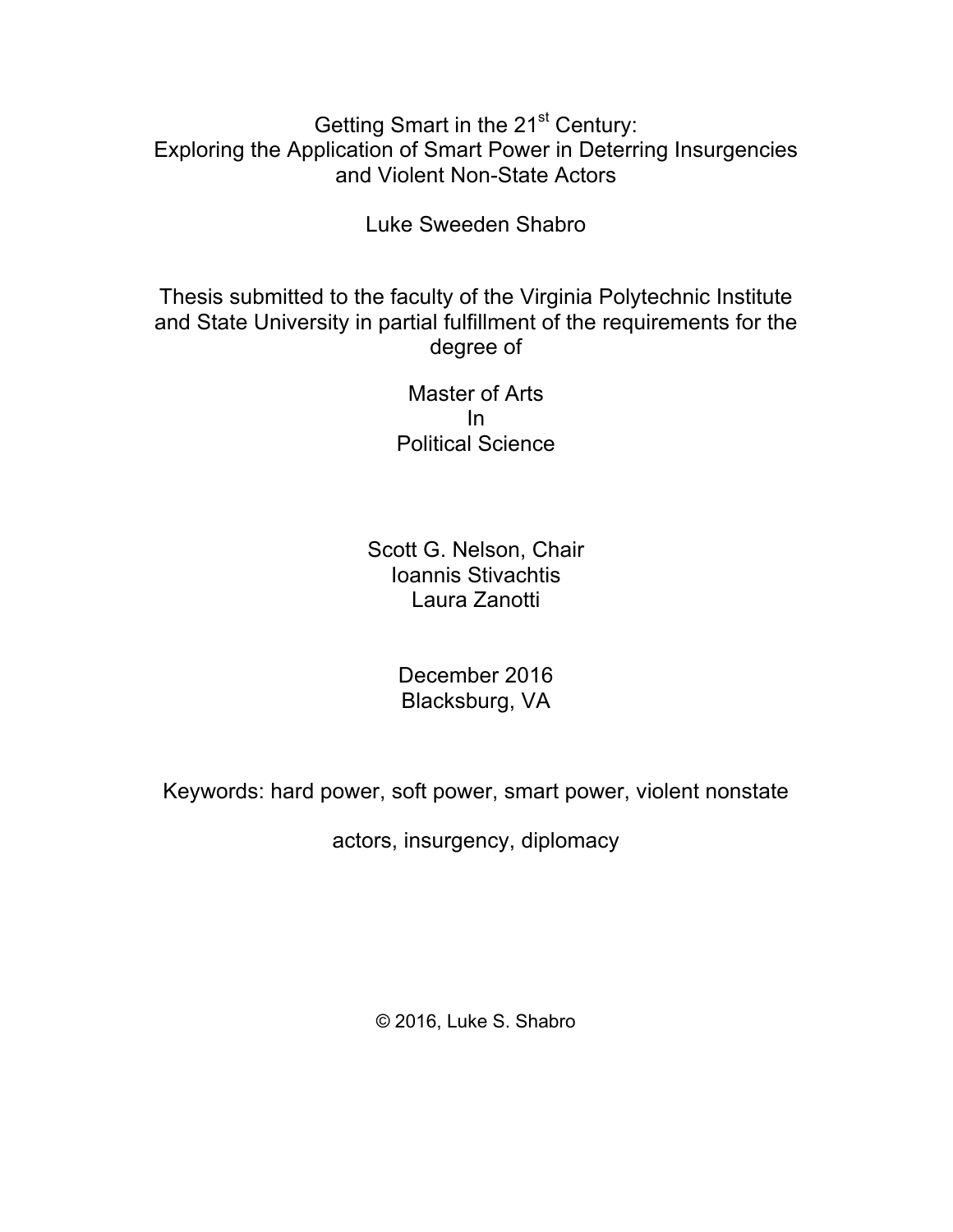## Getting Smart in the 21<sup>st</sup> Century: Exploring the Application of Smart Power in Deterring Insurgencies and Violent Non-State Actors

Luke Shabro

#### **Abstract**

In the 21st Century, violent non-state actors continue to pose an asymmetric threat to state actors. Given the increasing proliferation of lethal technologies, growing global social connectivity, and continued occurrences of failed or failing states, the quantity of violent non-state actors posing threats in global hotspots is likely to increase. The United States, already facing strategic overreach due to conflicts in Southeast Asia, the Middle East, and Africa, will face enormous difficulties in engaging militarily against a multitude of violent non-state actors. Smart power, a selective employment of hard and soft power applications, presents an opportunity to limit and deter violent non-state actors in a resourceconstrained environment. Smart power, previously viewed through a largely state-on-state lens must be looked at through the paradigm of containing and engaging violent non-state actors.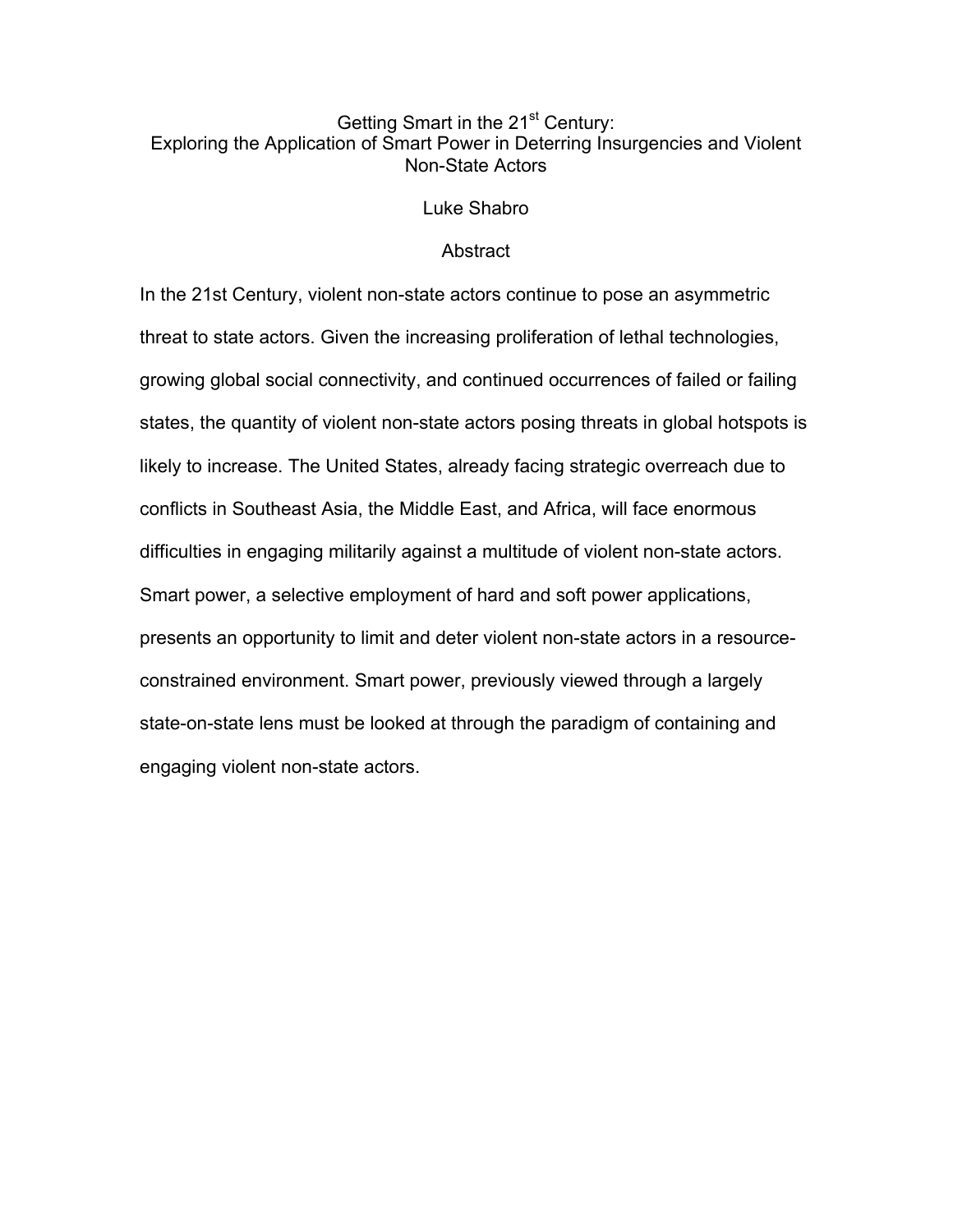## Getting Smart in the 21<sup>st</sup> Century: Exploring the Application of Smart Power in Deterring Insurgencies and Violent Non-State Actors

#### Luke Shabro

#### General Audience Abstract

Modern nation-states must contend with an asymmetric threat from violent nonstate actors. In this thesis, an asymmetric threat is viewed as a threat in which the conventionally weaker opponent gains an undue advantage given their commensurate strength. Violent non-state actors are defined in this thesis as non-state armed groups that resort to organized violence as a tool to achieve their goals. Given the increasing proliferation of lethal technologies, growing global social connectivity, and continued occurrences of failed or failing states, the quantity of violent non-state actors posing threats in global hotspots is likely to increase. The United States, already facing strategic overreach due to conflicts in Southeast Asia, the Middle East, and Africa, will face enormous difficulties in engaging militarily against a multitude of violent non-state actors. Smart power, the employment of a variety of power applications [i.e. air strikes, coalition building, diplomacy, foreign aid, etc.], presents an opportunity to limit and deter violent non-state actors in a resource-constrained environment. Smart power, previously viewed through a largely state-on-state lens must be looked at through the paradigm of containing and engaging violent non-state actors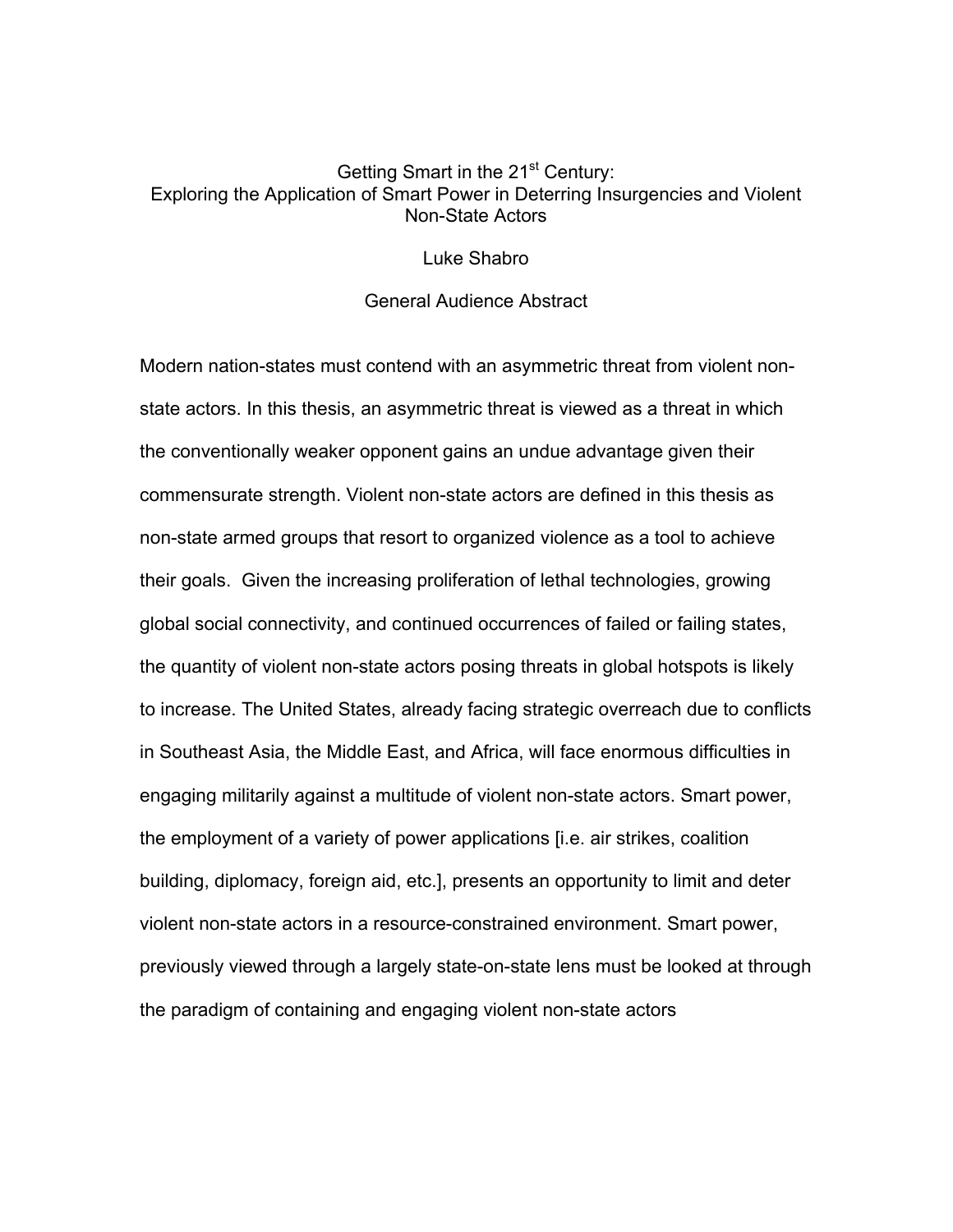#### Acknowledgements

First, I wish to thank my committee members for their guidance in framing my thinking and how best to approach a complex subject through a lens in which academics, policymakers, and practitioners would find useful. Special thanks to my committee chair, Dr. Scott Nelson for slugging through the mud with me to reach a clean outcome. Thank you Dr. Nelson, Dr. Stivachtis, and Dr. Zanotti for agreeing to serve on my committee.

I would like to acknowledge the role of my good, late friend Joel Lawton. He was instrumental in the completion of this thesis as I was bouncing ideas off him until the very end. The world is a less enlightened place without you in it. Rest in peace, Devil Dog.

Thank you to my parents for instilling a love of learning in me.

Finally, I would like to express gratitude that is beyond measure to my wife, Paige, for her love and support. Your hard work and own drive for education motivated me to be better, in all areas. You were my safe harbor in the storm. To my sons, Gabriel and Declan, thank you for being patient when Dad had to "do homework". You two are my reason for striving to become more educated in the hope that you will one day do the same.

iv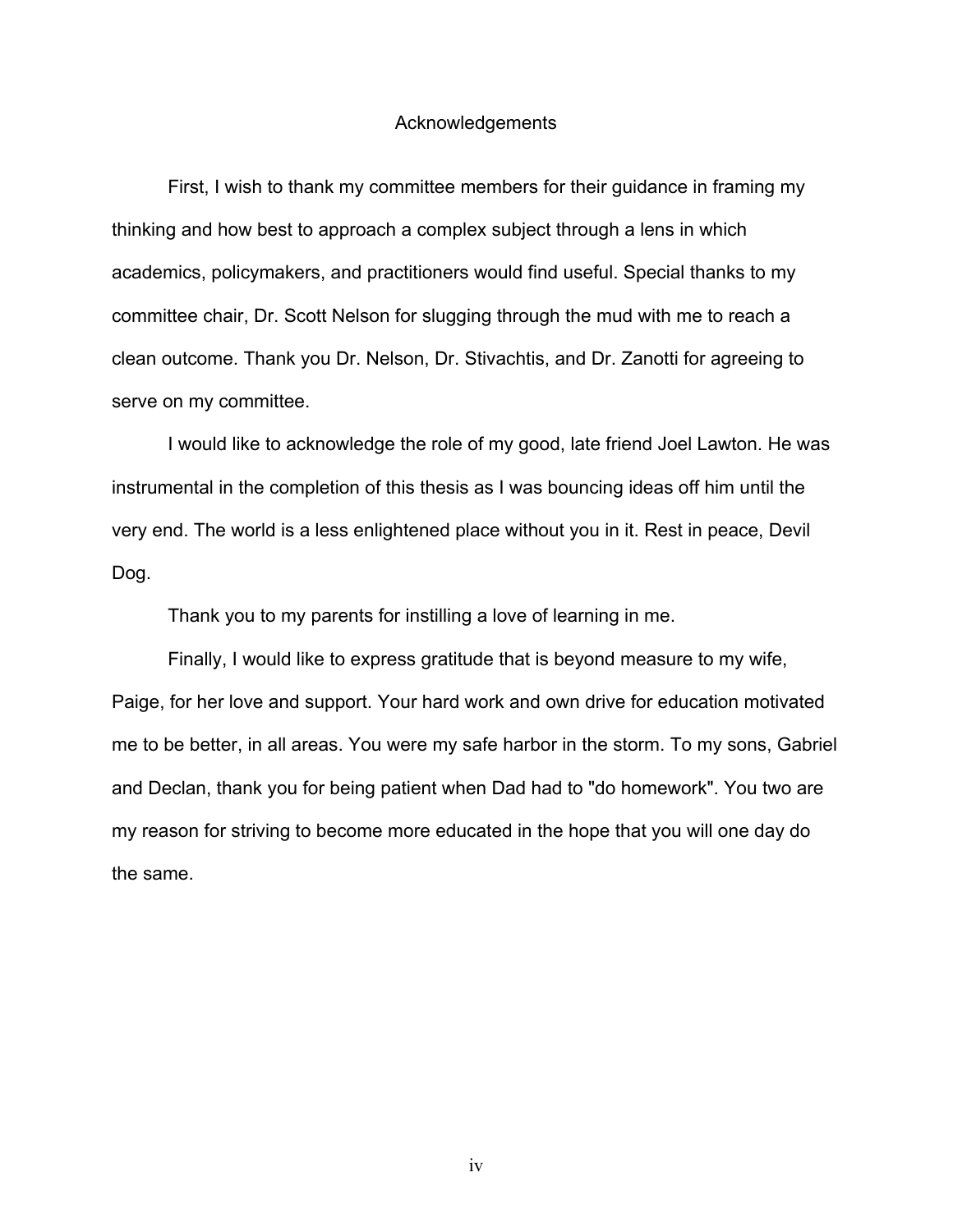## Table of Contents

| <b>Preface</b>                                                                                                                                                                                                                             | 1                                      |
|--------------------------------------------------------------------------------------------------------------------------------------------------------------------------------------------------------------------------------------------|----------------------------------------|
| Introduction: The Challenge in Deterring the Asymmetric<br><b>Threat from Violent Non-State Actors</b>                                                                                                                                     | 5                                      |
| Chapter 1: Rise of the Islamic State Group<br>Introduction<br>Origins of the Islamic State Group<br>Timeline of the rise of "the Caliphate"<br>Conclusion                                                                                  | 20<br>21<br>23<br>27                   |
| Chapter 2: A Review of Power<br>Introduction<br><b>Hard Power</b><br>Soft Power<br><b>Smart Power</b>                                                                                                                                      | 29<br>31<br>36<br>40                   |
| <b>Chapter 3: Examples of Smart Power Applications</b><br>Introduction<br><b>Historical Examples</b><br>The Cold War<br>The First Gulf War<br>Libya<br><b>Successes in Smart Power</b><br><b>Shortcomings in Smart Power</b><br>Conclusion | 43<br>44<br>47<br>50<br>55<br>56<br>57 |
| Chapter 4: The Way Ahead<br><b>Chapter Introduction</b><br><b>Soft Power</b><br><b>Hard Power</b><br>Composite<br>Conclusion                                                                                                               | 58<br>61<br>69<br>73<br>75             |
| <b>Chapter 5: Discussion and Recommendations</b><br><b>Discussion</b><br>Recommendations<br>Conclusion                                                                                                                                     | 77<br>84<br>93                         |
| Bibliography                                                                                                                                                                                                                               | 96                                     |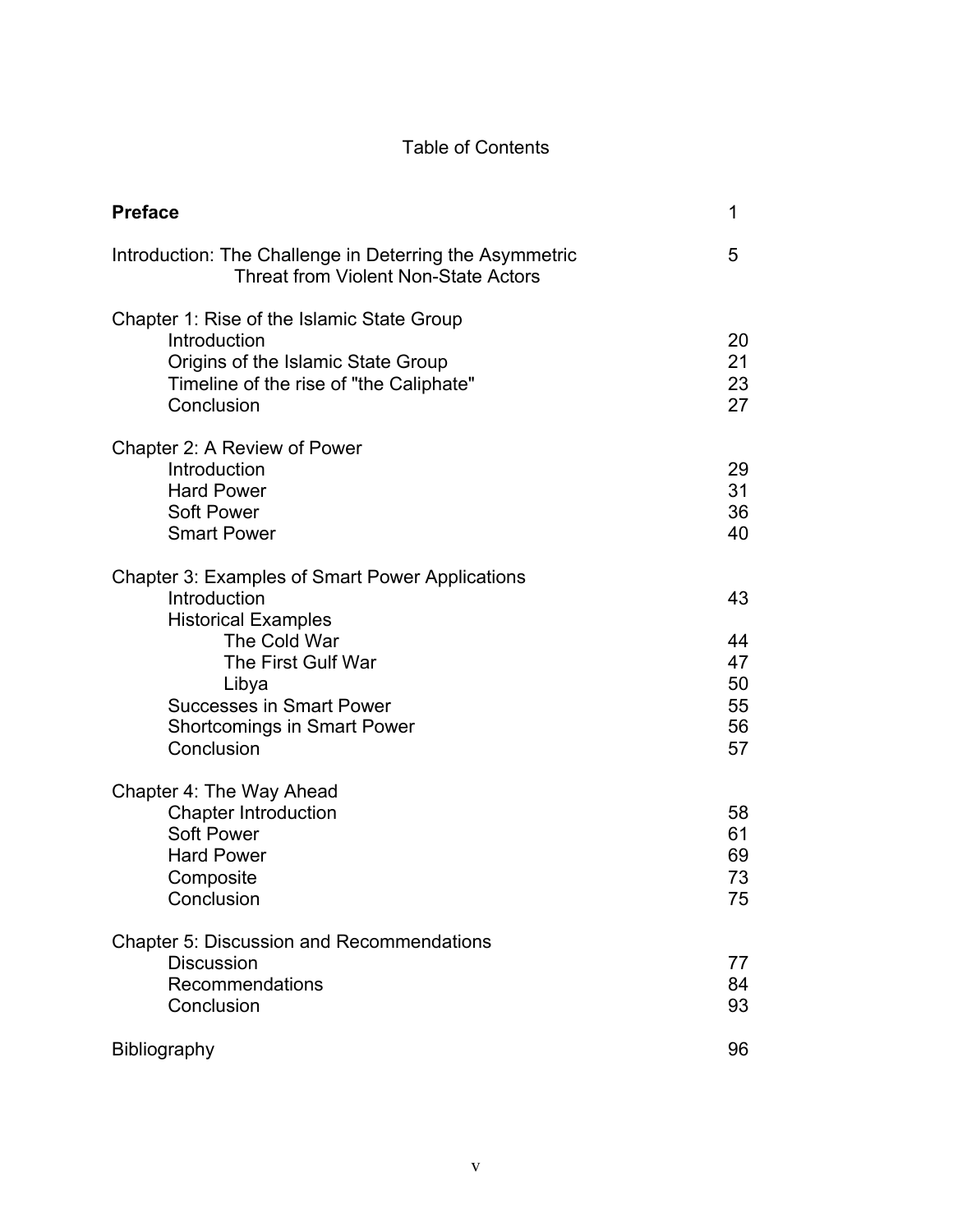## Preface

"Leadership is the art of getting someone to do something you want done because he wants to do it" - U.S. President Dwight D. Eisenhower

The last conventional armed conflict the United States was involved in was the 2003 invasion of Iraq when American forces tore through Saddam Hussein's Republican Guard. The U.S. has, however, been in involved in no less than seven "brushfire wars" or conflicts with violent non-state actors (in Libya, Syria, Somalia, Yemen, Pakistan, and Iraq and Afghanistan again. The unconventional fight has now become the standard, or the norm. Armed conflict between state actors and violent non-state actors (VNSAs) has become far more common than state-on-state war. As conflicts between violent nonstate actors and state actors increase in frequency and normalcy, so too does their number. There are literally hundreds of conflicts ongoing between VNSAs, state actors, or some amalgamation of the two. From the Islamic State group militants fighting the Iraqi and Syrian governments to the Naxalite-Maoist insurgency in India, VNSAs currently dominate the live fighting that is occurring around the globe.

The United States, despite being rivaled economically by a rising China and India, remains the world's lone superpower. Additionally, the U.S. still outpaces the rest of the world in defense expenditures by a wide margin. Thanks to a fairly interventionistheavy strategy over the last seven decades, the United States finds itself engaged overtly in three conflicts in 2016 (Iraq, Syria, Afghanistan). This is not including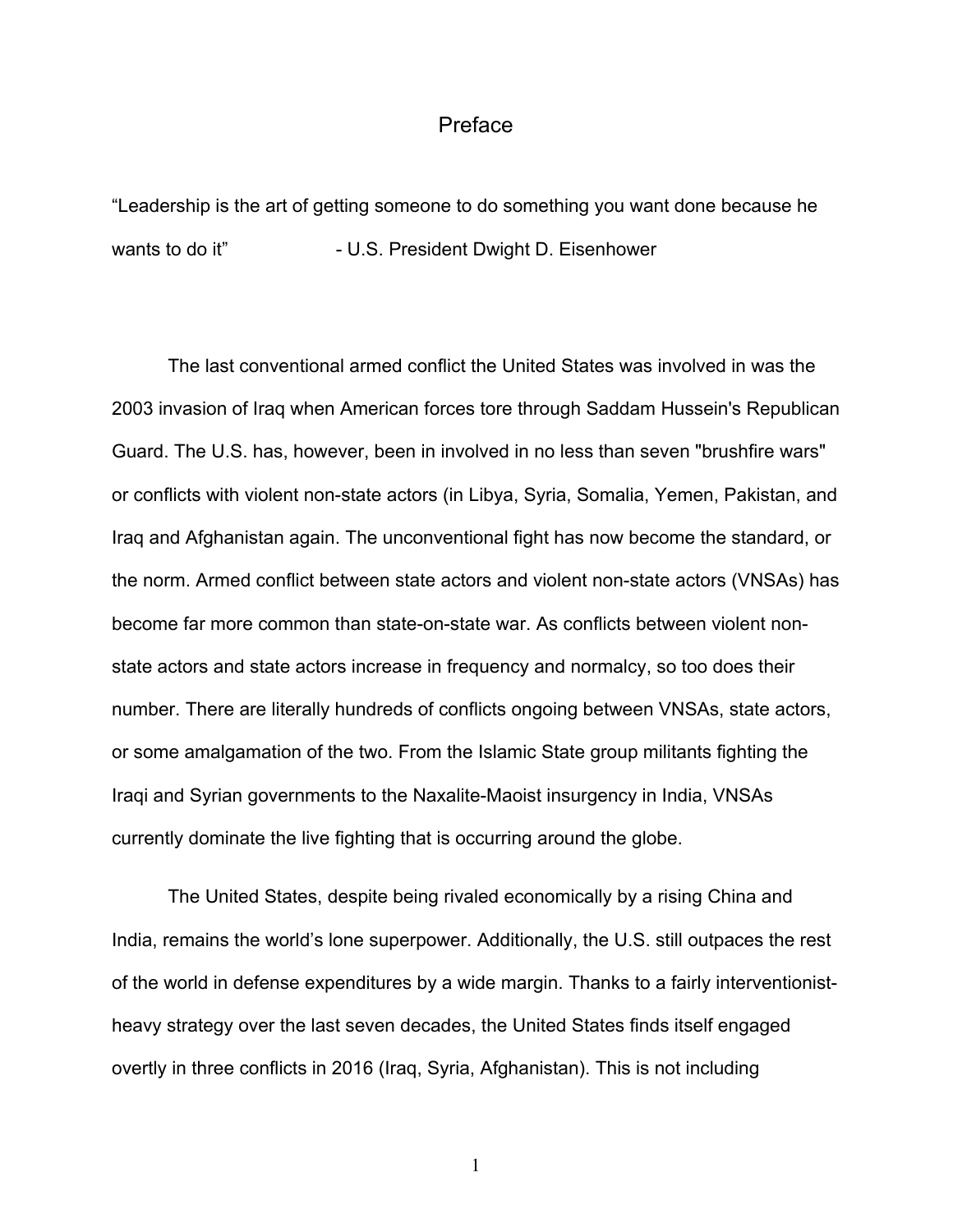intervention through use of drone attacks, espionage, intelligence support, and Special Forces, which includes but is not limited to Pakistan, Yemen, Nigeria, and Somalia. Every one of these conflicts is centered on assisting largely U.S.-friendly central governments in fighting violent non-state actors. This high operational tempo is wearing on the U.S. military and degrading its ability to deter and fight conventional enemies such as Russia and China if the situation were to arise. The United States can ill afford to keep engaging in conflicts on multiple fronts against numerous enemies that change form and appearance but still follow the same ideology. The amount of global conflicts involving violent non-state actors will only increase over the next half century or longer. Despite being the largest and arguably most capable armed force in the world, the U.S. military cannot police the world and use hard power in every "hotspot" that may threaten U.S. interests. It is important today to consider the role of soft power elements being coupled with hard power components to deter and limit violent non-state actors around the world.

The purpose of this study is to explore a "new" approach in inhibiting and reducing violent non-state actors.

This thesis is organized into six sections. In the introduction, I will address the asymmetric threat facing the United States and other large state actors from non-violent state actors as well as the challenges in countering this "untraditional threat." Then, I will discuss countering asymmetric threats to state actors from violent non-state actors. I will expound upon the inherent limitation in attempting to counter the Islamic State and similar violent non-state actors through solely military means. In my introduction I will justify my investigation of the threat posed from violent non-state actors and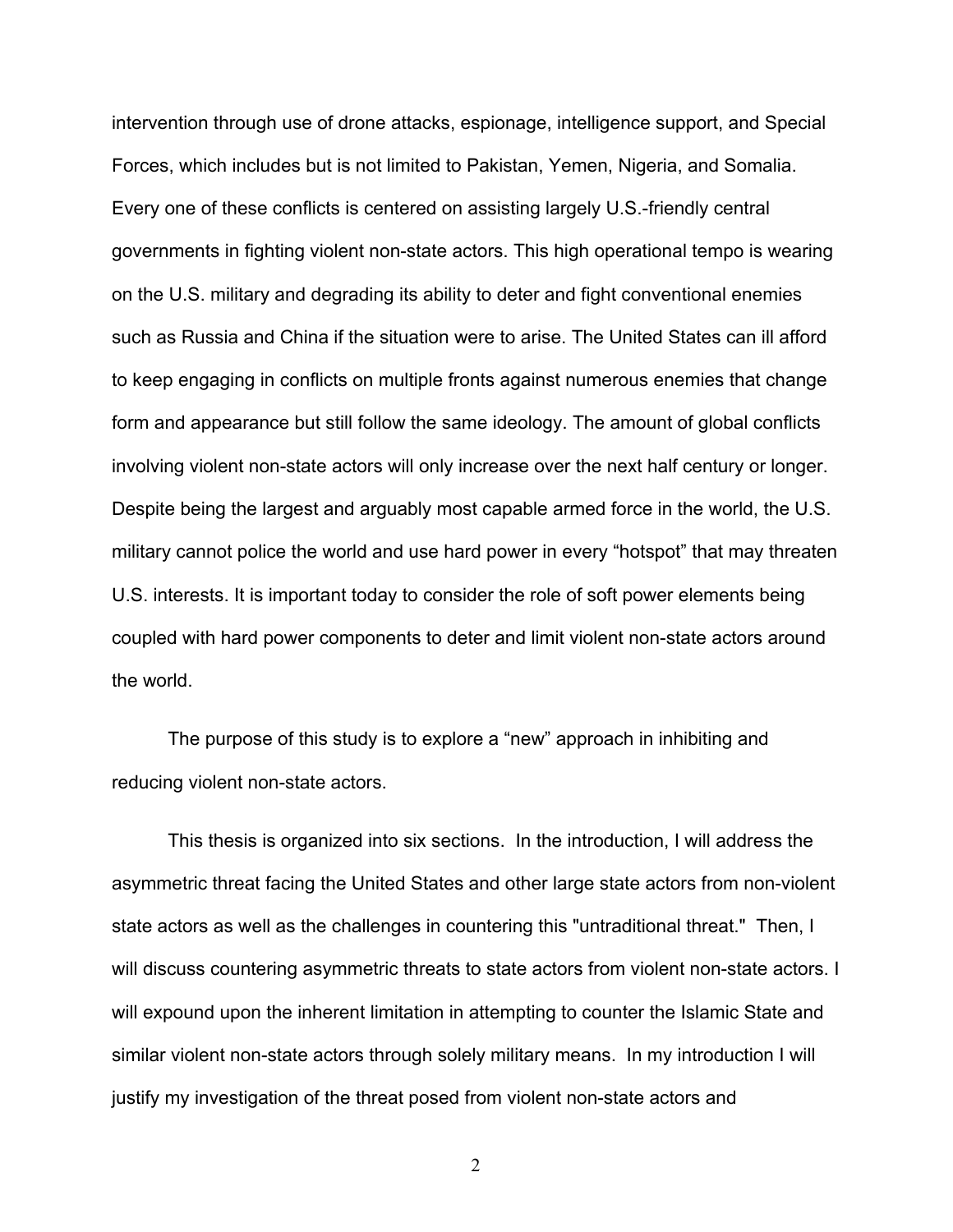recommend exploring the use of "smart power" ventures to limit and mitigate the existential threat of VNSAs.

In the first chapter I present the background of the Islamic State and a timeline of the organization's rise to power and prominence in Iraq and Syria. Following this background and timeline, I will proceed to show the threat and challenges presented by the Islamic State. Additionally, I will analyze the assessed long-term plans and objectives of the group as well as how they affect its chances of success. The chapter will close by considering how the Islamic State has evolved from an Iraqi chapter of al Qaeda to a more powerful violent non-state actor. Through this chapter, I will provide context to the most prominent current threat from a violent non-state actor in order to better frame the research problem.

In the second chapter I examine the principles of both soft and hard power. I review the strengths and weaknesses in both approaches. Additionally, I will review several examples of instances where each approach has been successful and instances where they have failed. Finally, in this chapter, the concept of smart power is defined using existing literature on the subject. The goal of this chapter is to add context to the concepts of hard, soft, and smart power.

In the third chapter, I review various historical applications of smart power in conflicts with violent non-state actors. The aim of this chapter is to extract lessons learned from both successful and failing applications of smart power. Through this chapter I hope to contextualize the concept of smart power with real world examples, especially as it pertains to violent non-state actors.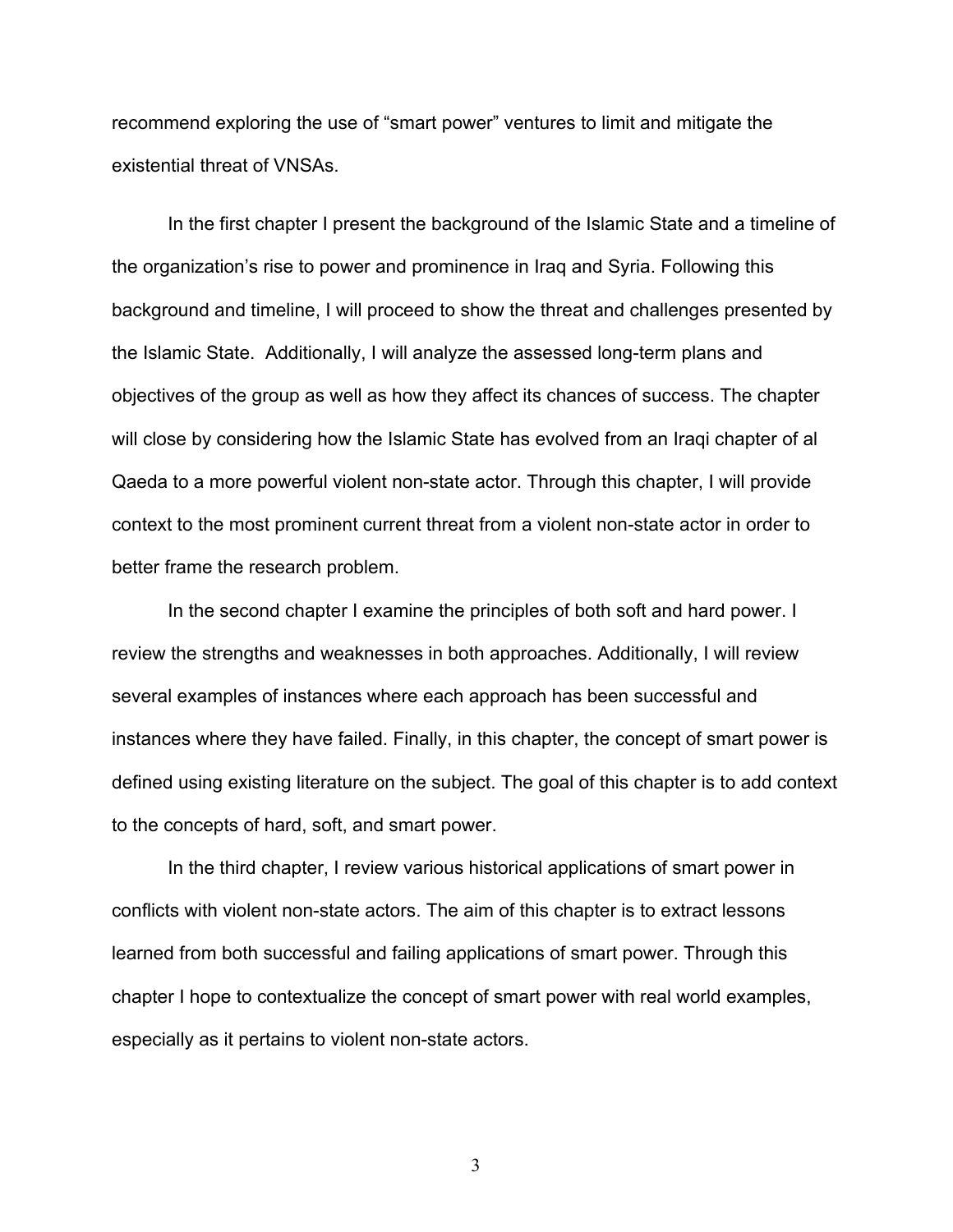In the fourth chapter I review prospective future options in applying smart power in order to deter or limit a violent non-state actor. I assess the probable strengths and weaknesses in each option, as well as possible pitfalls, dilemmas, or setbacks. At the end of the chapter, I explore how these facets of smart power could be effective or, conversely, ineffective against a violent non-state actor. This could present a multitude of smart power options that may be extremely effective against both the Islamic State group and future violent non-state actors. The objective of this chapter will be to present a feasible approach to contain the ever more-recurring threat of a violent non-state actor.

The final chapter discusses the difficulties and possible setbacks state actors face in applying "smart power" applications to limit and deter violent non-state actors in the 21st Century. This includes conclusions drawn from examples listed in congruence with the review of the Islamic State and possible U.S. applications of smart power to build capacities against violent non-state actors. In addressing the asymmetric threat from violent non-state actors and identifying smart power options that can be used to deter and limit such a threat, I hope to provide valuable input into what crucial actions could be advantageous in the United States' and other states' strategies moving forward.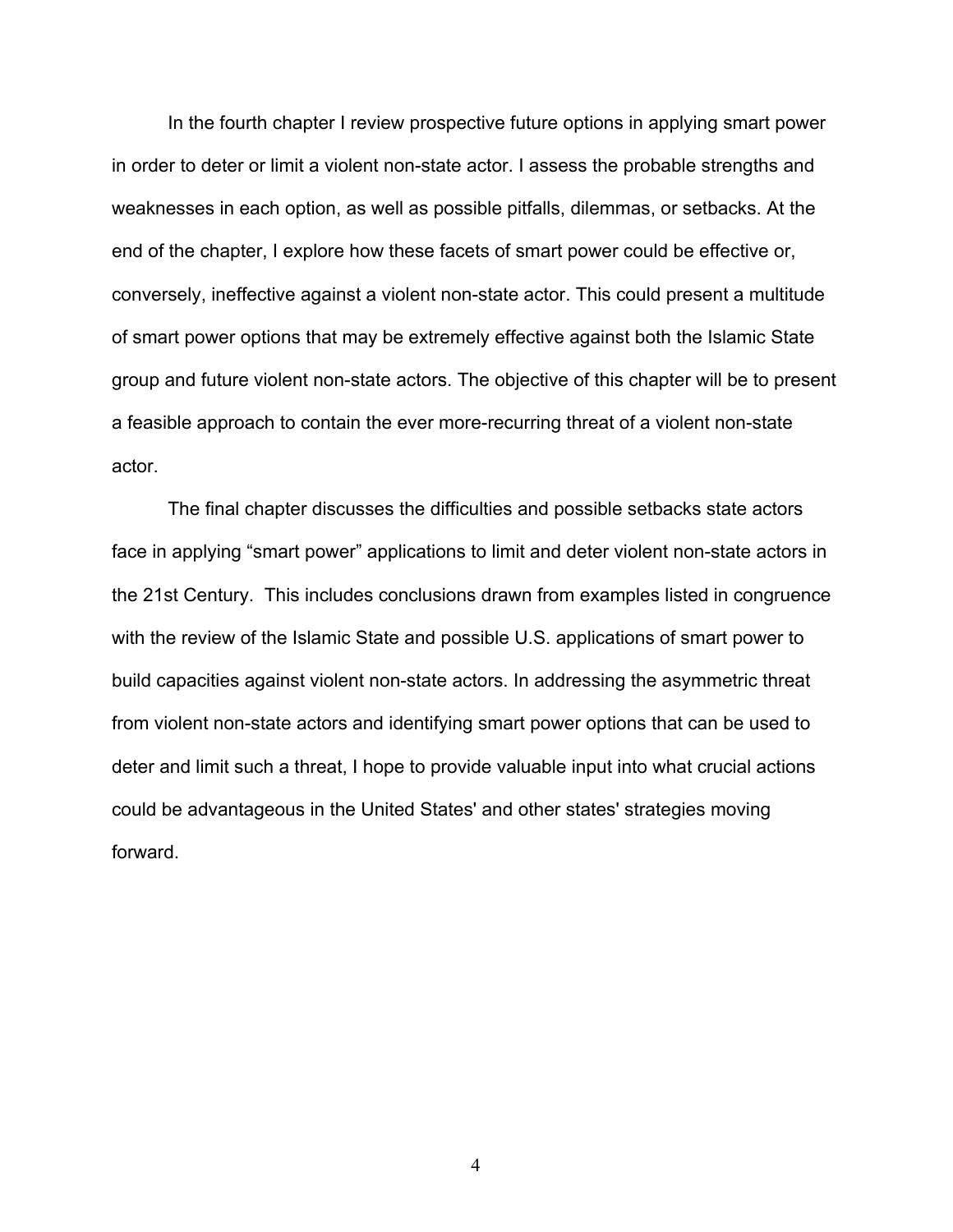# **Introduction: The Challenge in Deterring the Asymmetric Threat from Violent Non-State Actors**

The purpose of this chapter is to describe the asymmetric threat that the United States and other state actors are perpetually facing in the current international environment. This environment is dynamic and interconnected. Traditional state borders continue to fade as conflicts, such as the one between Syrian regime forces, Syrian rebel groups, Kurdish forces, the Islamic State group, and Iraqi Security Forces spread across entire regions. Conflicts between state actors and violent non-state actors (VNSAs) are not limited to one-on-one, but frequently involve multiple state actors and violent non-state actors (some acting as proxies for state actors). The complexity from these multi-front and multi-domain conflicts already presents a significant challenge to state actors when attempting to deter violent non-state actors; this challenge is exacerbated by the asymmetric advantage violent non-state actors hold in such conflicts. The asymmetric advantage, or threat, will be explained in this chapter.

This chapter will explicate the challenges and complexities present in deterring and limiting violent non-state actors threatening the United States and her allies over the last 15 years following the events of September  $11<sup>th</sup>$ , 2001. However, in this thesis, examples as far back as the post-World War II time period will be examined and utilized. The objective of this thesis is to identify the persistent asymmetric threat from violent non-state actors and explore the possible application of "smart power" in deterring and limiting this threat.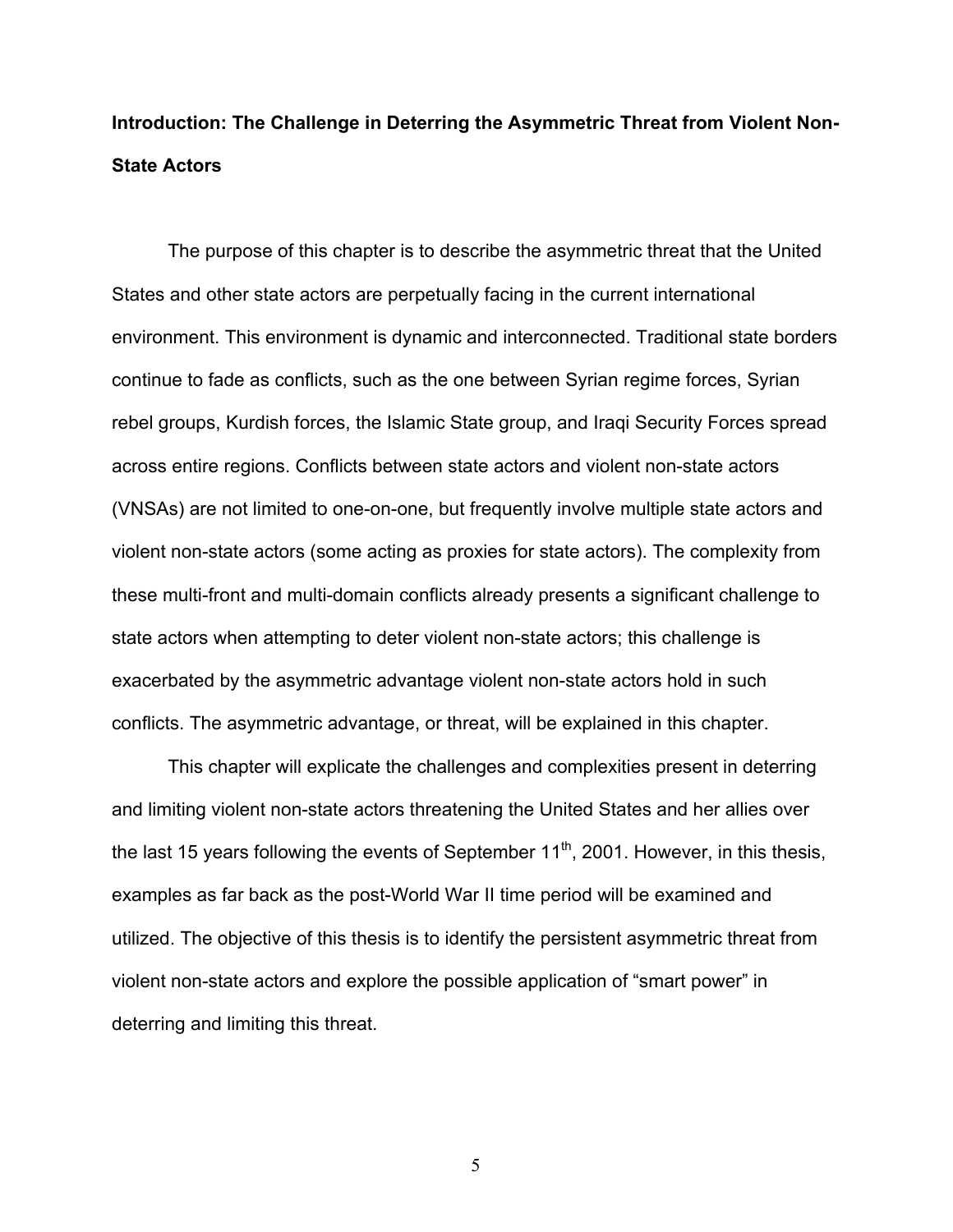In order to delve into the asymmetric threat presented from violent non-state actors it is necessary to define these terms at the onset. The meanings ascribed to asymmetric threat and VNSAs varies greatly from organization to organization and person to person. The connotation for each term can be fluid depending on how the author wishes to employ them. In order to maintain consistency the following definitions will be utilized through the entirety of the thesis.

For the purpose of this thesis, "asymmetric threat" will be defined according to a report published by the Strategic Studies Institute titled, "Asymmetry and U.S. Military Strategy: Definition, Background, and Strategic Concepts." In the report, Dr. Steven Metz and Dr. Douglas Johnson provide a somewhat broad-brush definition of asymmetry as it relates to warfare and threats: "In the realm of military affairs and national security, asymmetry is acting, organizing, and thinking differently than opponents in order to maximize one's own advantages, exploit an opponent's weaknesses, attain the initiative, or gain greater freedom of action. It can be politicalstrategic, military-strategic, operational, or a combination of these. It can entail different methods, technologies, values, organizations, time perspectives, or some combination of these. It can be short-term or long-term. It can be deliberate or by default. It can be discrete or pursued in conjunction with symmetric approaches. It can have both psychological and physical dimensions."<sup>1</sup>

In essence, asymmetry gives an otherwise weaker opponent, considerable strength in a realm where the stronger conventional opponent is less developed, less enforced, or less focused. The weaker actor can have strategic, operational, or tactical

 $1$  Metz, Steven, and Douglas Johnson II. "Asymmetry and U.S. Military Strategy: Definition, Background, and Strategic Concepts." Strategic Studies Institute. Accessed July 6, 2015.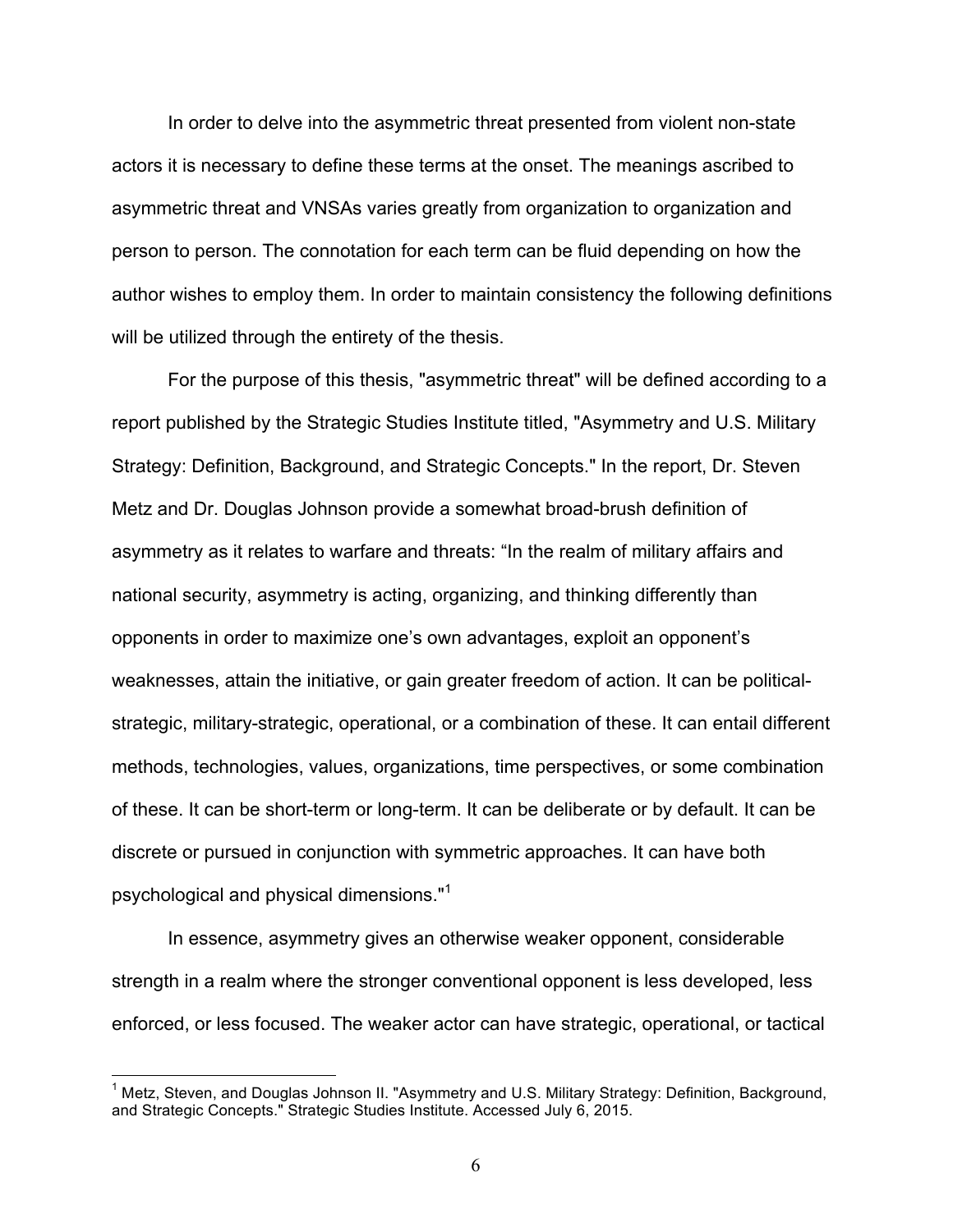overmatch against the stronger actor. An asymmetric threat exists when the weaker opponent can utilize that advantage or overmatch and exploit the weaknesses in the stronger opponent. Yes.

If defining asymmetry or asymmetric threats is convoluted and difficult to decipher then finding a universally agreed upon definition of violent non-state actors (VNSAs) is akin to finding a needle in a haystack. However, for the purpose of this thesis, violent non-state actors will be defined as described in the collection of essays titled "Violent Non-State Actors in World Politics". In the volume edited by Klejda Mulaj, she defines VNSAs as, "non-state armed groups that resort to organized violence as a tool to achieve their goals." While this definition is seemingly clear cut, Mulaj classifies the VNSAs into five primary categories: 1) "National liberation movements confronting an occupying force and/or separatist movements seeking to secede from a state $n^2$  (i.e. the Irish Republican Army, the Sudan People's Liberation Army), 2) "Insurgent guerilla bands which are engaged in a protracted political and military struggle<sup>"3</sup> (i.e. Hezbollah, the Taliban, Jaish al-Mahdi), 3) Terrorist groups who spread fear through the threat or use of violence - mainly against civilians (i.e. al-Qaeda, Boko Haram), 4) Militants made up of irregular but recognizable armed forces (i.e. Somali warlord forces), and 5) Mercenary militias.<sup>4</sup> The categories, however, are not mutually exclusive. VNSAs can transform and evolve/devolve into a number of different forms. Some, like the Islamic State group, may blur the lines and span over multiple categories at a time. The Islamic State group can be seen as an insurgent guerilla band, a terrorist group, and as militant

<sup>2</sup> "Introduction." In *Violent Non-State Actors in World Politics*, edited by Kledja Mulaj. New York: Columbia University Press, 2010. 3.

 $3$  Ibid

 $4$  Ibid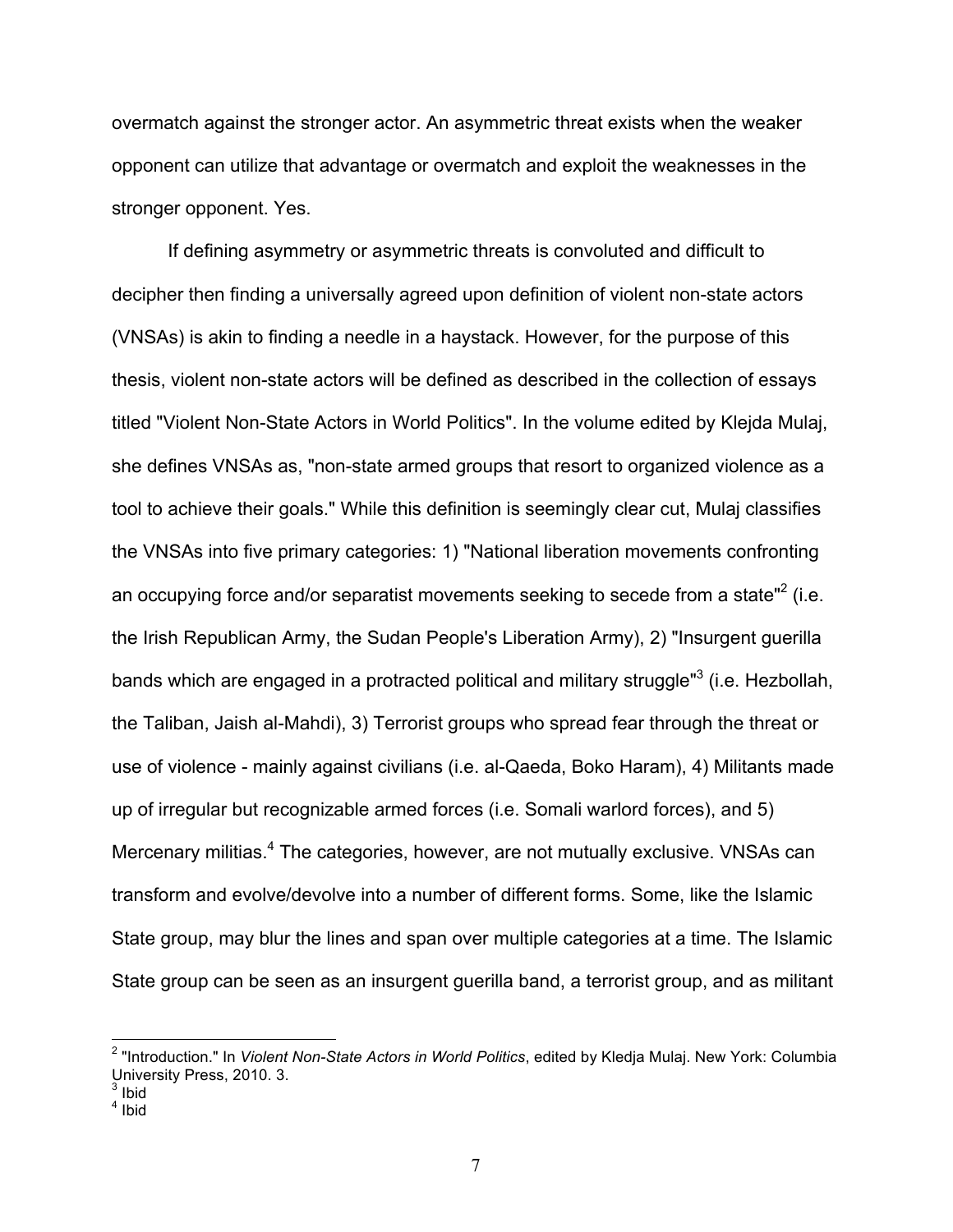made up of irregular but recognizable armed forces (many military formations of the Islamic State group had fight as a largely uniformed group<sup>5</sup>).

In order to explore options in deterring and limiting violent non-state actors is it important to emphasize the intrinsic connections between VNSAs and the idea of an asymmetric threat. At the core of the asymmetric threat (or approach) is the fundamental need to maximize the (often limited) strengths one has and exploit the weaknesses an enemy has. Theoretically, this approach can be utilized by a multitude of different actors, from large, centralized state actors to small, decentralized non-state actors. However, the asymmetric threat is far more lucrative and fitted to VNSAs.

Take, for instance, the 2011 Taliban downing of a helicopter carrying 30 American service members (17 Navy SEALs, five Naval Special Warfare support Sailors, five Army Soldiers, three Airmen), seven Afghan National Army Commandos, one Afghan civilian interpreter, and one military working dog. The 30 American deaths are the greatest U.S. loss in a single incident/attack over the entire 11-year war in Afghanistan. It has been assessed that the CH-47 Chinook was shot down with a fairly simple rocket propelled grenade (RPG). Navy SEALs are considered some of the most elite commandos in the world and 17 of the most elite (from the famed SEAL Team Six/DEVGRU) were killed with a highly proliferated, cheap, and simplistic weapon.<sup>6</sup> The Taliban were able to use two of their strengths (a small tactical footprint and a thorough understanding of the available avenues of approach) to take advantage of several

<sup>5</sup> Tomlinson, Simon. "From the 'Afghani Robe' to the Suicide Bomber's All-Black Uniform, How ISIS Differentiates between Ranks with Various Outfits ." Daily Mail. September 29, 2015. Accessed May 22, 2016. http://www.dailymail.co.uk/news/article-3253113/From-Afghani-robe-suicide-bomber-s-blackuniform-ISIS-differentiates-ranks-various-outfits.html.

 $^6$  Tait, Paul. "What Happened on Night of Deadly Afghanistan Helicopter Crash?" Reuters. August 10, 2011. Accessed July 12, 2015. http://www.reuters.com/article/2011/08/10/us-afghanistan-crashidUSTRE7792ET20110810.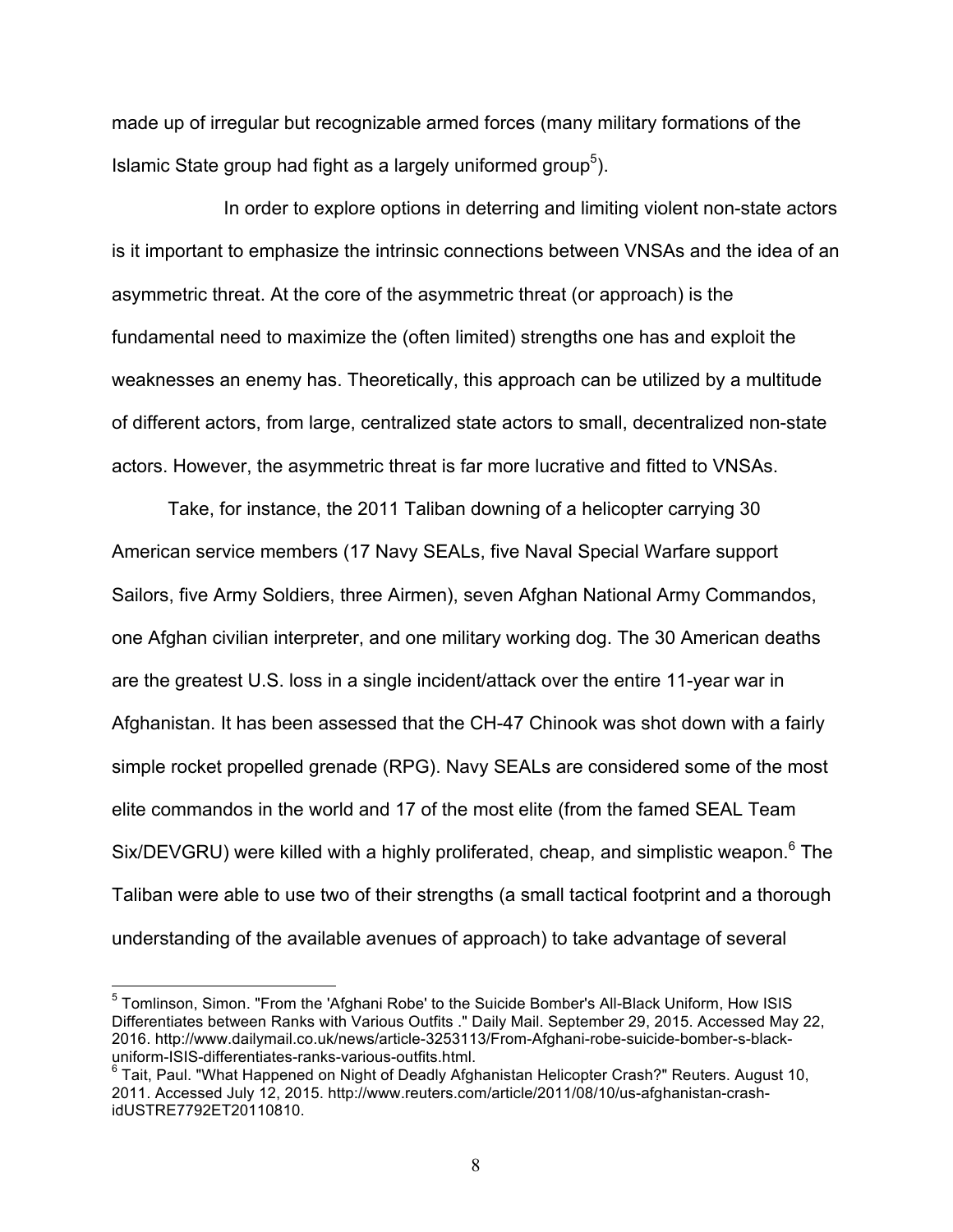American weaknesses (predictable operating procedures and reliance on helicopter transport to operations in heavily mountainous terrain).

An asymmetric advantage does more than level the playing field for violent nonstate actors. It allows them to shape the battlefield or operational environment (OE) so that it favors them. Oftentimes, this asymmetric approach will bring about tactical victories that have strategic implications. For instance, insurgents using improvised explosive devices (IEDs) or explosively formed penetrators (EFPs) caused incredible damage and significant casualties to U.S. soldiers riding in American military Humvees.<sup>7</sup> This effect caused the American people and legislators to push for up armored vehicles to better protect American troops. The high cost of these vehicle upgrades contributed to a constantly growing expense of the Iraq War, which in turn caused national will for the war to erode. $8$ 

The manner in which states or nations interact with one another has evolved over centuries of peace, war, and everything in between. Nation-state actors have learned to effectively deal with hostile state actors through the threat of deterrence. States have also had to cope with non-state actors such as insurgent movements, terrorist organizations and secessionist movements, especially in the 20th and 21st centuries. States have had difficulties battling such non-state actors for hundreds of years. Nonstate actors, especially violent ones, often cannot be deterred through pure aggression, intimidation, or even threat of nuclear warfare.<sup>9</sup> While the U.S. and other Western militaries and intelligence organizations have made significant strides in the fields of

<sup>7</sup> Conroy, Scott. "U.S. Sees New Weapon In Iraq: Iranian EFPs." CBS News. February 11, 2007. Accessed April 14, 2016. http://www.cbsnews.com/news/us-sees-new-weapon-in-iraq-iranian-efps/<br><sup>8</sup> Keyes, Charley. "Steep Cost of Military Vehicles Outlined in Army Report." CNN. January 27, 2011. Accessed April 22, 2016. http://www.cnn.com/2011/US/01/27/army.vehicle.costs/. 9<br>Mulaj, 7-9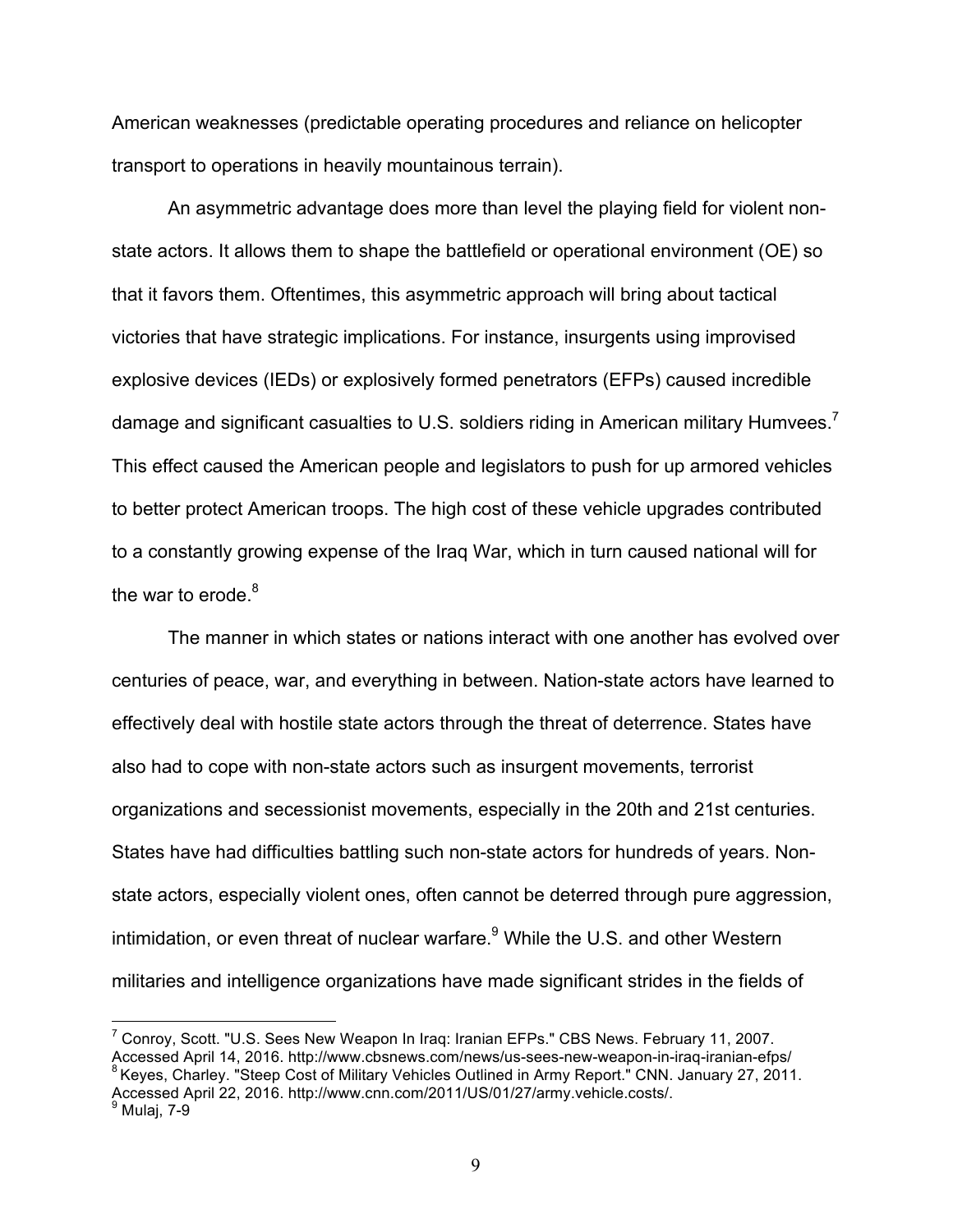counterterrorism and counterinsurgency over the last 14 years, the asymmetric threat still poses a significant challenge. The challenge states face in today's world is how to deal with a non-state actor that is aspiring to be a state and performs some state functions, but also ignores international law and regularly uses terroristic attacks and political violence. One historical example, outside of the Islamic State, would be Hamas. Hamas has evolved from a terrorist group with a political wing and some humanitarian efforts into, in essence, becoming the de facto Palestinian state; it has been the governing authority in the Gaza Strip since 2007.<sup>10</sup> Hamas, in many ways seeks legitimacy far more than the Islamic State, but still eschews international laws, norms, and many pressures. How does one deter such an enemy or entity? The challenge is complex in nature.

This challenge presents itself perhaps most fully in the emergence of the Islamic State (IS) group. Is the Islamic State group actually a state? Is it a machination of Islamic radicals destined to fail? Is it a political movement that uses terroristic methods or is it a terrorist group with political aspirations? The Islamic State represents an enigma when looking at the way state actors and non-state actors interact. The Islamic State group, despite substantial losses over the summer of 2016, holds significant territory in Iraq and Syria<sup>11</sup>, had access to substantial oil resources<sup>12</sup>, and operates

 $10$  Wilson. Scott. "Abbas Dissolves Government As Hamas Takes Control of Gaza." Washington Post. June 15, 2007. Accessed April 24, 2016. http://www.washingtonpost.com/wpdyn/content/article/2007/06/14/AR2007061400145.html.

<sup>11</sup> "Institute for the Study of War Iraq Updates: ISIS Sanctuary Map: November 20, 2014." *Institute for the Study of War*. ISW, 20 Nov. 2014. Web. 21 Nov. 2014. <http://iswiraq.blogspot.com/2014/11/isissanctuary-map-november-20-2014.html>.

<sup>&</sup>lt;sup>12</sup> Al-Khatteeb, Luay. "How Iraq's Black Market in Oil Funds ISIS." *CNN*. Cable News Network, 22 Aug. 2014. Web. 12 Nov. 2014. <http://edition.cnn.com/2014/08/18/business/al-khatteeb-isis-oil-iraq/>.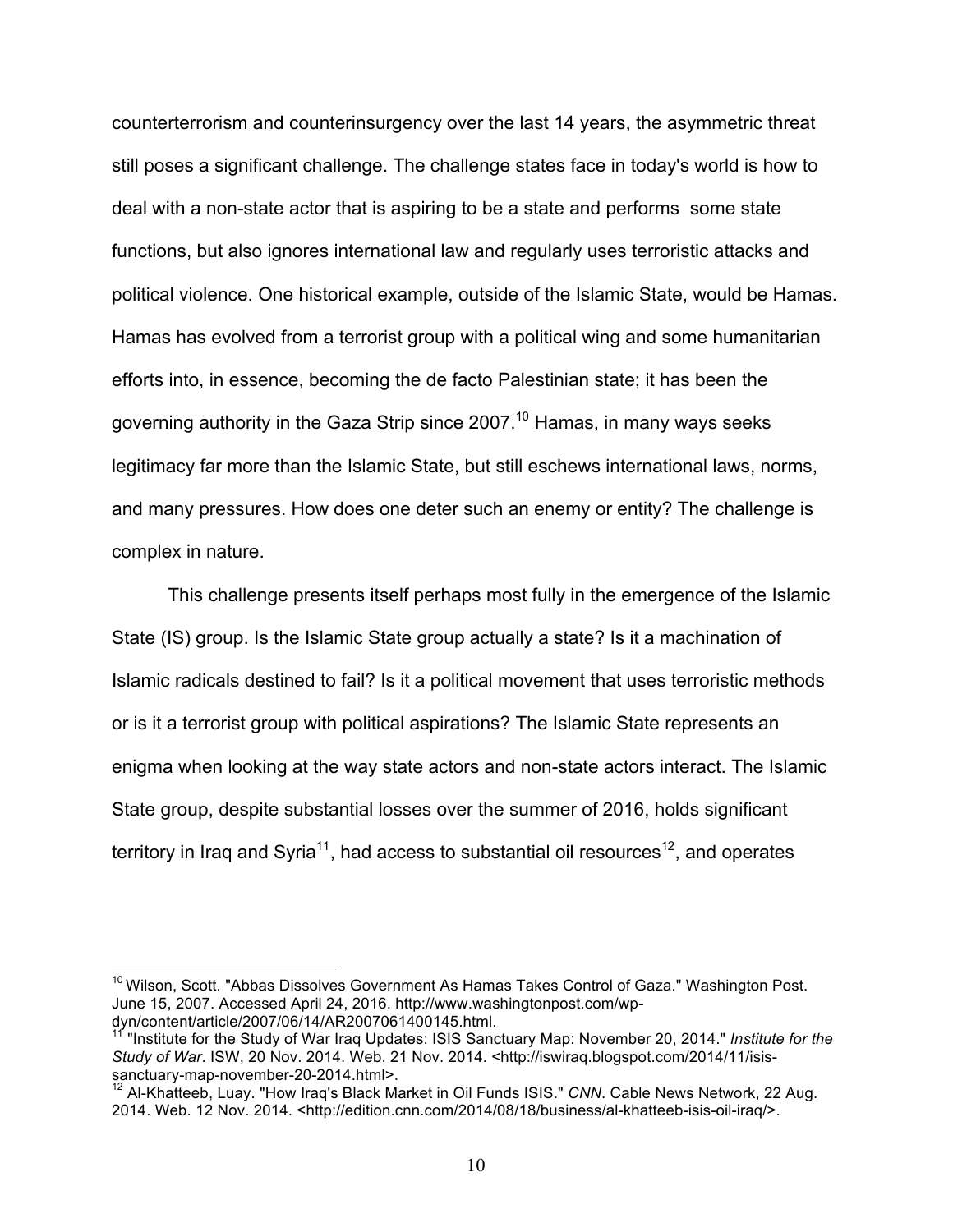some governmental functions (health care, utilities, and welfare).<sup>13</sup> The group fights as an organized military in some battles (the Battle for Mosul, Iraq) while engaging in acts of terrorism in other instances (beheadings, improvised explosive device [IED] attacks, and torture).<sup>14</sup> The group considers itself a pan-Islamic caliphate that tears down former colonial borders and will operate as a true theocracy.<sup>15</sup> However, short of negotiating ransoms for hostages, IS has no seeming desire to engage in diplomacy or any form of nonviolent discourse with any state.

How can the United States hope to deter and limit a violent non-state actor that functions in the manner in which the Islamic State group does? Simply utilizing air strikes and counterterrorism methods will not deter a group with surreptitious leadership and a decentralized command structure. Though the Islamic State group is led by Abu Bakr al-Baghdadi, it operates as an almost amorphous, leaderless organization capable of withstanding severe damage to its perceived leadership.<sup>16</sup> Al-Baghdadi may be the self-proclaimed Caliph, but this group bases less of its identity on al-Baghdadi than al-Qaeda did on Usama bin Laden. It took the United States military and intelligence services ten years to locate and kill Osama bin Laden after 9/11.

The U.S. cannot threaten the Islamic State group with economic sanctions because it does not engage in international trade or have international economic activity outside of selling oil on the black market. While threatening the group with a nuclear

<sup>13</sup> Stewart, Megan A. "What's So New about the Islamic State's Governance?" *Washington Post*. 7 Oct. 2014. Web. 2 Nov. 2014. <http://www.washingtonpost.com/blogs/monkey-cage/wp/2014/10/07/whats-so-new-about-the-islamic-states-governance/>.

Ibrahim, Azeem. *The Resurgence of Al-Qaeda in Syria and Iraq.* Strategic Studies Institute, 2014. Print. <sup>15</sup> Zelin, Aaron Y. "The Islamic State's Archipelago of Provinces." *The Washington Institute for Near East Policy*. The Washington Institute, 14 Nov. 2014. Web. 14 Nov. 2014.

<sup>&</sup>lt;sup>16</sup> "The Two Fates of the Islamic State." The Soufan Group. July 15, 2015. Accessed August 22, 2015. http://soufangroup.com/tsg-intelbrief-the-two-fates-of-the-islamic-state/.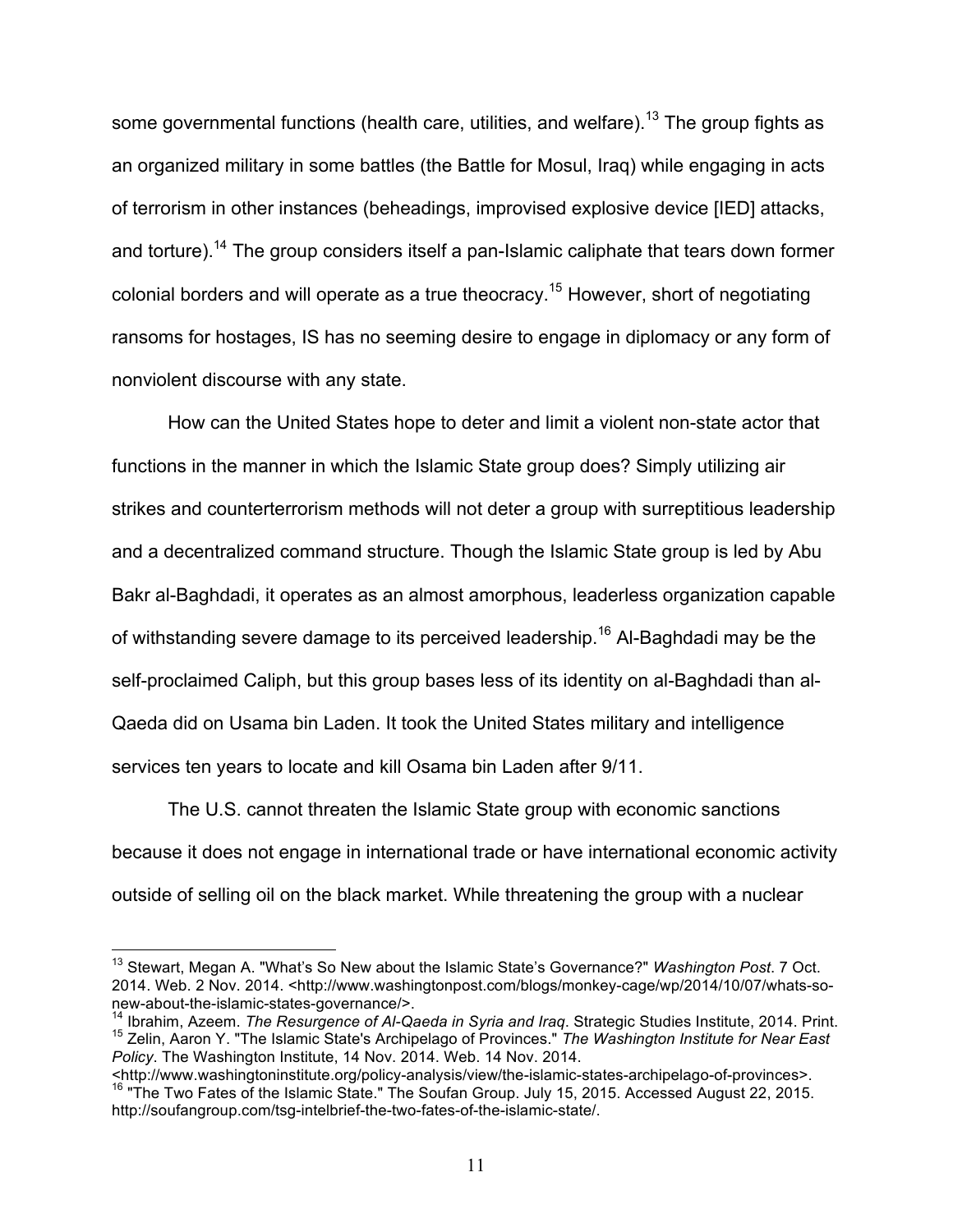strike is possible it would be condemned internationally as incredibly heavy-handed and would surely result in catastrophic amounts of civilian casualties. The United States cannot coerce or leverage allies of the Islamic State because the Islamic State has no official allies outside of other violent non-state actors in other regions that have become affiliates, or veritable franchises (i.e. Boko Haram in Nigeria, Jemaah Anshorut Tauhid in Indonesia, al-Shabaab in Somalia,  $etc$ )<sup>17</sup>

Decades (if not centuries) of the experiences of states fighting violent non-state actors of all shapes and sizes have proved that very rarely can sheer military force degrade or effectively counter VNSAs. But how does one marginalize and largely disband VNSAs without getting mired in a decade-long conflict involving tens or even hundreds of thousands of the state actor's own troops? A war without seeming end can be viewed as not much more than a more drawn out defeat. Even if one discounts the first two iterations of the United States' conflict with/in Iraq, the United States has now been combating the Islamic State group for over two years and will likely remain engaged in Iraq for years to follow. The United States has already launched over 12,000 airstrikes against Islamic State group targets.<sup>18</sup> While the United States remains entangled in Iraq, inevitably, more conflicts and threats will arise in the foreseeable future. The United States cannot hope to engage all these problem areas with hard power. The limitations of budgets, tyranny of distance, and manpower shortfalls simply do not allow for a persistent global application of hard power.

<sup>17</sup> "Islamic State's 43 Global Affiliates Interactive World Map." IntelCenter. December 15, 2015. Accessed January 27, 2016. http://intelcenter.com/maps/is-affiliates-map.html#gs.Woht0RA.<br><sup>18</sup> Glenn, Cameron. "How Is the Air War against ISIS Going?" Newsweek. May 27, 2016. Accessed July

<sup>22, 2016.</sup> http://www.newsweek.com/how-air-war-against-isis-going-462555.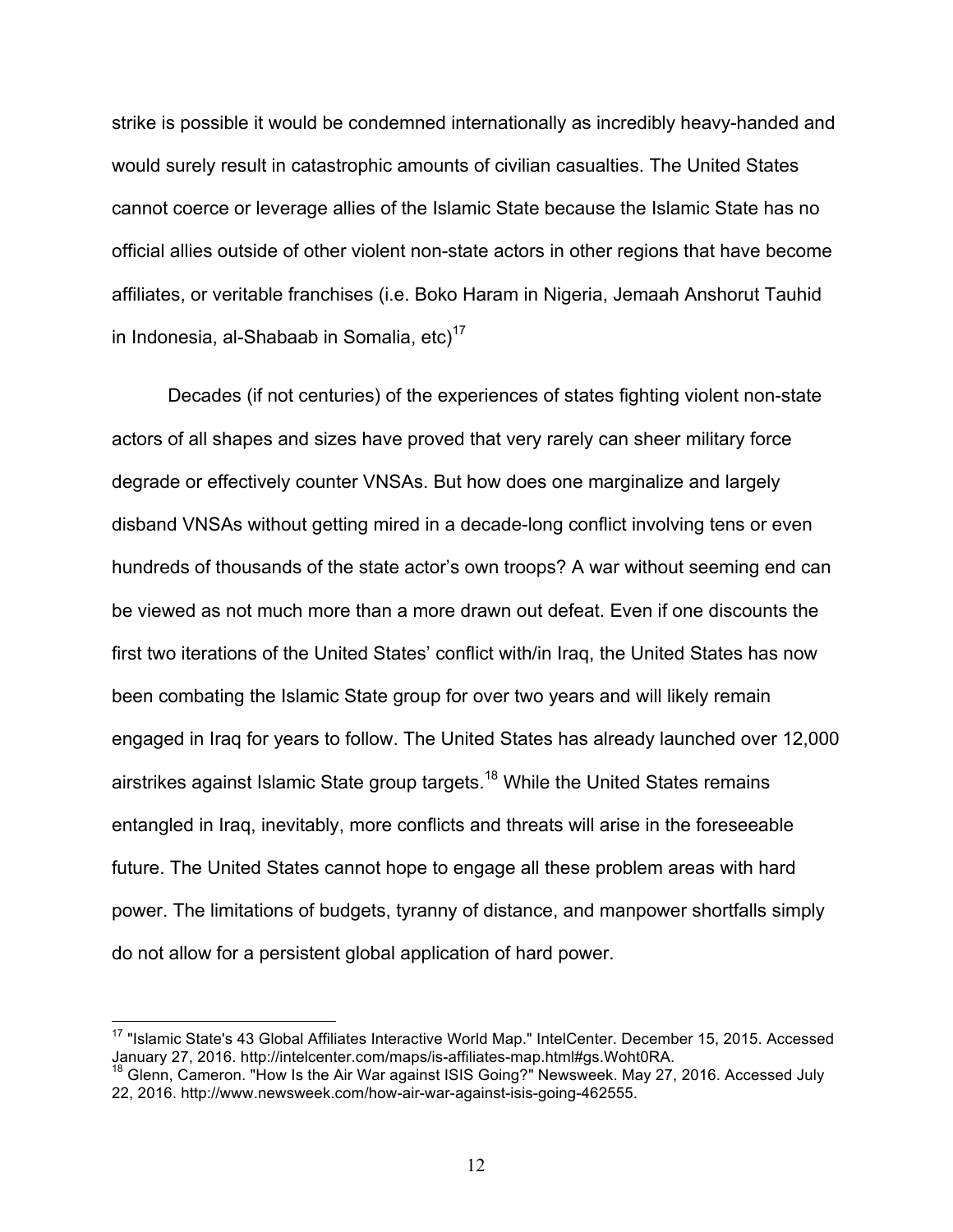Though violent non-state actors are difficult to clearly categorize or oftentimes define, it is evident that the violence from these groups does not typically stem from one, central issue. Mercenary groups could possibly fall into that role as money is their main driver but even those groups have complex dynamics. The violence inflicted from a violent non-state actor such as Boko Haram results from a myriad of issues ranging from socio-economic differences in Nigeria, poor and corrupt governance, and the radicalization of Islam in large portions of the country and more generally in northern Africa. Multiple studies have been conducted in the hopes of determining the determining factors in what forms and drives violent non-state actors. Each study has come up with a multiplicity of results.

One of the better studies backed up with quantitative analysis was conducted by J. Bernhard Compton in the Small Wars Journal. Compton's "Violent Non-State Actors in the Middle Eastern Region" examined the two notions that: "that in order for a violent non-state actor (VNSA) group to arise, it must have (1) opportunity and (2) cause."<sup>19</sup> After running a robust data set through several models with varying restrictions, Compton concluded that a desire for self-sufficiency combined with extreme perceptions of governmental illegitimacy was a motivational force behind non-state actor violence. Additionally, the probability of non-state actor violence is increased in countries that have significant wealth distribution inequalities, "especially where the society is less ethnically and religiously homogeneous. However, it also appears that linguistic homogeneity in conjunction with these findings is also important."<sup>20</sup>

<sup>19</sup> Compton, J. Bernhard. "Violent Non-State Actors in the Middle Eastern Region." *The Small Wars Journal*, 2008. Accessed July 12, 2015. www.smallwarsjournal.com. <sup>20</sup> Ibid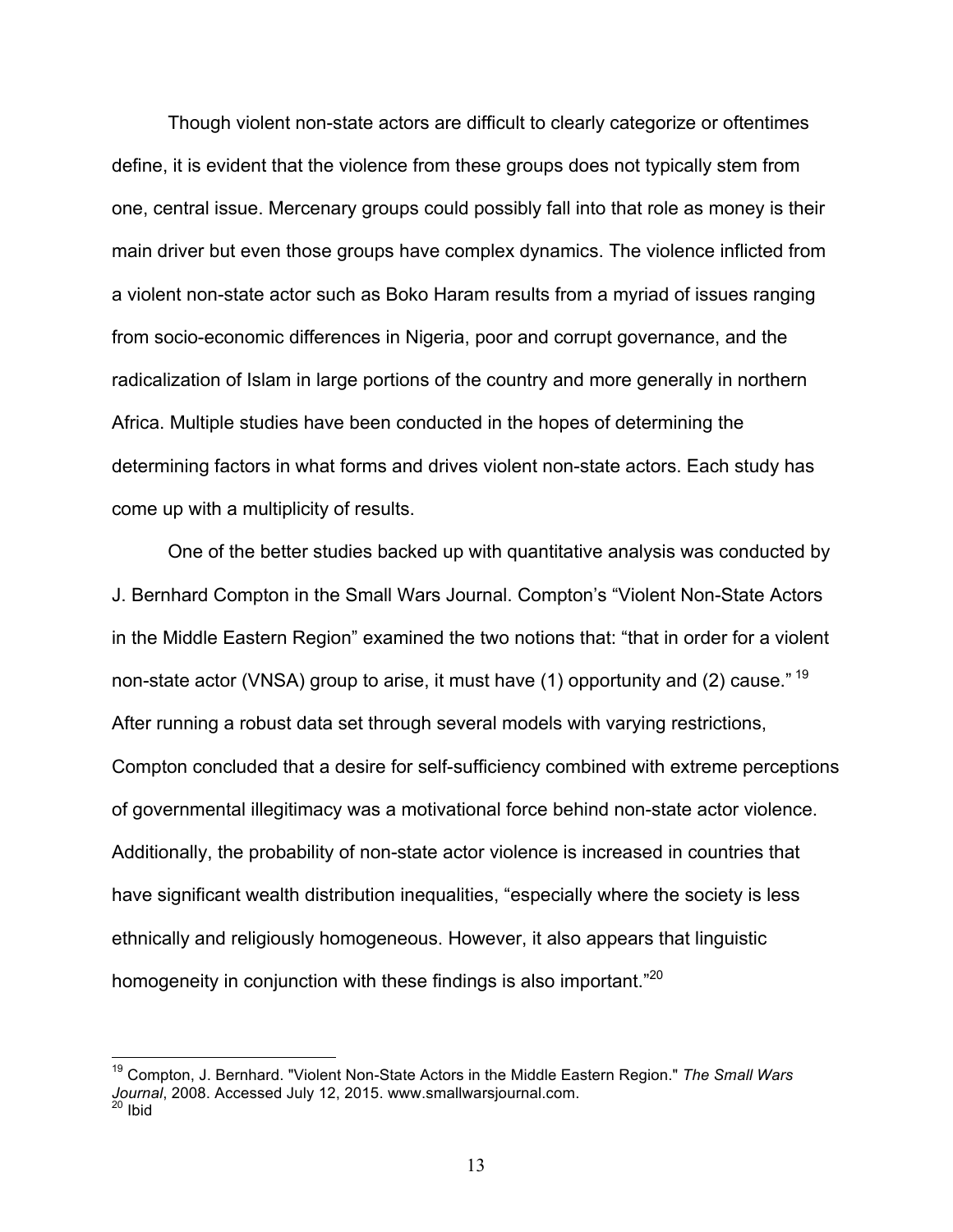Considering the extremely complex genesis and nature of these violent non-state actors, this problem set cannot be addressed with a purely military strategy. While determining causation of VNSAs is an important topic, that is not the goal of this analysis. This thesis explores the application of "smart power" in deterring and limiting VNSAs in several conflicts throughout the late  $20<sup>th</sup>$  and early  $21<sup>st</sup>$  Centuries. The previous applications of smart power that will be reviewed is the case of the U.S. against the Soviet Union, the U.S. role in the First Gulf War, and the U.S. intervention in Libya. The examples of smart power application will be examined for lessons learned. Additionally they will be explored for applicability to the United States fight against violent non-state actors in the future.

This thesis will seek to define smart power, determine what it can and cannot do, what it looks like in terms of real world application, and how it can be applied in United States attempts to limit and deter violent non-state actors who represent a significant asymmetric threat. There are several questions to consider when exploring smart power. Is smart power a realistic practice in the global security "toolkit"? Where has smart power been successful and where has it failed?

The United States military continues to shrink in both personnel<sup>21</sup> and hardware.<sup>22</sup> The number of violent non-state actors and separatist movements across the world continues to grow. $^{23}$  The United States cannot hope to engage every one of these "hotspots" with hard power. Current U.S. leadership and whoever occupies the

 $21$  Tice, Jim. "Army Shrinks to Smallest Level since before World War II." Army Times. May 7, 2016. Accessed October 04, 2016. https://www.armytimes.com/story/military/careers/army/2016/05/07/armyshrinks-smallest-level-since-before-world-war-ii/83875962/.

 $^{22}$  Shalal, Andrea. "U.S. Army Says It Faces Huge Equipment, Training Risks with Budget Cuts." Reuters. October 13, 2014. Accessed October 04, 2016. http://www.reuters.com/article/us-usa-military-armyidUSKCN0I21V620141013.

<sup>&</sup>lt;sup>23</sup> Bunker, Robert J. "Fighting Irregular Fighters: Defeating Violent Nonstate Actors." U.S. Army War College: Parameters Vol. 43, no. 4 (2013): 59.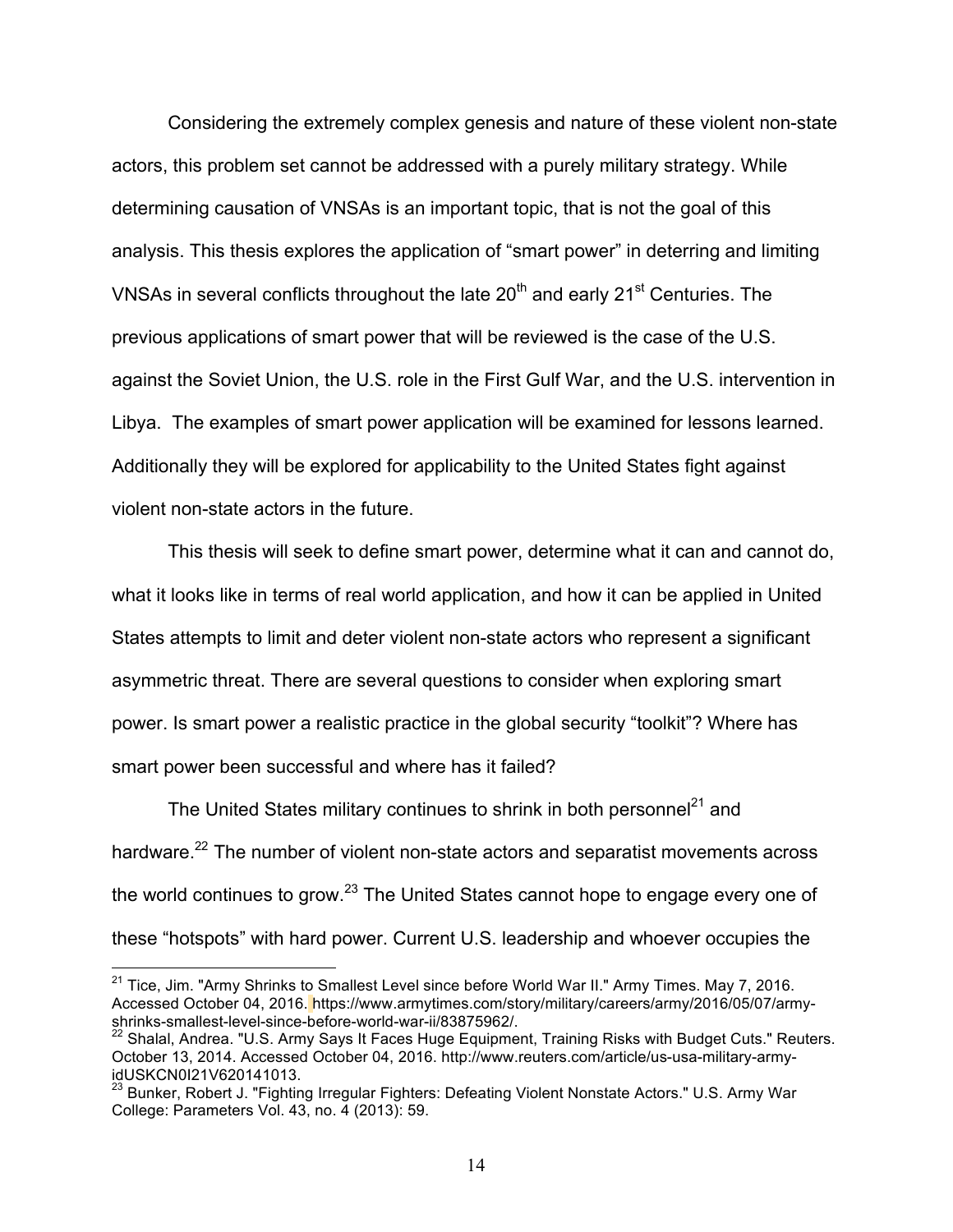White House after the 2016 Presidential election must consider a number of options in deterring and containing violent non-state actors with other than purely direct action military operations.

Throughout this thesis, I explore the alternative approaches the United States can take to counter the asymmetric threat the Islamic State presents. I will argue for utilizing what could be considered "conventional methods" (economic stabilization methods, diplomatic engagement [with host nations struggling with IS, such as Syria, Iraq, and Libya], foreign aid, humanitarian assistance, and even surgical air and missile strikes) in dealing with an unconventional threat.

#### *Feeding the World, Fighting Bad Governance, and Keeping the Lights On*

Using hard power against violent non-state actors risks treating symptoms rather than a disease. Violent, armed groups are fueled by marginalization, persecution, and disenfranchisement. In most conflicts occurring presently, there are systemic, underlying social and economic issues that are not easily remedied. This is why counterinsurgency experts such as David Kilcullen have argued for a whole of government, population-centric approach. $^{24}$  But what if that kind of approach used against violent non-state actors (be it insurgencies, separatist movements, or even terrorist organizations) were applied as enduring measures that seek not to defeat and degrade present threats but are aimed at limiting and deterring emerging violent nonstate actors?

One need only look at Iraq in 2011 and beyond to assess how important faith in government and the sustainment of essential services to the populace are. The rise of

<sup>&</sup>lt;sup>24</sup> Kilcullen, Dave. "Two Schools of Classical Counterinsurgency." Small Wars Journal. January 27, 2007. Accessed October 04, 2016. http://smallwarsjournal.com/blog/two-schools-of-classical-counterinsurgency.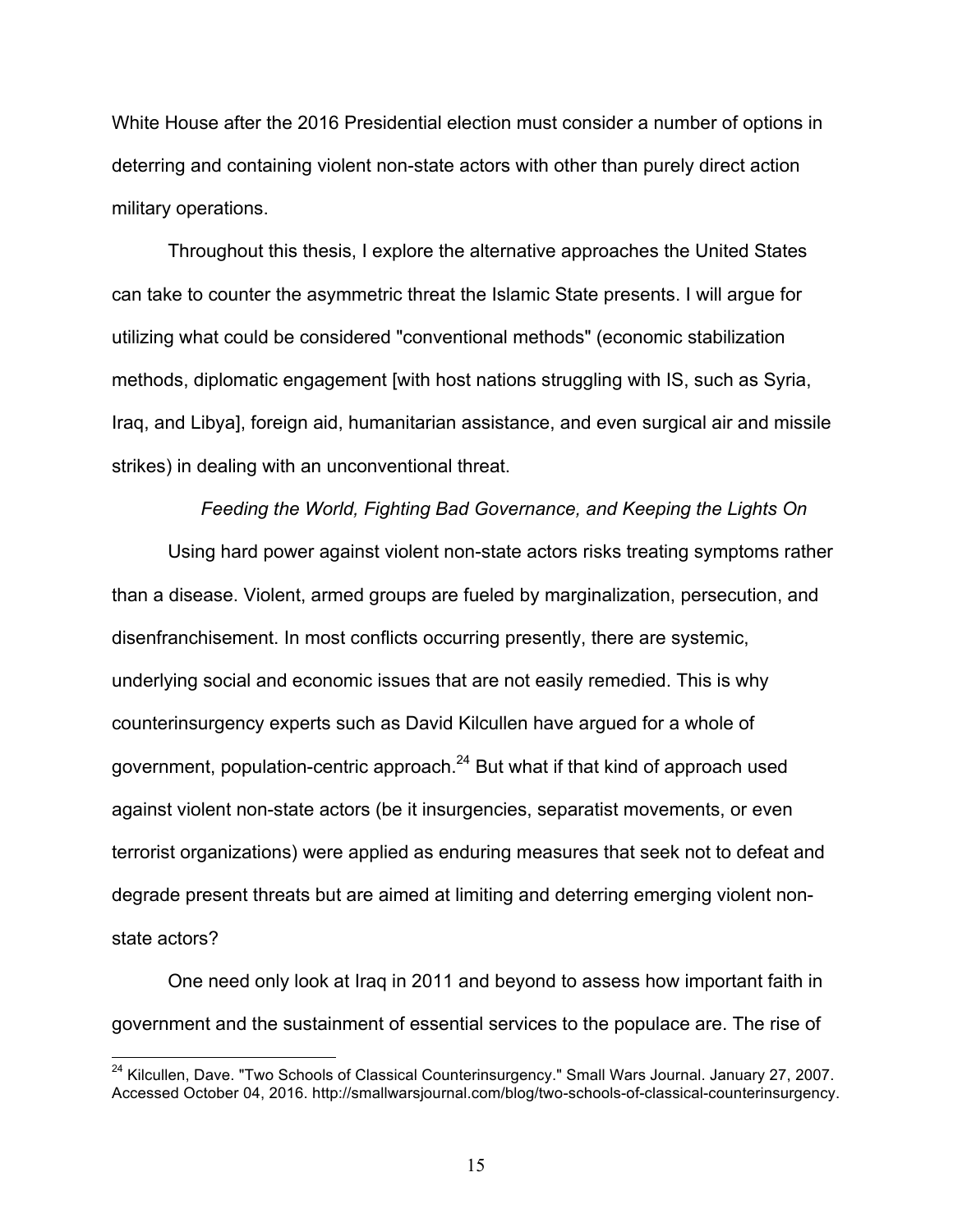the Islamic State will be covered in the next chapter but some of the driving forces behind its emergence were: 1) The persecution and marginalization of Sunnis by the Maliki-led Shi'a-dominated central Iraqi government, 2) A failure to provide security and some essentials to the Iraqi citizenry (clean water, electricity, and aid), and 3) widespread corruption throughout government and security forces. This triumvirate of poor conditions did not necessarily directly lead to the rises of the Islamic State group but set conditions that were favorable to their advent.

If a powerful state actor such as the United States wishes to provide somewhat of a vaccine to the disease of violence from non-state actors, it must look to actions that will emphasize good governance, stable economic conditions, and political inclusivity. The unilateral use of hard power in most conflicts is ineffective, costly in both national treasure and human capital, and risks causing strategic overreach and miscalculation by the U.S. government. The United States is currently invested in a number of programs that could provide both relief and opportunity across the globe and particularly in areas with high potential of conflict. The United States Congress passed the Electrify Africa Act, which was aimed at helping over seventy percent of the Sub-Saharan African population that have no access to electricity. The bill emphasizes "transparency, accountability, and good governance."<sup>25</sup>

The United States is also investing in global soft/smart power initiatives with the Global Food Security Act. This bill authorizes a whole-of-government strategy to assist partner nations combat hunger through "inclusive, sustainable agricultural development,

<sup>&</sup>lt;sup>25</sup> USGLC. "USGLC Applauds Passage of Electrify Africa Act, Will Empower Millions Across Continent | U.S. Global Leadership Coalition." U.S. Global Leadership Coalition. February 1, 2016. Accessed October 04, 2016. http://www.usglc.org/2016/02/01/usglc-applauds-passage-of-electrify-africa-act-willempower-millions-across-continent/.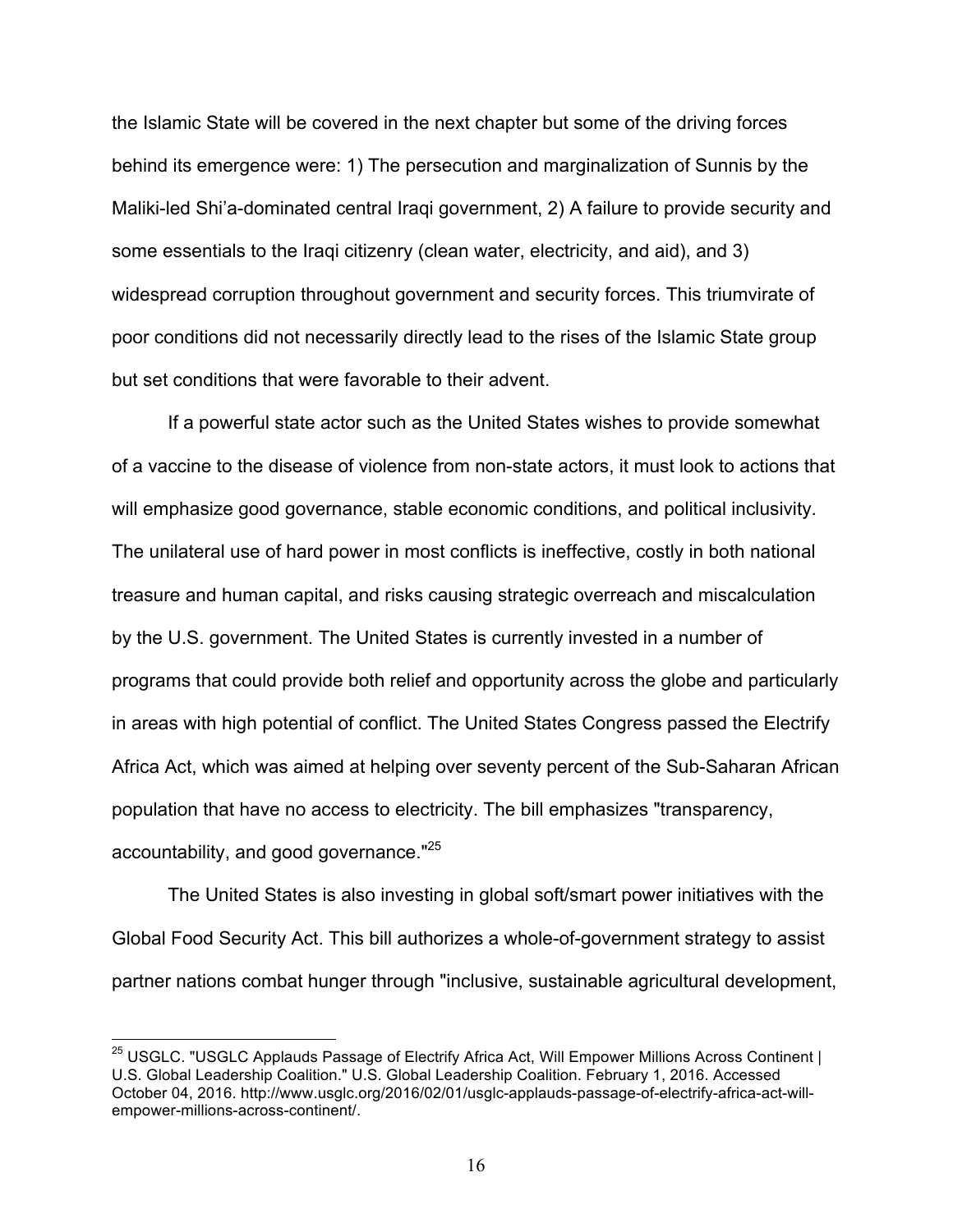with a particular focus on women and children."<sup>26</sup> The idea behind an application such as the Global Food Security Act is not to just throw foodstuffs and investment/aid blindly at hunger problems but to help build the capacities for nations to thrive and become self-sustaining. This, in turn, creates more jobs and leads to more likely societal cohesion, reducing the potentiality of conflict and the fomentation of an environment conducive to violent non-state actors.

Finally, the United States is focused on two aspects of investing in foreign aid: 1) Ensuring the most "bang for the buck" and 2) Tailoring investment to instill and reinforce good governance. Providing aid to countries blindly and without carefully planned direction can at best be wasted effort and capital; at worst it can lead to rampant corruption and redirection of aid to corrupt politicians, violent non-state actors, criminal organizations, and other undesirables. In 2014, European donors froze aid funds going into Tanzania after accusations arose of government officials siphoning upwards of \$124 million from an escrow account at the Bank of Tanzania.<sup>27</sup> This kind of abuse of aid not only disrupts the flow of assistance that desperately need it, but it undermines the population's faith in government and assists violent non-state actors in shaping a narrative portraying governments as the true enemy.

Aid has to be tailored to help foster stable economies, inculcate good governance, and help reinforce infrastructure that con provide essential services; not to help prop up nations economically. The providing of effective foreign aid is just one tool

<sup>&</sup>lt;sup>26</sup> Boyce, Amanda. "Lights! Food! Action! 3 Development Issues Before Congress in 2016." U.S. Global Leadership Coalition. January 26, 2016. Accessed October 04, 2016.

http://www.usglc.org/2016/01/26/lights-food-action-3-development-issues-before-congress-in-2016/. <sup>27</sup> Anderson, Mark. "UK and International Donors Suspend Tanzania Aid after Corruption Claims." The Guardian. October 13, 2014. Accessed October 04, 2016. https://www.theguardian.com/globaldevelopment/2014/oct/13/uk-and-international-donors-suspend-tanzania-aid-after-corruption-claims.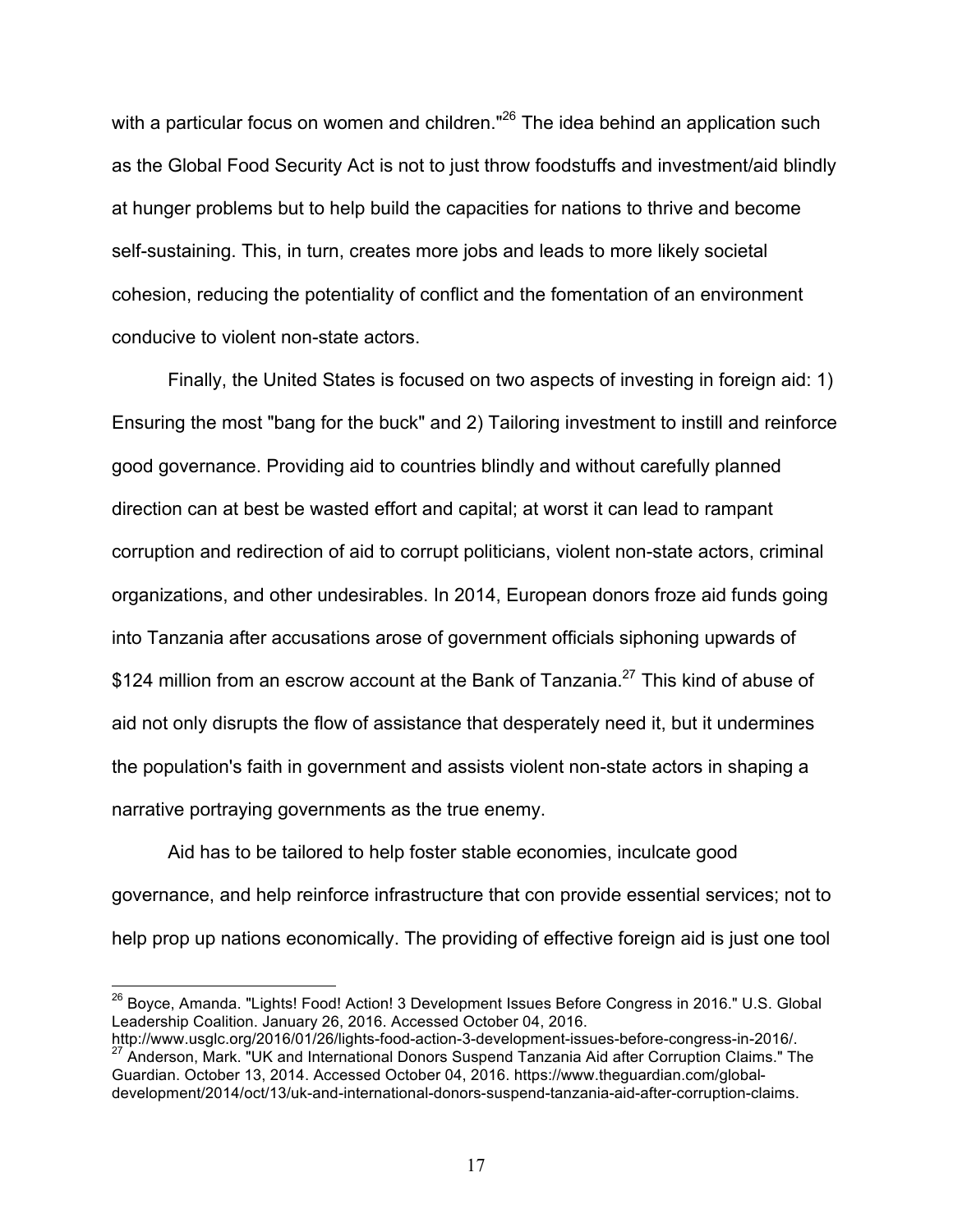within the smart power toolbox. However, this tool can have a dramatic and wideranging effect in nations. The population's faith in government can increase, which can lead to greater security as the people "buy in" and turn more to the government than to violent non-state actors or other extra governmental forces. Additionally, the reputation of the United States can grow positively, leading to greater partner nation cooperation and repairing the image of a powerful nation that is seen as a unilateral aggressor after the disastrous action of invading Iraq.

But smart power isn't all about foreign aid and other soft power measures. It's about a measured and "smart" employment and coupling of both soft and hard power. Soft power can pay off in a multitude of ways but it doesn't work in every situation. Dr. Joseph Nye, the biggest proponent of soft power, pointed out that the Clinton administration tried to use soft power methods (diplomacy and offers of aid) to persuade the Taliban government in Afghanistan to stop sheltering Usama bin-Laden and al-Qaeda and it was ineffective. Sometimes, if a nail presents itself (i.e. al-Qaeda), a nation such as the United States needs a hammer. Violent non-state actors will not cease to exist nor wither under the pressure of sanctions, embargoes, or other diplomacy efforts. So the solution may lie somewhere in the middle. Smart power could mean shaping an environment that is not conducive to violent non-state actors while ruthlessly pursuing violent non-state actors that represent an existential threat and may undermine fostered security conditions.

This thesis explores and examines the possible applications and feasibility of smart power functions in foreign policy in order to deter and limit violent non-state actors. The objective of this study is to provide context and a more thorough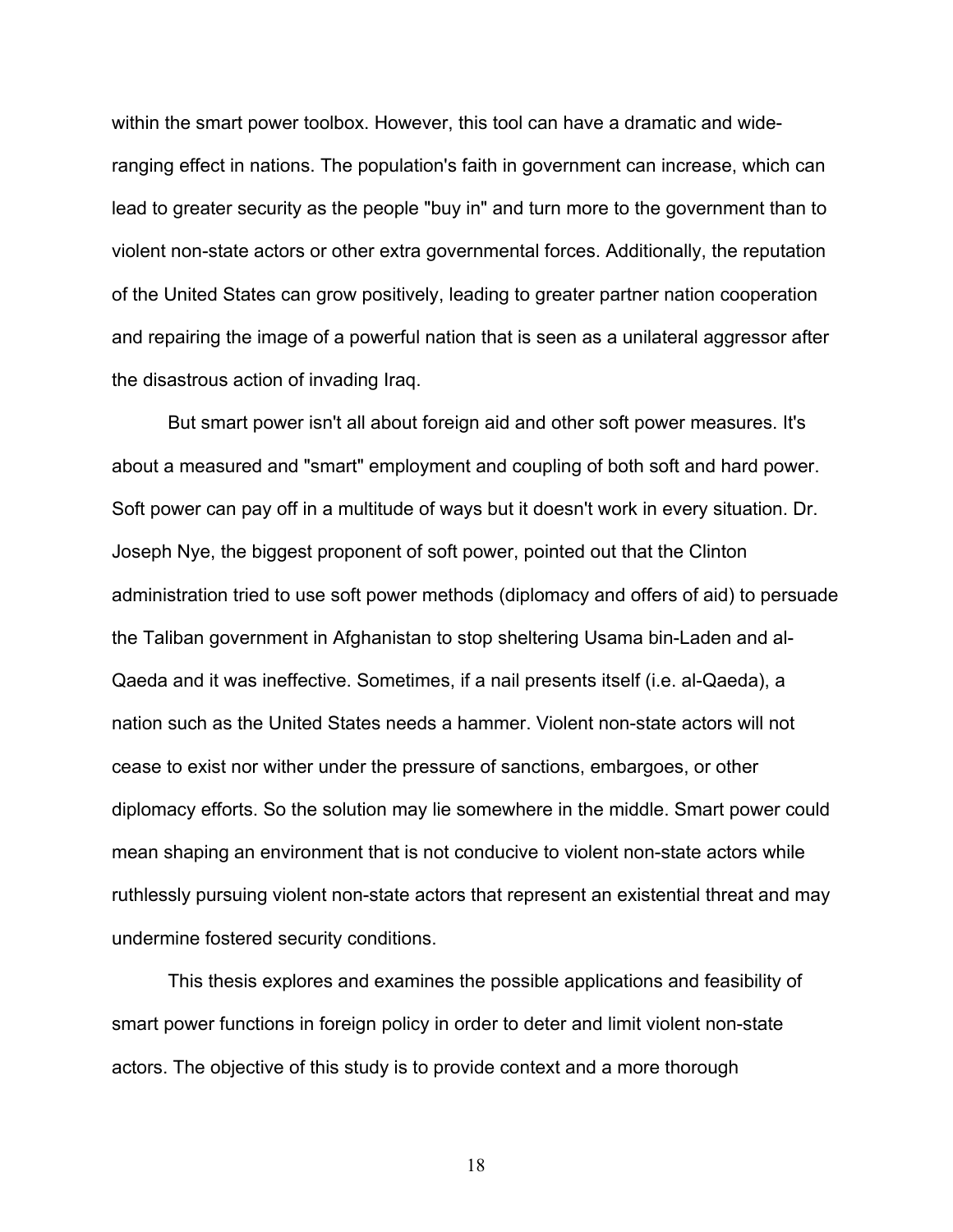understanding of how smart power can be used to counter an enemy that cannot be coerced by conventional deterrent methods.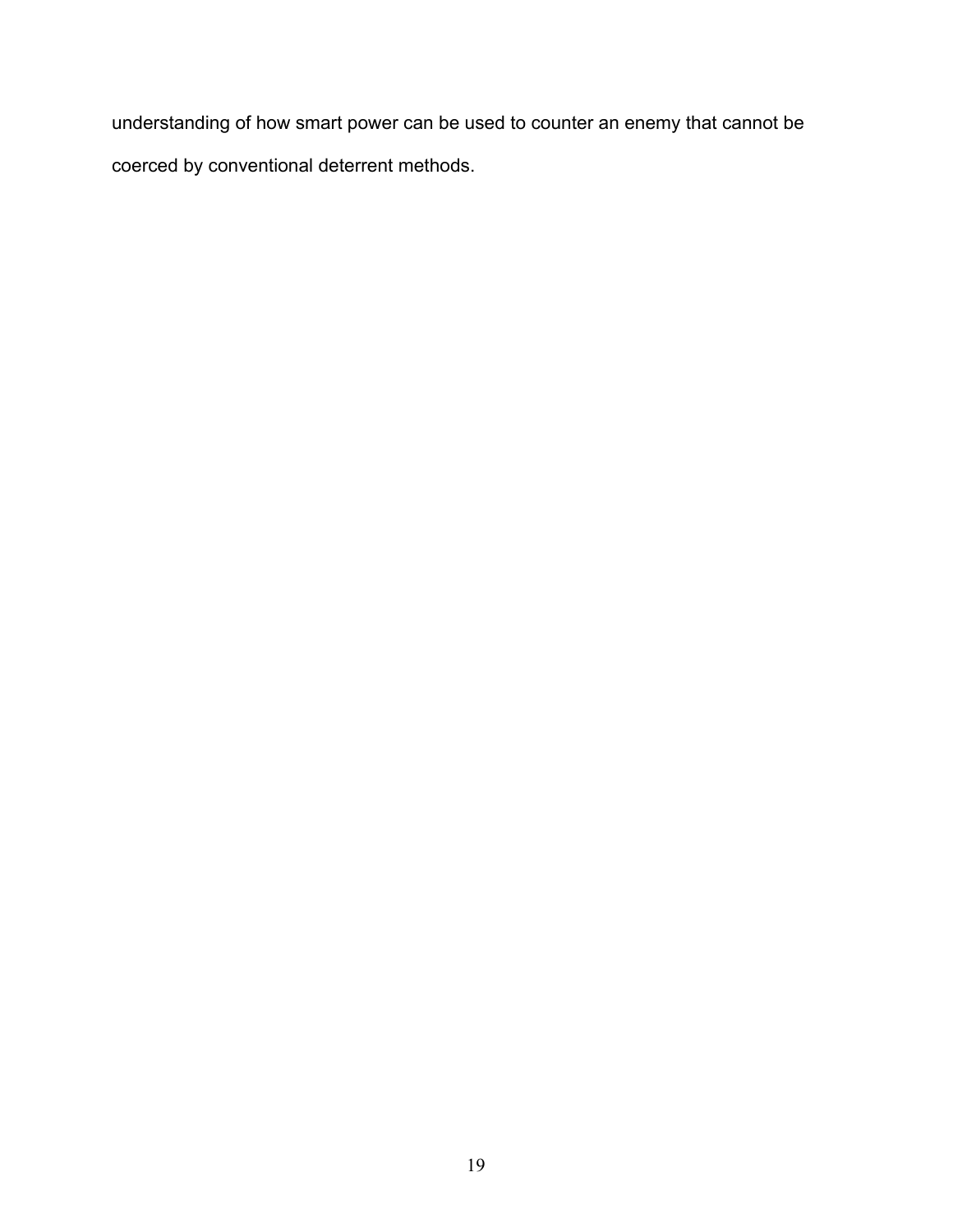#### **Chapter 1: Rise of the Islamic State Group**

#### *Introduction*

The pre-eminent violent non-state actor on the world stage, at the present time, is the Islamic State group. No group receives more media attention or publicity than the group commonly known as the Islamic State in Iraq and Syria (or ISIS). Numerous terrorism and counterinsurgency pundits have hastily named ISIS, a unique and one-ofa-kind threat. In actuality, ISIS or the Islamic State group is very much like a number of violent non-state actors before it, such as Hezbollah, Hamas, the Irish Republican Army (IRA), and the National Liberation Front (FLN).

In terms of categorization, the Islamic State group, lies somewhere between a separatist movement, an insurgent guerilla force, a terrorist group, and militants made up of irregular but recognizable armed forces. The Islamic State essentially fits into four of the five categories of violent non-state actors as defined by Dr. Klejda Mulaj.

The Islamic State group has catapulted itself into the global media's center stage and held the bewildered and frightened eye of the general public. Each act of brutality displayed by ISIS is followed up by an even more insidious display of cruelty, promptly broadcast over various media forms in order to achieve the psychological effect the group hopes for.28 Despite the great lengths the group goes to display its viciousness and wanton disregard for human life, much like any other violent non-state actor, the Islamic State group, has strategic and tactical goals in mind, and works to carry out those goals.

<sup>&</sup>lt;sup>28</sup> Grady, John. "ISIS Brutality Rooted in an Apocalyptic Vision - USNI News." USNI News. September 22, 2015. Accessed March 24, 2016. https://news.usni.org/2015/09/22/isis-brutality-rooted-in-an-apocalypticvision.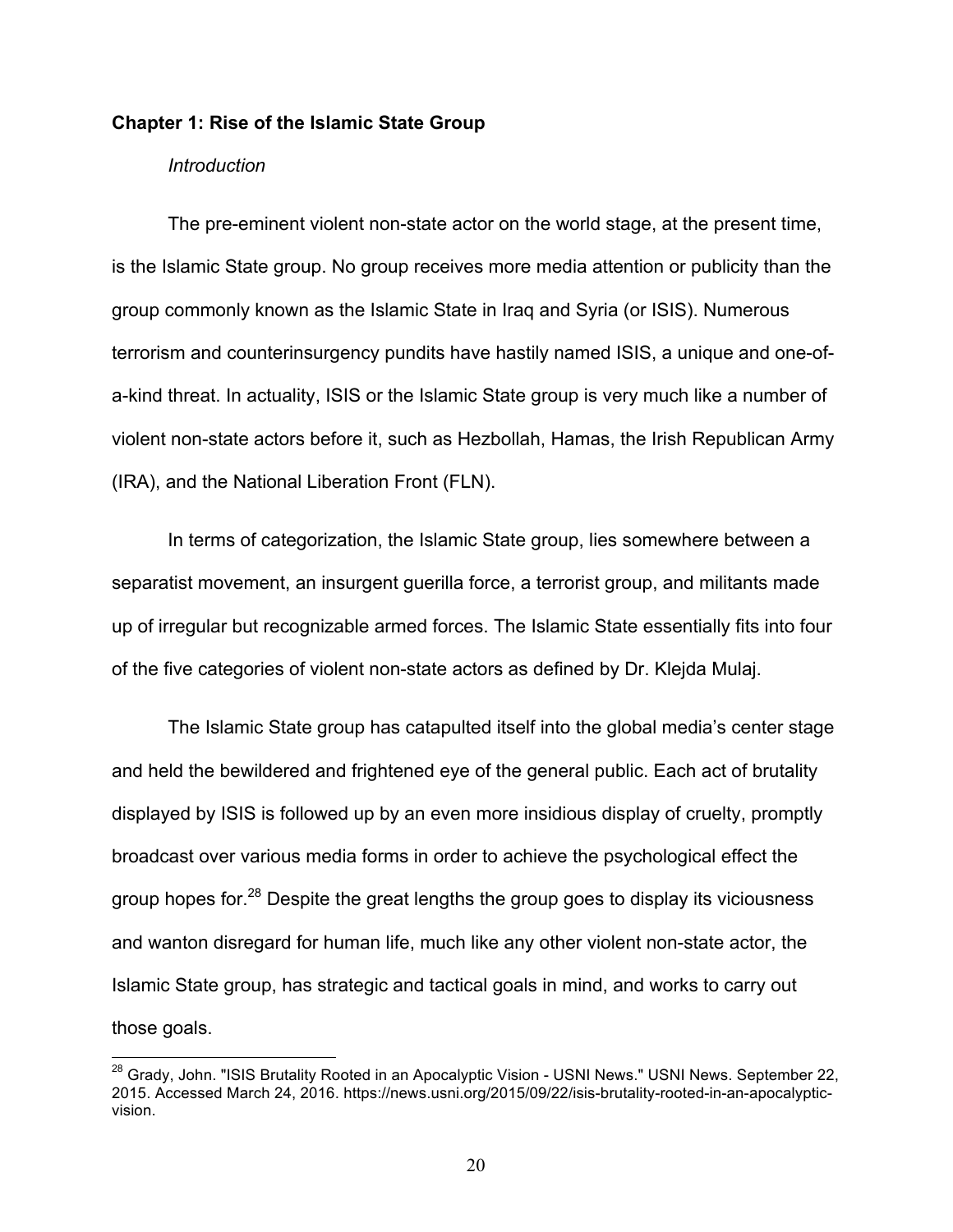In order to counter a violent non-state actor such as the Islamic State, it is important to understand what its origins are and how the group has risen to such levels of power and infamy. This chapter will elaborate on the beginnings and emergence of ISIS, as well as characteristics and TTPs (tactics, techniques, and procedures) consistently utilized by the group.

#### *Origins of the Islamic State Group*

The Islamic State group traces its roots back to the Sunni insurgent group, led by the infamous Jordanian insurgent Abu Musab al-Zarqawi, known as Al-Qaeda in Iraq (AQI). Zarqawi, born Ahmad Fadhil Nazzal al-Khalaylah, was a jihadist from a Bedouin tribe in Jordan. Zarqawi became a hardened jihadist after a long stay in Jordanian prison. He was a proponent of fighting the "near enemy" or specifically the Jordanian government and the Americans in Iraq. His vision of establishing a more regional caliphate is largely carried out today by the Islamic State.

Under Zarqawi, AQI carried out numerous terrorist attacks in Iraq, targeting the U.S. military and Iraqi government officials as well as indiscriminately attacking and killing Shi'a civilians. AQI was notorious for its brutal attacks (coordinated suicide bombing was a preferred method) and it seemed to revel in shocking the West with video-recorded torture and beheadings. Al-Zarqawi publicly affiliated AQI, formerly known as Jama'at al-Tawhid wal-Jihad (which means Organization of Monotheism and Jihad, in Arabic), with Osama bin Laden's Al Qaeda but often diverted from the direction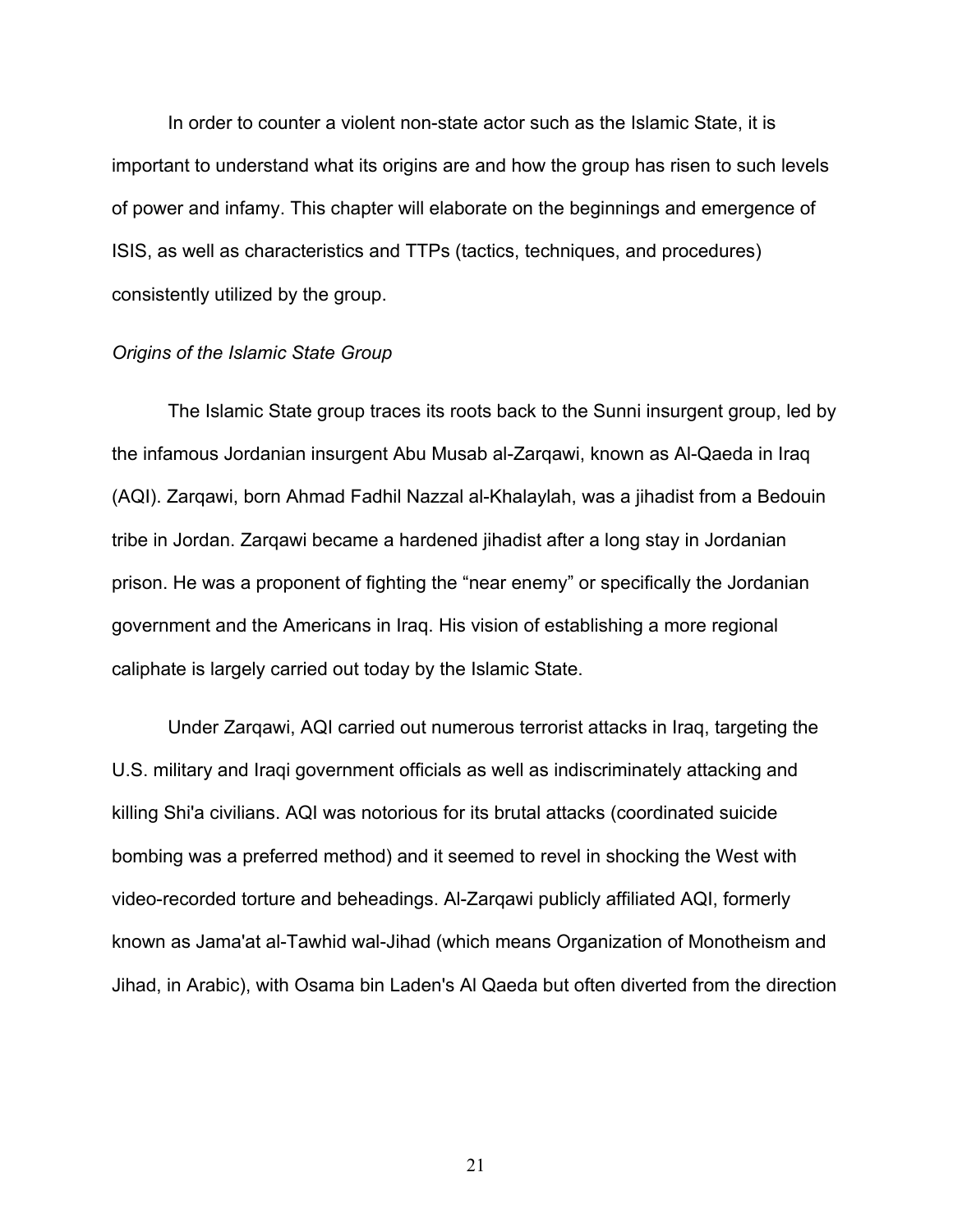and tactics al Qaeda adopted.<sup>29</sup> Zargawi was, at times, more concerned with inciting sectarian violence than targeting the "crusader" American and British forces in Iraq. Apparently, Bin Laden's deputy Ayman al-Zawahiri disagreed with al-Zarqawi's deliberate targeting of Shi'a Muslims and his lack of focus on attacking American forces.30 Bin Laden and Zawahiri were reportedly upset that Zarqawi refused to go along with Al Qaeda in Afghanistan's strategic goals and had alienated not only the Shi'a Muslim community in Iraq but other Sunnis with his November 2005 hotel bombings in Amman, Jordan. Zarqawi and AQI were instrumental in igniting intense sectarian violence in Iraq between Sunnis and Shiites after blowing up the Golden Mosque of Samarra.

AQI's power waned after the U.S. killed Zarqawi in an airstrike in Hibhib, Iraq on June 7, 2006.<sup>31</sup> AQI (made up of mostly foreign fighters) further alienated other Sunnis as it targeted local Sunni militants and separatist movements. By 2008, the Sons of Iraq (composed of former Sunni militants who fought against U.S. troops with AQI) turned against AQI and assisted U.S. forces in disrupting AQI operations and destroying their leadership. By April of 2010, AQI largely operated under the guise of the Islamic State of Iraq (ISI). ISI's top two commanders, Abu Ayyub al-Masri and Abu Omar al-Baghdadi,

<sup>&</sup>lt;sup>29</sup> Weaver, Mary. "The Short, Violent Life of Abu Musab Al-Zarqawi." The Atlantic. July 1, 2006. Accessed November 20, 2014. http://www.theatlantic.com/magazine/archive/2006/07/the-short-violent-life-of-abu-

al-zara-al-zarqami (2013). The al-zarqawi (English Translation)." Combating Terrorism Center at West Point. December 1, 2005. Accessed November 20, 2014. https://www.ctc.usma.edu/posts/zawahiris-letter-tozarqawi-english-translation-2.

<sup>31</sup> Weaver, Mary. "The Short, Violent Life of Abu Musab Al-Zarqawi." *The Atlantic*.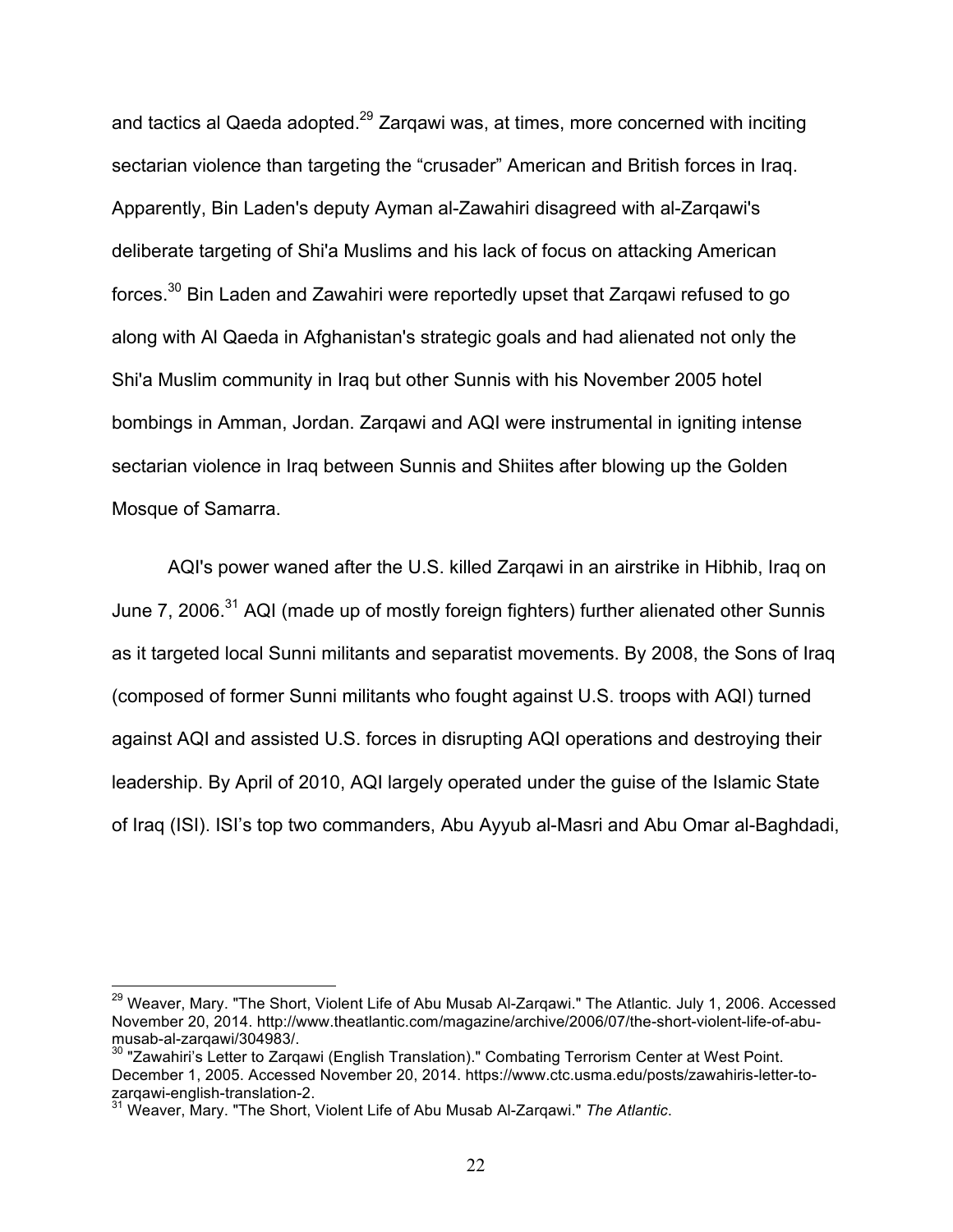were killed in a joint U.S.-Iragi raid outside of Tikrit in April 2010.<sup>32</sup> After the killing of al-Masri and al-Baghdadi it appeared AQI was largely fractured and on the run.

## *Timeline of the Rise of the Caliphate*

The Islamic State did not so much rise from the ashes of Al-Qaeda in Iraq as it regrouped and further radicalized in Iraqi jails and U.S. detention centers all over the country. The death of Abu Ayyub al-Masri and Abu Omar al-Baghdadi was a major turning point in the transformation of AQI.

By May of 2010, AQI/ISI announced its new leader as Abu Bakr al-Baghdadi, an ISI militant relatively unknown to the U.S. intelligence community.<sup>33</sup> As opposed to the charismatic and high profile Zarqawi, al-Baghdadi has maintained a low profile and been far more clandestine in his movements and appearances (likely due to the fates Zarqawi and his other predecessors met at the hands of Coalition Forces). According to a BBC News profile of al-Baghdadi, he was likely born in Samarra, Iraq in approximately 1971, which would make him 44 years old. $34$  Little is still known of al-Baghdadi's early life. However, he was jailed for four years in Camp Bucca, a U.S. detention facility in southern Iraq. Al-Baghdadi made a number of deep al-Qaeda contacts while he was held in Camp Bucca, which was considered one of the roughest detention facilities in Iraq holding some high profile jihadists. Terrorism and insurgency analysts believe that Camp Bucca became something of a pressure cooker where the birth of ISIS, in its present form, was born due to: 1) The further radicalization of jihadists who were

<sup>&</sup>lt;sup>32</sup> Roggio, Bill. "U.S. and Iraqi Forces Kill Al Masri and Baghdadi, Al Qaeda in Iraq's Top Two Leaders." The Long War Journal. April 19, 2010. Accessed November 20, 2014.

 $33$  "Profile: Abu Bakr Al-Baghdadi." BBC News. July 5, 2014. Accessed November 23, 2014. http://www.bbc.com/news/world-middle-east-27801676.

 $34$  ibid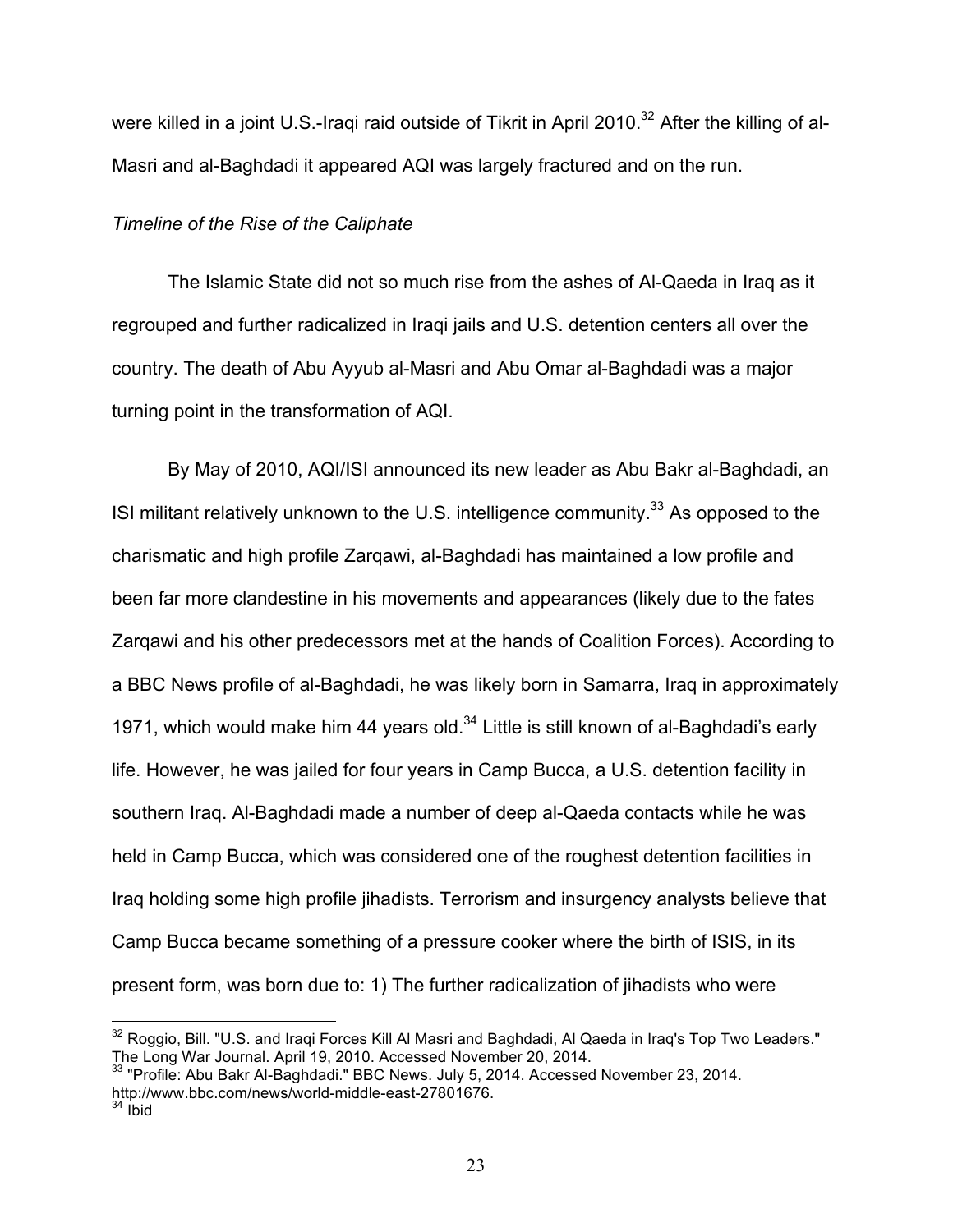opposed to Coalition Forces and the Iragi government<sup>35</sup>, 2) the social bonding between former Ba'athists with significant military training and experience within the Saddam Hussein government and jihadists $36$ , and 3) the wide spread release of militants who had severe grievances against the United States.<sup>37</sup>

Al-Baghdadi craftily recruited former Ba'athist officers who had served in the Saddam regime. U.S. or Coalition forces had detained all of the men recruited and all the former detainees had vendettas against the Shi'a dominated government.<sup>38</sup>

In 2012, Al-Baghdadi launched the first of two major yearlong campaigns that would make the Islamic State the most prominent group of Islamic radicals in the world. The first campaign was known as "Breaking the Walls." During the campaign the ISI began collecting detailed intelligence on local security forces and staged a number of prison breaks in order to free former AQI foot soldiers and senior leadership with previous military experience. Jessica D. Lewis of the Institute for the Study of War wrote about the extensive campaign stating that, "this campaign consisted of a series of 24 major vehicle-borne improvised explosive device (VBIED) attacks and eight prison breaks that demonstrate the evolution of AQI's military capability over that time." The highly successful campaign culminated in the jihadist group's attack on Abu Ghraib Prison, a symbol of American detention of insurgents, which freed over 500 prisoners.

<sup>36</sup> Stewart. Scott. "How the Ba'ath Party Influences the Islamic State." Stratfor. August 13, 2015.

Police Killed." The Independent. May 10, 2015. Accessed March 24, 2016.

<sup>&</sup>lt;sup>35</sup> McCov. Terrence. "How the Islamic State Evolved in an American Prison." Washington Post. November 4, 2014. Accessed March 15, 2016. https://www.washingtonpost.com/news/morningmix/wp/2014/11/04/how-an-american-prison-helped-ignite-the-islamic-state/.

Accessed March 18, 2016. https://www.stratfor.com/weekly/how-baath-party-influences-islamic-state. <sup>37</sup> McIntyre, Sophie. "ISIS Claims Responsibility for Major Iraq Prison Break Leaving 62 Inmates and

http://www.independent.co.uk/news/world/middle-east/over-60-slaughtered-in-isis-prison-break-10239113.html.

<sup>38</sup> Zelin, Aaron Y. "Abu Bakr Al-Baghdadi: Islamic State's Driving Force." *BBC News*. 30 July 2014. Web. 26 Nov. 2014. <http://www.bbc.com/news/world-middle-east-28560449>.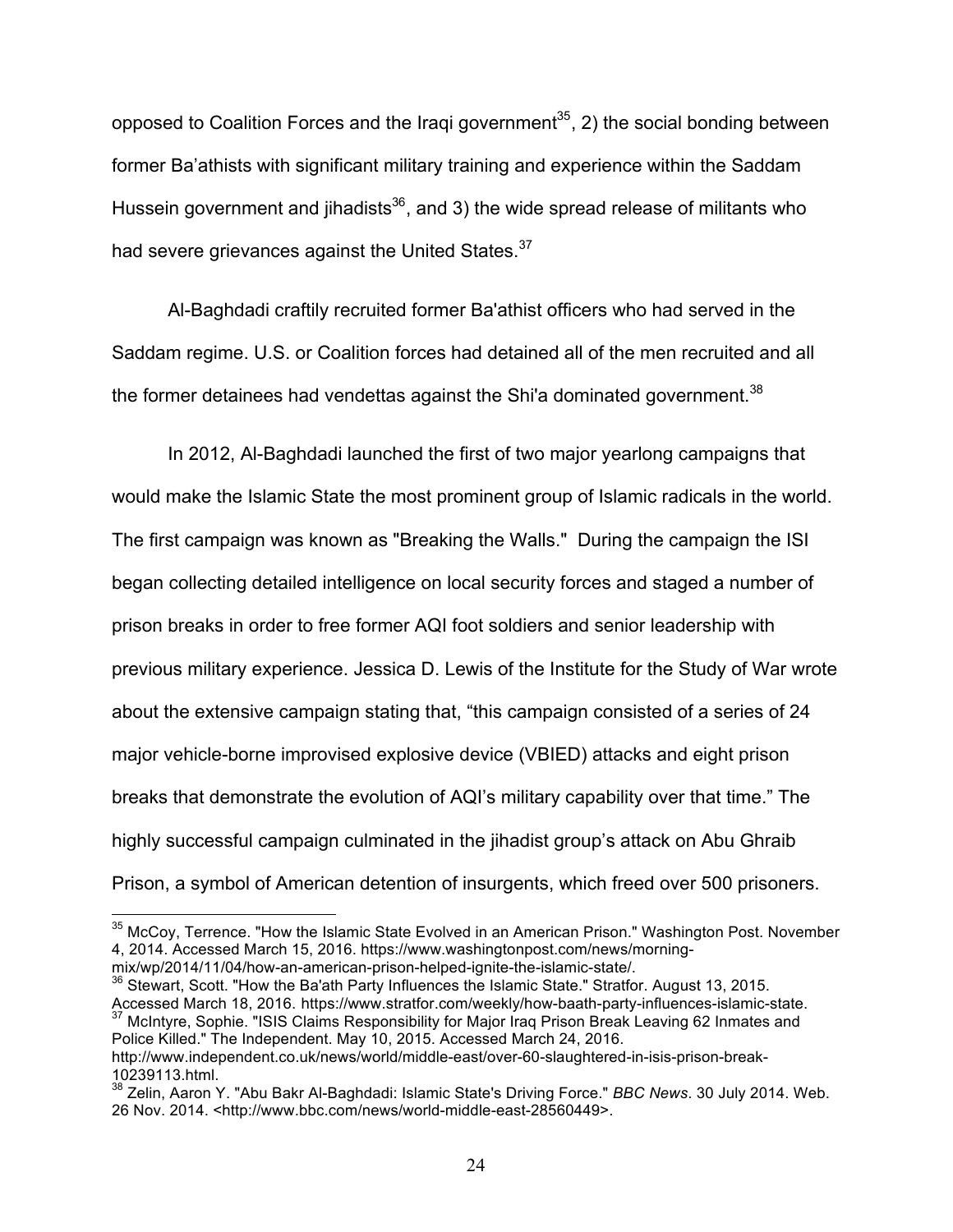Immediately following the conclusion of the "Breaking the Walls" campaign, AQI announced it's second campaign in as many years. The second campaign named the "Soldier's Harvest", consisted of multiple suicide attacks, car bombings, roadside IED attacks and brutal assassinations in order to incite sectarian violence and undermine the Al-Maliki government.<sup>39</sup> The main objective of this campaign was to demoralize and severely degrade the Iraqi Security Forces. Both of these campaigns swiftly brought AQI back into the spotlight of global media.

By 2013, Al-Baghdadi changed the name of AQI/ISI to the Islamic State in Iraq and al-Shams (ISIS) and announced that the group's campaign would extend to the Syrian Civil War.<sup>40</sup> The leader of ISIS claimed that the group would merge with the Al-Nusra Front; despite protestations from Al-Nusra Front leadership and Al Qaeda emir Al-Zawahiri himself, Al-Baghdadi took reportedly up to 80% of the Al-Nusra Front's fighters in Syria to wage ISIS' campaign there. $41$ 

From December 2013 until June of 2014, ISIS launched a vicious and remarkable campaign of rampant violence against Iraqi security forces and "collaborators" that capitalized on the already existent sectarian divide that was exacerbated by inept policies and rhetoric by Iraqi Prime Minister Nouri al-Maliki.<sup>42</sup> A perfect storm of a weak Iraqi army, poor military leadership and a feeling of receiving little support from the central government led to thousands upon thousands of Iraqi

<sup>&</sup>lt;sup>39</sup> Lewis, Jessica D. "AQI'S "SOLDIERS' HARVEST" CAMPAIGN." Institute for the Study of War. October 19, 2013. Accessed November 20, 2014. https://www.understandingwar.org/backgrounder/aqis-soldiersharvest-campaign.<br><sup>40</sup> Ibrahim, Azeem. The Resurgence of Al-Qaeda in Syria and Iraq. Strategic Studies Institute, 2014.

<sup>40</sup> Ibrahim, Azeem. *The Resurgence of Al-Qaeda in Syria and Iraq*. Strategic Studies Institute, 2014. 41 Zelin, Aaron Y. "Abu Bakr Al-Baghdadi: Islamic State's Driving Force." BBC News. July 30, 2014.

Accessed November 26, 2014. http://www.bbc.com/news/world-middle-east-28560449.

<sup>42</sup> "Iraqi Violence Killed More than 2,400 People in June – UN." *UN News Center*. UN, 1 July 2014. Web. 20 Nov. 2014. <http://www.un.org/apps/news/story.asp?NewsID=48177#.VHH9YRaCXwy>.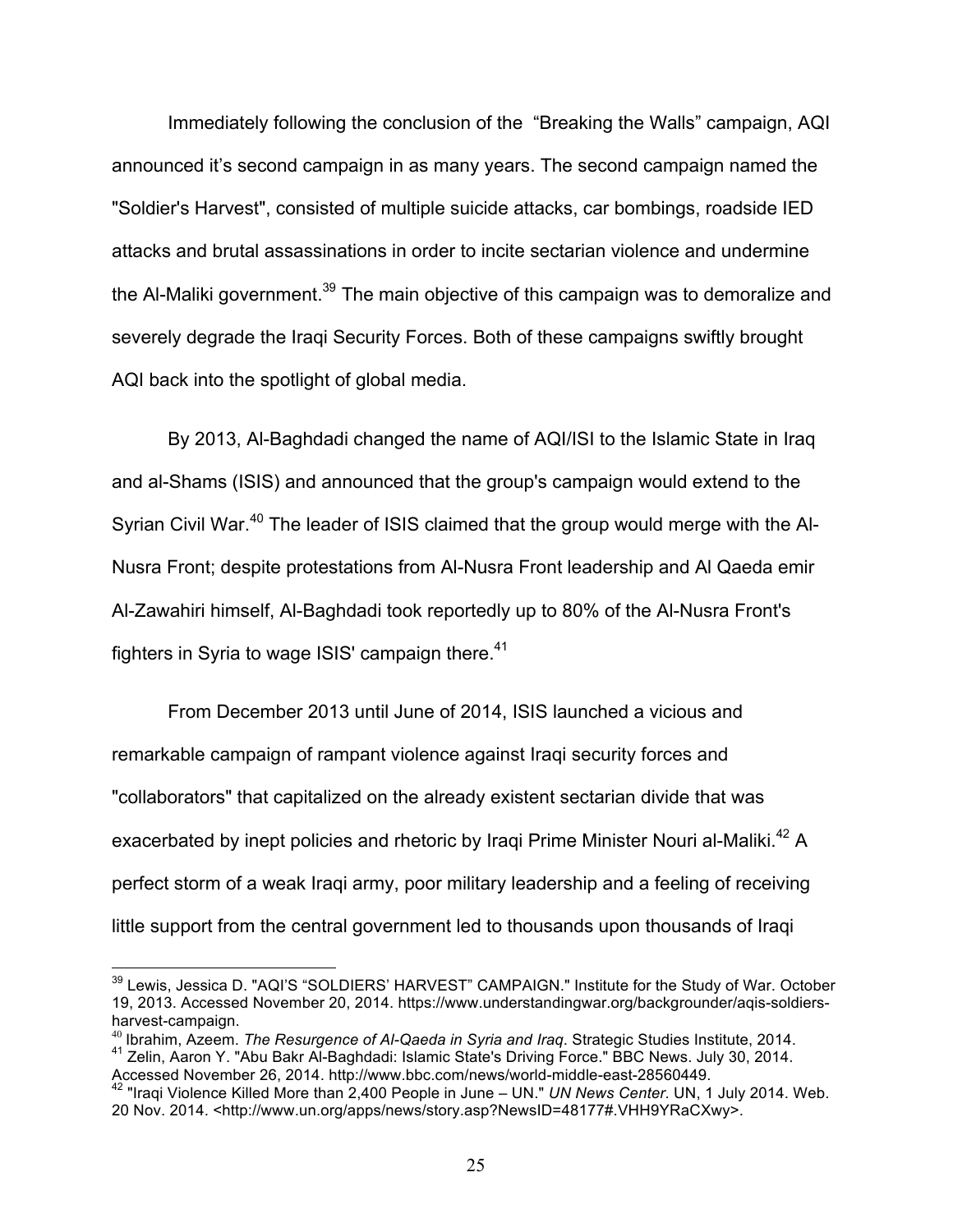troops fleeing Mosul and leaving it to less than 1000 ISIS militants.<sup>43</sup> ISIS took over the Mosul International Airport and pillaged all of Mosul to obtain millions of dollars as well as copious amounts of U.S. military equipment and logistical supplies.<sup>44</sup> Additionally, in continuing its previous "Breaking the Walls" campaign, launched prison and jailbreaks to free thousands of inmates and detainees that would join their cause. After freeing the prisoners, ISIS separated out the Sunnis and summarily executed the rest.<sup>45</sup> The taking of Mosul and the unbridled violence witnessed during that assault in northern Iraq cemented ISIS' place as one of the most notorious and feared Islamicized radical group in the world.

The popular misnomer is that by 2014 Al Qaeda in Afghanistan broke with ISIS because of the group's extreme brutality. This is a sensational story but the truth is that Al Qaeda broke with the group because of a power struggle and was frustrated that Al-Baghdadi, like Al-Zarqawi, refused to follow orders from Al-Qaeda prime. At the end of June, ISIS removed Iraq and Syria from its name and referred to itself as the Islamic State.<sup>46</sup> This was a significant change as the Islamic State group proclaimed itself the ruling Islamic caliphate over conquered (and future targeted) territories and named Al-Baghdadi as its caliph. This label change represents al-Baghdadi and the Islamic

<sup>&</sup>lt;sup>43</sup> Sly, Liz, and Ahmed Ramadan. "Insurgents Seize Iraqi City of Mosul as Security Forces Flee." *Washington Post*. The Washington Post, 10 June 2014. Web. 23 Nov. 2014. <http://www.washingtonpost.com/world/insurgents-seize-iraqi-city-of-mosul-as-troops-

flee/2014/06/10/21061e87-8fcd-4ed3-bc94-0e309af0a674\_story.html?hpid=z1>.<br><sup>44</sup> McCoy, Terrence. "ISIS Just Stole \$425 Million, Iraqi Governor Says, and Became the 'World's Richest Terrorist Group'." *Washington Post*. The Washington Post, 12 June 2014. Web. 23 Nov. 2014. <http://www.washingtonpost.com/news/morning-mix/wp/2014/06/12/isis-just-stole-425-million-and-

<sup>&</sup>lt;sup>45</sup> Nebehav. Stephanie. and Ahmed Rasheed. "U.N. Accuses Islamic State of Mass Killings." *Reuters*. 25 Aug. 2014. Web. 19 Nov. 2014. <http://uk.reuters.com/article/2014/08/25/uk-iraq-securityidUKKBN0GP0L220140825>.

<sup>&</sup>lt;sup>46</sup> Wofford, Taylor. "ISIL, ISIS or IS? The Etymology of the Islamic State." Newsweek. September 16, 2014. Accessed March 20, 2016. http://www.newsweek.com/etymology-islamic-state-270752.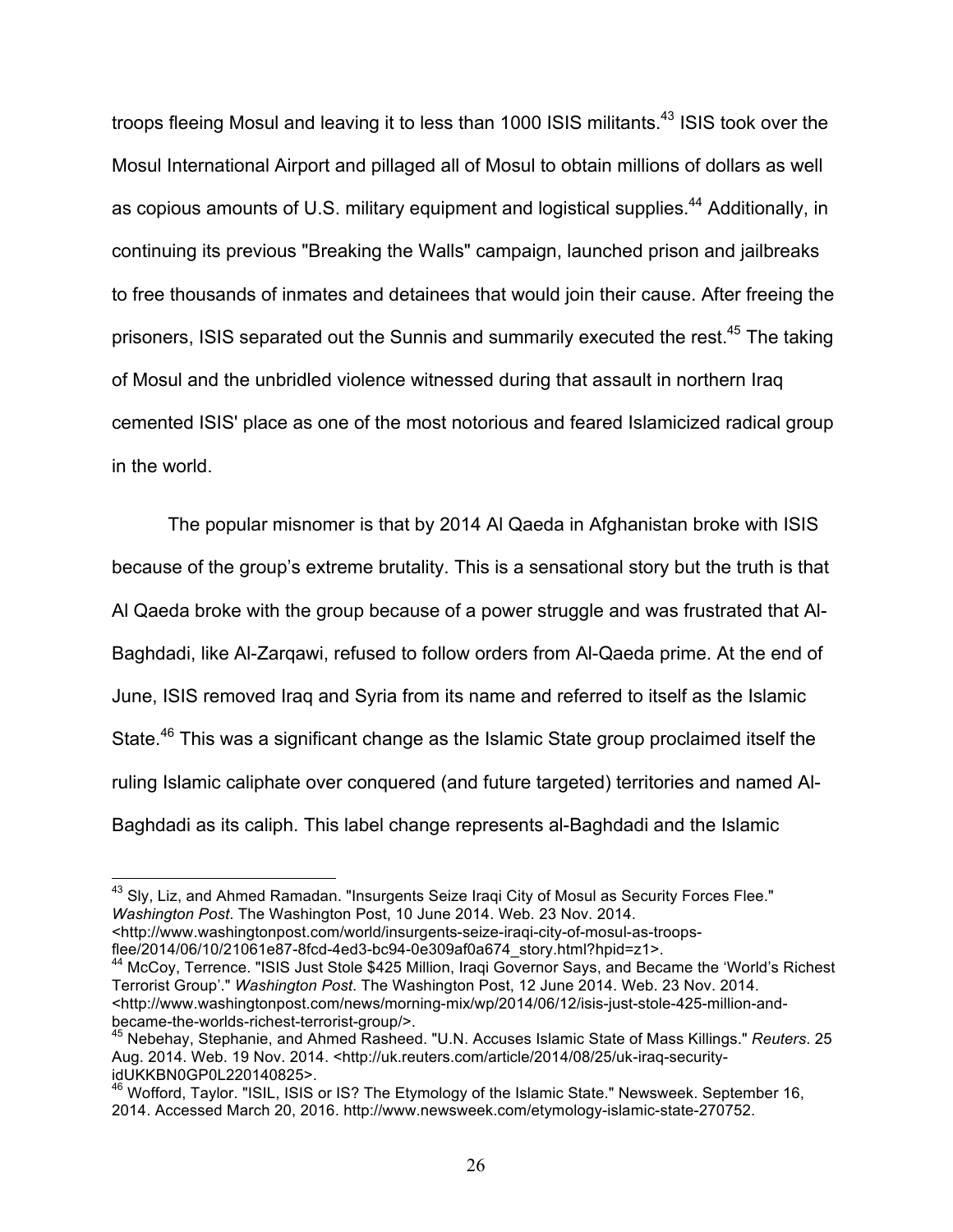State's desire to be viewed as a political group and governing body much as Hamas has become in Palestine. Purportedly, the Islamic State group has set up, thanks to the membership of many former Ba'athists, many social services including helping the poor and elderly.<sup>47</sup> Using a "take and hold" approach similar to the one adopted by the U.S. military in "the Surge" under the guidance of General David Petraeus, the Islamic State has been able to employ its own version of counterinsurgency to "win hearts and minds" $48$ 

#### *Conclusion*

The Islamic State group has exceeded the infamy of AQI and achieved seemingly mythical status not only in Iraq and Syria, but also among mainstream media and political leadership across the Western world. The group has been subject to a bevy of U.S. and Coalition airstrikes (over 12,000 estimated strikes) that were presumably thinning their ranks but the group is still estimated to have a number of fighters exceeding 30,000. The group has been estimated to have suffered up to 10,000 casualties but their current assessed numbers suggest that new recruits are still flowing in. Significant territorial gains have been made by Iraqi Security Forces and Kurdish Peshmerga in Iraq and Syria, especially in Kurdish areas.<sup>49</sup> However, the Islamic State group is expanding in other areas, due to their relationships and affiliates in Nigeria<sup>50</sup>,

<sup>&</sup>lt;sup>47</sup> Stewart, Megan A. "What's So New about the Islamic State's Governance?" *Washington Post.*<br><sup>48</sup> Lewis, Jessica D. "The Islamic State: A Counter-Strategy for a Counter-State." *Middle East Security Report* 21 (2014): 10-33. Print.

<sup>49</sup> Mackay, Mairi. "ISIS Loses Over Quarter of Territory in Iraq, Says U.S." CNN. April 16, 2015. Accessed August 9, 2015. http://www.cnn.com/2015/04/15/middleeast/isis-loses-territory-iraq/.<br>50 "Nigeria's Boko Haram Pledges Allegiance to Islamic State." BBC News. March 7, 2015. Accessed

August 11, 2015. http://www.bbc.com/news/world-africa-31784538.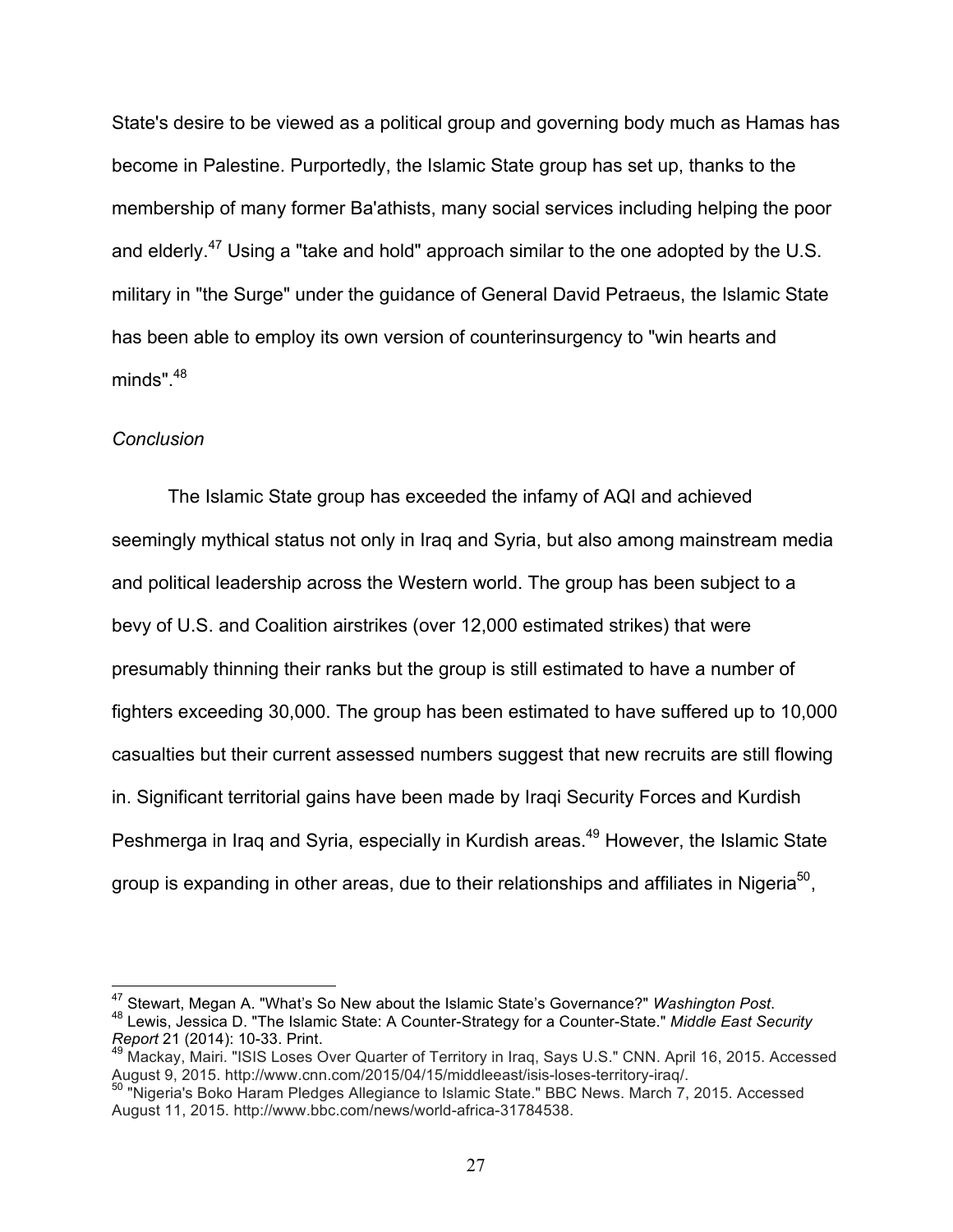Northern Afghanistan/Uzbekistan<sup>51</sup>, Tunisia<sup>52</sup>, and Libya<sup>53</sup>. The seemingly great progress against the jihadist group may be mitigated by the growth of the Islamic State group in new areas.

Turkey jumped into an already convoluted situation wherein the United States had already been arming and supporting the Kurdish Peshmerga, which has many members that directly oppose Turkey and wish for an independent or autonomous Kurdish state.<sup>54</sup> It is hard to imagine a scenario in which hard power, alone, can deter, limit, and otherwise degrade the Islamic State group (and similar violent non-state actors) around the globe. The growing likelihood of an increased number of violent nonstate actors (not just jihadist terrorist organizations but also separatist movements and violent political movements) indicates that the United States, and other large or powerful state actors, must explore the possibility of "smart power" approaches to countering and deterring such threats.

<sup>51</sup> Lemon, Edward. "IMU Pledges Allegiance to Islamic State." EurasiaNet.org. August 1, 2015. Accessed August 11, 2015. http://www.eurasianet.org/node/74471.

 $52$  Elbagir, Nima. "Tunisian Town Where ISIS Makes Militants." CNN. July 3, 2015. Accessed August 12, 2015. http://www.cnn.com/2015/07/03/africa/tunisia-terror-attacks-kasserine/.

<sup>53</sup> "Islamic State Militants in Libya 'seize Sirte Airport'" BBC News. May 29, 2015. Accessed August 13, 2015. http://www.bbc.com/news/world-africa-32935412.

<sup>&</sup>lt;sup>54</sup> Arun, Neil. "Turkey v Islamic State v the Kurds: What's Going On?" BBC News. August 12, 2015. Accessed August 12, 2015. http://www.bbc.com/news/world-middle-east-33690060.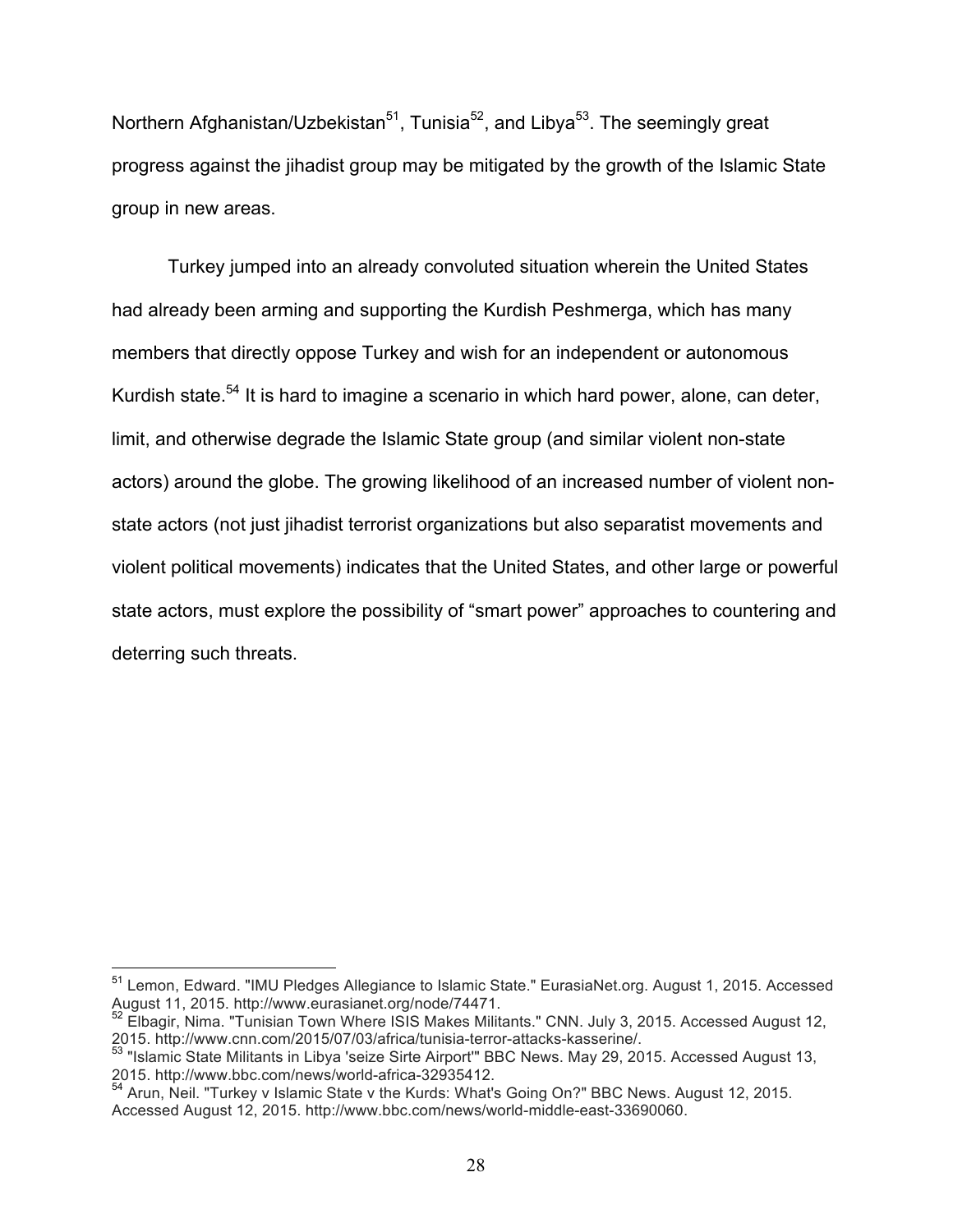#### **Chapter 2: A Review of Power**

#### *Introduction*

 $\overline{a}$ 

19th Century German poet and historian Friedrich Schiller once wrote that, "Power is the most persuasive rhetoric."<sup>55</sup> Since the earliest days of man, when humans attempted to exert control over one another and impose their will, power has held high importance in humanities dealings amongst itself. Whether it be individuals or nations comprised of individuals, the building of, wielding of, and employment of power has been a critical part of life. Regardless of the amount of power (of any type) a state actor can accumulate, misguided application of that power can have ineffective or even disastrous effects. It is important to understand power and the implications of its various uses.

In this chapter, I intend to explicate on the definition of power, its context within global security, and the two main types of power: hard power and soft power. The goal of this chapter is to better describe what power is and what the two primary forms of power can and cannot do.

Much like the previously mentioned ideas of "asymmetric threat" and "violent non-state actor", Harvard professor and inventor of the terms soft, hard, and smart power, Dr. Joseph Nye defines the word power as, "the ability to influence the behavior of others to get the outcomes one wants."<sup>56</sup> This could be considered a rather simplistic definition. It could even be perceived as oversimplifying to constrain power to just this

<sup>55</sup> Demakis, Joseph. The Ultimate Book of Quotations. Raleigh, NC: Lulu Enterprises, 2012: 330 56 Nye, Joseph. "The Benefits of Soft Power." Harvard Business School. August 02, 2004. Accessed June 02, 2016. http://hbswk.hbs.edu/archive/4290.html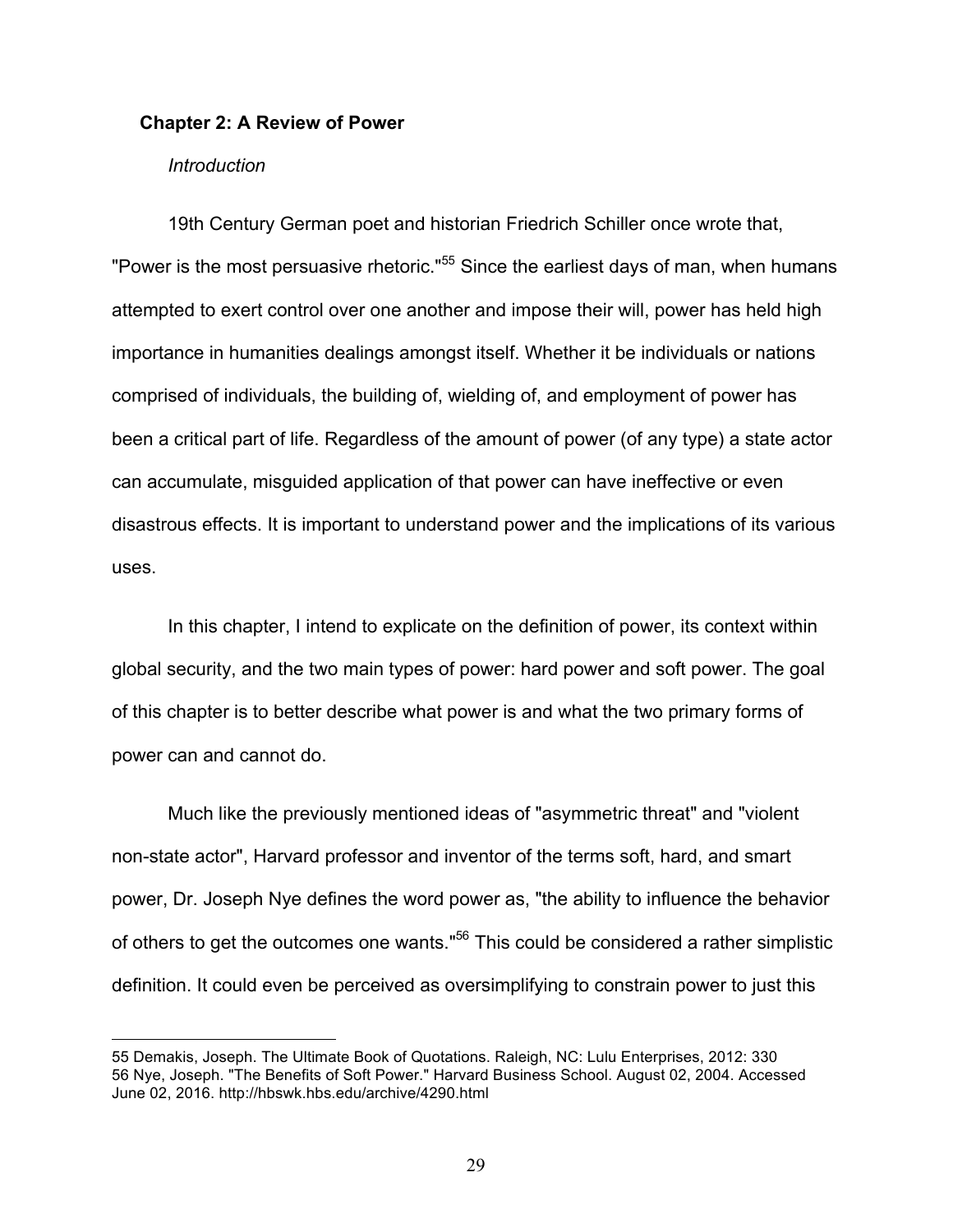definition considering the vast expanse of research dedicated to studying power and its applications. However, it is necessary to frame what power is, and because Dr. Nye is widely considered the author of the terms "soft power" and "smart power", his definition is most accurate and fitting for this thesis. In the end, Dr. Nye's definition, even if it is fairly basic, gets at the heart of power. State and violent non-state actors will use different means of power in different ways to force other actors into positions that will help the power wielder achieve their objectives and achieve desired effects.

No state or violent non-state actor holds power that is unstoppable and without limitations. Even the most powerful nation in the world, the United States, with its entire military might, economic clout, and formidable allies cannot unequivocally impose its wills on either state or non-state actors. There are parameters and confines in which power, in any form, can be applied. Early in *Soft Power: The Means to Success in World Politics*, Dr. Nye emphasizes the importance of those who hold and use power understanding the context and implications (intentional or otherwise) when applying it. Dr. Nye wrote, "Power resources are not as fungible as money. What wins in one game may not help at all in another. Holding a winning poker hand does not help if the game is bridge."<sup>57</sup> This is an important consideration to remember as we explore the applicability of smart power against violent non-state actors. The old adage, "What's good for the goose is good for the gander" does not apply to the application of any form of power. State actors, like the individuals that make up their population, are all unique which means, unfortunately, there is no magical solution or application of power that can deter the rise of violent non-state actors within states. However, it is possible to

 $\overline{a}$ 

<sup>57</sup> Nye, Joseph S. Soft Power: The Means to Success in World Politics. New York: Public Affairs, 2004.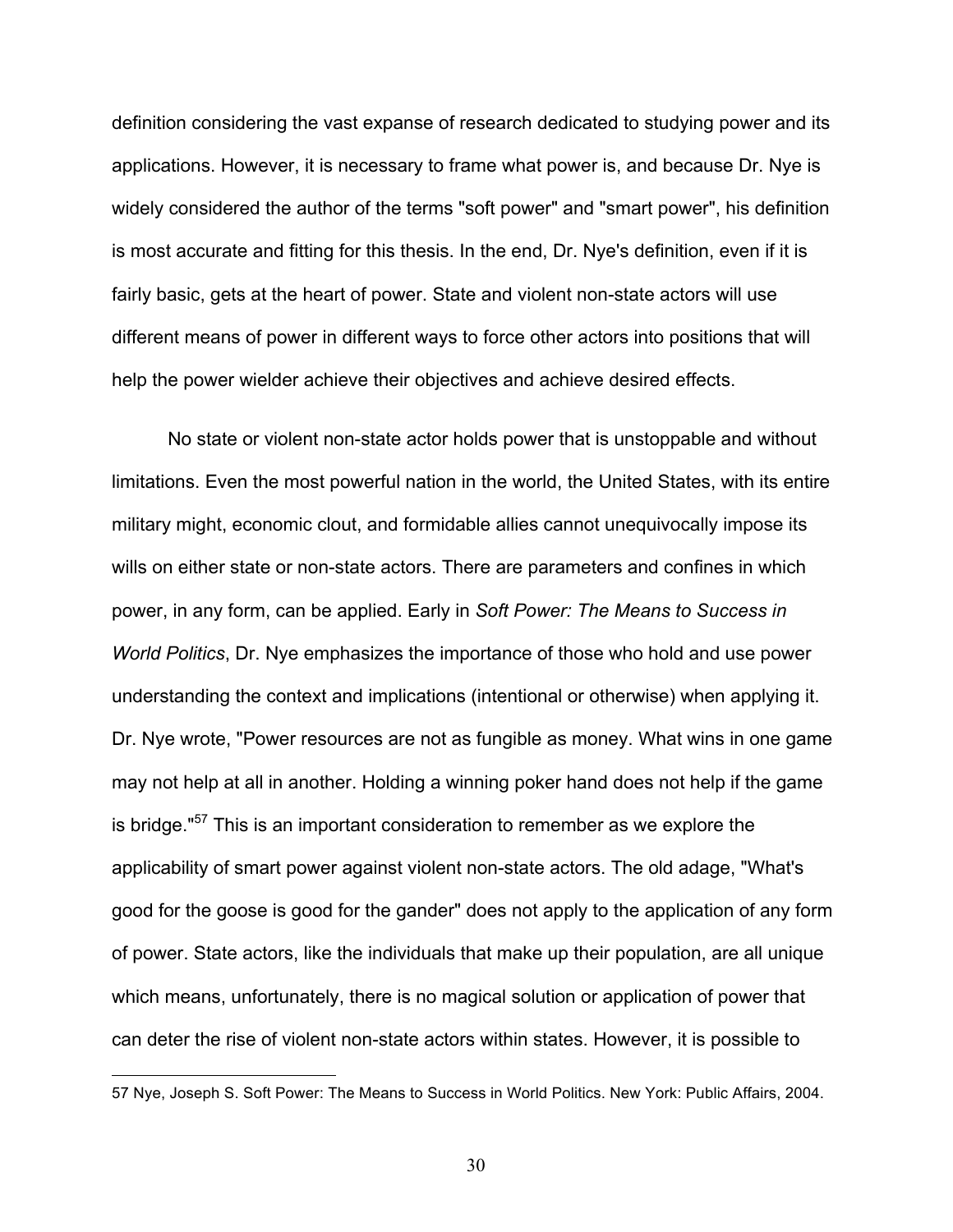frame and contextualize how facets of power can be applied, and tailor those applications to individual areas of crises or emerging threats.

#### *Hard Power*

Hard power is often thought of as military action; whether it is air strikes, deterrence, reconnaissance, or full-scale invasion or armed intervention. But the idea of hard power expands outside of just military paradigms. Going back to Dr. Nye again, we will use his definition of hard power for the purposes of this thesis: "The ability to use the carrots and sticks of economic and military might to make others follower your will".<sup>58</sup> Hard power is more about coercion than persuasion or attraction. However, coercion can be achieved in ways other than just military armed action. Coercion can be brought about by simple relocation, or forward deployment, of forces, without necessitating bombs being dropped or shots being fired. The simple presence of lethal military forces, concentrated or dispersed, can prove an effective deterrent that can coerce other state actors into following another state's will and desires.

Hard power is about forcing another actor to do something they did not have the intent or desire to do in the first place. Dr. Nye notes the importance of understanding what an actor wants to do before the coercing actor makes the hard power attempt.<sup>59</sup> The state that is potentially being influenced may already intend to conduct the action that they are being coerced into. For example, Nation A may wish to force Nation B to give up a suspected chemical weapons program. Nation B may already desire an exit

<sup>58</sup> Nye, Joseph S. "Propaganda Isn't the Way: Soft Power." Harvard - Belfer Center. January 10, 2003. Accessed April 2, 2016.

http://belfercenter.ksg.harvard.edu/publication/1240/propaganda\_isnt\_the\_way.html.

<sup>59</sup> Ibid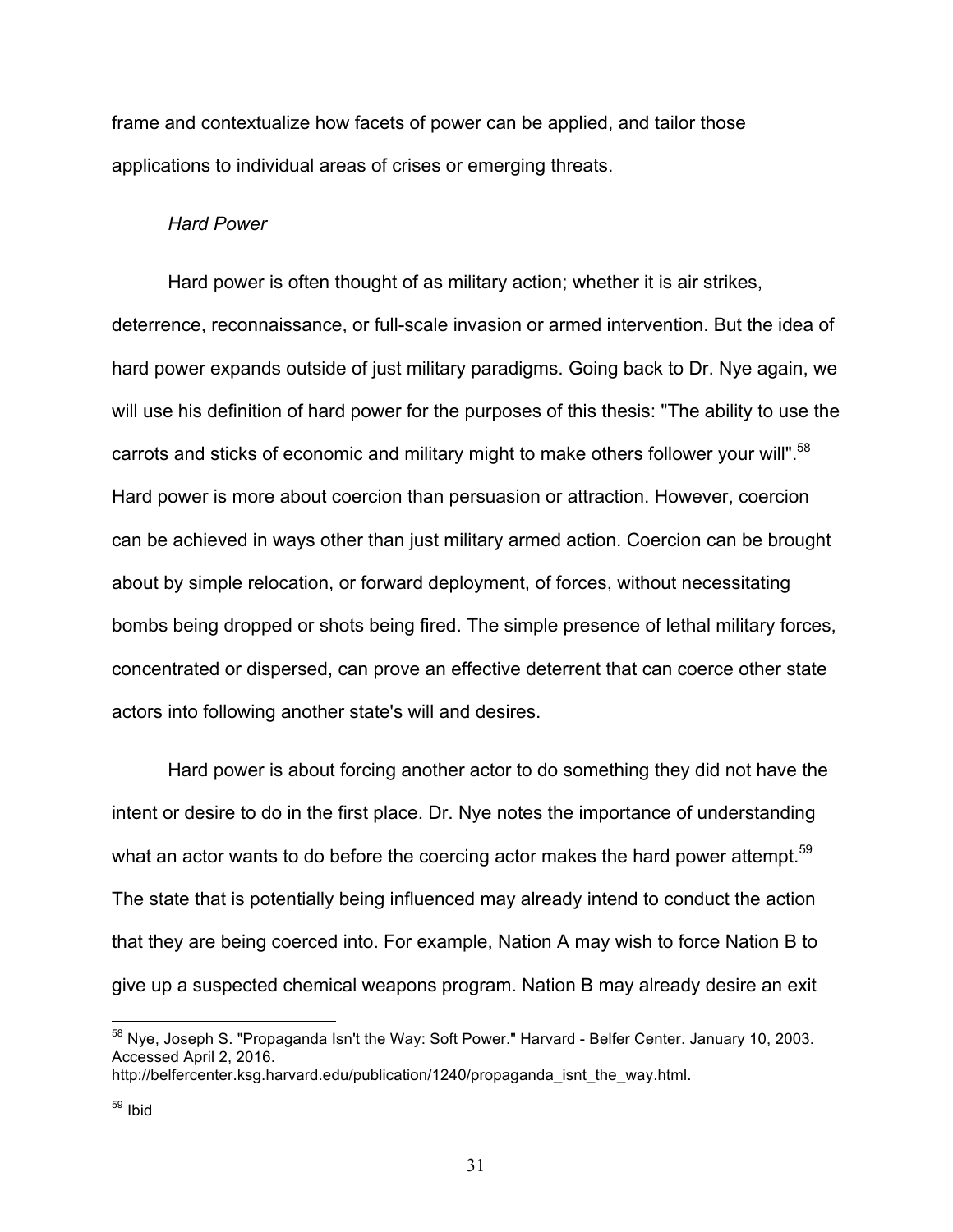from that chemical weapons program. However, a hard power action by Nation A may force a negative outcome in regards to Nation B. Nation B may choose to hold on to their chemical weapons program to avoid looking weak on the global stage. Or they may even respond with their own hard power reaction leading to more conflict. Intentions are important to understand. Understanding intentions correctly and not misreading situations is easier said than done. The Islamic State group is an apocalyptic group that wishes to force a great war between the Caliphate and Rome (the West) in order to bring about the end of the world.<sup>60</sup> The use of hard power against the Islamic State group, while certainly necessary in many cases, can bring about the desired outcome of the actor being coerced.

Hard power is grounded in the international relations theme of realism. Hard power makes sense and can be effective if the world is viewed through a paradigm that displays an anarchic international system. The world can only be brought to order by the application of power. Often in a realism lens, hard power is king. However, realism fails to properly account for violent non-state actors. There's a realist assumption that state actors are the principal international players. However, non-state actors (violent or not) are prominent players on the international scene. Violent non-state actors, especially, are difficult to coerce. They often cannot be threatened with destruction by nuclear attack like a state actor could do against another state actor. VNSAs are not typically representative of the state as a whole and tend to blend in and operate among the

 $^{60}$  Wood, Graeme. "What ISIS Really Wants." The Atlantic. March 2015. Accessed April 3, 2016. http://www.theatlantic.com/magazine/archive/2015/03/what-isis-really-wants/384980/.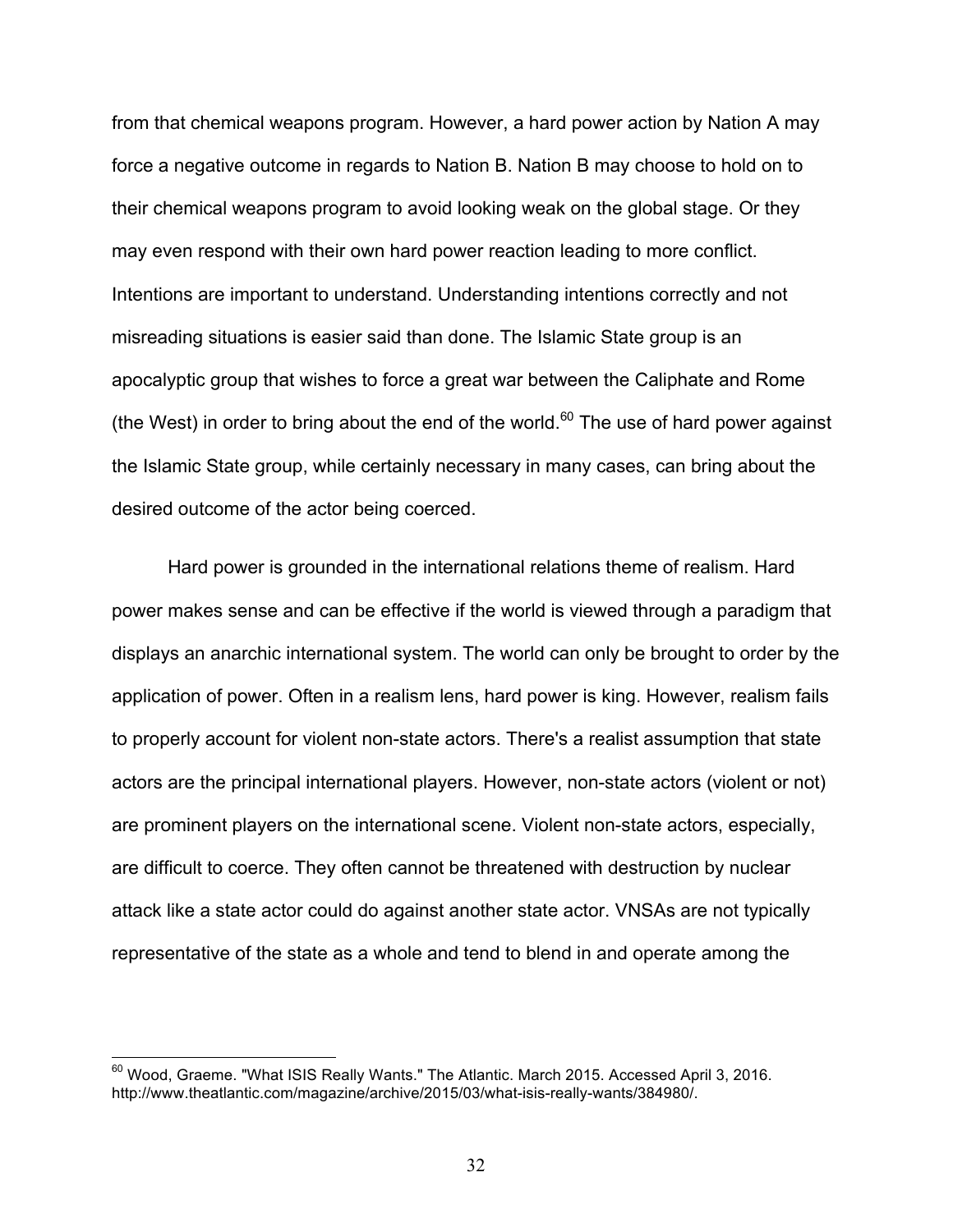population. Hard power, in the effort to deter, limit, and even counter violent non-state actors is not nearly as effective as when attempting to coerce a state.

Hard power is divided into two philosophical categories: the carrot or the stick. The carrot meaning some incentive aimed at coercing another actor. The stick being a punishment or harsh action intended to bring another actor to heel. Some examples of hard power include but are not limited to: (Sticks) missile strikes, drone strikes, airstrikes, armed intervention (either in support of or overthrowing a state government/military), economic sanctions and embargoes, United Nations Security Council resolutions (UNSCRs), (Carrots) economic or diplomatic concessions. While economic and diplomatic concessions are not offensive by nature they are coercive and are inherently conditional. "Sticks" are intrinsically aggressive and largely unsubtle.<sup>61</sup>

Hard power is alluring because of its observable and sometimes extremely effective results. Hard power can provide immediate, tangible results. The 1st Chancellor of Germany, Otto von Bismarck once said in a speech, "This policy cannot succeed through speeches …and songs; it can be carried out only through blood and iron". 62 This is why hard power is so highly viewed by dictators and totalitarians. It is definitive and direct. A Navy destroyer launching a Tomahawk land attack cruise missile can decimate an entire terrorist training camp, eliminating a critical node of a violent non-state actor. Hard power is often quantifiable in cost, depth, and effectiveness. However, using measurements such as body counts is not necessarily indicative of

 $61$  Nye, Joseph S. Soft Power: The Means to Success in World Politics. New York: Public Affairs, 2004. <sup>62</sup> Robertson, Connie. The Wordsworth Dictionary of Quotations. Ware: Wordsworth, 1996. 45.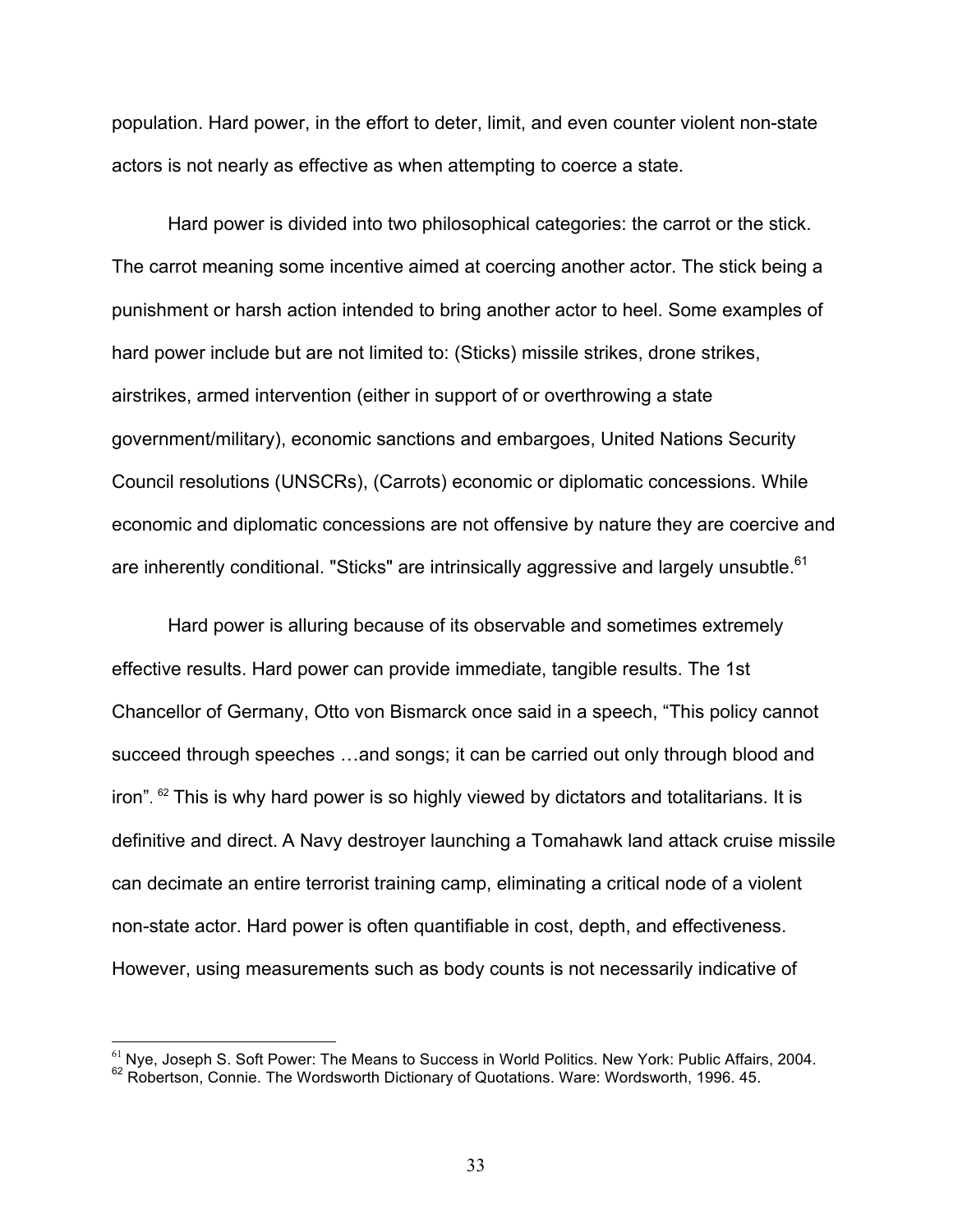success or positive effect against the problem as evidenced by the United States' experience in Vietnam.

Hard power has the ability to create lasting effects based on the damage it inflicts or the vital impact it has in certain situations. For instance, the use of hard power by the U.S. military in World War II changed the military ambitions and international position of both Germany and Japan for over six decades. However, those same longer lasting impacts can have an inversely negative effect. For example, the United States' use of hard power to overthrow Saddam Hussein and the Ba'athist regime in power in Iraq effectively ended a dictatorship. However, that hard power application (the largest in three decades) fomented a regional security crisis in the Middle East that the region has failed to recover from.

Author Max Brooks wrote a quote about lies that is equally applicable to hard power: "Lies are neither bad nor good. Like a fire they can keep you warm or burn you to death, depending on how they're used."<sup>63</sup> Hard power can be extremely useful and absolutely necessary. At certain points one cannot attract or more passively compel other state and violent non-state actors to do as they wish or even come to the bargaining table. Hard power becomes necessary to force a change and impose one's will. However, use of hard power in those situations is not without its second order effects.

Russia has shown how effective hard power can be against violent non-state actors during their campaign in 2015 and 2016 supporting the Bashar al-Assad regime

<sup>&</sup>lt;sup>63</sup> Brooks, Max. World War Z: An Oral History of the Zombie War. New York: Crown, 2006.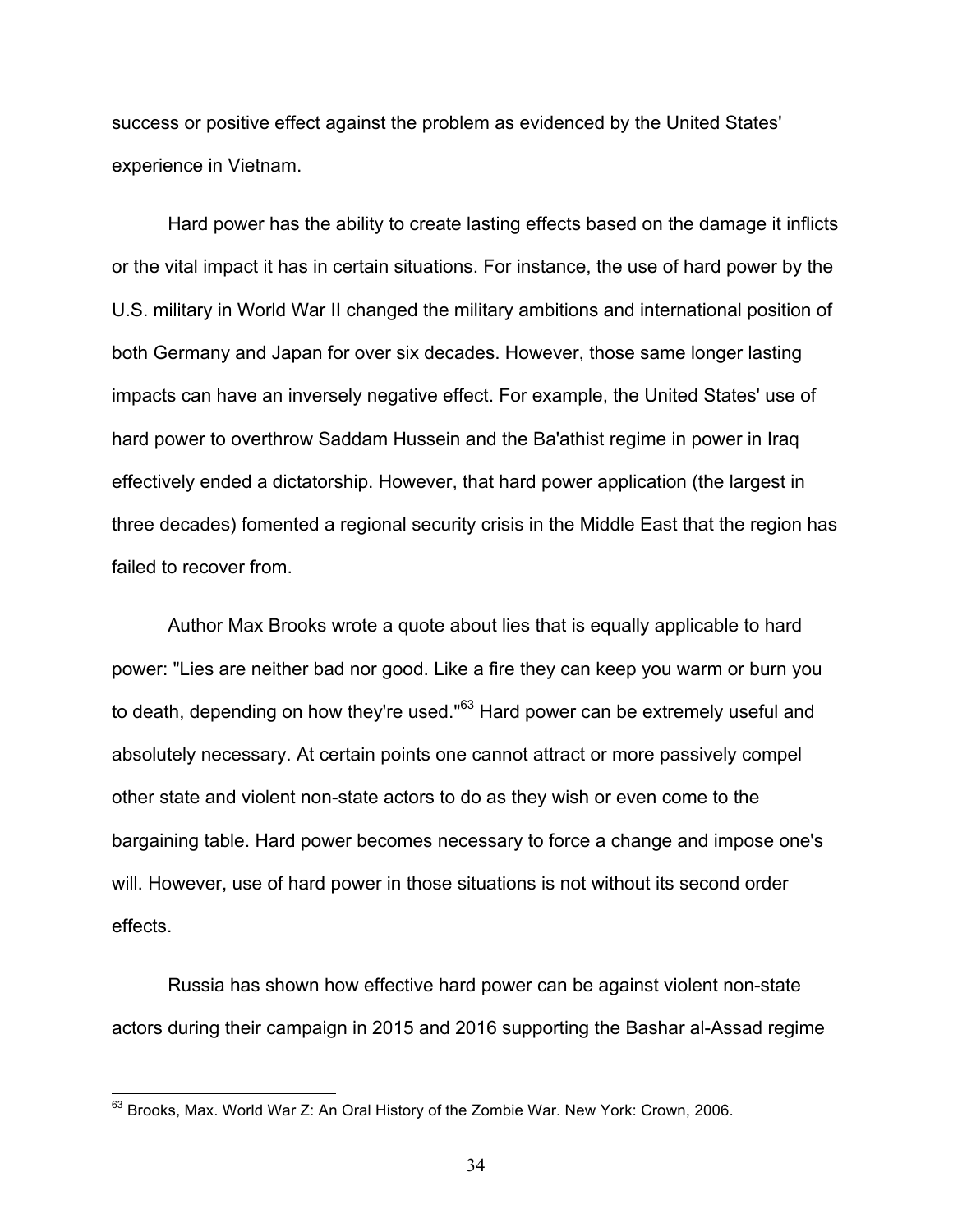in Syria. Russian forces hammered Syrian rebel groups opposing the central government and gave regime forces much needed "white space" to secure large swaths of territory that was rebel held; some of it had been held for years.<sup>64</sup> Russian President Vladimir Putin has shown that hard power still has its place and has consolidated gains to stabilize the Assad regime enough to pull out the bulk of Russian forces in Syria throughout the spring of 2016. This is a great example of an effective use of hard power.

However, hard power remains limited in its capacity to coerce other actors, particularly violent non-state actors. The United States, under both President George W. Bush and President Barack Obama, has exercised hard power across the globe for almost fifteen years trying to deter, limit, degrade, and otherwise defeat al-Qaeda and its various offshoots and affiliates.<sup>65</sup> The U.S. used hard power in the invasion of both Iraq and Afghanistan, and then continued to use its military might to subdue the insurgencies that flared up in both countries. This has been a failure in hard power for a number of reasons. Between the invasion of Iraq and the thousands of drone strikes conducted in Afghanistan, Pakistan, Iraq, Syria, and Yemen, thousands of innocents have been killed as collateral damage in hard power strikes the world over. This effect may or may not have incited more extremism; radicalizing populations that may have at least been neutral. The evidence of radicalization is not definitive and correlation is not

<sup>&</sup>lt;sup>64</sup> Faith, Ryan. "Russian Heavy Bombers Are Hammering Syria - and It's Practice for Bigger Fights | VICE News." VICE News. November 19, 2005. Accessed April 24, 2016. https://news.vice.com/article/russianheavy-bombers-are-hammering-syria-and-its-practice-for-bigger-fights.<br><sup>65</sup> Calabresi, Massimo. "Iraq, Afghanistan, Nigeria: The War on Terror Is Over. Long Live the War on

Terror." Time. June 16, 2014. Accessed May 22, 2016. http://time.com/2873297/boko-haram-iraqbergdahl-war-terror/.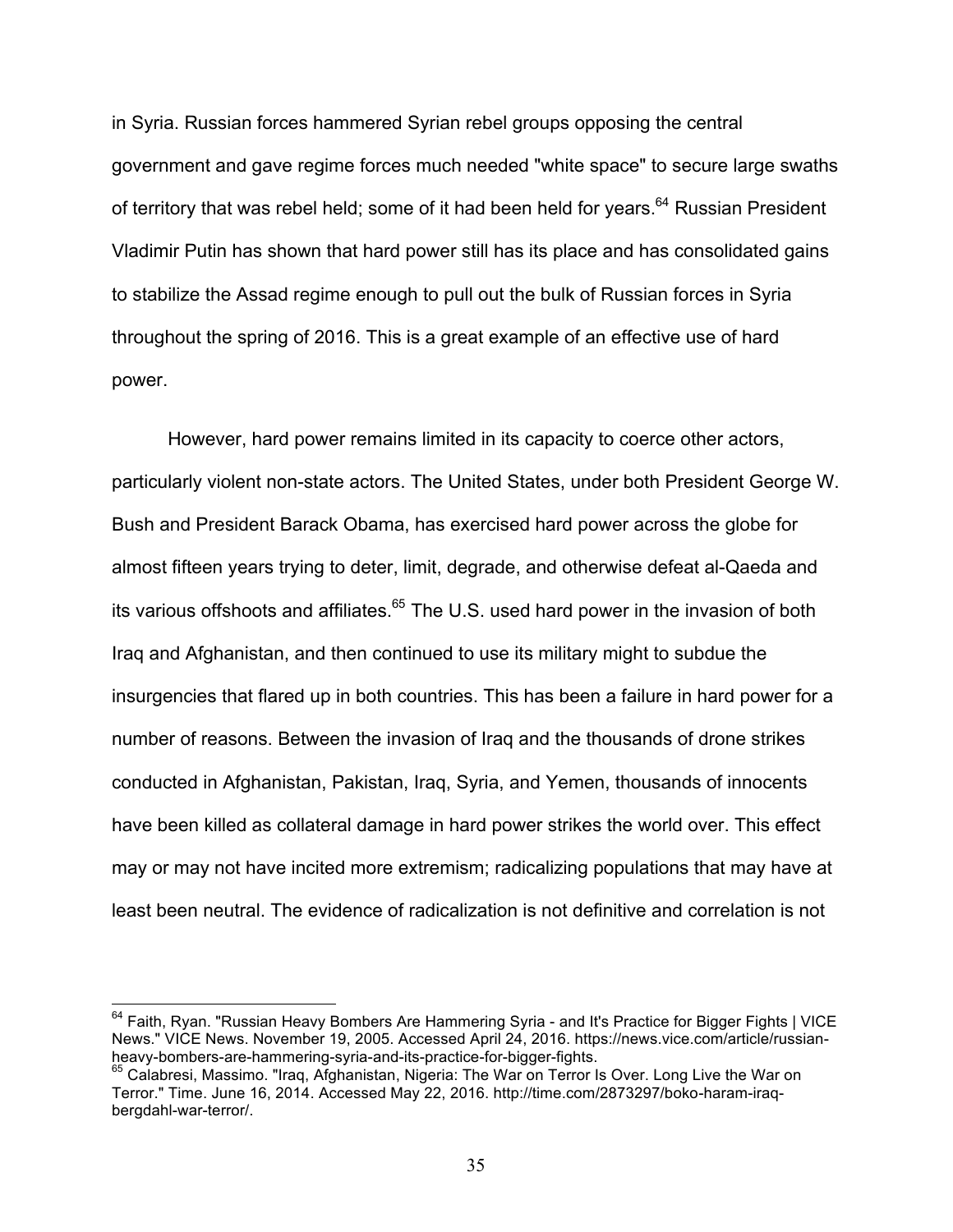causation, however, the drone strikes have done little to promote the image of the United States or attract others to its side.<sup>66</sup>

In the case of the Islamic State, as counterintuitive as it may seem, hard power may be welcomed and incited by the violent non-state actor for a few reasons. The Islamic State is an apocalyptic group that wants to force the "Roman army" of the west into a decisive showdown.<sup>67</sup> In a more practical sense, aerial bombardment from the United States, due to the mixing of Islamic State fighters in the civilian population, increases the likelihood of civilian casualties. The Islamic State group will capitalize on this, painting the United States as an infidel aggressor who kills noble Muslims and use it to recruit new members.

Hard power may not be the answer to every conflict or geostrategic problem but it is an important tool in the state's power kit box. There are times when a goal or objective just cannot be achieved without at least some semblance of coercion or force found in hard power. Sometimes, however, as the old saying goes, "You get more flies with honey than vinegar". Attraction can be a powerful tool itself, which leads us to the concept of soft power.

## *Soft Power*

Soft power, an idea popularized by Dr. Nye, is at the opposite end of the power spectrum from hard power. Soft power focuses on attraction rather than coercion.

<sup>&</sup>lt;sup>66</sup> Abbas, Hassan. "Are Drone Strikes Killing Terrorists or Creating Them?" The Atlantic. March 31, 2013. Accessed April 19, 2016. http://www.theatlantic.com/international/archive/2013/03/are-drone-strikeskilling-terrorists-or-creating-them/274499/.

 $67$  Wood, Graeme. "What ISIS Really Wants." The Atlantic. March 2015. Accessed April 3, 2016. http://www.theatlantic.com/magazine/archive/2015/03/what-isis-really-wants/384980/.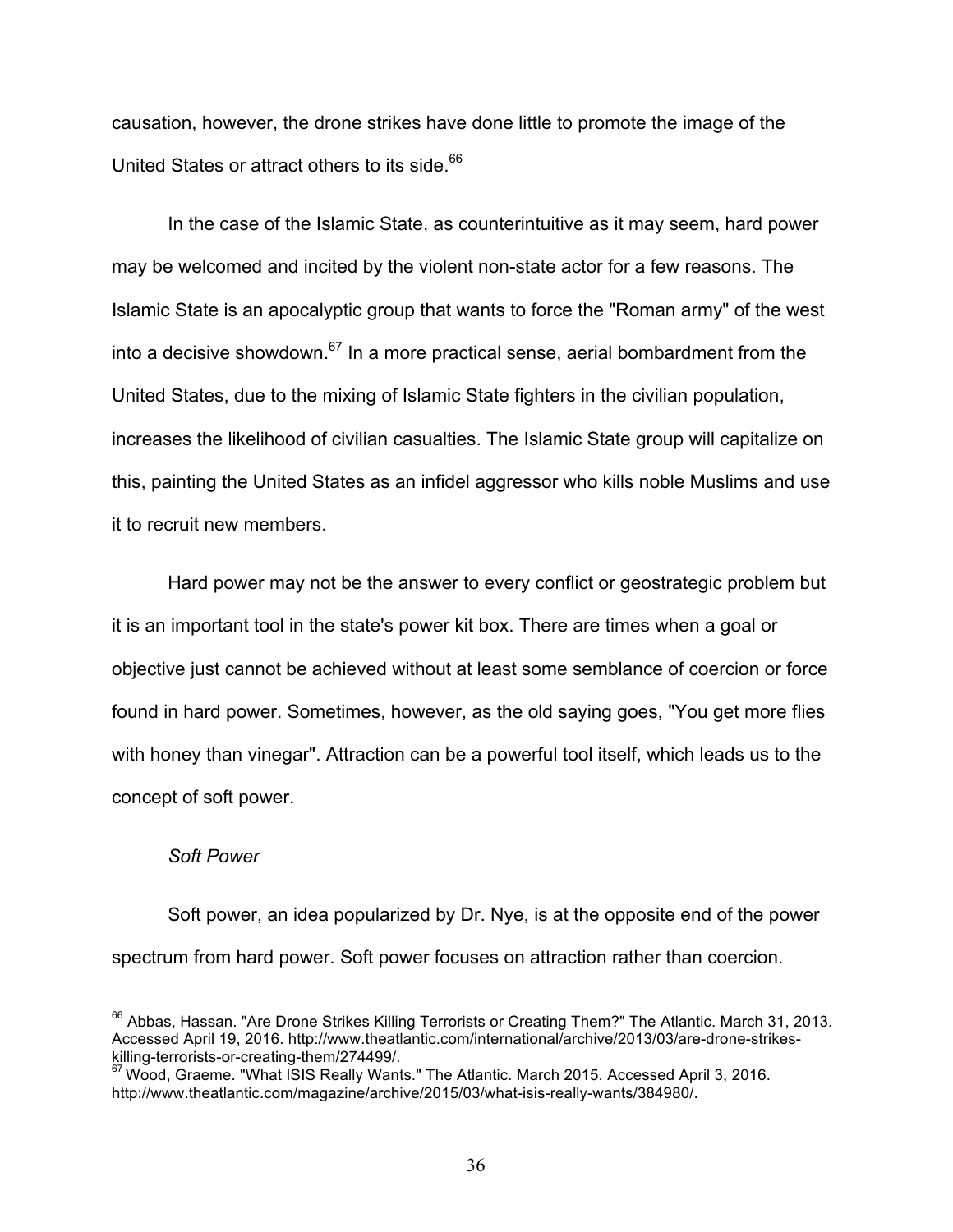Through soft power, a state actor hopes to set conditions either regionally or globally to compel, rather than coerce, other actors to meet that state's desired goals and outcomes. Soft power is about getting another actor to help meet your goals because they want to, not because they are forced to. The underlying strength and character of soft power is in the idea of the power of persuasion.<sup>68</sup>

Soft power applications vary from diplomatic measures to fostering culture regionally and globally. The effectiveness of soft power is measured by influence; however, influence is a difficult thing to measure and quantify. Nonetheless, several individuals and organizations have attempted to. The Institute of Government in coordination with *Monocle Magazine* compiled 50 different metrics on all the countries of the world to create the Soft Power Index. The study countries "according to the quality of government; diplomatic infrastructure; cultural output; capacity for education; and their appeal to business." The five component parts of soft power according to the IfG/Monocle study are: business/innovation, culture, government, diplomacy, and education. While the collaborative group's methodology is detailed, they themselves mention that many of the interpretations and the capital of smart power itself are subiective. <sup>69</sup> Another attempt to rank and provide context to soft power was put forth by policy advisor and researcher, Simon Anholt. Mr. Anholt is the founder and proponent of the Good Country Index. The Good Country Index measures a nation's contributions to culture, science & technology, world order, planet & climate, prosperity & equality, and health & wellbeing through a multitude of metrics. Mr. Anholt created the Good Country

 <sup>68</sup> Nye, Joseph S. Soft Power: The Means to Success in World Politics. New York: Public Affairs, 2004. 5. <sup>69</sup> "Soft Power Survey 2015/16 - Film." Monocle. November 2015. Accessed March 31, 2016. https://monocle.com/film/affairs/soft-power-survey-2015-16/.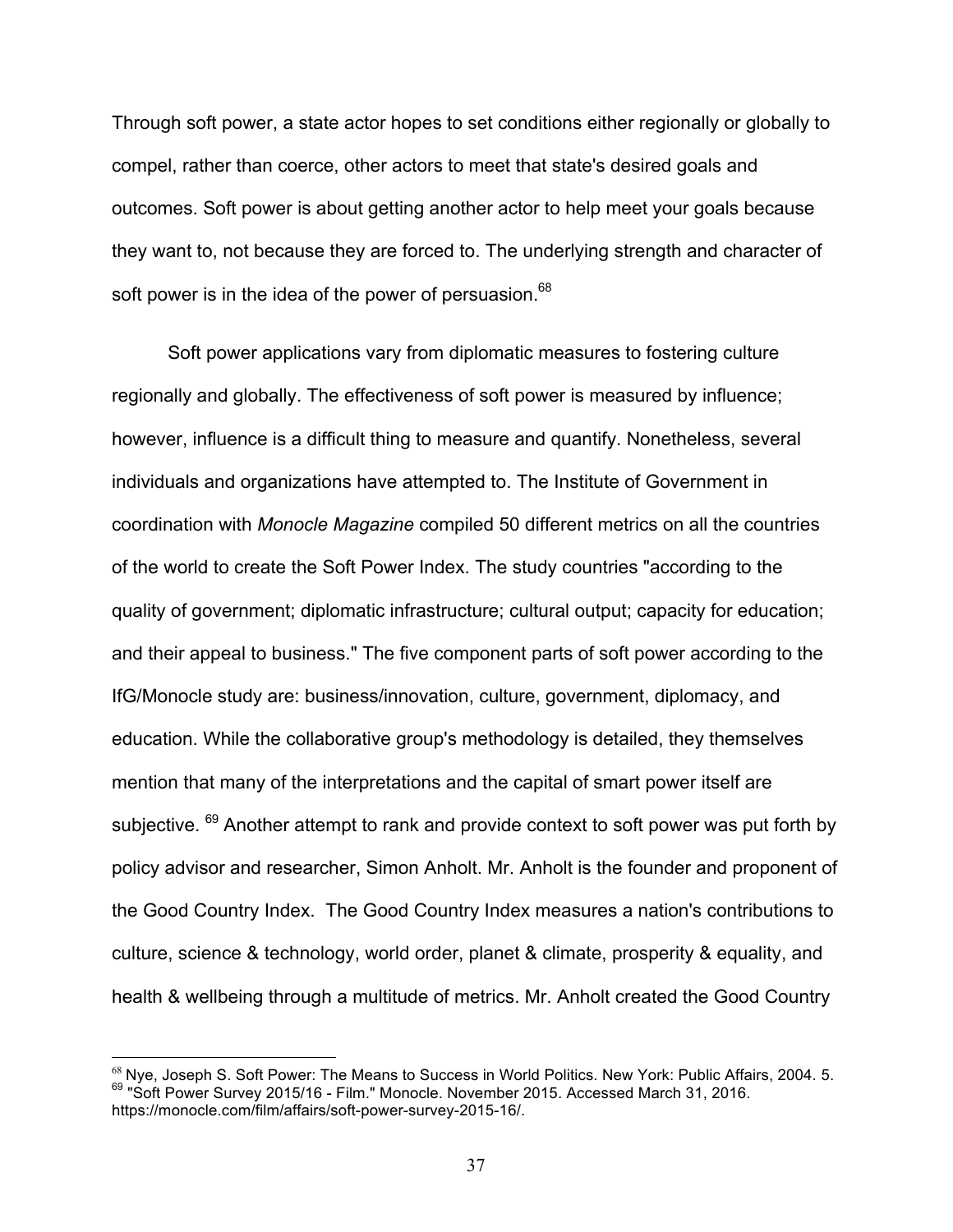Index due to his belief that almost every other index measured countries performances in isolation: "whether it's economic growth, stability, justice, transparency, good governance, productivity, democracy, freedom, or even happiness, it's mostly measured as internal performance."<sup>70</sup> The Good Country Index is described as ranking countries not by the effects of what they do but rather what they "give" or attempt to put out positively.

Political consultancy and public relations agency Portland created its own soft power rankings that it dubbed the "Soft Power 30". Portland uses metrics that measure six different categories: engagement, culture, government, education, digital, and enterprise. Some of the metrics include: total number of international tourists, R&D spending as a percentage of Gross Domestic Product (GDP), Transparency International Corruption Index score, and literary rates. Dr. Joseph Nye called the Soft Power 30 "the clearest picture to date of global soft power".<sup>71</sup> This is high praise coming from the author of soft power as an idea and term.

The United States performed extremely well in the Soft Power 30 rankings and the IfG/Monocle Soft Power Index, ranking third and second, respectively. However, the United States ranked dramatically lower in the Good Country Index, coming in at number 20. One could look at the United States' ranking in the first two rankings and see the U.S. as having an enormous amount of capital in soft power. However, with all this seemingly large capability in soft power, the United States still can be seen as

 $70$  Anholt, Simon. "The Good Country - About the Good Country Index." The Good Country. January 2015. Accessed April 25, 2016. https://goodcountry.org/index/about-the-index.

<sup>71</sup> "The World's Most Comprehensive Ranking of Global Soft Power." Portland Soft Power 30 Digital Diplomacy Index. June 14, 2016. Accessed June 30, 2016. http://softpower30.portlandcommunications.com/.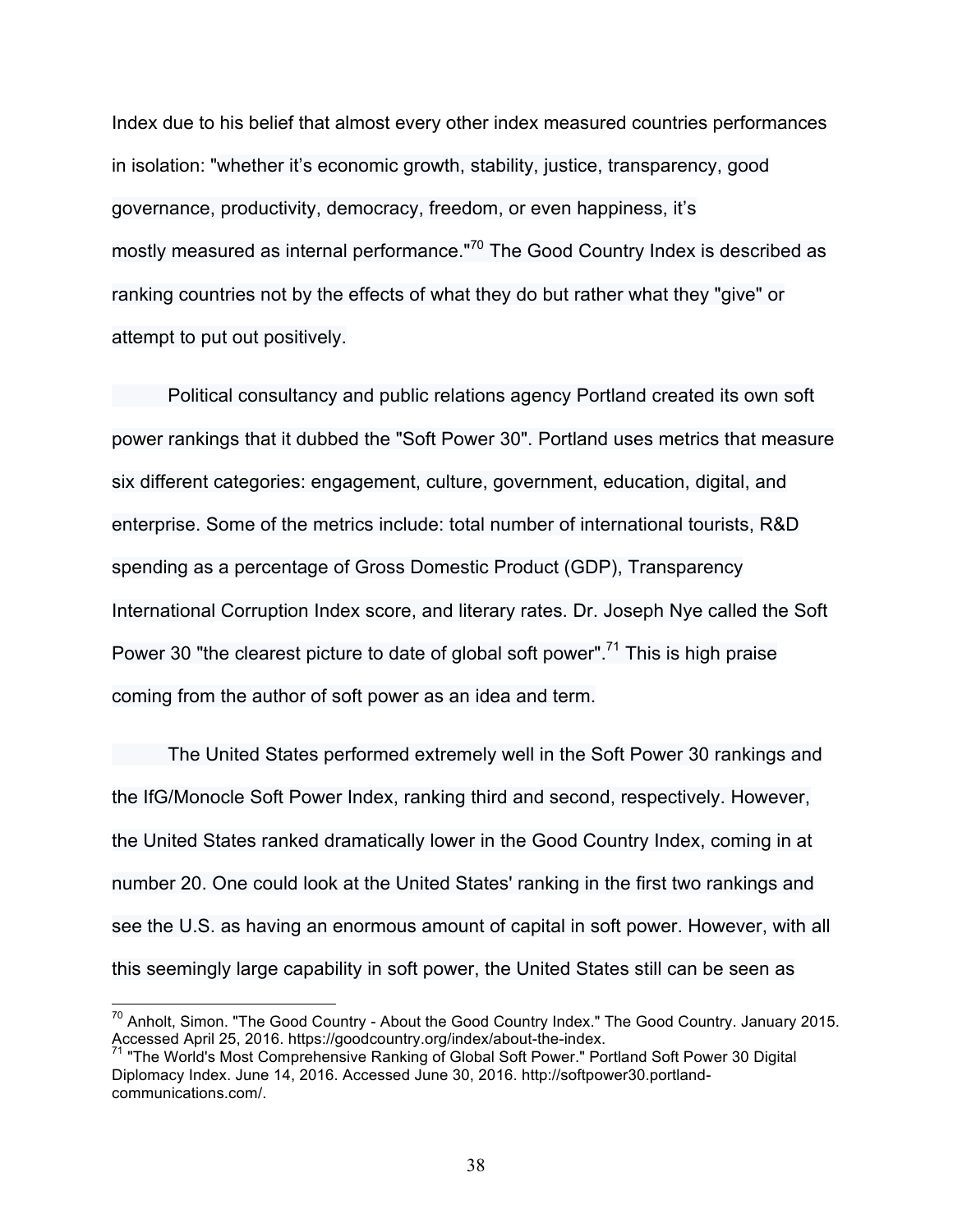being at a disadvantage when facing violent non-state actors and even performing poorly in deterring and limiting VNSAs. Conversely, the U.S. could be seen as relatively weak in soft power compared to other developed nations when viewing through the lens of the Good Country Index. If it is true that the United States has great soft power capability and capacity then one may conclude that soft power is ineffective or at least severely limited in deterring and limiting VNSAs. However, if the United States is weak in soft power then it bears examining if investing more heavily in soft power could yield better results than what the United States is currently seeing in the struggle against violent non-state actors.

Soft power has won in different ways before. Proponents of soft power, such as Dr. Nye, have argued in favor of smart power by pointing to ways in which soft power "won". One example of a perceived soft power success is the Chinese student protests in Tiananmen Square that used a mocked up replica of the Statue of Liberty as their symbol of resistance against the Communist Party in power.<sup>72</sup> However, the protests ultimately failed, dissent did not spread as much as hoped, and the Communist Party of China remains in power. Another example that is frequently used is the spread of Radio Free Europe behind the Iron Curtain.<sup>73</sup> While this was a highly successful example of soft power, it was hardly the primary driver of the downfall of the Soviet Union. The downfall of one of the world's greatest superpowers was precipitated by downward trending economic conditions, the pervasiveness of Western culture and

<sup>&</sup>lt;sup>72</sup> Nye, Joseph S. Soft Power: The Means to Success in World Politics. Prologue<br><sup>73</sup> "The Story of Radio Free Europe and Radio Liberty." Hoover Institution. 2001. Accessed June 25, 2016. http://www.hoover.org/sites/default/files/library/docs/story\_of\_radio\_free\_europe.pdf.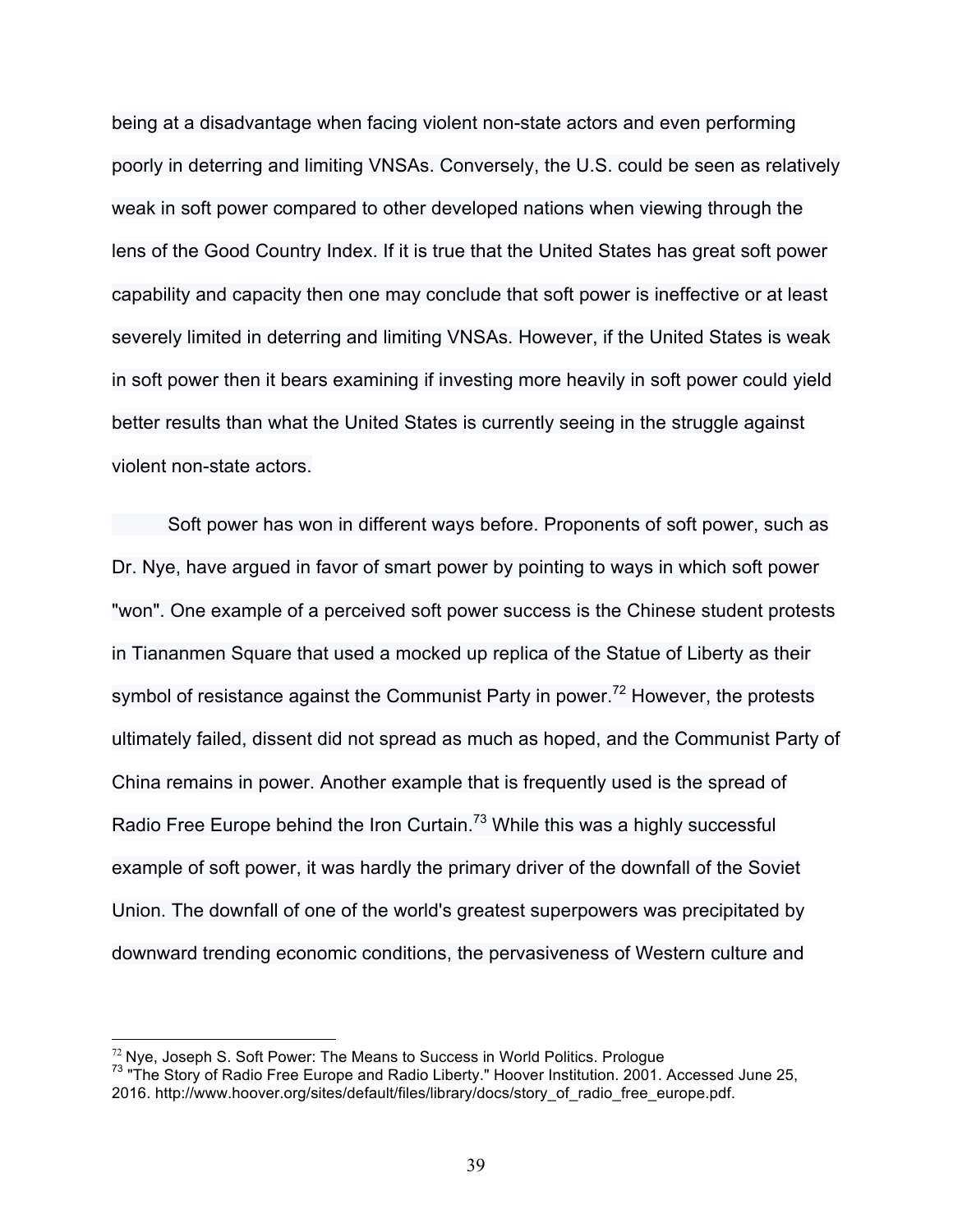openness (including Radio Free Europe), glasnost, perestroika, and an arms race inspired by the United States that was veritably impossible to continue indefinitely.

Soft power certainly had its role in both the dissolution of the Soviet Union and the rise of the United States as the world's lone superpower. However, like hard power, soft power cannot and will not be the "be-all, end-all". Soft power is merely a tool in the toolbox. It must be utilized properly and it also must be complemented, typically by hard power. Dr. Nye himself admits that while soft power is a powerful tool, often underutilized, it cannot be applied to every geopolitical situation and cannot mitigate every security crises and concern. While there is no paradigm of power that can truly apply to any given situation, both soft power and hard power are too limited to apply individually to even a broad spectrum of security problems or crises. However, by capitalizing on the strengths and minimizing the weaknesses of each approach, one could develop a paradigm or an application of power that could be highly successful in a multitude of facets. This idea brings us to the crux of this thesis, which is "smart power".

### *Smart Power*

The idea of smart power came to fruition due to a number of political science pundits and Dr. Nye himself believing that neither hard power nor soft power in and of themselves could be enough to address major security issues. The Center for Strategic and International Studies' Commission on Smart Power defines smart power as the skillful combination of both hard and soft power. The Commission stated that, "Smart power means developing an integrated strategy, resource base, and tool kit to achieve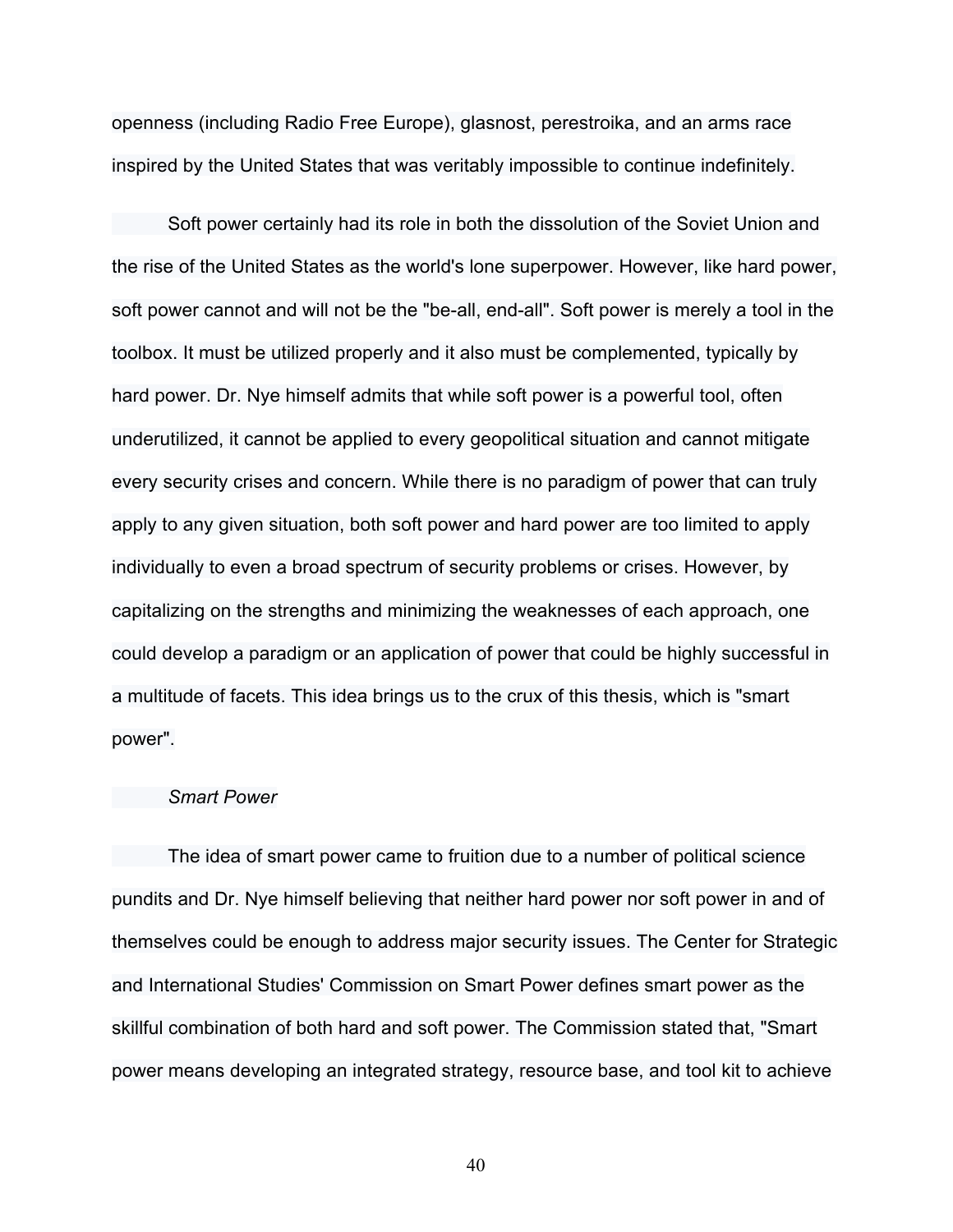American objectives, drawing on both hard and soft power."<sup>74</sup> The central idea behind smart power is accentuating the strengths of hard and soft power while concurrently curtailing their weaknesses.

Smart power may be a newer term but the historical use of it is not unprecedented or indeed even revolutionary. Smart power, for example, could be a state investing in infrastructure and aid for a failing or faltering state whilst also using hard power to conduct airstrikes or other military actions to degrade, disrupt, or otherwise destroy a violent non-state actor within that state. In essence, the state conducting the hard power application is, treating both the symptoms (the violent nonstate actor) and the disease (conditions fostering an environment conducive to violent non-state actors).

The effectual use of smart power is easier said than done. Effective smart power requires all the same resources as soft and hard power, in spades. In order to effectively apply smart power, a state must have: 1) enough national treasure to implement soft power initiatives such as aid and development programs, 2) military might to deter opponents or if necessary conduct hard power actions such as airstrikes or other conventional military engagements, 3) global legitimacy to lend credibility to the state's hard power and soft power activities on the world stage. Soft power is available to a wide range of state actors due to the fact that it is less tangible than hard power and does not require a large military power to apply it. Smart power, however, does require a number of resources not available to every country. But in the long run,

<sup>&</sup>lt;sup>74</sup> "CSIS Commission on Smart Power: A Smarter, More Secure America." Center for Strategic and International Studies. 2007. Accessed October 15, 2015.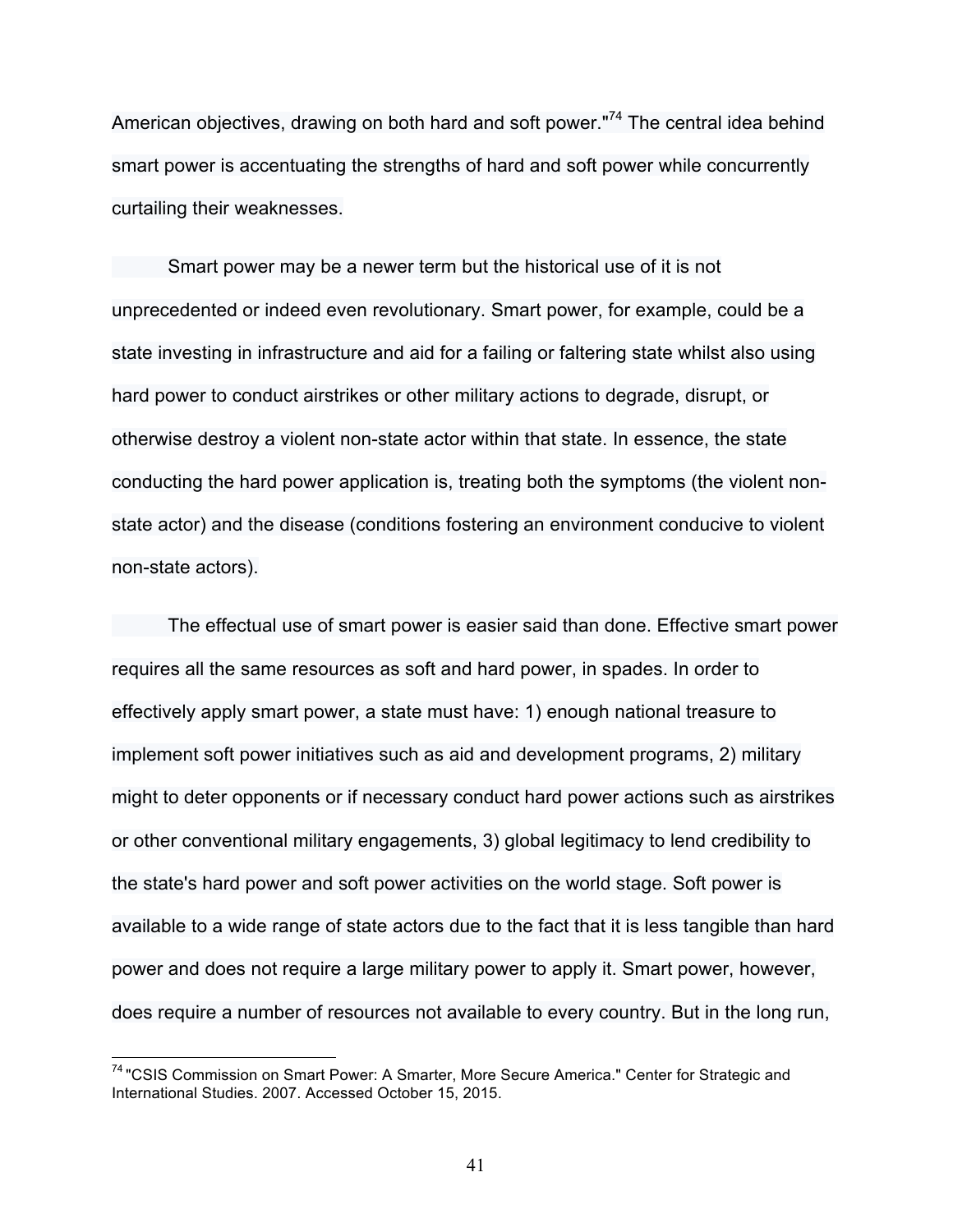smart power can pay off big due to possible long term effects that will shape environments to be less susceptible to security crises and violent non-state actors.

Smart power, in reality, is seemingly geared towards interaction between state actors. Soft power measures set global, regional, and even local conditions that establish legitimacy and prestige for the state applying them. Hard power applications are then levied to ensure security, shore up allies, and bring adversaries to heel. Though that sequence doesn't necessarily have to be in that order. As will be noted in the next chapter, smart power has some proven effectiveness against state actors in a more conventional setting. However, through this thesis I hope to explore and better define how smart power can be applied against violent non-state actors who represent an asymmetric threat.

In the next chapter of this thesis I will examine some historical examples of smart power applications. In evaluating these historical examples I hope to glean out lessons from successful applications as well as ineffective applications and their shortcomings.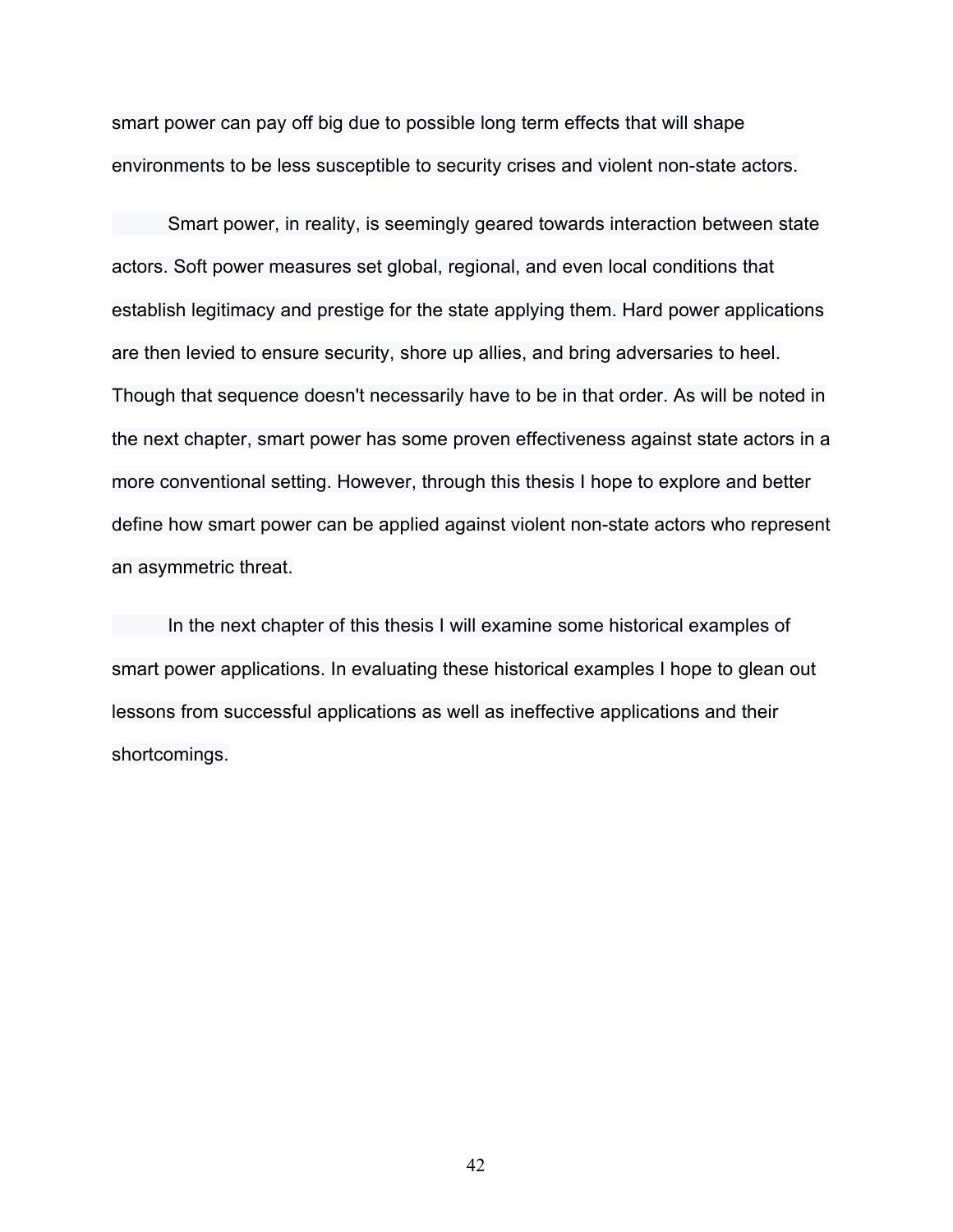#### **Chapter 3: Examples of Smart Power Applications**

### *Introduction*

As discussed in the previous chapter, soft power and hard power are both limited in their applications. While both forms of power have strongpoints, neither is without its weaknesses. The aspiration of smart power is to reinforce the strengths of both soft and hard power as well as minimize the weaknesses of each. Smart power has the potential to become incredibly impactful. Hard power and smart power complement one another. However, before the potential applications of smart power can be further explored in this thesis, it is important to take a further look at some recent historical applications of smart power. Through the examination of historical applications, we can address some significant questions: A) Where has smart power been applied effectively?, B) Where has smart power encountered limitations?, C) How long does it take for smart power applications to take effect?, D) What are the most significant limitations of smart power?, and E) What are some of the crucial boundaries or parameters in which smart power should be applied in order to prove effective? It is impossible to address all these questions with complete certainty, but by further mining these historical examples I hope to provide more context and framing to how smart power can be used to limit, deter, or otherwise counter violent non-state actors.

In order to delve into these questions and establish some historical precedence regarding smart power I will review three previous examples (events) in which it could be perceived that smart power was used. The three historical examples that will be reviewed will be: 1) The Cold War (~1947-1991), 2) The First Iraq War/Desert Storm (1991), and (3) the Libyan Crisis/Civil War. By looking at these examples I hope to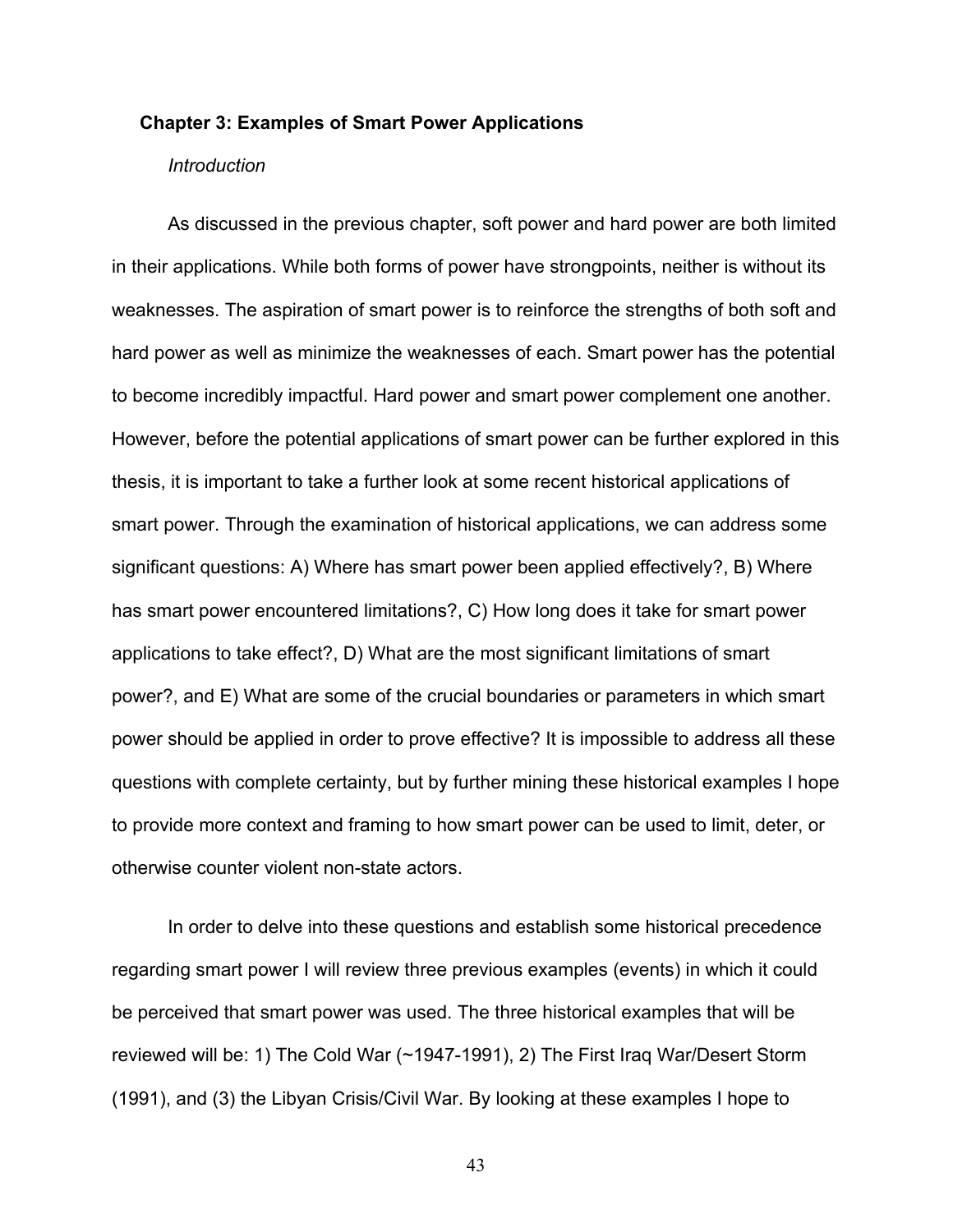identify some historical patterns, trends, and characteristics from three different conflicts of varying durations and origins. The Cold War was a long, enduring conflict characterized by different soft and hard power plays. The First Iraq War, or Operation Desert Storm, despite the years of lead-up, was a relatively quick conflict. The Libyan Crisis and Civil War still endures today and is replete with lessons about modern conflict, violent non-state actors, and the strengths, weaknesses, and limitations of smart power.

After reviewing the three historical examples, I will identify the appropriate applications of smart power, ineffective applications and shortcomings, and I will conclude with a summary of my findings.

### *The Cold War (~1947-1991)*

Academics sometimes disagree on when exactly the Cold War began and whether it lasted the entirety of forty-four years or was intermittent. However, most scholars would agree the Cold War ended in 1991 with the dissolution of the Soviet Union. Thankfully for the world, the Cold War ended with the breakup of the formerly mighty Soviet Union and not in a nuclear exchange that resulted in an atomic Armageddon. How was the United States able to emerge victorious against the USSR? It could be argued that the Soviet Union collapsed under the weight of its own failed economic pursuits. Or that the stifling of dissension and differing thought eventually led to a veritable break in the dam that opened the floodgates, or that Gorbachev ripped apart the Soviet Union himself with too much reform in glasnost and perestroika. While there are numerous potential causes for the breakup of the Soviet Union and the fall of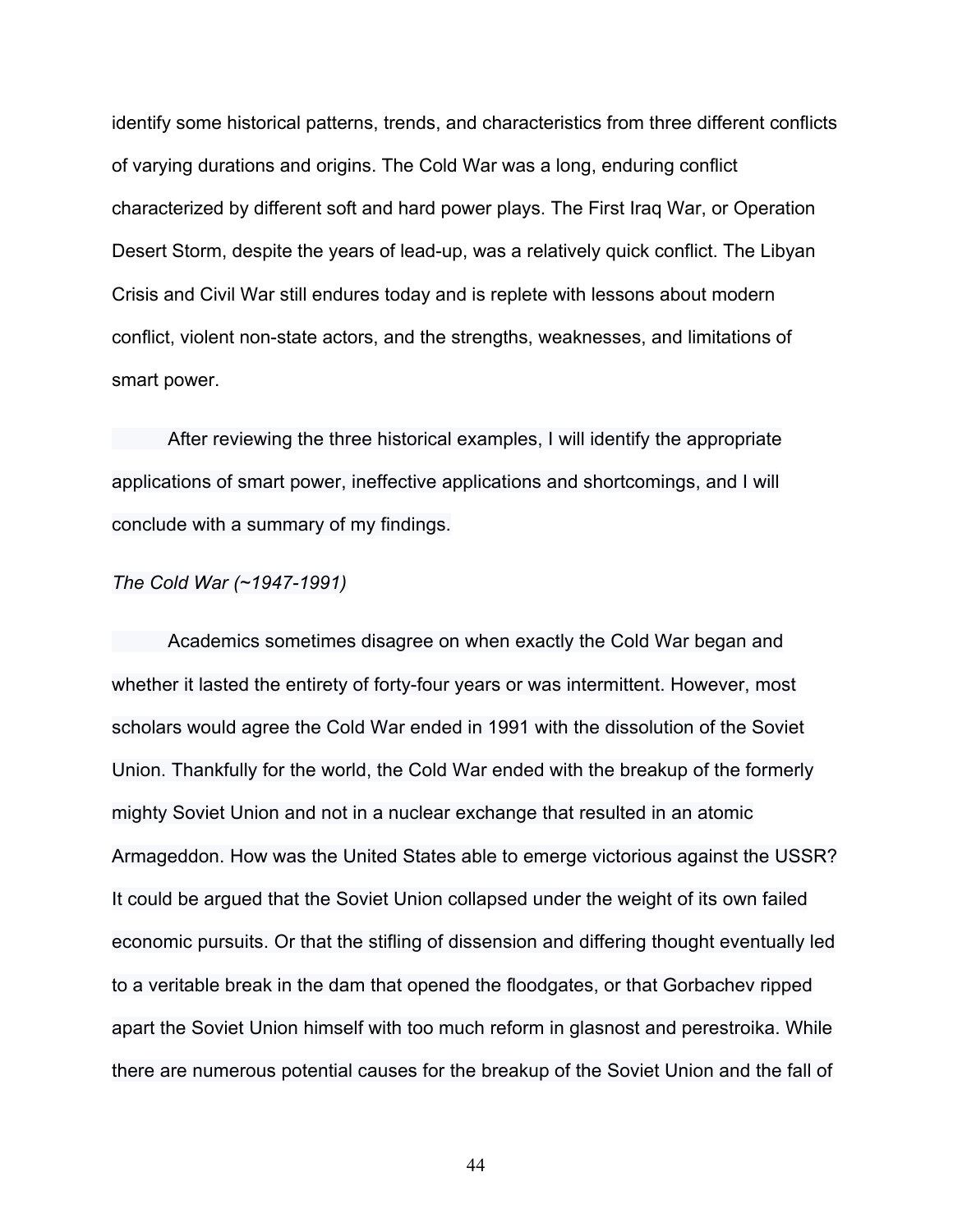a global superpower, the United States had a key role in the downfall of its greatest nemesis in the 20th Century.

Joseph Nye and other proponents of smart power have argued that smart power was a major reason the United States was able to prevail over the USSR.<sup>75</sup> The reasoning behind this assertion is that the United States' balance of soft and hard power levied against the Soviet Union was enough to defeat them. The United States' soft power in this case was largely its culture and ideals of an open society as opposed to the censorship and inwardness of the Soviet Union. Radio Free Europe is the most common example cited. In this case, champions of soft power have portrayed the U.S. in that time period as the shining light that defeated communism and other countries aspired to be like.

Also it is possible that the investment the United States had in Europe through the Marshall Plan was essential to creating a stronger Europe that could resist Soviet pressure, persuasion, and coercion. The prosperity and recovery that Europe experienced set the environment for a strong Western Europe to help be the bulwark for the United States against the Soviet Union. But soft power alone could not defeat the world's other superpower. Hard power was a key component in the United States' victory.

The U.S. and Soviet arms race is often highlighted as a major component in America's victory of the USSR. The U.S. used its massive defense expenditures to

<sup>75</sup> Nye, Joseph S. The Future of Power. New York: PublicAffairs, 2011.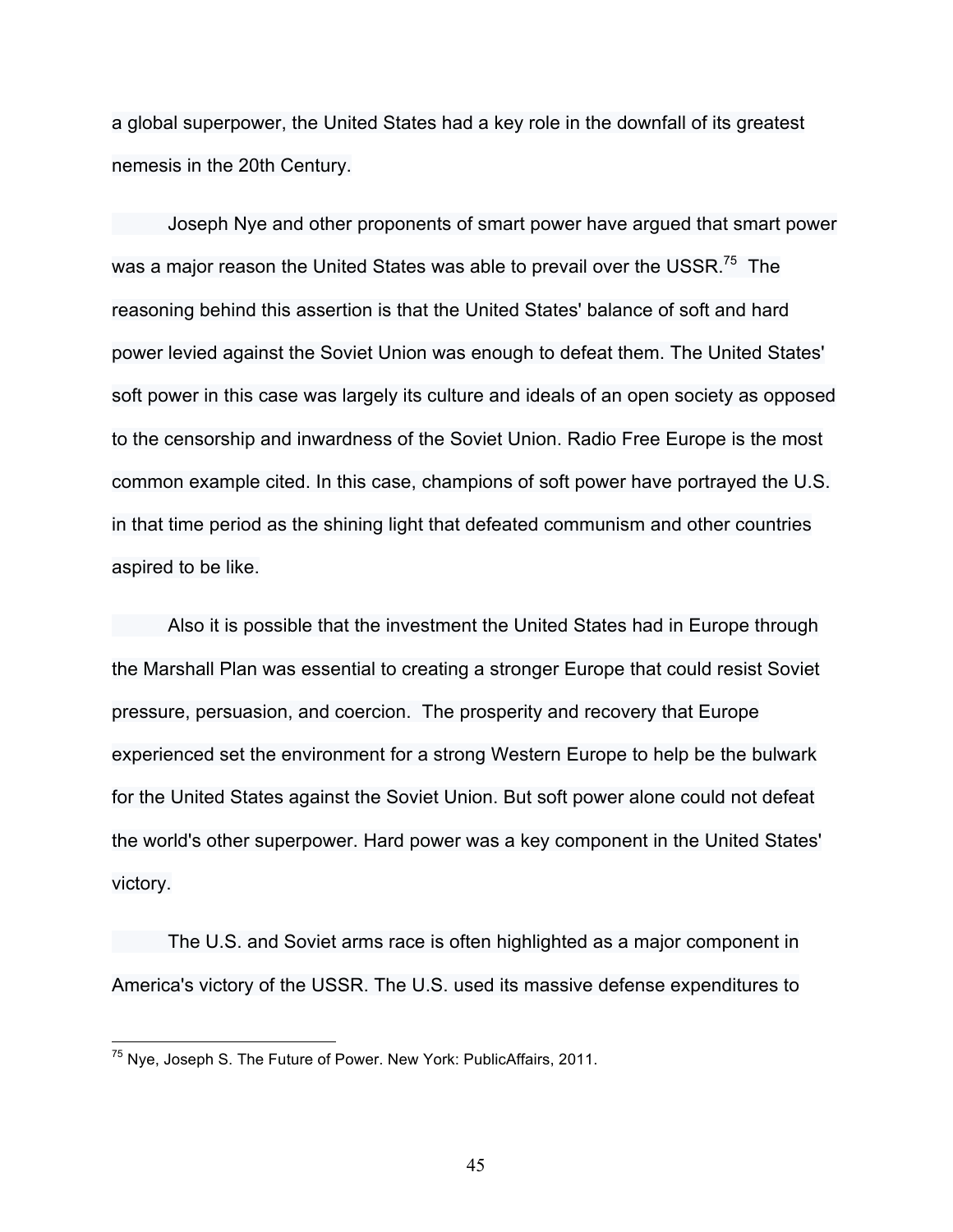build a military imposing enough to force the Soviet Union to spend more than it could afford on military technology and cripple an already weakening economic and political system. The might of the U.S. military and its nuclear triad (nuclear armed aircraft, ballistic missile submarines, and intercontinental ballistic missiles) deterred the Soviet Union from taking overly aggressive action against the United States.

The United States victory in the Cold War is often pointed to as the most often as a prime example of how effective smart power can be for two primary reasons: 1) It was a definitive and "clean" win. The Soviet Union was soundly defeated and fell apart before the world's eyes. There were no lingering insurgencies or civil war for the United States to deal with. Despite a Russian resurgence over the last decade and a half, the former Soviet Union still isn't on the same level of the United States. 2) The fight against the USSR presented the perfect framework for smart power to be applied against a state actor. The Soviet Union was a known enemy, fighting under a recognized flag, in uniform, and largely in plain sight. Conventional/nuclear deterrence measures held water against a government that was at least somewhat beholden to its citizenry. Diplomatic overtures at least had an opportunity to succeed. Finally, soft power and methods of persuasion were effective possibly because of the smaller cultural gap between the West and the population of the Soviet Union; unlike the incredibly massive cultural gap between the West and Islamic nations and populations.

That is not to say the smart power applications used against the Soviet Union, which were quite successful, cannot be levied against violent non-state actors. However, in order for those measures to be successful they must be viewed through a different lens other than the traditional state on state paradigm.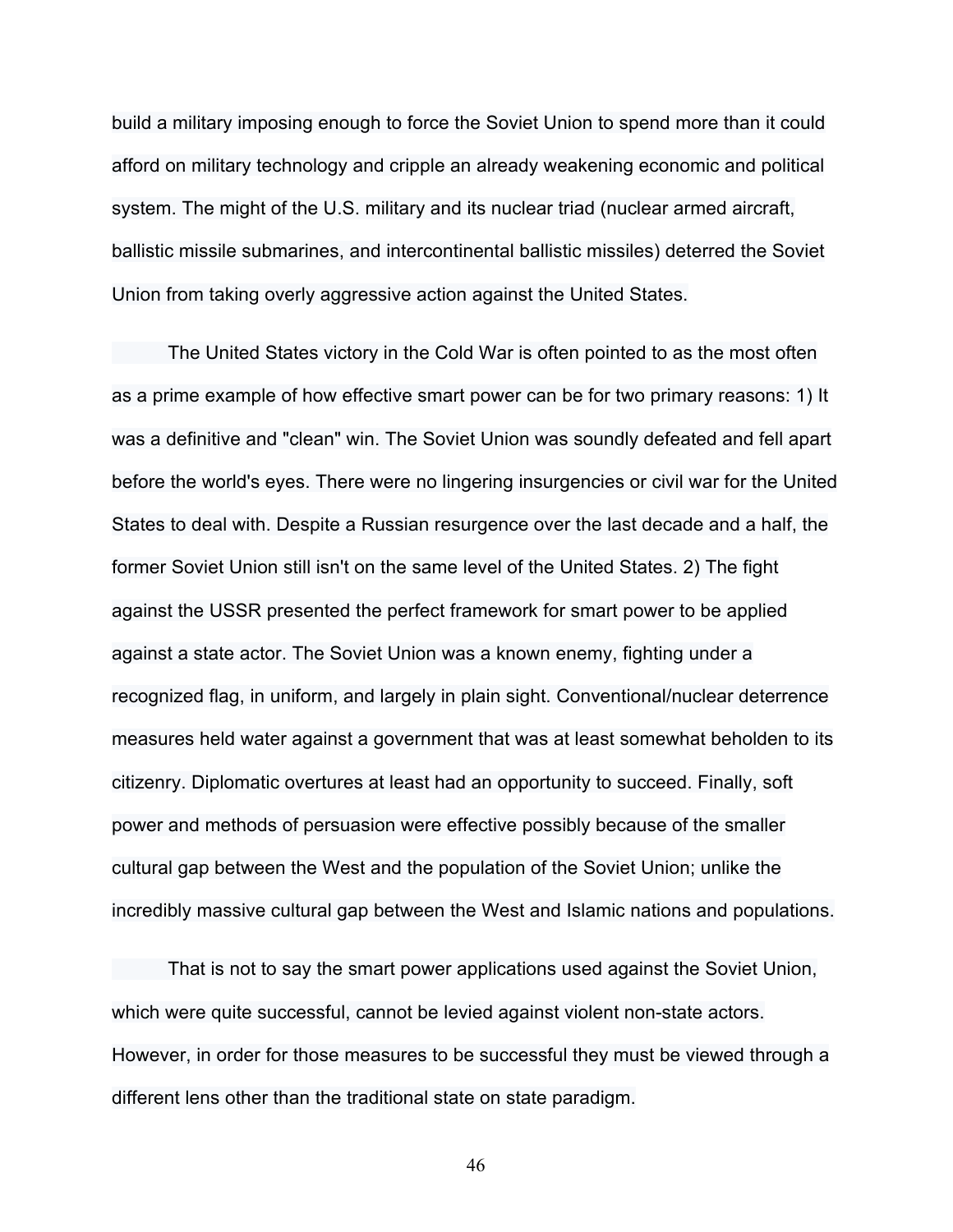#### *The First Gulf War / Operation Desert Storm (1990-1991)*

If the U.S. defeat of the Soviet Union was the best example in modern history of the use of smart power, the First Gulf War must be a close second. Like the defeat of the USSR, this was a "clean" victory against a defined enemy, despite the aftermath of the 2003 invasion of Iraq. Coming on the heels of the defeat of the Soviet Union, the United States was enjoying its position as the world's lone superpower and enjoyed enormous global popularity. Saddam Hussein was a perfect enemy: a brutal dictator who showed regional aggression, isolated Iraq from potentially powerful allies, and practically dared the world to respond to his invasion of Kuwait.

While Operation Desert Storm did not feature as many soft power applications as the Cold War, it did focus more on coalition building and featured a healthy amount of diplomacy along with global hard power nonmilitary measures such as economic sanctions and United Nations Security Council Resolutions. Prior to the Iraqi invasion of Kuwait in August 1990, the United States had attempted to dissuade Iraq from aggression towards Kuwait with diplomatic overtures through allies such as Egyptian President Hosni Mubarak.<sup>76</sup> Indeed, Kuwait and Iraq were close to a diplomatic solution but the Kuwaitis came up one billion dollars short of the ten billion dollars Saddam Hussein demanded. However, following the breakdown of diplomacy, Iraq invaded Kuwait and quickly steamrolled a small, weak, and ineffective Kuwaiti military.<sup>77</sup>

 $^{76}$  Finlan, Alastair. The Gulf War 1991. Oxford: Osprey Pub., 2003. 29<br> $^{77}$  Ibid. 26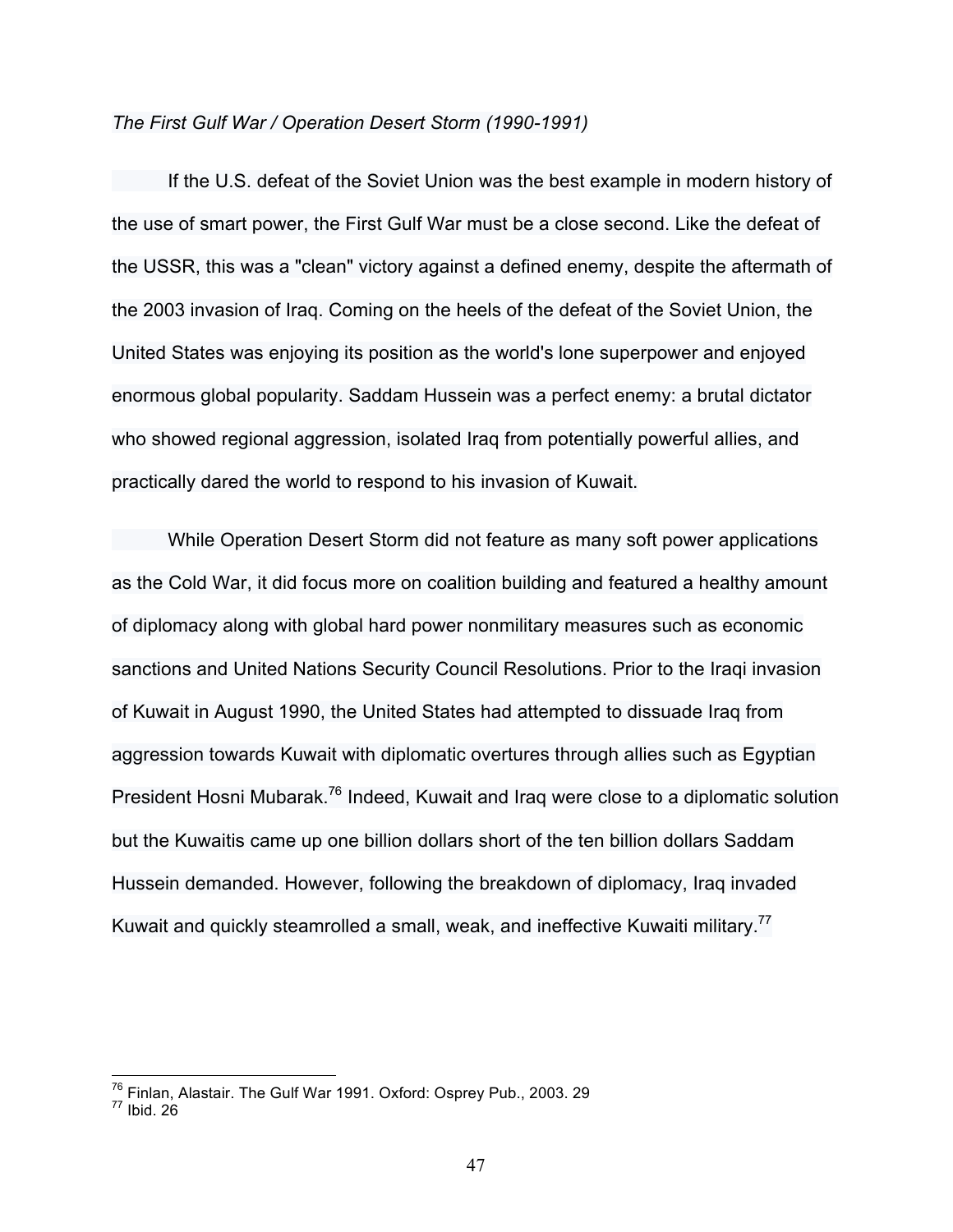The United Nations Security Council (UNSC) passed Resolution 660 within hours of the invasion, demanding that Iraq withdraw to its own borders.<sup>78</sup> Additionally, the Arab League passed a resolution against Iraq. Four days after the invasion, the UNSC passed Resolution  $661^{79}$ , which employed economic sanctions on Iraq. Shortly thereafter, Resolution 665, authorizing a naval blockade, to enforce said sanctions, was authorized.<sup>80</sup> These measures were of the hard power variety but not in the sense of lethal military force that is traditionally thought of. These actions added legitimacy to the United States' intervention in Kuwait and were in stark contrast to the questionable and widely criticized use of UN Security Council Resolution 1441 in the 2003 Iraq War.<sup>81</sup>

The U.S. had to back up these soft and non-lethal hard power measures with

true military might. The United States deployed six aircraft carrier battle groups, several

battleships, hundreds of aircraft (combat and support), and 540,000 U.S. personnel.<sup>82</sup>

The Persian Gulf War was anything but a fair fight. The United States won the battle of

ideology and legitimacy in the soft power arena, while concurrently winning the tangible

battle on the ground with hard power supremacy. The war was mostly fought with air

power soundly defeating the Iraqi Air Force before it ever took off and newly employed

<sup>&</sup>lt;sup>78</sup> "United Nations Security Council Resolution 660." United Nations Archives. Accessed July 7, 2016. https://documents-dds-

ny.un.org/doc/RESOLUTION/GEN/NR0/575/10/IMG/NR057510.pdf?OpenElement.

<sup>&</sup>lt;sup>79</sup> "The Situation Between Iraq and Kuwait." United Nations Archives. August 18, 1990. Accessed April 22, 2016. https://documents-dds-

ny.un.org/doc/RESOLUTION/GEN/NR0/575/11/IMG/NR057511.pdf?OpenElement.

<sup>80 &</sup>quot;Resolution 665." United Nations Archives. August 18, 1990. Accessed April 23, 2016. https://documents-dds-

ny.un.org/doc/RESOLUTION/GEN/NR0/575/15/IMG/NR057515.pdf?OpenElement.

<sup>&</sup>lt;sup>1</sup> "Resolution 1441 (2002)." United Nations Archives. November 8, 2002. Accessed April 25, 2016. http://www.un.org/Depts/unmovic/documents/1441.pdf.

<sup>82 &</sup>quot;War in the Persian Gulf Operations Desert Shield and Desert Storm August 1990–March 1991." U.S. Army: History. May 28, 2010. Accessed April 29, 2016. http://www.history.army.mil/html/books/070/70- 117-1/cmh\_70-117-1.pdf.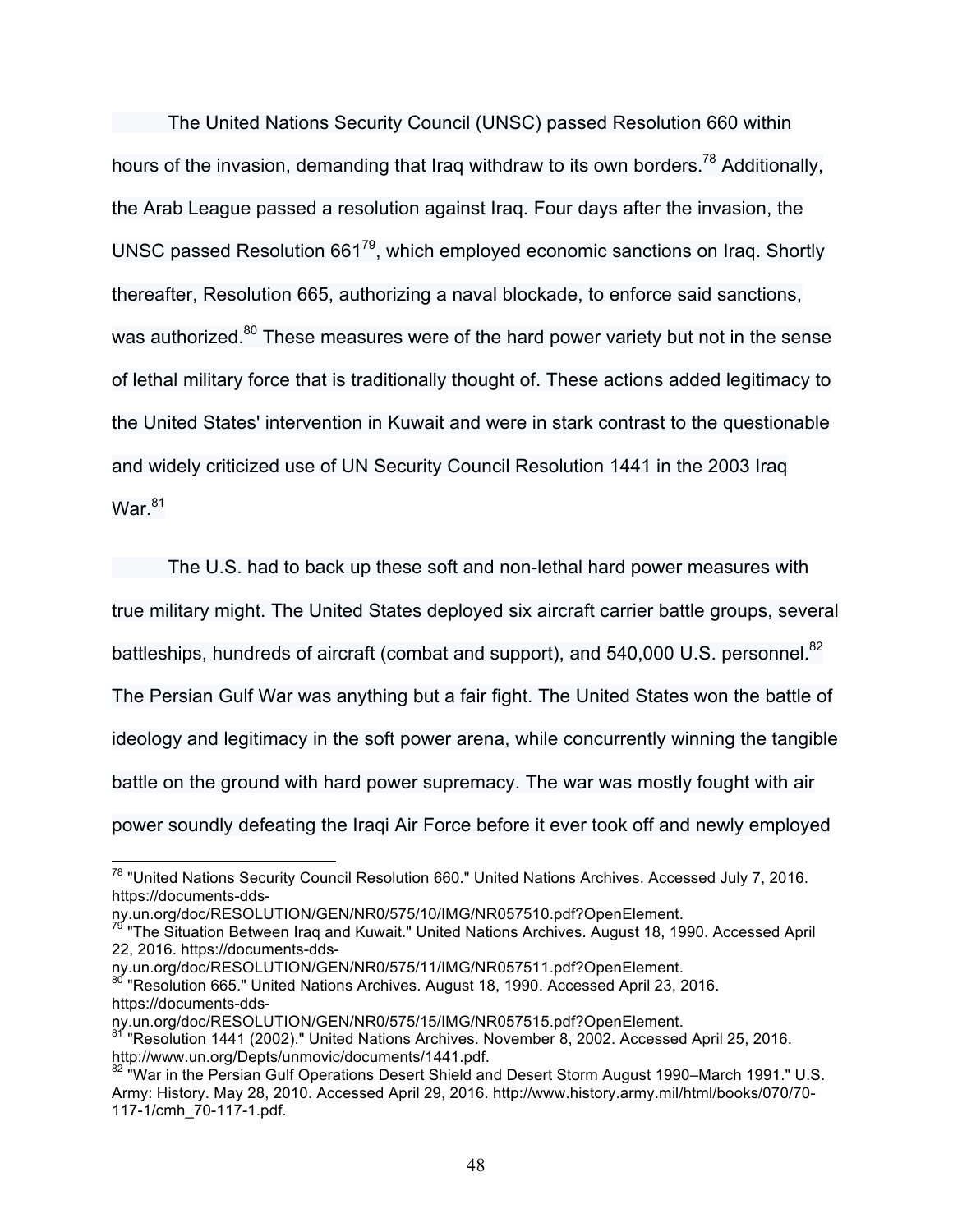"smart bombs" (precision guided munitions) hammering Iraqi ground forces and tanks $^{83}$ 

The Persian Gulf War was won by a large coalition that included 38 countries: the United States, the United Kingdom, Australia, New Zealand, France, Canada, former Czechoslovakia, Denmark, Poland, Spain, Denmark, Portugal, Hungary, Sweden, Greece, Netherlands, Norway, Romania, Italy, Argentina, Honduras, Bahrain, Egypt, Morocco, Oman, Pakistan, Qatar, Saudi Arabia, Syria, Turkey, the United Arab Emirates, Senegal, Niger, Bangladesh, Philippines, and South Korea.<sup>84</sup> Countries from North America, South America, Africa, Asia, and Australia comprised the coalition making it a truly intercontinental effort. This is an important aspect of smart power. Not every action must be a joint effort but the inclusion of allies and a breadth of nations in the decision making process and in high visibility efforts can lend significant legitimacy and even increase popular support at home and abroad. Secretary of State James Baker, who embarked on an 11-day trip to nine countries, soliciting for support including forces and funds, largely pieced this coalition together. Approximately \$52 billion of the \$61.1 billion dollar cost of the Persian Gulf War was paid for by Kuwait, Saudi Arabia, and other Arab nations as well as Germany and Japan.<sup>85</sup> In comparison, the second Iraq War, or Operation Iraqi Freedom, may have cost upwards of \$2 trillion

<sup>83</sup> Greenemeier, Larry. "GPS and the World's First "Space War"" Scientific American. February 8, 2016. Accessed April 28, 2016. http://www.scientificamerican.com/article/gps-and-the-world-s-first-space-war/. <sup>84</sup> "Gulf War Facts." CNN.com In-Depth Specials. 2001. Accessed April 28, 2016.

https://web.archive.org/web/20080317110507/http://www.cnn.com/SPECIALS/2001/gulf.war/facts/gulfwar /.

<sup>&</sup>lt;sup>85</sup> Migdal, Joel S. Shifting Sands: The United States in the Middle East. New York, NY: Columbia University Press, 2014. p. 308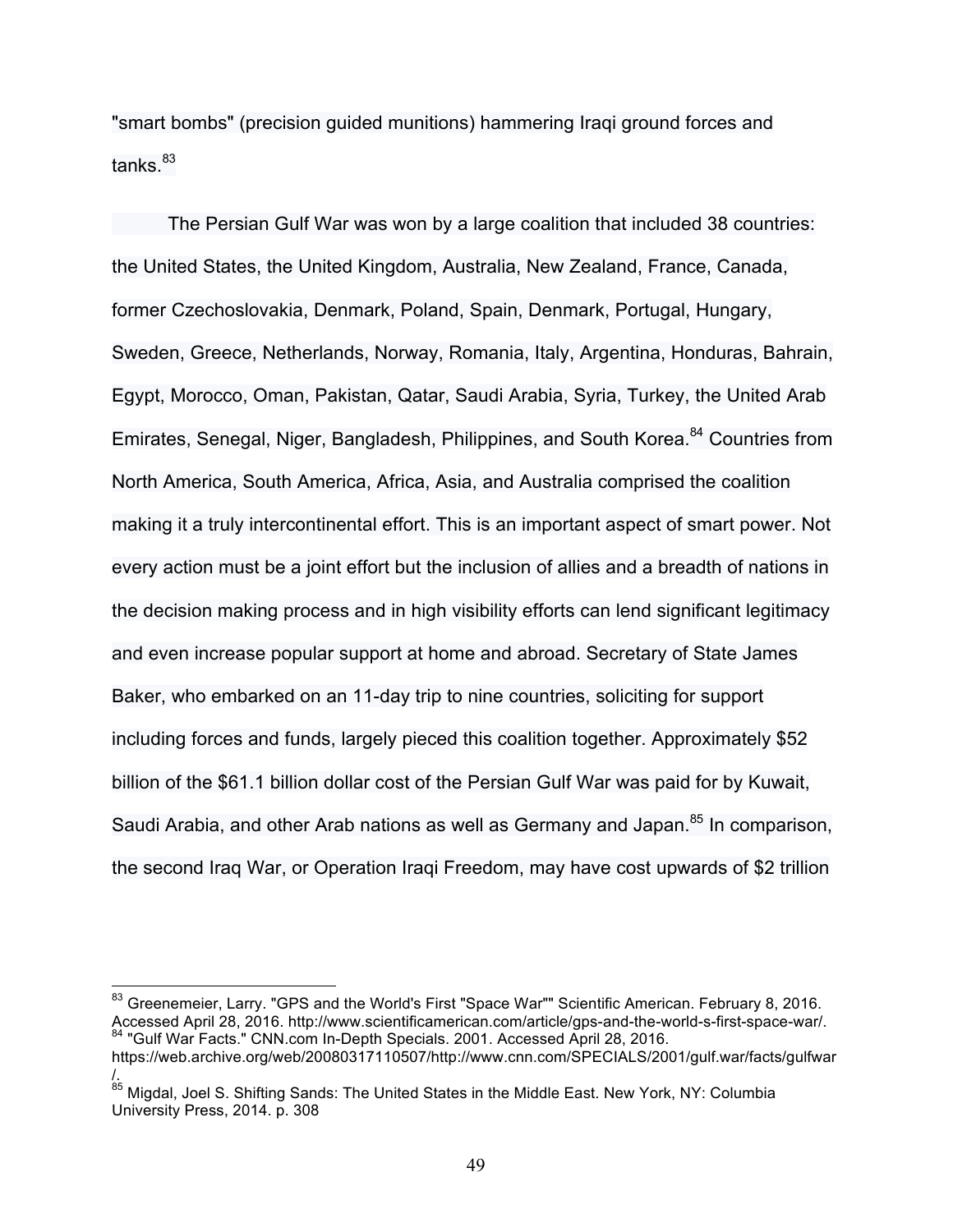dollars;<sup>86</sup> a staggering figure that was covered almost exclusively by the United States. Additionally, the coalition called the "Coalition of the Willing" by former U.S. President George W. Bush was more show than substance compared to the true powerful coalition of the Persian Gulf War. Incredibly, some nations were not even aware they were part of the 2003 Coalition and others had no troops or aid to speak of but were "moral support".

The Persian Gulf War was a great success story not only in U.S. history but also in the application of smart power, even if it was not a commonly known term at the time the war happened. Given the fiasco of Iraq from 2003 to even today, it is unlikely the U.S. has the global good standing or "perfect storm" of a scenario to pull off this kind of victory. All the relative gains made by the victory in Kuwait have been majorly overshadowed by the mismanagement and misconduct of the 2003 invasion and subsequent nation rebuilding effort in Iraq. Regardless of future events, there are numerous lessons to be learned from the use of smart power in the Persian Gulf War, which will be covered later in the chapter.

# *Libya (2011-?)*

Plainly put, Libya was a disaster. Libya has been embroiled in chaos and violence since the Libyan Revolution began as part of the Arab Spring in 2011. In February 2011, protests in Zawiya and Benghazi devolved into violent clashes between anti-government protesters and governmental forces loyal to Libya's longtime leader Colonel Muammar Qaddafi. Libyan security forces shooting civilians resulted in a full-

<sup>86</sup> Trotta, Daniel. "Iraq War Costs U.S. More than \$2 Trillion: Study." Reuters. March 14, 2013. Accessed April 29, 2016. http://www.reuters.com/article/us-iraq-war-anniversary-idUSBRE92D0PG20130314.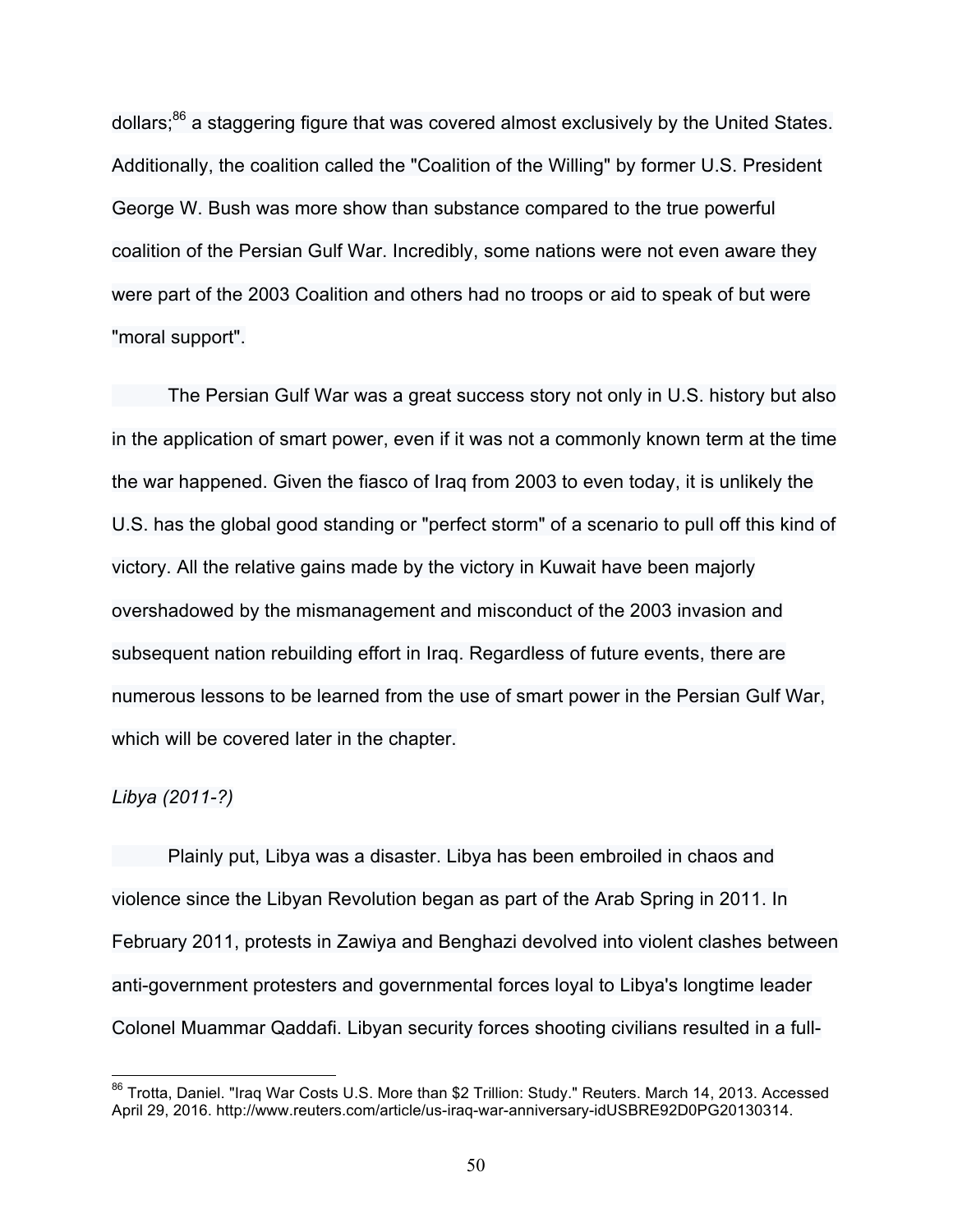scale rebellion that engulfed the entire nation. The Gaddafi regime was accused of a multitude of human rights violations and purposeful attacks against civilians.<sup>87</sup> The United Nations Security Council passed Resolution 1973, which called for an immediate ceasefire and the stop of any attacks against civilians by any means necessary. However, Russia and China both abstained from the vote.<sup>88</sup>

The U.S. and its NATO allies began bombing Qaddafi regime forces in March 2011 with France and the United Kingdom ostensibly at the forefront of Operation Unified Protector. The regime forces crumbled under sanctions, naval strikes, and a tight no fly zone.<sup>89</sup> By October 2011 rebels caught up with Muammar Qaddafi and brutally murdered him in the streets in an attack that would be recorded on video and spread across the world.<sup>90</sup> NATO members believed this signified the end of the first Libyan Civil War and ended NATO operations in Libya in October.<sup>91</sup> However, the country was in shambles not long after.

Much like U.S. intervention in Iraq, a brutal dictator was deposed and killed at the hands of his own people. Also like Iraq, the removal of said dictator left an almost immediate power vacuum leading to internal strife, dissension among rival ethnic, political, and religious groups, as well as an inability for the prospective central government to provide security and basic goods and services. These are all recipes for

 $\overline{a}$ 87 "Arab Uprising: Country by Country - Libya." BBC News. December 16, 2013. Accessed May 10, 2016. http://www.bbc.com/news/world-12482311.

<sup>88 &</sup>quot;Resolution 1973 (2011)." United Nations Archives. March 17, 2011. Accessed May 11, 2016. http://www.nato.int/nato\_static/assets/pdf/pdf\_2011\_03/20110927\_110311-UNSCR-1973.pdf.<br><sup>89</sup> "Operation UNIFIED PROTECTOR Final Mission Stats." NATO. November 02, 2011. Accessed May

<sup>14, 2016.</sup> http://www.nato.int/nato\_static/assets/pdf/pdf\_2011\_11/20111108\_111107 factsheet up factsfigures en.pdf.

<sup>90 &</sup>quot;Libya's Col Muammar Gaddafi Killed, Says NTC." BBC News. October 20, 2011. Accessed May 15, 2016. http://www.bbc.com/news/world-africa-15389550.

<sup>&</sup>lt;sup>91</sup> "Operation UNIFIED PROTECTOR Final Mission Stats." NATO. November 02, 2011. Accessed May 14, 2016.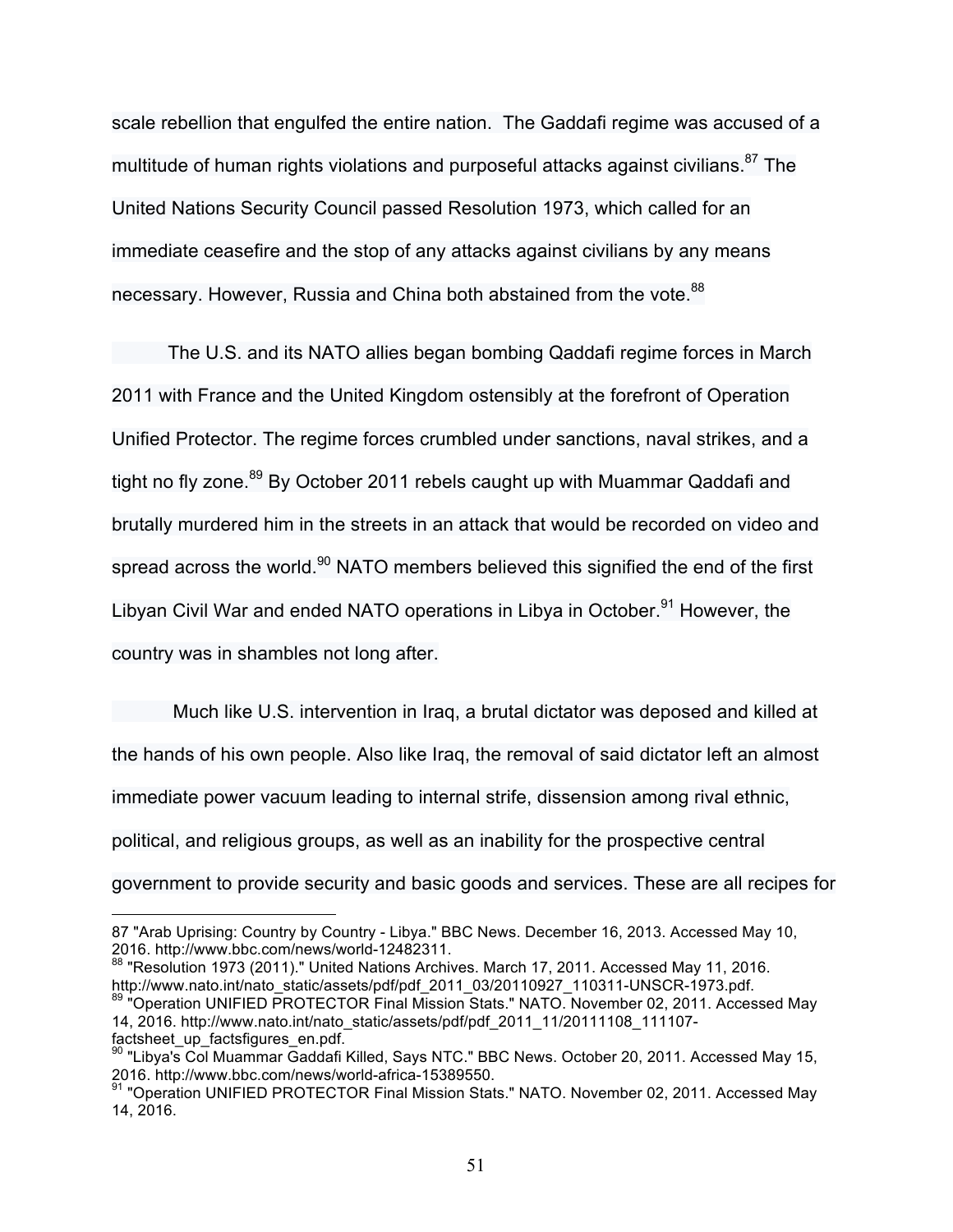a country to be torn asunder. Libya now has a barely functioning government that is battling an eastern region struggling for autonomy, a significant problem with radicalized Islamic terrorist groups including but not limited to the Islamic State group and Ansar al-Sharia.<sup>92</sup>

One of the worst outcomes of the Libya fiasco was the dispersal of Muammar Qaddafi's massive arsenal. While the U.S. and allies worked quickly to secure Libya's remaining chemical weapons, Qaddafi, in his paranoia, had stockpiled enormous quantities of conventional weapons. Between radicalized Islamist militias and other nefarious elements in Libya, various arms traffickers funneled huge amounts of weapons to ongoing conflicts throughout Africa and the Middle East (including the ongoing Syrian Civil War). Arms trafficking from Libya happened at a fevered pace, ostensibly supported by Qatar and Saudi Arabia who hoped to support Sunni Islamist militant groups throughout the region in a proxy war against perceived growing Iranian/Shi'a influence in the Arabian Gulf area.<sup>93</sup>

While it has not resulted in the enormous humanitarian crisis that Syria has become, the question that must be raised is how things got so bad, so quickly in Libya. Former State Department, National Security Council, and Department of Defense official Derek Chollet aptly stated, "When I looked at Libya, I thought, all right, we've got a small population, six million people, we have tremendous energy resources that had been underdeveloped, we had the international community that is extraordinarily unified

<sup>92 &</sup>quot;Guide to Key Libyan Militias." BBC News. January 11, 2016. Accessed May 16, 2016. http://www.bbc.com/news/world-middle-east-19744533.

 $93$  Shaw, Mark, and Fiona Mangan. "Illicit Trafficking and Libya's Transition: Profits and Losses." Peaceworks. 2014. Accessed May 20, 2016. https://www.usip.org/sites/default/files/PW96-Illicit-Trafficking-and-Libyas-Transition.pdf.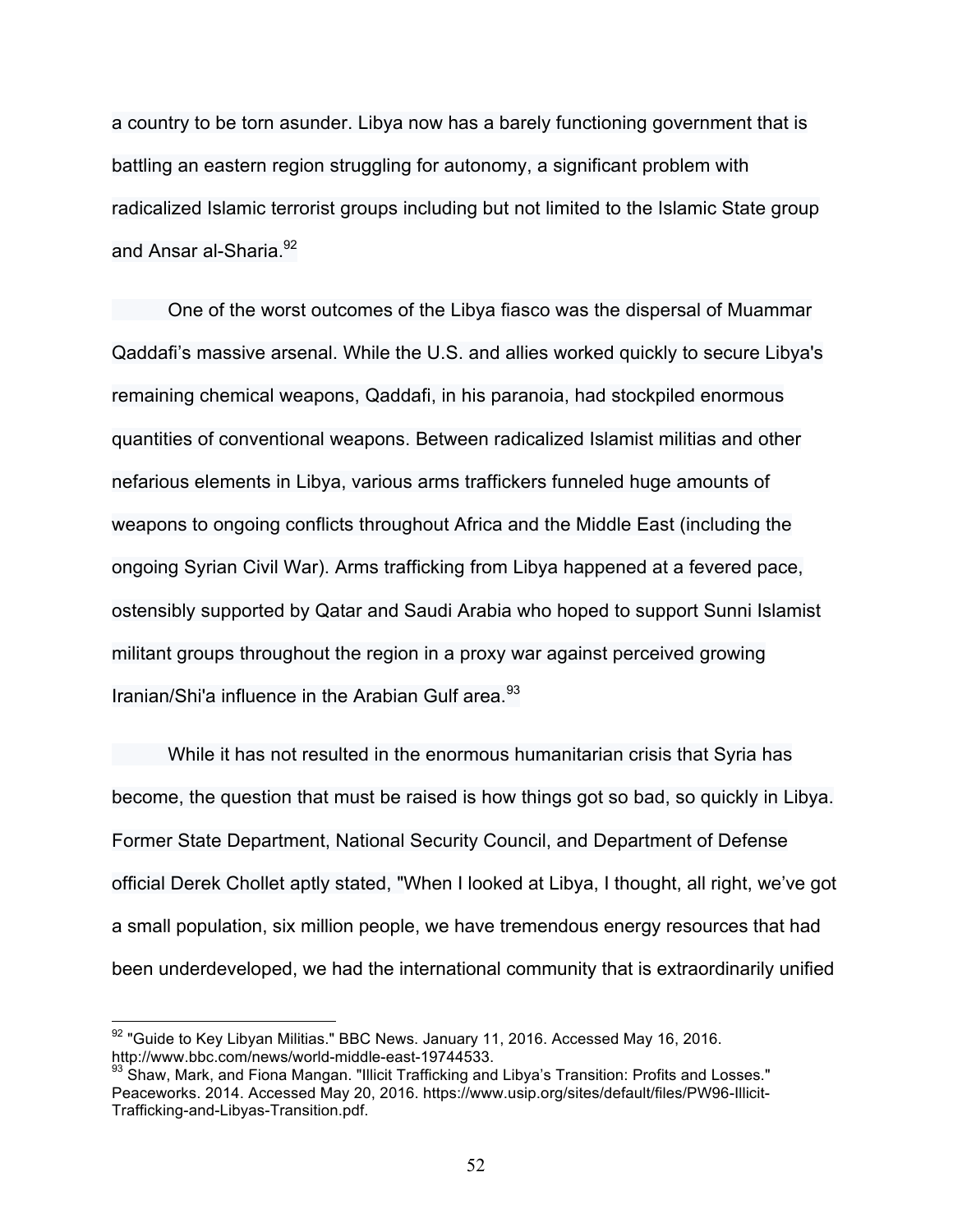and invested in Libya's success. I mean, this is the opposite of Iraq in every way. So by God, if we can't succeed here, it should really make one think about embarking on these kind of efforts."<sup>94</sup> Mr. Chollet brings up some astute points. Libya's population of approximately six million people is diminutive compared to Iraq and Afghanistan with populations of 33 million and 30.5 million, respectively. Libya had an abundant amount of highly valuable non-renewable resources that simply needed further development to rapidly improve the country's economy. The coalition that was invested in toppling the oppressive Gadhafi regime included the United States, the United Kingdom, Canada, France, Spain, Italy, Greece, Belgium, Bulgaria, Romania, Denmark, the Netherlands, Norway, Sweden, Jordan, Qatar, and the United Arab Emirates. While not quite as expansive as Operation Desert Storm, Operation Unified Protector look like a bit of a Gulf War reunion. The coalition was a large contingent of European and North American allies looking to stop a brutal dictator. However, with major distractions in both Syria and Iraq, the enthusiasm to fix things in Libya quickly faded.

Most concerning about the Libya situation, as it relates to smart power, is that once again, like in Iraq, the initial operation to achieve regime change was extremely successful, but the subsequent phase of establishing a steady government, a stable security environment, and preventing copious amounts of sectarian violence failed miserably. The biggest thorn in the side of the allies looking to establish all these conditions again was a multitude of violent non-state actors. Does this mean smart power is pre-destined to be ineffective in the face of violent non-state actors? Certainly

<sup>94</sup> Becker, Jo, and Scott Shane. "In Their Own Words: The Libya Tragedy." The New York Times. February 27, 2016. Accessed May 21, 2016.

http://www.nytimes.com/interactive/2016/02/28/us/politics/libya-quotes.html? r=0.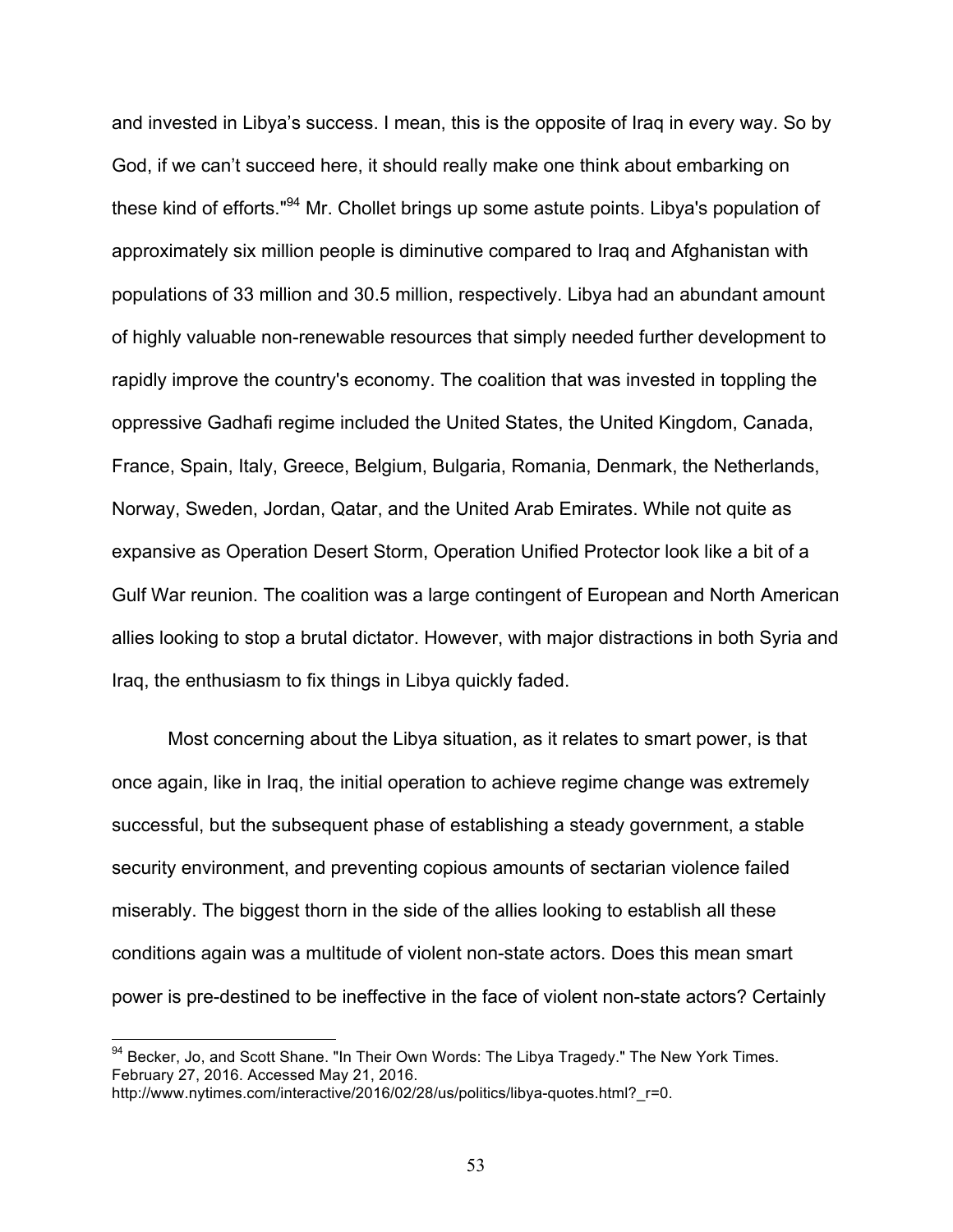not. When I asked Joseph Nye, the creator of the term "smart power", about what went wrong in Libya, he responded that he thought Libya was smart power in its early stages, but it was undone by the failure to follow through. This is a fair criticism; one, which President Obama, former Secretary of State Hillary Clinton, and former CIA director David Petraeus all admit, is largely true.<sup>95</sup> Former Secretary of State and famed General Colin Powell once said in regards to armed intervention, "You break it, you own it."<sup>96</sup> Most of the participants in the Libya situation hoped for the type of limited intervention seen in Operation Desert Storm. Allies wished to depose Muammar Qaddafi, help bring about democratic elections or at least some form of friendly, stable government, provide some aid, and go home. $97$  Libya was not supposed to be another bogged down nationbuilding effort like Iraq and Afghanistan.

Libya suffered from deeply rooted problems that fomented under the Qaddafi regime. Infrastructure was extremely poor or nonexistent, including in areas that were critical to Libya's petrol-based economy. Security forces or a standing army outside of the forces loyal to Qaddafi were largely nonexistent. Due to Qaddafi 's suppression of political parties and any form of dissension or discord, there were no real long-standing political institutions to speak of.<sup>98</sup> In essence, all those structures had to be built before Libya could stand on its own without heavy international assistance. European partners and even Arab nations had already left the country to its own devices following a hurried election as part of a sprint to a free and democratic Libya.

<sup>95</sup> Ibid

96 Samuels, David. "A Conversation With Colin Powell." The Atlantic. October 2007. Accessed May 28,<br>2016. http://www.theatlantic.com/magazine/archive/2007/04/a-conversation-with-colin-powell/305873/. <sup>97</sup> Robbins, James. "How West's Limited Intervention Failed Libya." BBC News. February 18, 2015.

Accessed May 28, 2016. http://www.bbc.com/news/world-africa-31521282.

<sup>98</sup> Kafala, Tarik. "Gaddafi's Quixotic and Brutal Rule." BBC News. October 20, 2011. Accessed August 28, 2016. http://www.bbc.com/news/world-africa-12532929.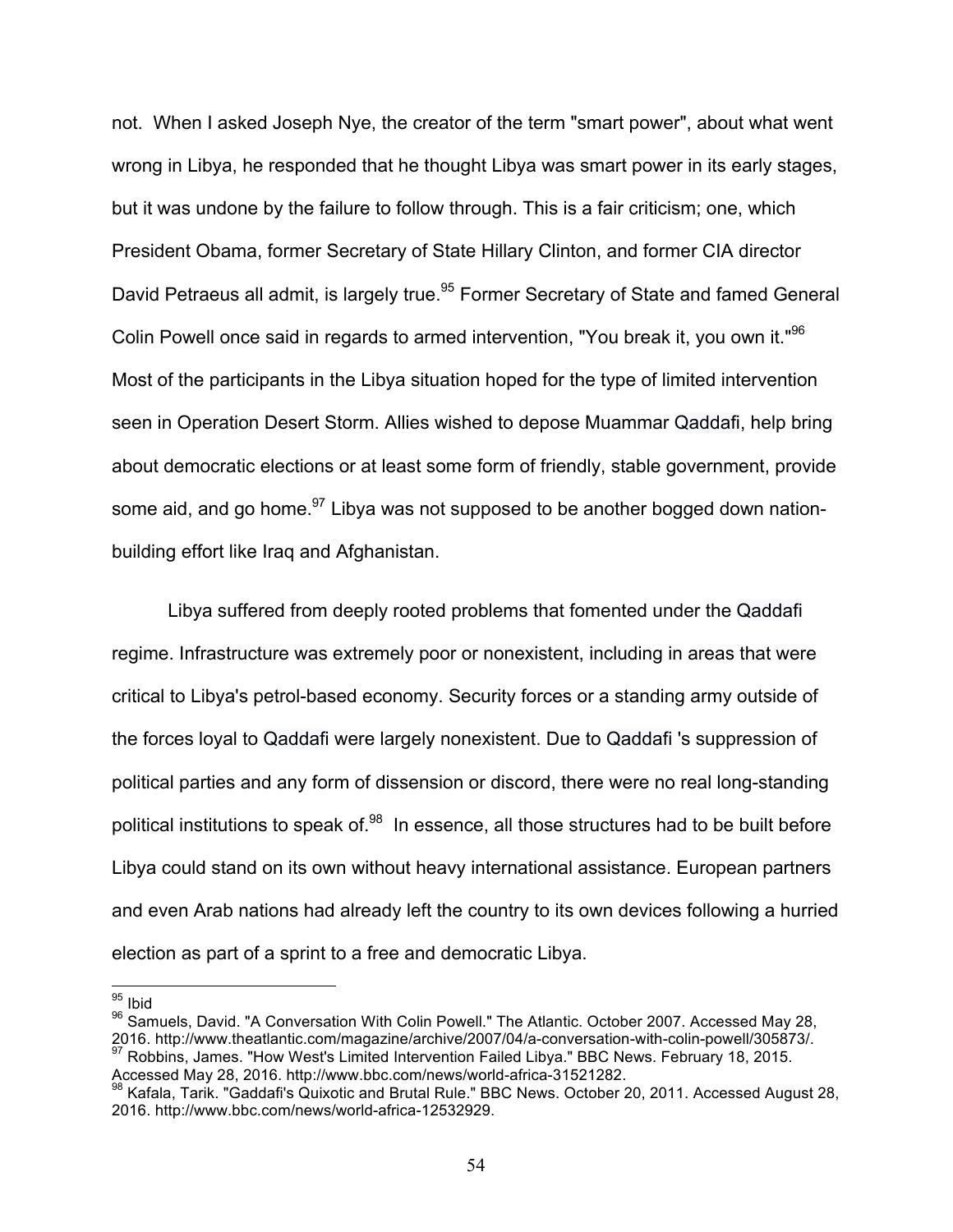Libya is an important historical example to aid in understanding the limitations of smart power and the conditions that must exist for it to work effectively. Like hard and soft power, smart power is not a fix-all Band-Aid that can remedy any and all conflicts around the globe, especially against violent non-state actors. The remainder of this chapter will review the successes and failures of smart power from the three provided historical examples and will conclude with findings.

#### *Successes in Smart Power*

Smart power can work effectively to bring about regime change. Through diplomatic efforts, targeted positive culture exporting, and true partner nation capacity building, the soft power component of smart power can go a long way in toppling a belligerent government. Additionally, hard power is an obvious important part of regime change thanks to air and missile strikes, support to anti-regime forces, economic sanctions, and even boots on the ground. The aftermath of deposing a sitting government is a weakness that will be addressed later but smart power is extremely effective in precipitating a change of regime. Though it was not as rapid as regime changes in Iraq and Libya, the eventual downfall of the Soviet Union, showed how incredibly successful smart power could be.

Smart power is also useful in limited armed intervention. The example of the first Gulf War showed what a group of willing and determined allies could do through carefully balanced hard and soft power measures. While the United States military might (hard power) was clearly a determining factor in the victory over Saddam Hussein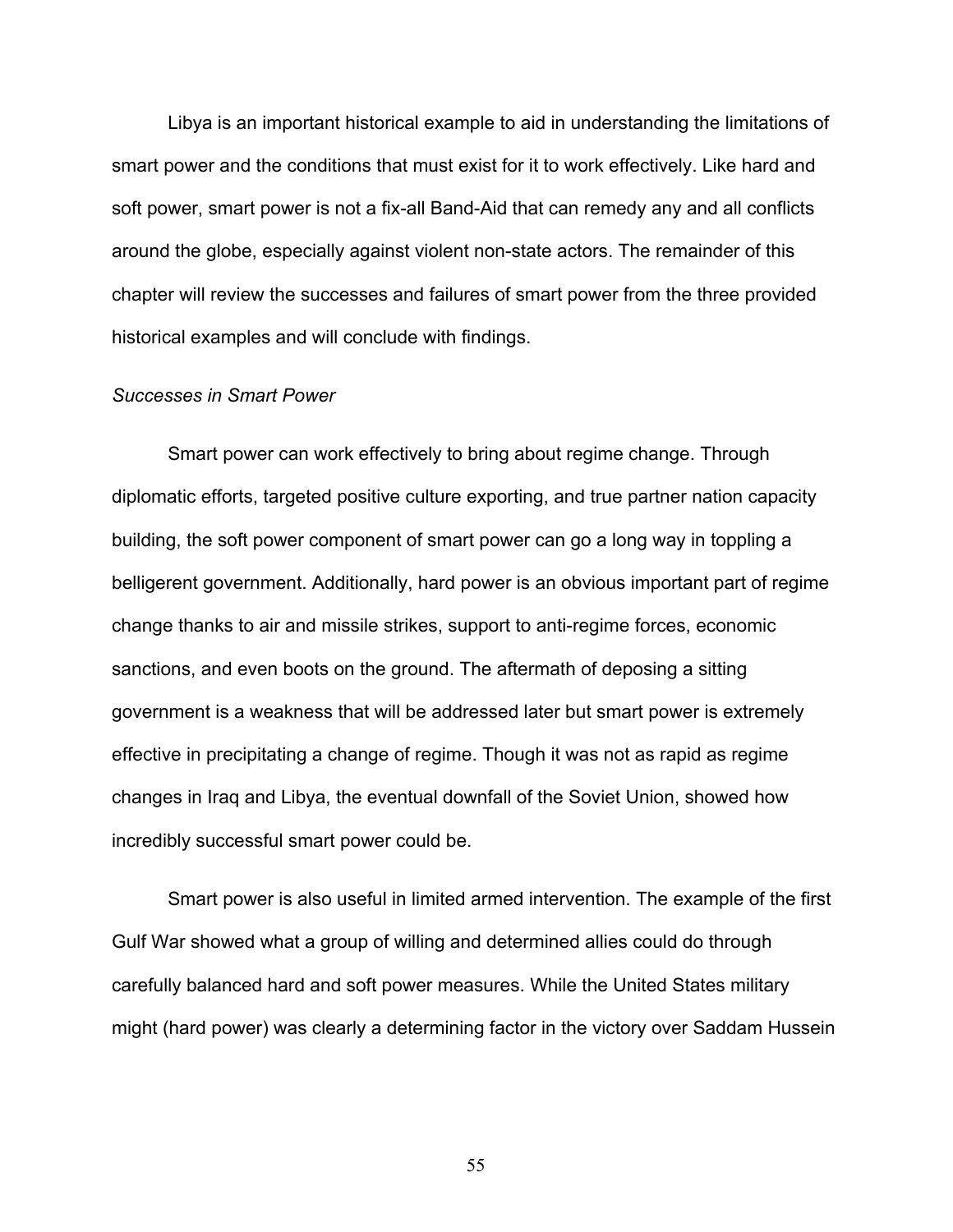in Kuwait, U.S. goodwill and diplomatic efforts at the time were majorly contributing influences in that victory.

While it can hardly qualify as a major smart power victory yet, the fact that the United States and China have averted open armed conflict could be a testament to smart power. The U.S.'s enormous nuclear arsenal and conventional military strength has deterred China from any nuclear strike or open attacks against the United States for the last 30 years. Additionally the U.S.' soft power elements of diplomacy, foreign aid, and partnership has built a veritable bulwark of Asian nations (Taiwan, Japan, Singapore, Malaysia, etc.) to hedge against Chinese expansion in the Asian-Pacific region.<sup>99</sup> Smart power has shown itself to be capable of being an effective form of power in state-on-state conflicts.

## *Shortcomings in Smart Power*

It is difficult to pinpoint many limitations of smart power because it has not been widely applied in a large range of conflicts. Libya stands out as the biggest eyesore. Why did smart power really fail in Libya? To begin with, as Nye referenced, smart power was not fully applied in Libya. Hard power missile and air strikes coupled with diplomatic efforts through partner and international organizations (soft power) represented a partial application of smart power. What was missing was development of infrastructure and general improvement in security and living conditions. Libya was not prepared to

<sup>99</sup> Campbell, Kurt, and Brian Andrews. "Explaining the US 'Pivot' to Asia." Chatham House - The Asia Group. August 2013. Accessed May 22, 2016.

https://www.chathamhouse.org/sites/files/chathamhouse/public/Research/Americas/0813pp\_pivottoasia.p df.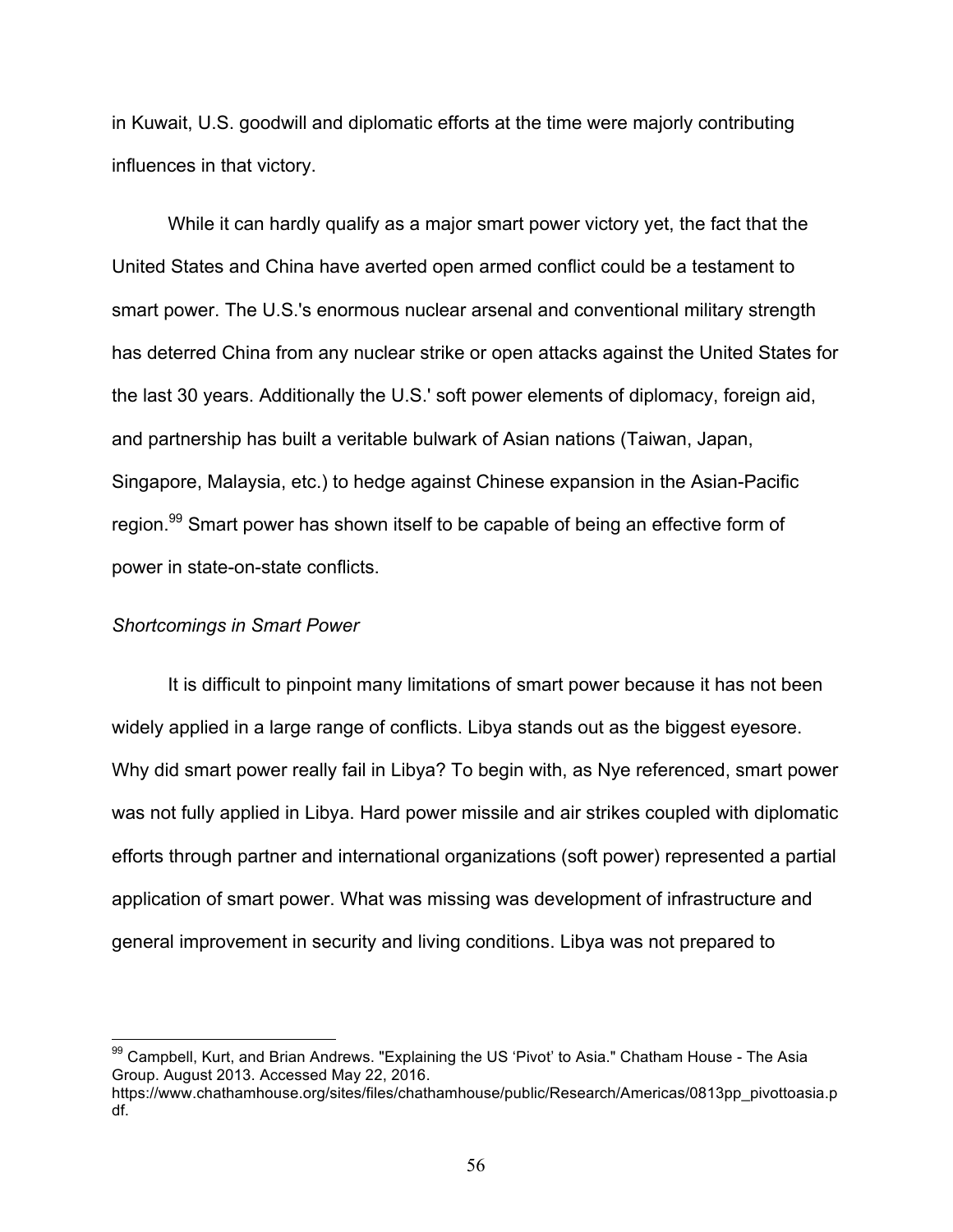receive aid.<sup>100</sup> This is not necessarily a failing of smart power but represents a shortcoming of smart power in that a nation must be equipped to receive aid. Widescale corruption and a lack of trusted institutions can quickly squander whatever amounts of aid or funds are provided to a nation, as has been shown in Iraq and Afghanistan among many others.

Smart power is not capable of "fixing" systemic societal and cultural problems or fundamentally changing a nation. Issues such as demographics, governmental type, and societal structure are largely out of smart power's reach. Smart power is only capable of introducing effects (via hard power applications like airstrikes or soft power applications such as foreign aid and investment) and changes in international relations and relationships, as it relates to the state actor applying it.

### *Conclusion*

Smart power has been proven to be capable of finding success in state on state conflicts, crises, and long-term rivalries. The question remains is if it can prove successful against violent non-state actors, or perhaps if it can work in limiting and deterring VNSAs. In reality, both may be required. Smart power must be able to limit and deter VNSAs through strengthening nations who will have to deal with such belligerent entities but also must defeat violent non-state actors themselves, when necessary. The next chapter will look at a way ahead, smart power applications, and the ways in which they can and cannot deter and limit violent non-state actors.

<sup>&</sup>lt;sup>100</sup> Becker, Jo, and Scott Shane. "In Their Own Words: The Libya Tragedy." The New York Times. February 27, 2016. Accessed May 21, 2016.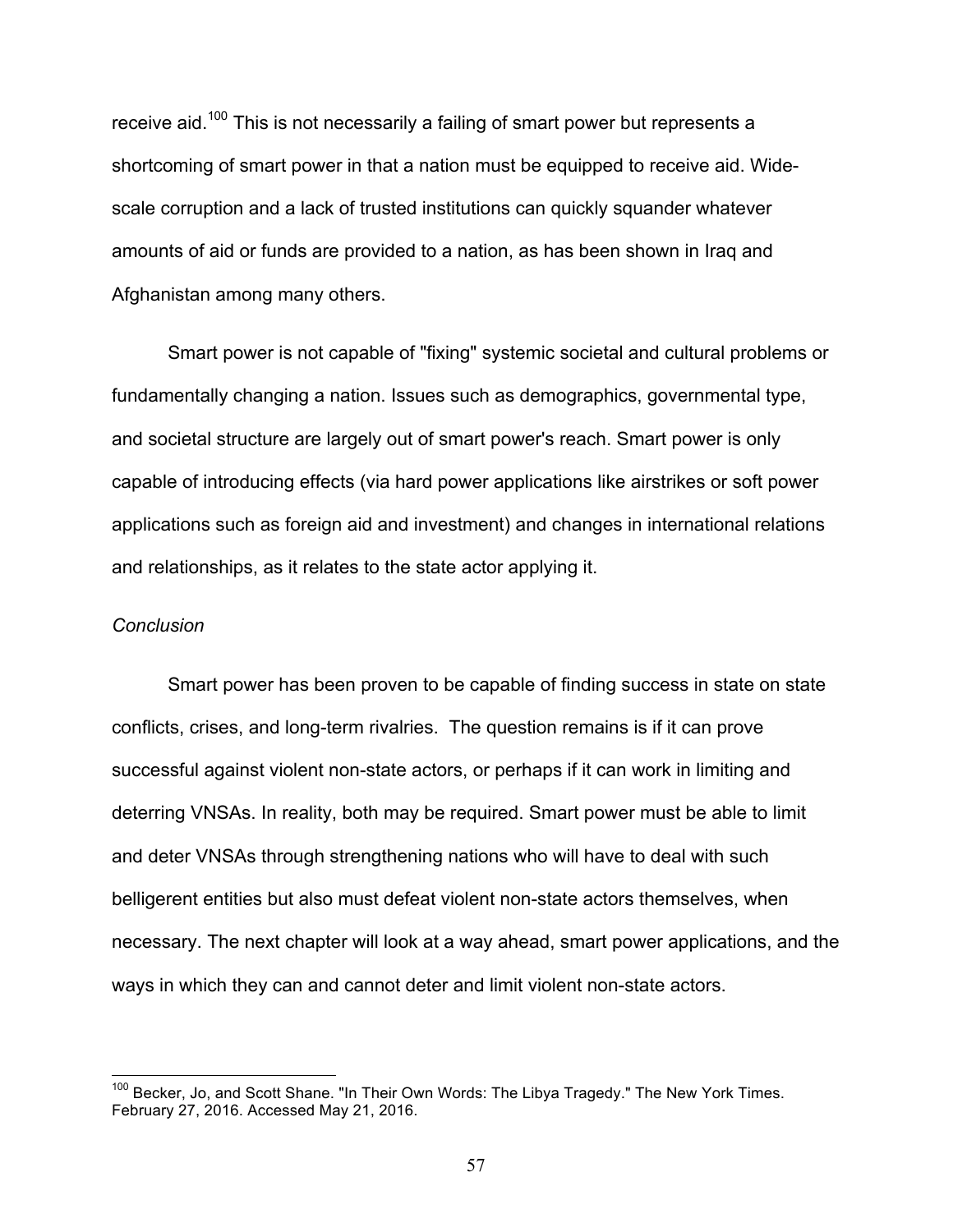### **Chapter 4: The Way Ahead**

#### *Introduction*

Benjamin Franklin wrote in a letter to Jean-Baptiste Leroy in 1789, "Our new Constitution is now established, and has an appearance that promises permanency; but in this world nothing can be said to be certain, except death and taxes." $101$  It remains a frequently quoted idiom, however, Mr. Franklin forgot one thing: conflict. While declared or overt war between state actors may be minimal in the future, the conflict between violent non-state actors, other VNSAs, and state actors only seems to be growing. The variety of violent non-state actors as well as their overlap is growing as well. Transnational criminal organizations (TCOs) that can be considered violent non-state actors are often working with ideologically motivated violent non-state actors in areas such as drug trade, human trafficking, weapons trafficking, and other illicit smuggling.

Even as some ideologically motivated violent non-state actors dissipate or strive for legitimacy, some of their members who are used to criminal activities to fund operations will gravitate to those same activities either to take care of their families or because they lack occupational skills. For instance, the government of Colombia reached a peace agreement with the Revolutionary Armed Forces of Colombia  $(FARC).<sup>102</sup>$  While the Colombian government and the FARC are both committed to the peace process, a rival revolutionary group, the National Liberation Army (ELN) is not as committed to the peace process, has given no concessions to the central government,

<sup>101</sup> "Benjamin Franklin." Voices of Freedom. Accessed June 01, 2016.

http://www.voicesoffreedom.us/voices/benjaminfranklin/benjaminfranklin4 .htm.

 $102$  Casey, Nicholas. "Colombia and FARC Reach Deal to End the Americas' Longest War." The New York Times. August 24, 2016. Accessed September 01, 2016.

http://www.nytimes.com/2016/08/25/world/americas/colombia-farc-peace-deal.html?\_r=0.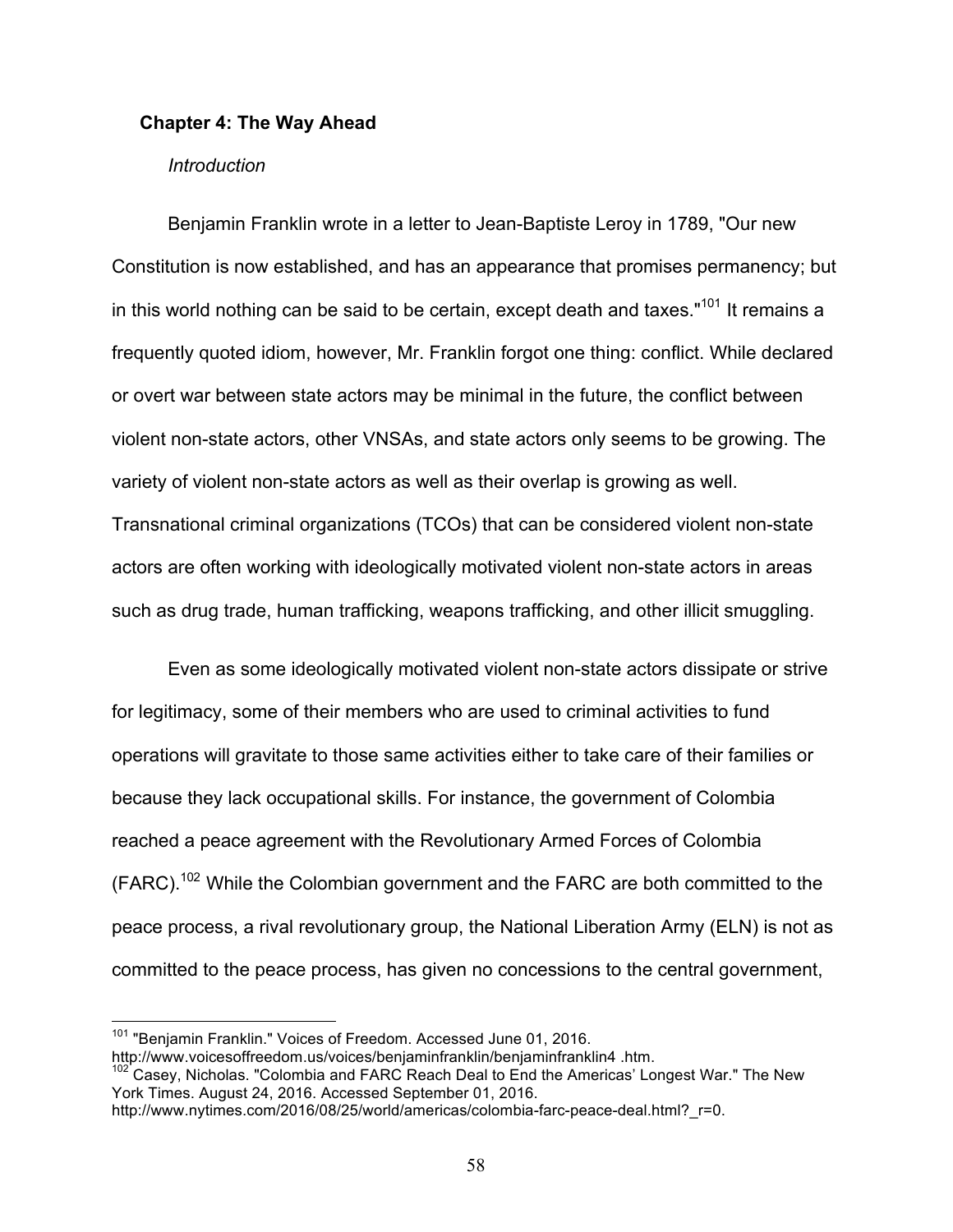and is still attacking governmental forces.<sup>103</sup> Additionally, there is a segment of FARC (units they call "fronts") that refuses to lay down their arms, while another segment is increasingly turning away from ideology and into the alluring and profitable drug trade that is rampant in South America.<sup>104</sup>

In essence, Colombia is a good example of the fact that violent non-state actors may break up, reform, reshape, rename, and transform into something else entirely, but they appear to be growing not shrinking. The United States, as the only country with a military presence and economic interest in seemingly every corner of the globe, will continue to be faced with tough choices in which it may have to commit serious forces it cannot afford to or pose a smaller figure on the world stage. Either way, the U.S. has to at least maintain global engagement, which will inevitably lead to its necessity to intervene in or at least shape certain environments.

Isolationist or non-interventionist hopes and policies are pleasant in theory but impractical and unfeasible in the real world, especially considering the globalism that has encompassed the United States' economy. Conversely, dumping trillions of dollars and thousands of lives into seemingly endless conflicts is neither prudent nor viable. Smart power, if applied correctly and with commitment, represents a chance to: A) Go on the offensive and be proactive, B) Potentially save priceless lives and finite national treasure in the long term, and C) Focus U.S. foreign policy in a manner which hasn't been seen since the downfall of the Soviet Union. There is increasing focus on

<sup>&</sup>lt;sup>103</sup> "Stalled Peace Talks with Colombia's ELN Mean Energy Infrastructure Attacks and Kidnap Risks to Persist throughout 2016." IHS Jane's Country Risk Daily Report. August 08, 2016. Accessed September 01, 2016. http://www.janes.com/article/62831/stalled-peace-talks-with-colombia-s-eln-mean-energyinfrastructure-attacks-and-kidnap-risks-to-persist-throughout-2016.

<sup>104</sup> Iyengar, Rishi. "FARC Splinter Unit Says It Won't Lay Down Arms." Time. July 7, 2016. Accessed September 01, 2016. http://time.com/4396170/colombia-rebels-farc-ceasefire-agreement/.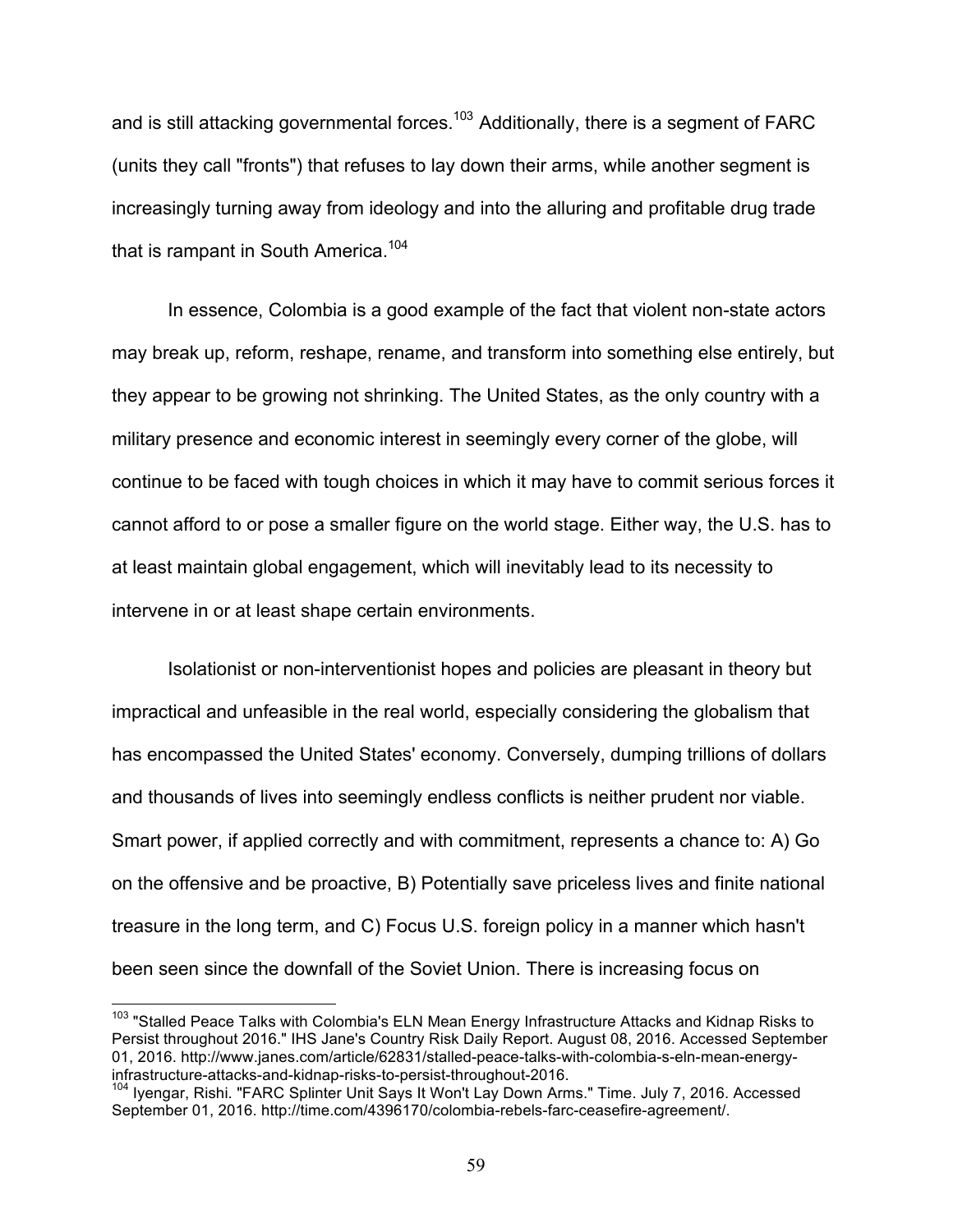conventional adversaries such as Russia and China thanks to military leaders such as U.S. Army Chief of Staff, Mark Milley and Lieutenant General H.R. McMaster (author of Dereliction of Duty).<sup>105</sup> However, the U.S. military is not prepared to continually encounter and attempt to limit and deter violent non-state actors outside of Iraq, Afghanistan, and to a more limited extent Syria, Libya, and Yemen.

Africa is currently a hotbed of activity. Boko Haram, al-Shabaab, the Lord's Resistance Army, and other violent non-state actors present a myriad of dilemmas for not only the African nations suffering from their violence but also for the United States, that is concerned with regional stability and U.S. interests in the region, but has a war weary public tired of sending troops into harm's way in areas perceived not to be vital to U.S. security.<sup>106</sup> It is unlikely the U.S. population would support major troop deployments to areas like the Central African Republic and Nigeria. However, here as well, smart power could be a long-term solution that could bring about a more stable Africa without committing a large ground force.

The goal of this chapter is to clarify and contextualize possible U.S. applications of smart power in order to deter and limit violent non-state actors. Additionally, this chapter will address possible pitfalls and limitations inherent in the aforementioned applications. Some applications will be extracted from the three historical examples of smart power while others will be described from ongoing events or hypothetical applications. Because smart power is a careful balance of hard and soft power, the

<sup>&</sup>lt;sup>105</sup> Freedberg, Sydney J., Jr. "Milley: Shrink 'Big Target' HQs As Russia Outguns Us." Breaking Defense. April 7, 2016. Accessed June 01, 2016. http://breakingdefense.com/2016/04/milley-shrink-big-target-hqsas-russia-outguns-us/.

<sup>106</sup> Gaouette. Nicole. "Terror Kills as Many or More in Africa vs Mideast." CNN. May 10, 2016. Accessed June 02, 2016. http://www.cnn.com/2016/05/10/politics/africa-terror-isis-boko-haram/.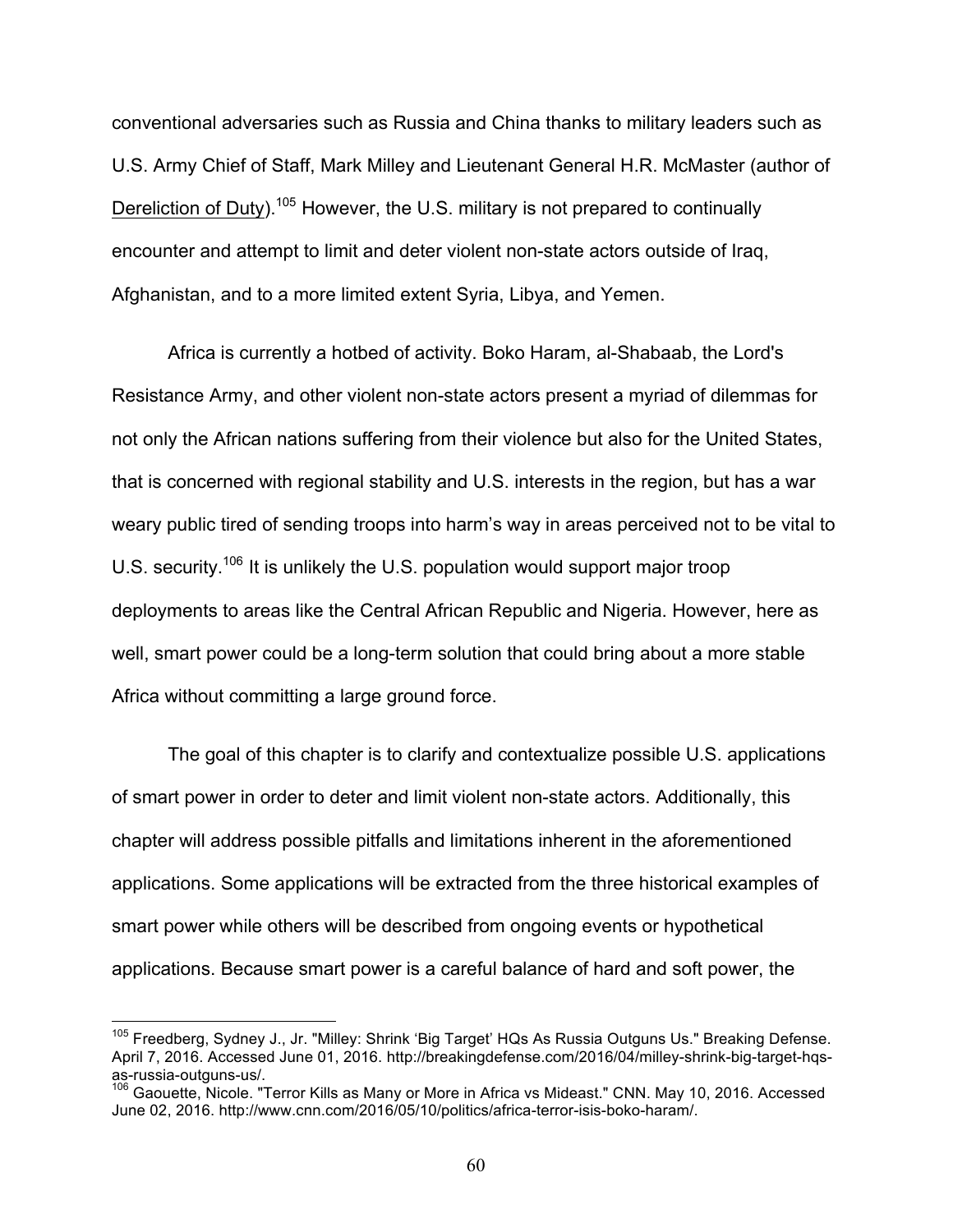applications of smart power will be broken into those two categories as well as one more that will be called "composite".

#### *Soft Power*

### **Foreign Aid and Investment**

Foreign aid is almost the default thought individuals have when soft power is brought up. Unfortunately, there are several misnomers associated with foreign aid and investment. Some proponents of hard power and neoconservatives view this soft power application as weak and essentially buying off an adversary. However, foreign aid and investment are about much more than buying off an adversary or even an ally. If that were the case, then the United States could desist from massive defense expenditures and just bribe the belligerent state actors of the world.

Foreign aid and investment are not just ineffective if improperly applied but can be extremely harmful and even cause significant deep-rooted problems in societies. Foreign aid that winds up in the hands of corrupt government officials and other nefarious actors can reward corruption, grift, and bribery. This very situation played itself out significantly in Tunisia (the set off point for the Arab Spring), where U.S. aid to the country was high but corruption was so rampant that street vendor Mohamed Bouazizi self-immolated on December 2011. The young man from Sidi Bouzid suffered one too many injustices from a corrupt system that threated his livelihood necessary to take care of his family of eight. While the U.S. can hardly be held solely accountable for the death of Mohamed Bouazizi, the foreign aid given to Tunisian dictator Zine el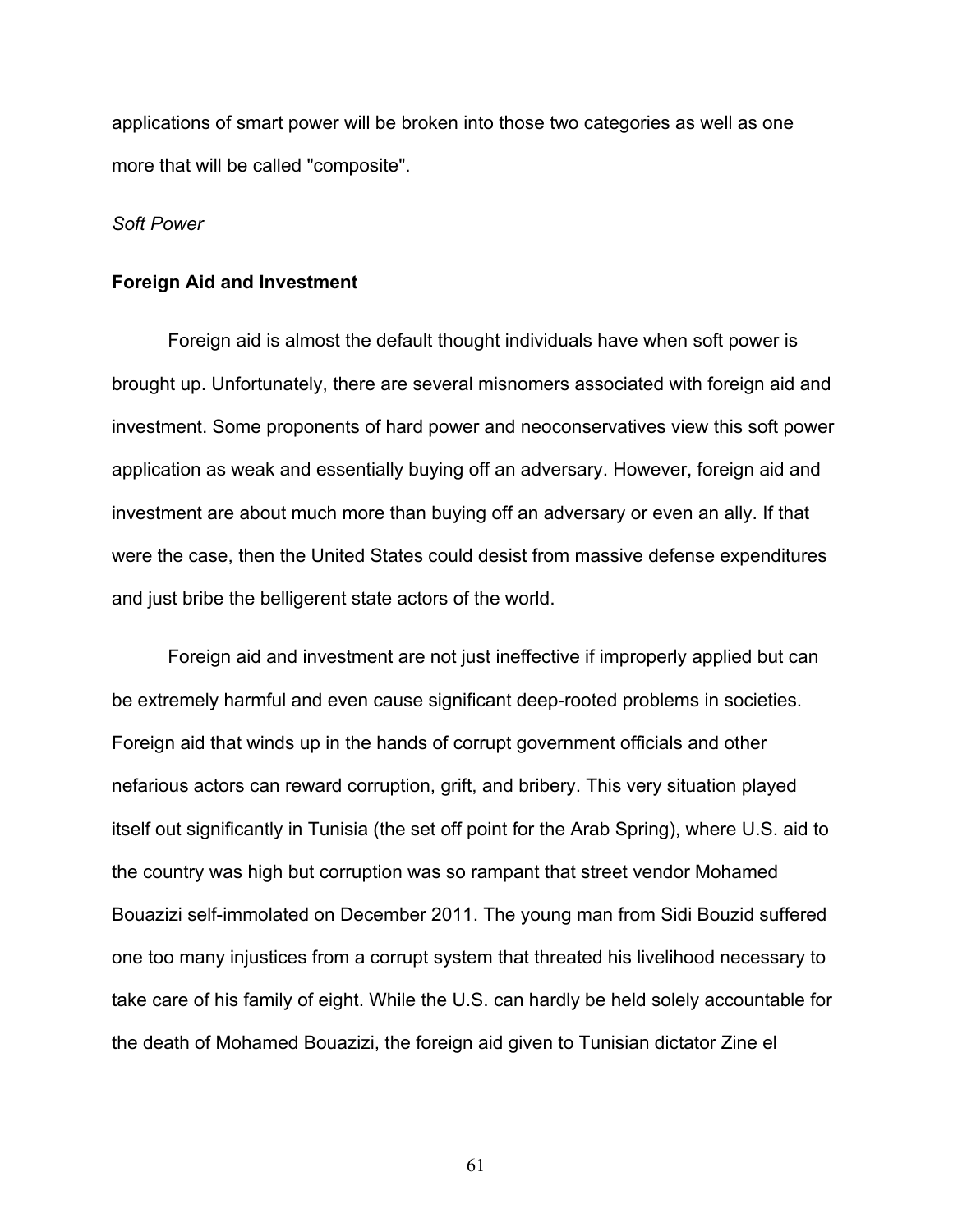Abidine Ben Ali's crooked government only fueled the corruption that precipitated this event $107$ 

Despite the negative impacts that can occur from ill-conceived or misapplied foreign aid, the proper and judicious investment of U.S. dollars in foreign nations can inculcate an environment that is less conducive to violent non-state actors. That is not to say that VNSAs will cease to exist in nations with stable governments and at least sustainable economies. Even Europe is suffering from a wide span of terrorist attacks since the Islamic State group attack in Paris in November 2015.<sup>108</sup> However, a populace with the opportunity for decent quality of life and moderate faith in government is less likely to foster an environment in which violent non-state actors can act with impunity or expand largely unbounded.

An example of positive and potentially atmosphere improving aid includes the Bush administration's \$15 billion President's Emergency Programs for AIDS Relief (PEPFAR), which is mostly earmarked for Africa. The program has continued under President Obama.<sup>109</sup> This kind of aid has positive benefits in a number of areas: 1) It shows good will and dedication on behalf of the United States on a continent that is suffering from conflict, poverty, and in some areas an epidemic of AIDS/HIV, 2) The reduction of HIV/AIDS rates can offer economic improvement and increase trust in the central government, and 3) In addition to saving lives from AIDS/HIV, a study from the

<sup>&</sup>lt;sup>107</sup> Whiton, Christian. Smart Power: Between Diplomacy and War. Dulles, VA: Potomac Books, 2013. Pg. 13-14

<sup>&</sup>lt;sup>108</sup> Michaels, Jim. "Analysis: String of Terror Attacks in Europe Likely to Continue." USA Today. July 29, 2016. Accessed August 12, 2016. http://www.usatoday.com/story/news/world/2016/07/26/analysis-stringif-terror-attacks-europe-likely-continue/87578584/.

<sup>&</sup>lt;sup>109</sup> Armitage, Richard, and Joseph Nye. "CSIS Commission on Smart Power: A Smarter, More Secure America." CSIS. November 6, 2007. Accessed February 15, 2016. https://csisprod.s3.amazonaws.com/s3fs-

public/legacy\_files/files/media/csis/pubs/071106\_csissmartpowerreport.pdf.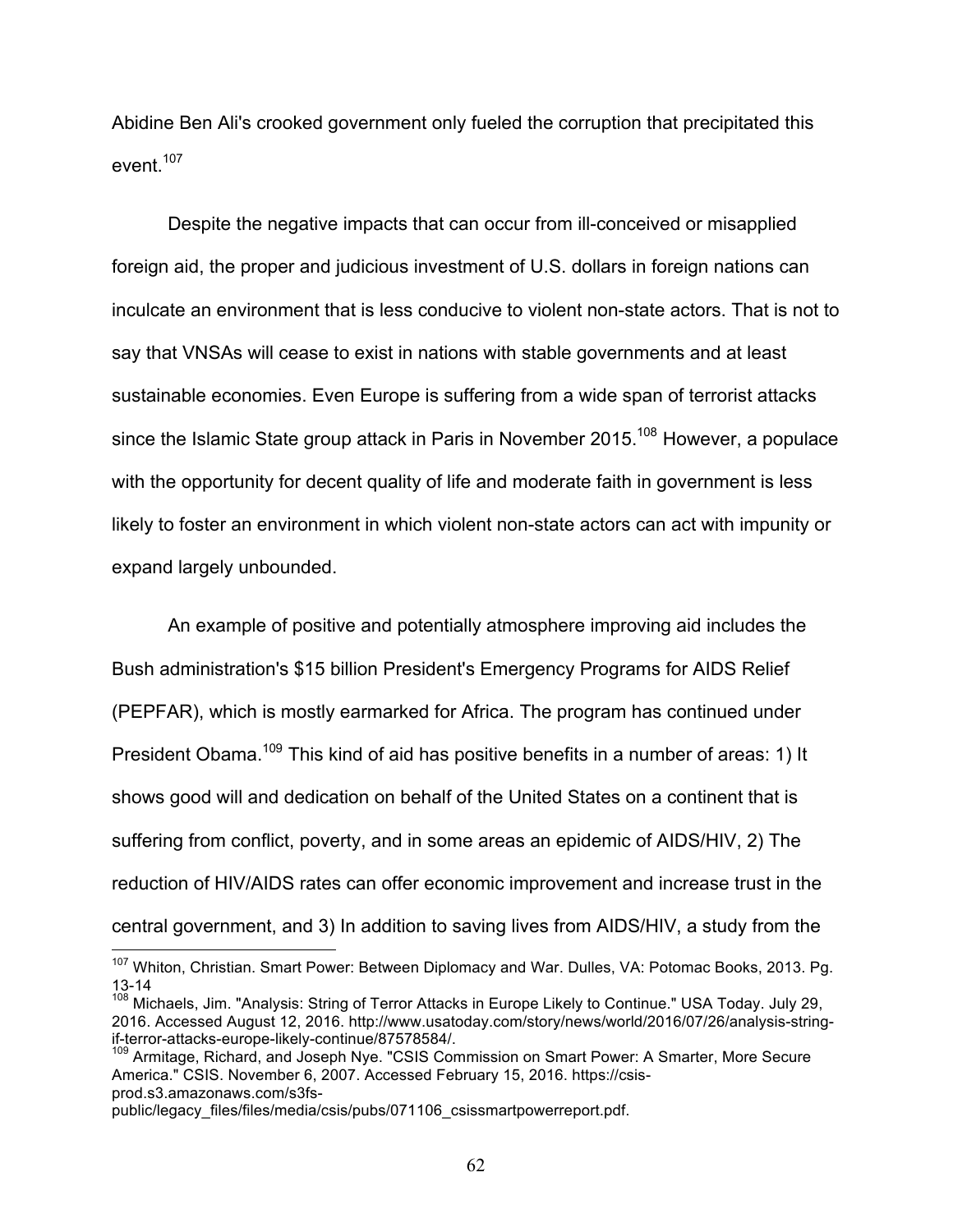University of Stanford showed the program also decreased rates of pneumonia, diarrhea, and malaria, which in turn positively impacts security conditions<sup>110</sup>. PEPFAR is a great example because of the extensive costing studies and efficiency measures used to ensure every dollar is spent in the most effective way possible. Additionally PEPFAR collaborates with other governments and non-governmental organizations (NGOs) to target investments in effective programs. PEPFAR is the model for progressive and effective foreign aid.

## **Cultural Exportation**

Cultural exportation was a major factor in the U.S. victory over the Soviet Union. The virtues and values of freedom and an open culture won out against censorship and subjugation to an oppressive regime. So why doesn't the United States just spread those values everywhere and the world will fall in line, enjoying freedom, baseball, hot dogs, and the American way. Unfortunately the idea of cultural exportation is not that simplistic. In reality there are two considerations regarding cultural exportation: 1) Cultural exportation must include values exportation. For example, many young Iranians enjoy American film, style, and even music. However, there is not an overwhelming swell of support for America or even major pro-Western sentiments. 2) The United States must at least attempt to emulate the values it tries to export with its culture. Preaching for the rest of the world to operate under the values of honor, dignity, and truth is at least somewhat undermined by practices and institutions such as

<sup>&</sup>lt;sup>110</sup> Richter, Ruthann. "PEPFAR Has Saved Lives – and Not Just from HIV/AIDS, Stanford Study Finds." Scope Blog. May 15, 2012. Accessed July 02, 2016. http://scopeblog.stanford.edu/2012/05/15/pepfarhas-saved-lives-and-not-just-from-hivaids-stanford-study-finds/.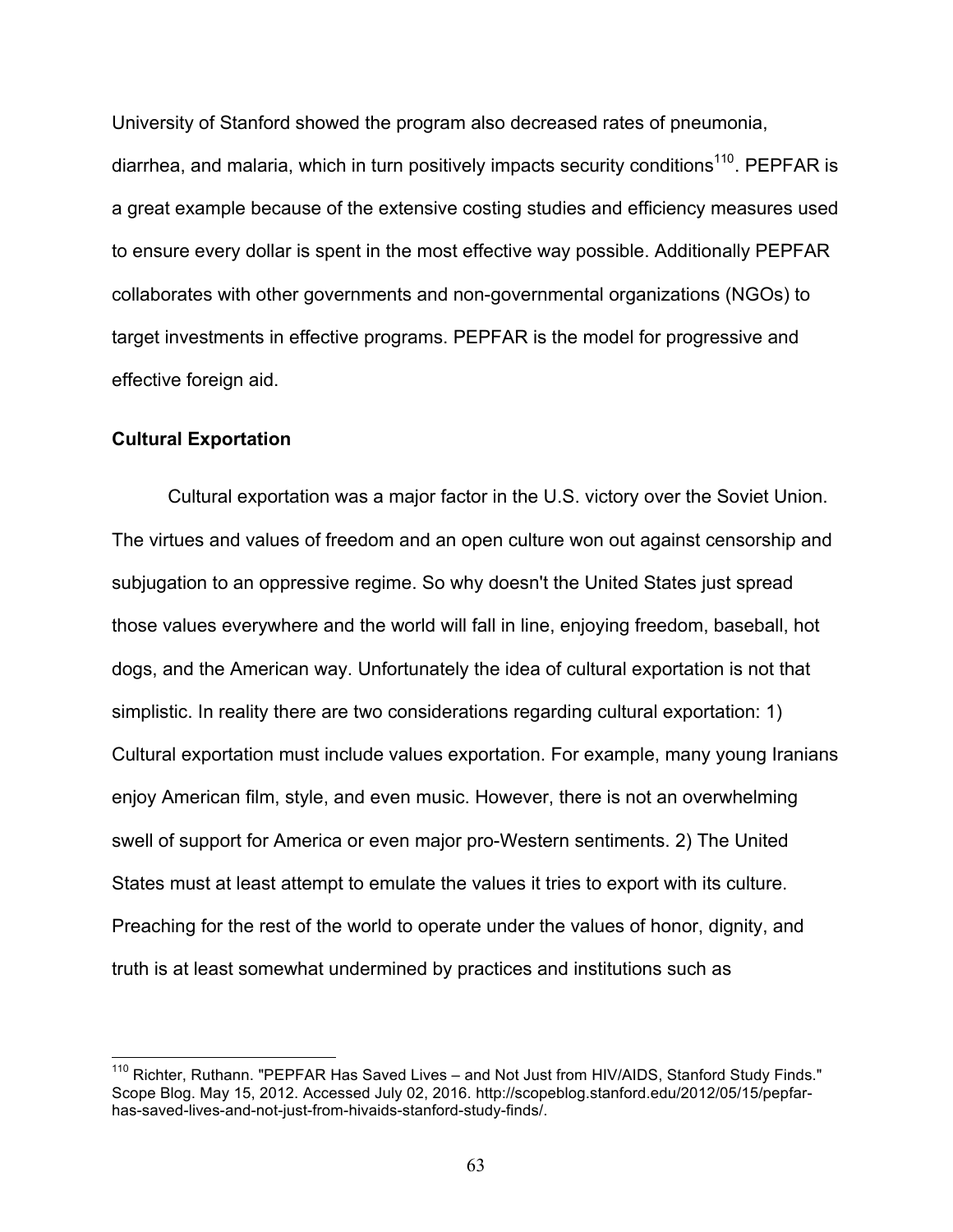Guantanamo Bay, extraordinary rendition, enhanced interrogation techniques (sometimes torture), and CIA black sites.

Even by being cognizant of the aforementioned considerations, shaping foreign environments to be friendly to U.S. objectives and ideals, let alone making them poor atmospheres for violent non-state actors, is a difficult task. Cultural exportation may find more success among European nations and more Westernized nations due to the smaller gap in cultural disparities. However, the application still falls under smart power and should be a key component of every smart power strategic planning. Unlike some other measures, this application must be implemented not only in active conflicts but also across the globe.

## **Information Operations**

In the United States military's Joint Publication 3-13, the Secretary of Defense defined information operations as, "the integrated employment, during military operations, of information-related capabilities (IRCs) in concert with other lines of operation to influence, disrupt, corrupt, or usurp the decision making of adversaries and potential adversaries while protecting our own."111 The concept of information operations (IO) has become considered an integral part of military operations, even if it is not always treated as such. IO is supposed to be integrated at the strategic, operational, and tactical levels. However, IO should not be only a military function but employed in any smart power approach. The last portion of the definition of information

<sup>111</sup> "Joint Publication 3-13: Information Operations." DTIC. November 20, 2014. Accessed July 14, 2016. http://www.dtic.mil/doctrine/new\_pubs/jp3\_13.pdf.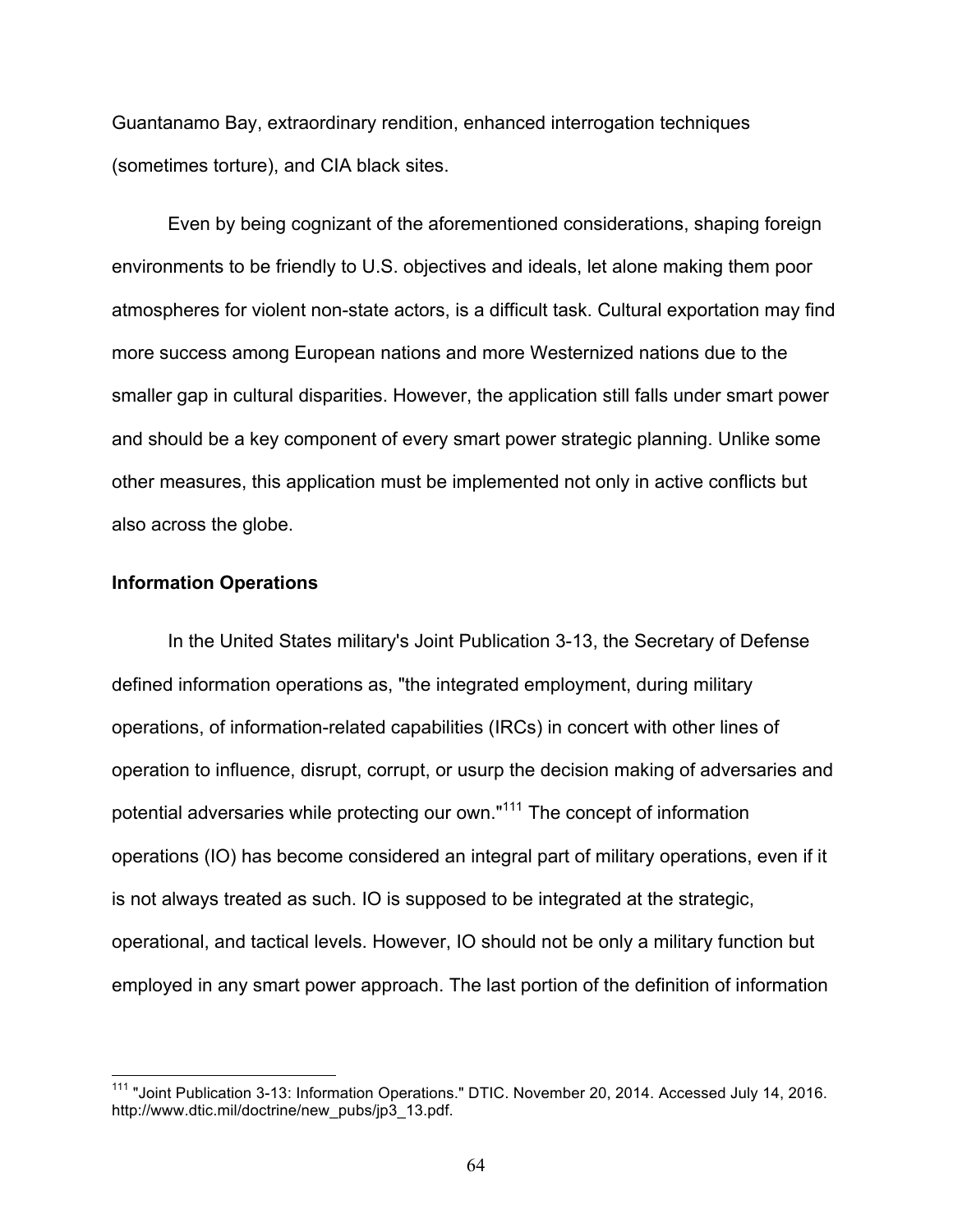operations regarding influencing, disrupting, corrupting, and usurping the decision making of adversaries can be applied to violent non-state actors.

Information operations are not just the use of propaganda, though it is a facet of IO. It includes the employment of psychological operations, military deception, electronic warfare, computer network operations, and operations security.

1) Psychological operations (PSYOPS) include propaganda and narrative shaping through means such as leaflet drops, aerial and ground radio broadcasts, and loudspeaker announcing. An additional component of psychological operations is denying the adversary space and means to conduct their own narrative shaping or deliver messages. Selective censorship, jamming of communications, and spoofing can thoroughly disrupt an adversary's capability to conduct their own information operations.

2) Military deception (MILDEC), attempts to mislead or deceive enemy forces during warfare, is slightly less important and decidedly more difficult against violent nonstate actors but can be a fruitful part of information operations. Military deception correlates closely with operations security (OPSEC) because of the need to keep operations secret or at least ambiguous in order to deceive and confuse adversaries.

3) Electronic warfare (EW) is the action of using the electromagnetic (EM) spectrum or directed energy to manipulate the spectrum, attack an enemy, or deny the enemy use of the EM spectrum. Electronic warfare can be applied across multiple domains such as land, air, sea, and space. Pro-Russian irregular forces have employed electronic warfare with spectacular effect against Ukrainian forces and the Ukrainian population in both Crimea and eastern Ukraine. However, the employment of EW must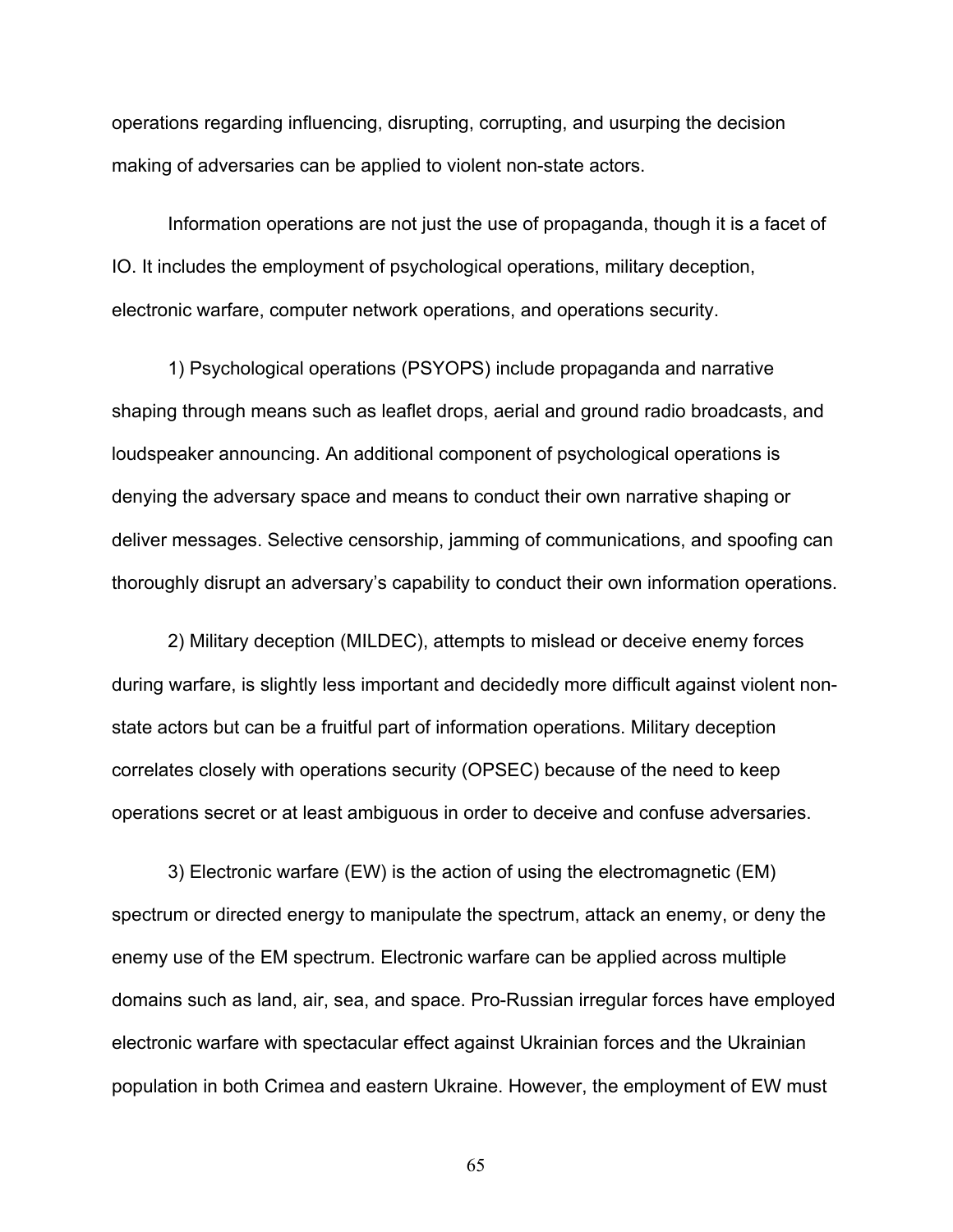be coupled with thorough intelligence collection efforts to understand communications constructs and identify critical command and control (C2) nodes. The disruption or degradation, even temporarily, of enemy communications and C2 can cause an adversary's campaign and operations to be disjointed and weakened.

4) Computer network operations (CNO) have become an extremely important aspect of information operations against violent non-state actors in the 21st Century. CNO can be offensive in nature (computer network attack), defensive (cyber protection), and used as a key intelligence collection tool (cyber surveillance). The Islamic State group has been prodigious in its use of the cyber domain. The group uses it for recruiting, propaganda, and targeting of U.S. personnel and other adversaries.

They purportedly were able to infiltrate the U.S. Central Command's (CENTCOM) social media account in 2015.<sup>112</sup> Their recruiting efforts have included targeted marketing campaigns that were aimed at various different segments of potential recruits. The United States has struggled to deter and limit the Islamic State in the cyber domain, especially in the social media realm. Twitter accounts created by cyber jihadists or sympathizers are recreated seemingly as quickly as they're taken down. Similarly, extremist right wing and anti-immigration groups throughout Europe are waging a significant information operations campaign on the Internet. Disrupting and distorting cyber campaigns by violent non-state actors can have a severely detrimental effect on adversarial abilities to recruit, shape narratives, and inculcate fear through graphic violence and imagery. Additionally, tracking the movements, networks, and objectives of

<sup>&</sup>lt;sup>112</sup> Lamothe, Dan. "U.S. Military Social Media Accounts Apparently Hacked by Islamic State Sympathizers." The Washington Post. January 12, 2015. Accessed July 17, 2016. https://www.washingtonpost.com/news/checkpoint/wp/2015/01/12/centcom-twitter-account-apparentlyhacked-by-islamic-state-sympathizers/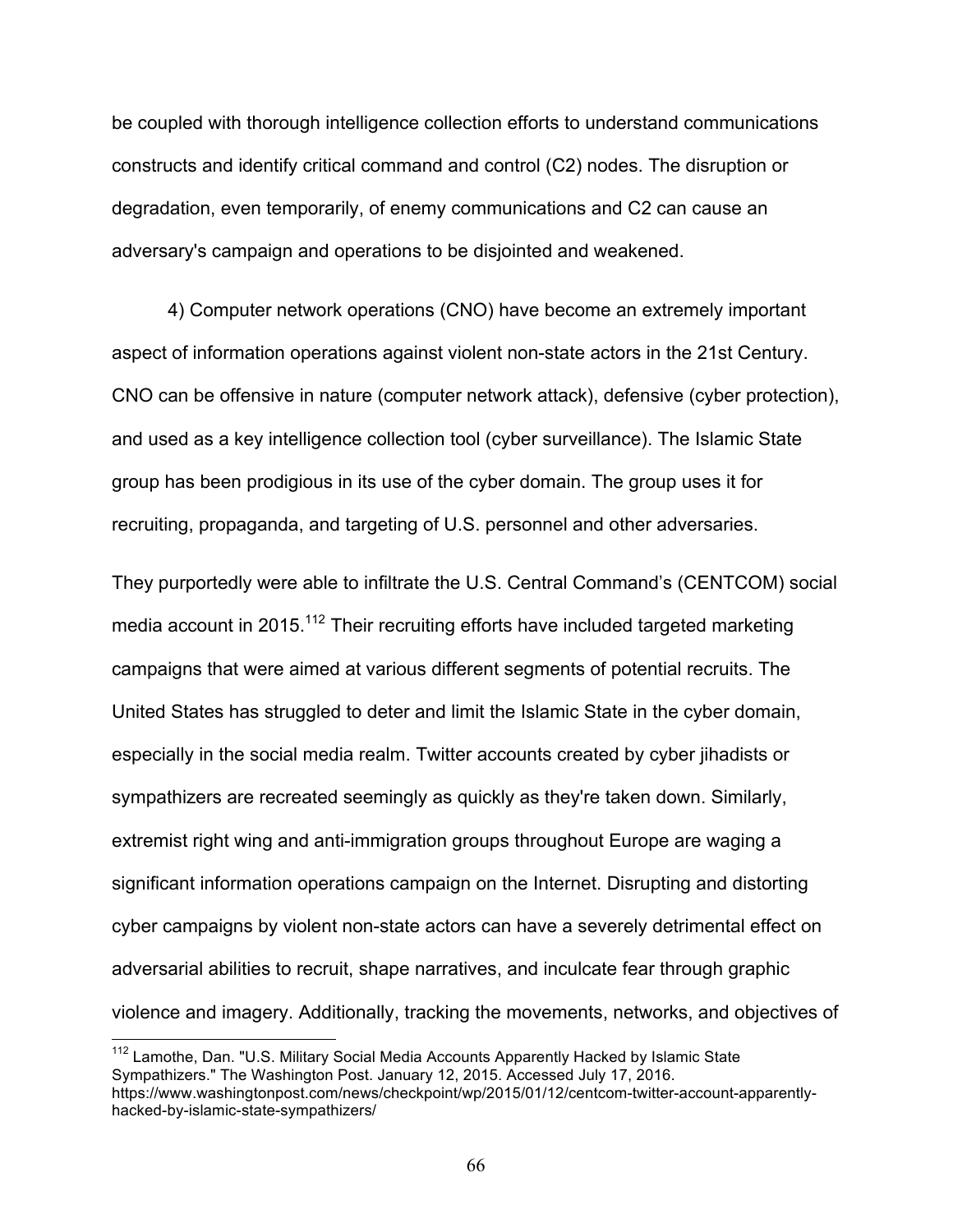violent non-state actors in the cyber domain can assist in real-world kinetic operations and help shape friendly IO objectives. Sometimes it is more effective to watch and track than to attack an adversary's cyber presence.

Information operations require a balance of efforts. Increased psychological operations may reduce operational security and therefore lessen military deception efforts. Information operations campaigns will be essential to deterring and limiting violent non-state actors. Shaping the environment and the narrative will rob the VNSA of legitimacy, sanctuary, and the initiative. Considering its importance, the realm of information operations does not get the attention it deserves from the U.S. government.

## **Public Diplomacy**

Public diplomacy is about more than just diplomats glad-handing one another at the UN or at international conferences. Diplomacy is often thought of as government-togovernment engagement in the public arena. In reality it is about engaging populations and establishing good will and connections that foster positive and enduring environments. Those relationships that are established through diplomacy can result in impressive global support as evidenced by the tremendous outpouring of support and unity shown by a multitude of countries during events such as the first Gulf War and following the terrorist attacks of September 11th.

The United States has lessened its prowess in public diplomacy drastically since the end of the Cold War. Recent Presidents have made modest efforts to reverse that trend. President Clinton attempted to address the issue by establishing an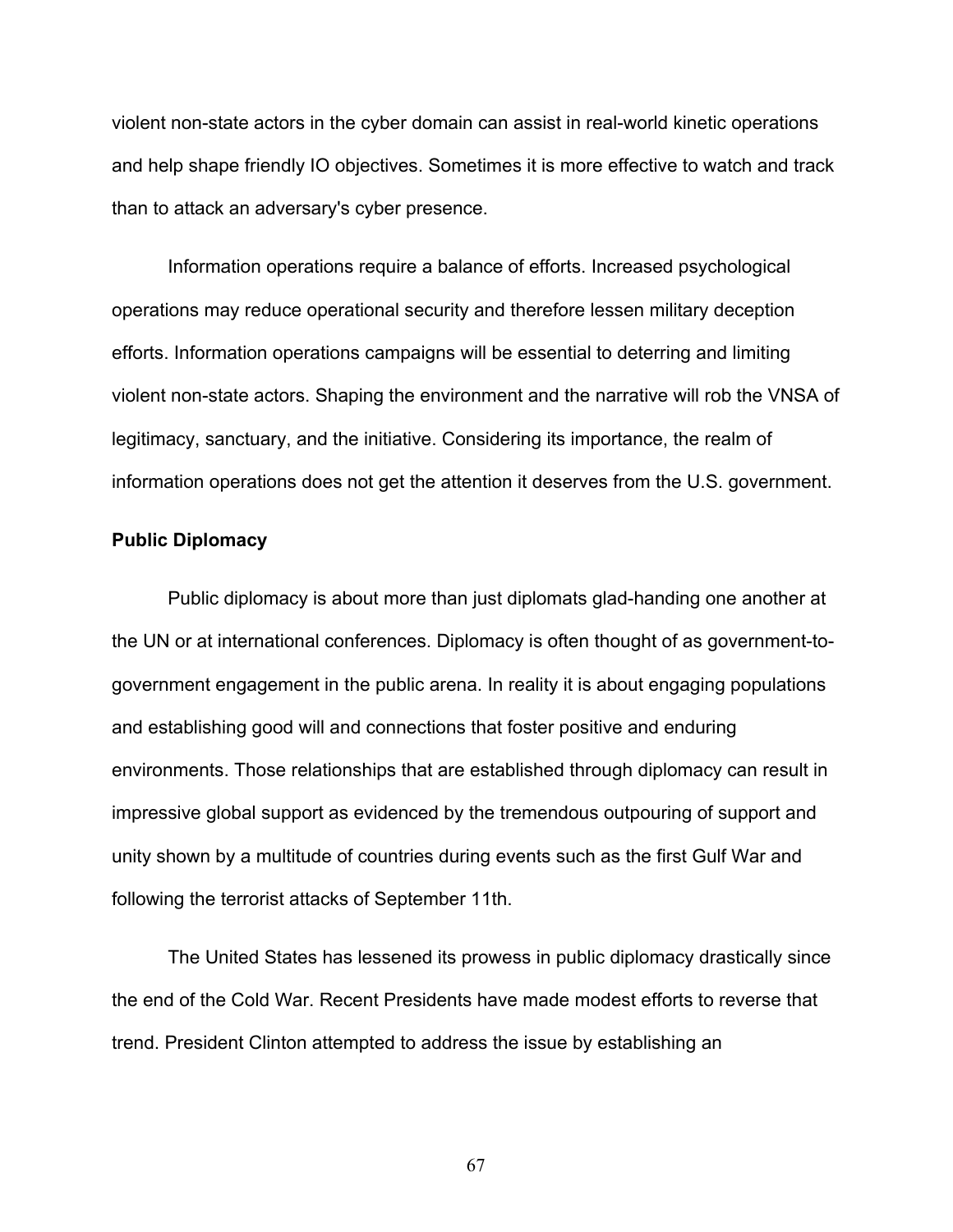Undersecretary for Public Diplomacy.113 President Obama has emphasized establishing relationships with and working in concert with foreign nations to show America is a good global citizen following years of tarnish from the Iraq War. However, the Obama regime's efforts to increase public diplomacy were hurt by an attack on the U.S. embassy in Libya as well as increased scrutiny on the drone strike program that was responsible for hundreds of bombings across Iraq, Afghanistan, Pakistan, Somalia, and Yemen. Collateral damage, widespread fear among populations, and a slew of civilian casualties from the drone strikes has led some to believe that the United States is trigger happy in regards to "surgical" aerial bombings.

Public diplomacy is not an overnight smart power application. In some instances it could take generations to have a lasting and measurable impact. In addition to public diplomacy being sometimes a long play, it can be difficult to quantify in terms of success. Realists and neorealists tend to see diplomacy as ineffective and an afterthought. However, public diplomacy can have major long-term benefits.

Public opinion pollster John Zogby addressed the necessary approach of public diplomacy in the CSIS Commission on Smart Power report when he stated that, "A smarter public diplomacy is one that shows respect towards other countries and a willingness to understand local needs and local issues."<sup>114</sup> Currently, public diplomacy is largely encompassed within Department of State activities. The Smart Power Commission recommended an autonomous or at least quasi-autonomous organization

<sup>113</sup> "Under Secretaries of State for Public Diplomacy and Public Affairs - Principal Officers - People - Department History - Office of the Historian." U.S. Department of State. 2014. Accessed August 02, 2016.<br>https://history.state.gov/departmenthistory/people/principalofficers/under-secretary-for-public-diplomacy. <sup>114</sup> Armitage, Richard, and Joseph Nye. "CSIS Commission on Smart Power: A Smarter, More Secure America." CSIS. November 6, 2007.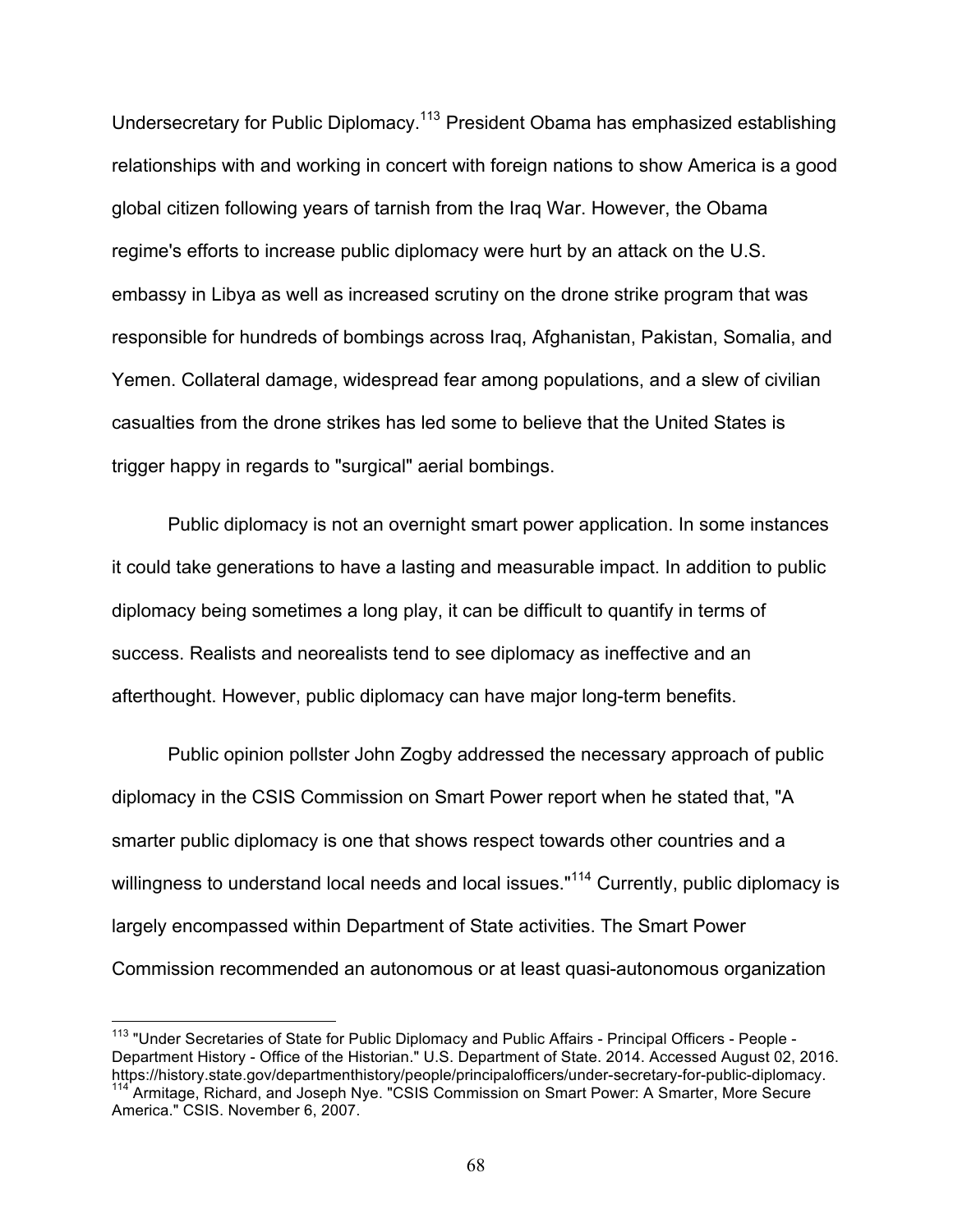responsible for diplomacy that falls under the State Department. Alternatively, a sort of Public Diplomacy Joint Task Force could address the need for increased emphasis on diplomacy. This prospective task force could be comprised of liaison officers or representatives from the State Department, Department of Defense, National Security Council, the President's staff, and even the Treasury Department. Additionally, this task force could coordinate with non-governmental organizations in order to develop targets and objectives as well as maximize efficiency in lines of effort.

There are three key areas in which public diplomacy can and should improve: strategic engagement, educational/informational exchanges, and ground level engagement. Strategic engagement and communication is important in public diplomacy because it is the overarching guiding force behind diplomacy at lower levels. Educational and informational exchanges provide an environment that allows the free flow of ideas that can be positively pervasive in nations that the United States wishes to influence. Finally, ground level engagement is crucial. It is the grass roots movement that can foment bottom up fundamental change in the security environment that will deter and limit violent non-state actors.

#### *Hard Power*

#### **Air, Drone, Missile, and Naval Strikes (Joint Fires)**

Joint fires has been the hard power tool of choice by U.S. Presidents since the First Gulf War showed the effect that could be achieved through the use of precisionguided munitions (PGMs). Despite the fact that they still produce scores of civilian casualties, the use of precision strikes from aircraft (manned and unmanned), land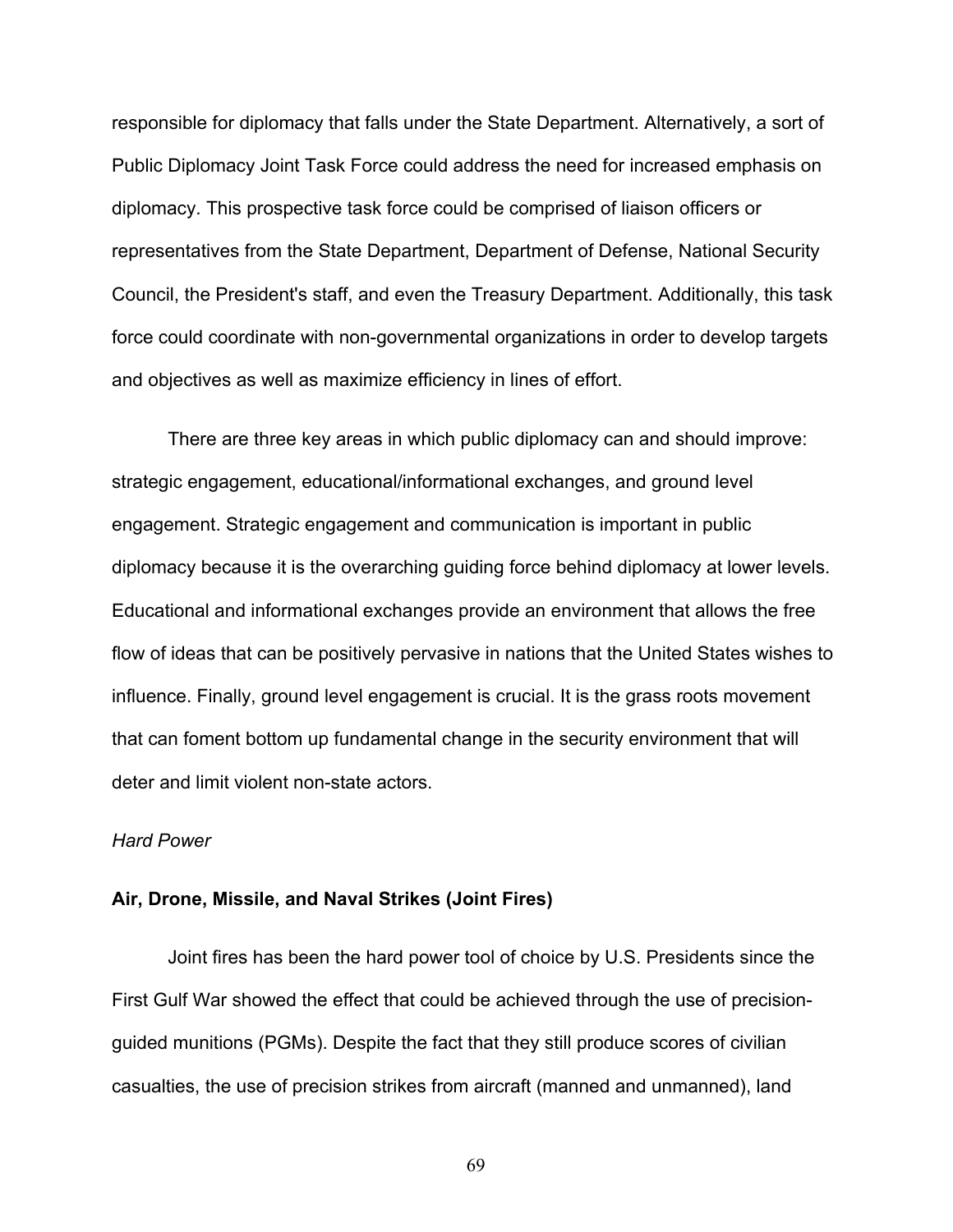attack cruise missiles, and ship/sub-launched munitions is often seen as the least messy and simplest hard power measure. Due to the variety of U.S. platforms joint fires can be conducted from (ships, submarines, land-based launchers, aircraft, and drones), they can be utilized across the globe. Missiles and other precision-guided munitions don't require the costly logistical support, danger pay, combat search and rescue support, basing rights, and status of forces agreement (SOFA) that ground troops do. Short of being shot down by air defense systems, there is no worry about missiles and PGMs getting captured.

Joint fires are extremely lethal and can be devastating against conventional forces and state actors. The U.S. military are experts at effectively dissecting and dismantling command and control structures, critical infrastructure, civil-military industrial bases, and military formations. The United States has had some success targeting violent non-state actors with joint fires but the effect is not nearly as profound as it is with state actors. The most important part about bringing joint fires against VNSAs is delineating targets and striking them with limited effect against the civilian population and infrastructure that is not supporting the group(s).

#### **Ground Assault**

Decidedly less simple and often more expensive than joint fires (in both national treasure and human capital), the ground assault is now considered somewhat of a last option. However, the use of Special Forces to coordinate fires and support proxy forces or host nation forces is seen as an operation short of a true ground assault. The last major ground assault that took place was the invasion of Iraq in 2003. The initial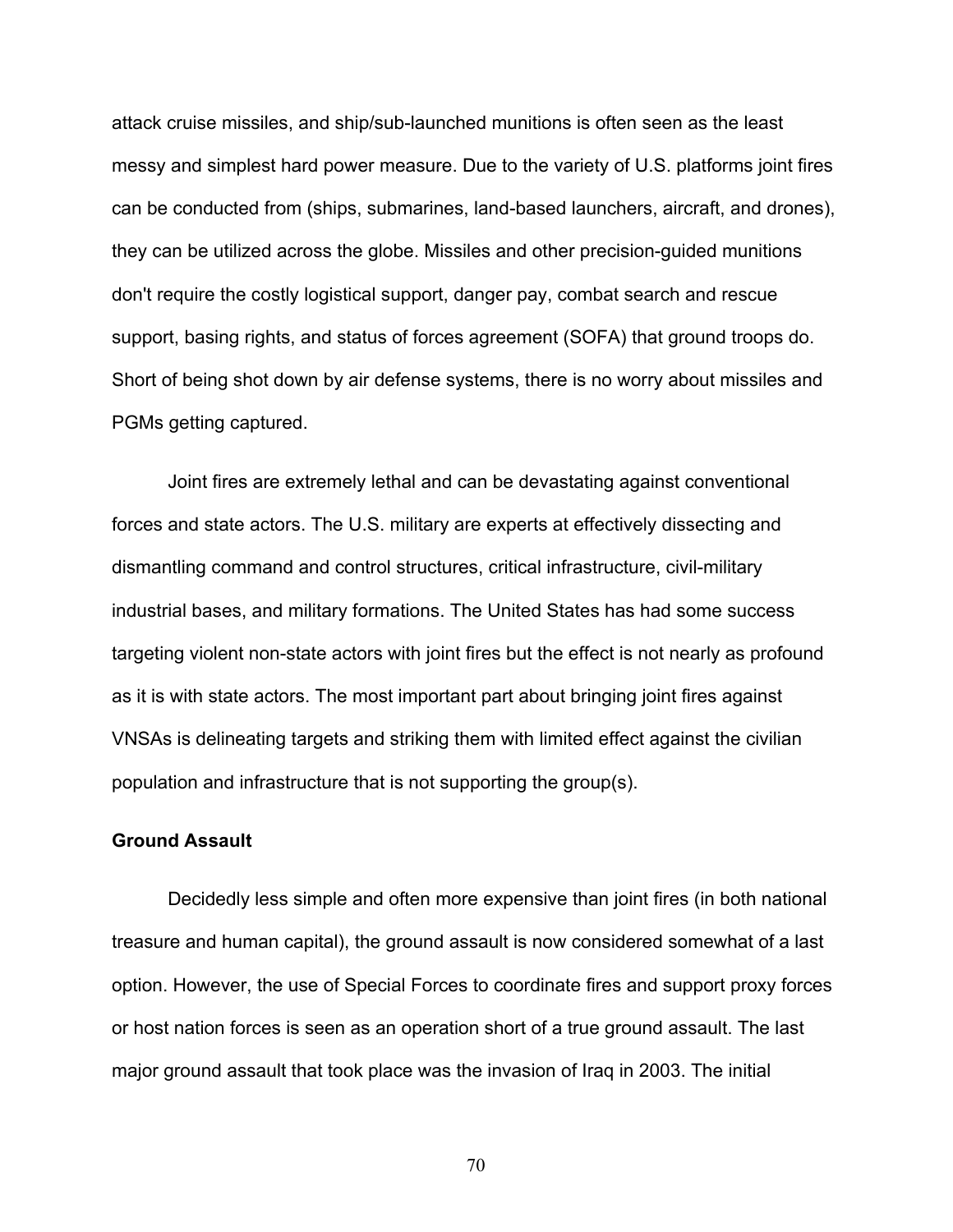invasion was considered a major success as American tank forces and ground troops moved swiftly to take Baghdad and soundly defeated the Iraqi Army. A ground assault against violent non-state actors is more difficult due to the proclivity of the VNSAs to blend into the civilian population and not fight as a known enemy. National leadership has been, and will continue to be, leery of a protracted, bloody ground battle. Ground assaults against a violent non-state actor are sure to be costly and even after years of campaigning there may not be a "victory" or anything that looks like it.

A ground assault against a violent non-state actors has a greater chance to succeed under the following conditions: 1) A terminal objective at the outset. A campaign or ground assault can be flexible and adaptive but must set a specific objective in order to unify efforts and better drive commander's decision making. 2) Inclusion of host nation forces (security and military). This may not always be possible but the co-opting and collaboration with host nation forces can better assist ground forces in identifying VNSA fighters, leaders, operatives and supporters from the local population. Depending on the host nation forces reputation and rapport with the local population this cooperation can add legitimacy to a ground assault. 3) High quality intelligence collection, analysis, and dissemination. It is critically important to separate the violent non-state actor from the population in order to protect civilians, isolate VNSA personnel, and target critical nodes within the organization.

Ground assault is still a viable option against violent non-state actors, but is dependent upon situations. The U.S. public has recently clamored for ground intervention by U.S. troops in Syria and Iraq in order to defeat the Islamic State group.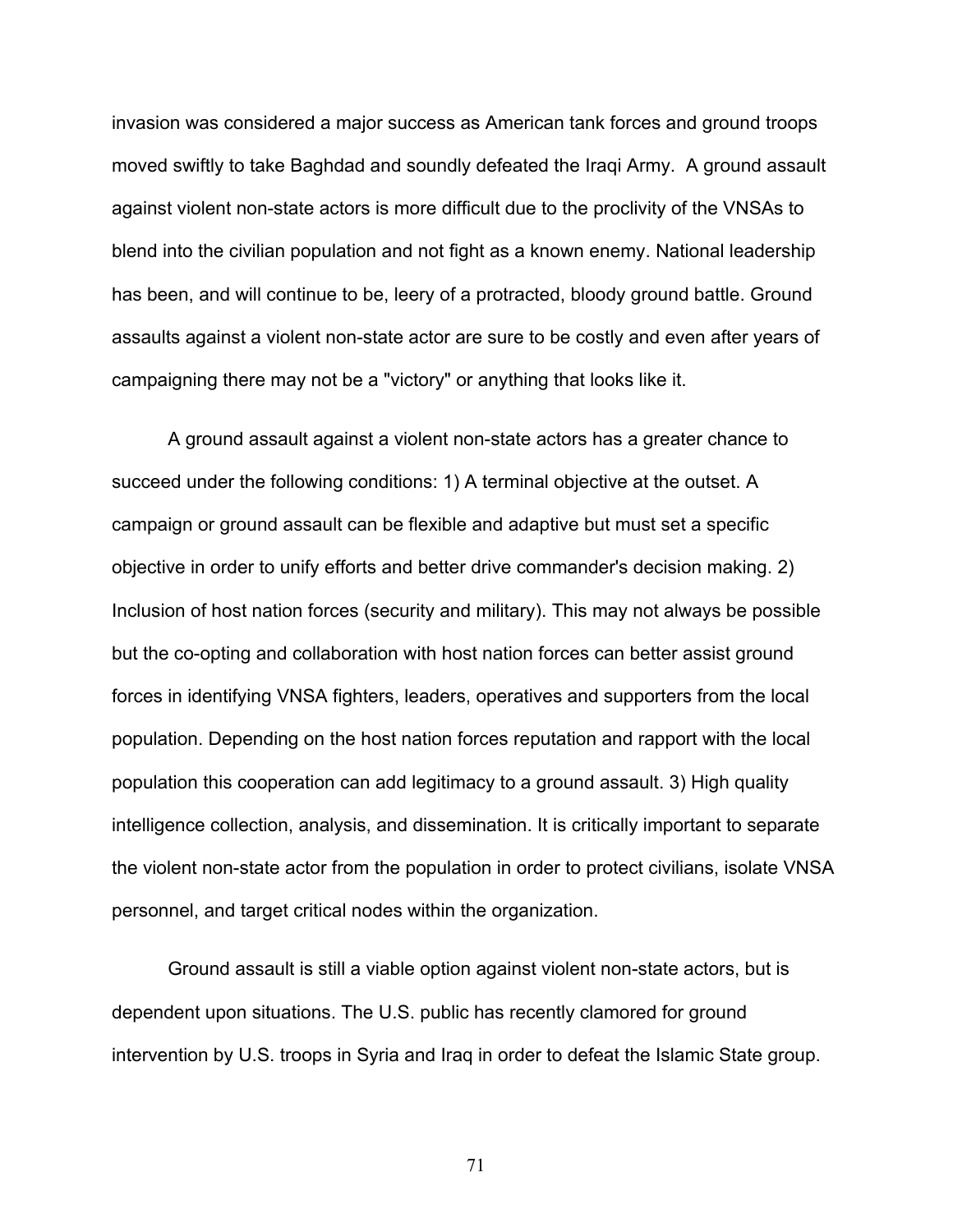However, the public could quickly sour on such actions after a plethora of U.S. deaths or if the situation begins to look untenable.

The French intervention in Mali (named Operation Serval) was one of the most successful recent ground assaults against a violent non-state actor. The French were requested to intervene by the Malian transitional government and acted based on United Nations Security Council Resolution 2085.<sup>115</sup> French forces enjoyed popular support as a poll showed 96% of Malians support the French intervention.<sup>116</sup> The French military performed admirably and received assistance from partner nations, including the United States who provided several heavy vertical lift aircraft to move French equipment and personnel forces forward.<sup>117</sup> The French moved rapidly and hammered Islamist forces including Ansar Dine and the Movement for Oneness and Jihad in West Africa (MOJWA). France showed that despite the inherent risk in ground assault, it can be extremely effective and sometimes absolutely necessary.

## **Economic Sanctions**

Despite foreign aid being a part of soft power, economic sanctions are punitive in nature and therefore belong in the hard power category. Sanctions alone are unlikely to defeat a violent non-state actor. How can one implement sanctions against an actor who is not a nation? The biggest ways that economic sanctions can help in deterring and limiting violent non-state actors is to punish state actors supporting violent non-

<sup>&</sup>lt;sup>115</sup> "Security Council Authorizes Deployment of African-Led International Support Mission in Mali for Initial Year-Long Period." UN News Center. December 20, 2012. Accessed August 07, 2016. http://www.un.org/press/en/2012/sc10870.doc.htm.

<sup>&</sup>lt;sup>3</sup> "Interactive: Mali Speaks." Al Jazeera English. January 21, 2013. Accessed August 02, 2016. http://www.aljazeera.com/indepth/interactive/2013/01/201312113451635182.html.

Carroll, Chris. "Pentagon: US Air Force Flying French Troops, Equipment to Mali." Stars and Stripes. January 22, 2013. Accessed August 02, 2016. http://www.stripes.com/news/africa/pentagon-us-air-forceflying-french-troops-equipment-to-mali-1.204831.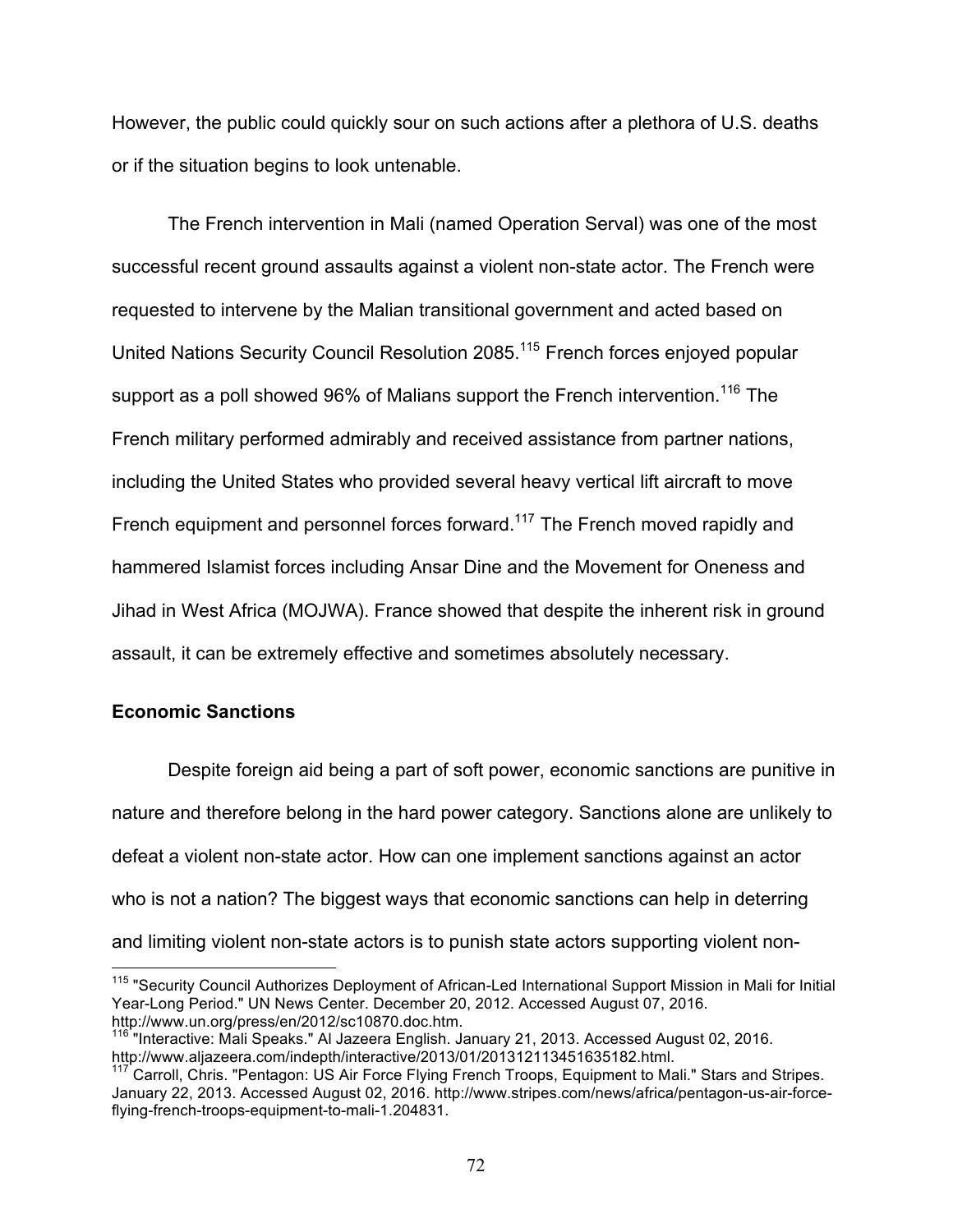state actors (as had been done against Libya when Gadhafi was supporting and directing violent non-state actors) and cutting off the violent non-state actors' access to black markets and illicit funds. Despite its limited abilities in degrading violent non-state actors it must still be a component in a smart power campaign.

#### *Composite*

#### **Coalition Building**

Coalitions are an important part of any smart power campaign. The burden sharing of a true coalition of the willing reduces the liability on the United States to be the main load carrier. Building an ad hoc coalition of consensus is a composite of soft and hard power. There are aspects of public diplomacy that come into play, as seen with the coalition building of the First Gulf War. Conversely, there are significant hard power elements of operating a combined multi-national joint (coalition) task force. Combined or coordinated air strikes, joint ground assaults, and intelligence sharing can all be considered hard power functions.

The building of coalitions has multiple benefits: 1) The inclusion of allies lessens the burden on major players such as the United States and United Kingdom, 2) a multinational effort makes operations have a joint and less unilateral appearance which can be extremely positive for narrative shaping and information operations, and 3) Allies, especially non-Western, can have diplomatic and intelligence in-roads that are otherwise unavailable to the United States and other Western allies. There is an increasing likelihood that there will be more ad hoc or single-issue coalitions in the future than long-standing institution operations, such as the North Atlantic Treaty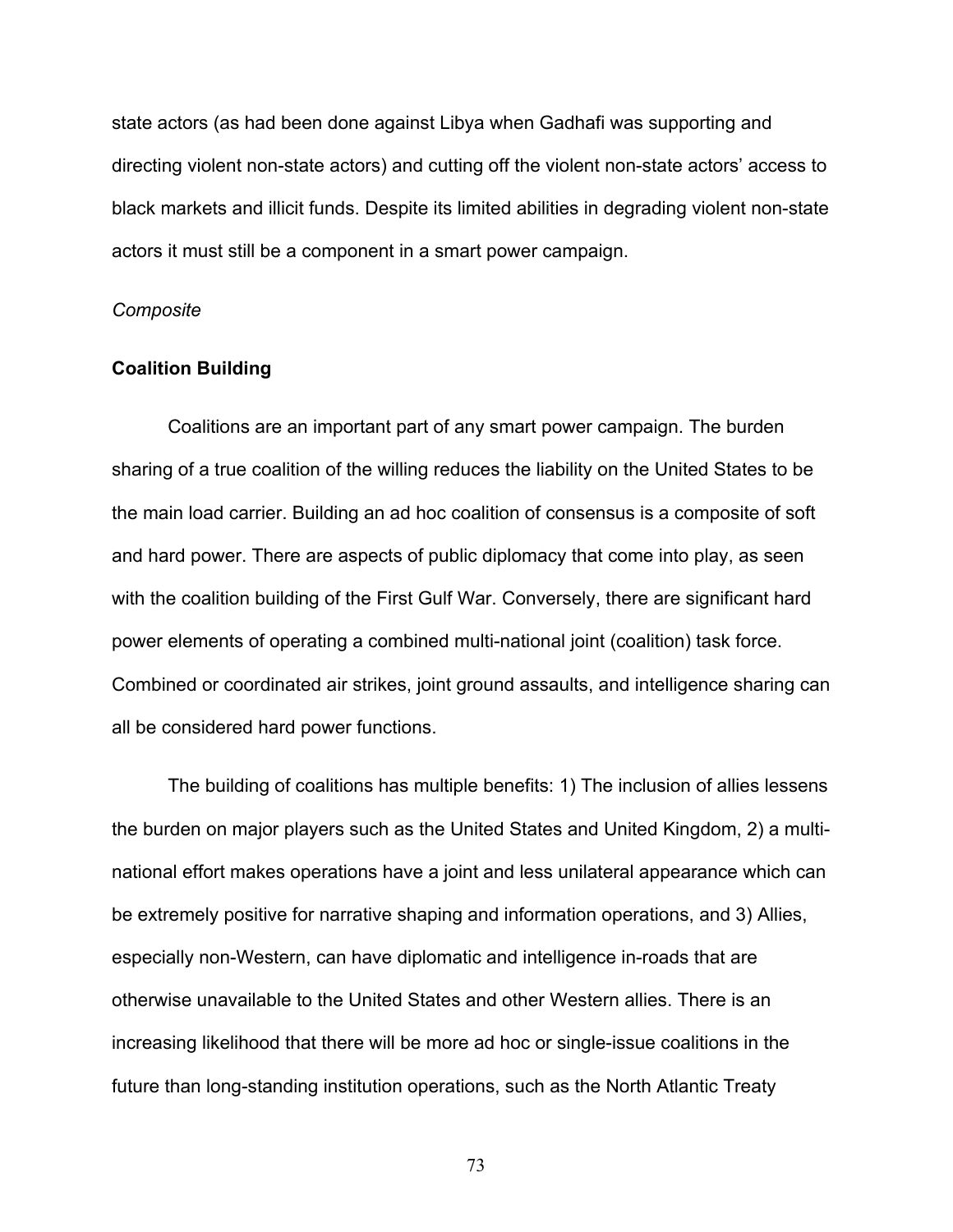Organization (NATO). Coalition building is a critical component in almost any smart power campaign against a violent non-state actor.

### **Capacity Building**

In the Center for Strategic & International Studies Commission on Smart Power, retired Under Secretary of State for Political Affairs and U.S. Ambassador to the United Nations Thomas R. Pickering stated, "Multilateral capacity building goes beyond the instant coffee of coalition building."<sup>118</sup> As was previously mentioned, ad hoc coalition building is an import part of any smart power campaign and will likely only increase in frequency and necessity. However, coalition building can be ineffective or even fruitless without multilateral capacity building. Building partner capacity goes beyond just foreign aid, which is why it falls under "composite". Multilateral capacity building is the levying of alliances, assets, and training capabilities to build allies' abilities to defend themselves and foster positive and stable security environments.

Capacity building is potentially one of the most profitable smart power applications in deterring and limiting violent non-state actors in the sense that the payoff could be lucrative. Helping to empower a partner or ally up to the point that they can fight and beat back violent non-state actors of their own accord or with limited assistance truly lessens the need and frequency of U.S. forces to commit themselves to another costly campaign. Much like foreign aid and development, funding for capacity building must be judicious and prudent. The bottom line, however, is that money talks. A 2011 RAND Corporation study showed that spending in capacity building was the most

<sup>&</sup>lt;sup>118</sup> Armitage, Richard, and Joseph Nye. "CSIS Commission on Smart Power: A Smarter, More Secure America." CSIS. November 6, 2007.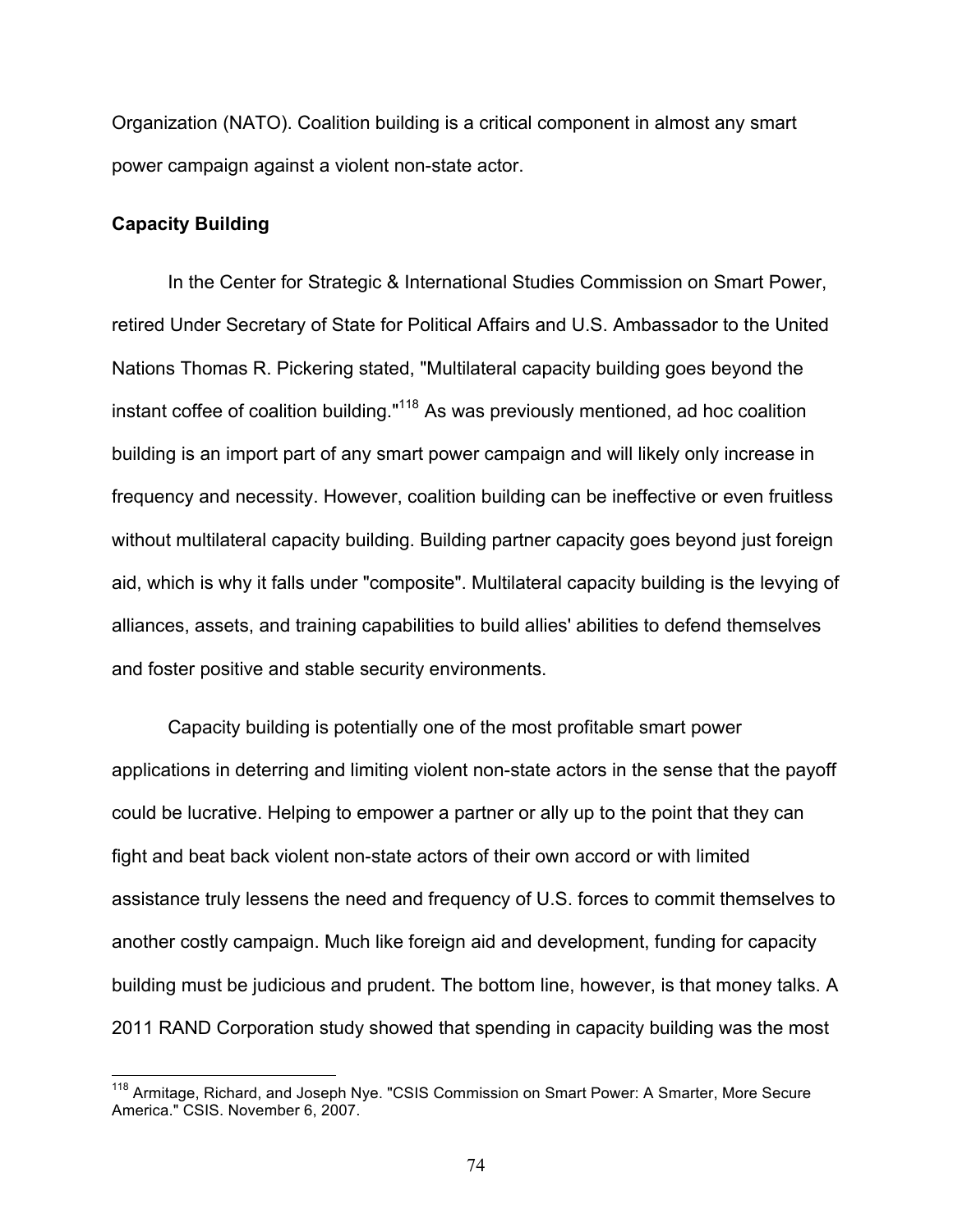important component. The study noted that, "More spending correlates with greater effectiveness. The evidence demonstrates that this is generally true when it comes to building partner capacity, but there are notable exceptions. When resources are used to 'buy friends,' the correlation between expenditure and capacity built is weaker."119

Capacity building is one of the "medicines" that can provide a cure to the disease rather than the symptoms, as it pertains to violent non-state actors. Multilateral capacity building has the capability to provide a lasting ability to foster and protect a sociopolitical and security environment that is not conducive to violent non-state actors.

#### *Conclusion*

As was previously discussed regarding the forms of power (hard. soft, and smart), all of the reviewed potential smart power applications are not without their strengths and weaknesses. Unfortunately, none of the options previously listed can work as a one-size-fits-all, all-encompassing magical Band-Aid that will get after the violent non-state actor problem set. Even the option of multilateral coalition building is hampered by the precondition of a state being moderately stable and having a halfway competent central government. Failed states and those experiencing significant internal strife cannot have their capacity built up enough to deter and limit violent non-state actors. States such as this must rely on built coalitions, including those from organizations such as the United Nations, NATO, and the African Union. Given the inherent flaws in each smart power application there must be a holistic approach to

<sup>&</sup>lt;sup>119</sup> Paul, Christopher, Colin P. Clarke, Beth Grill, Stephanie Young, Jennifer D.P. Moroney, Joe Hogler, and Christine Leah. "What Works Best When Building Partner Capacity and Under What Circumstances?" RAND Corporation. 2013. Accessed August 02, 2016. http://www.rand.org/pubs/monographs/MG1253z1.html.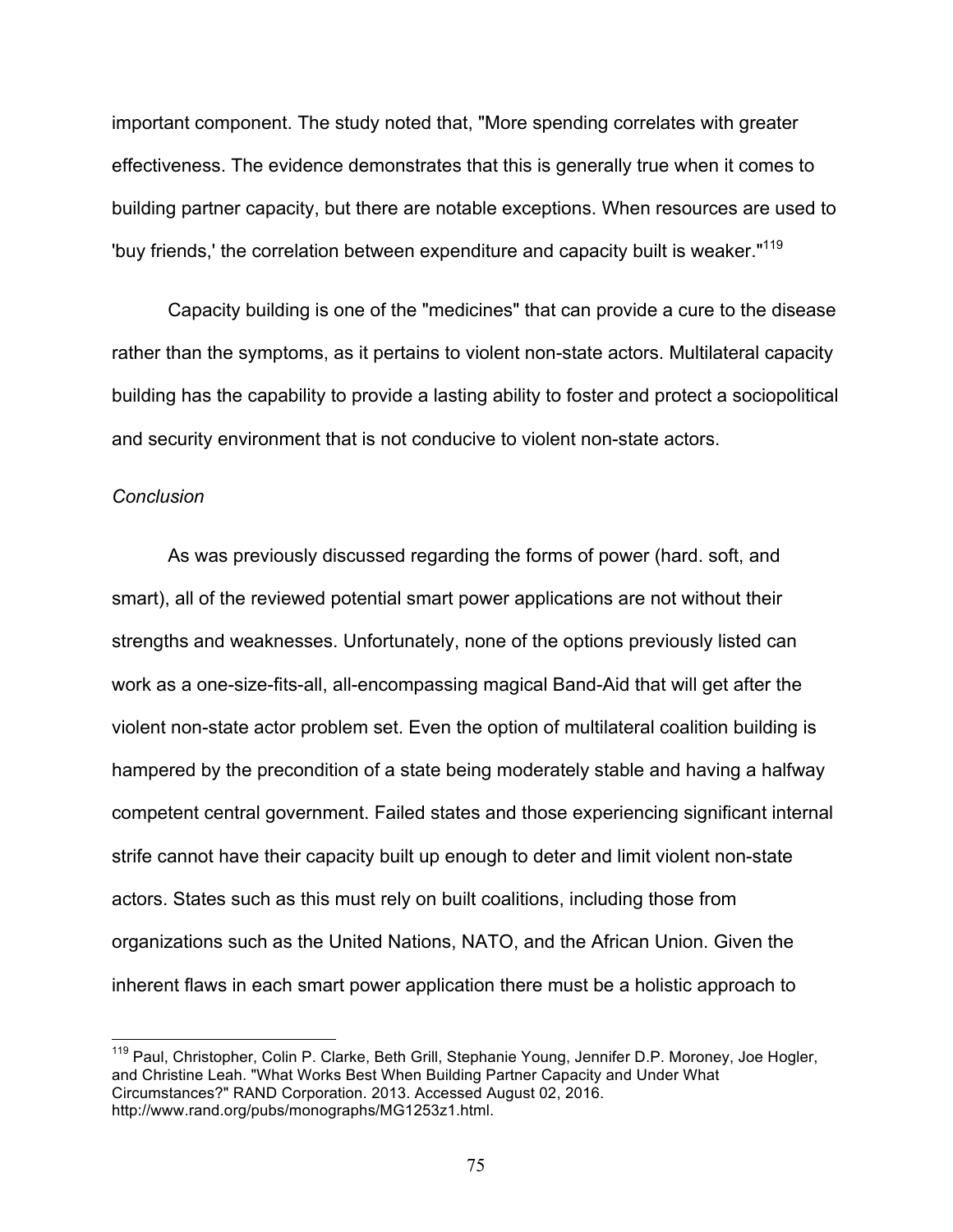waging a smart power campaign or even more importantly a smart power strategy to deter and limit violent non-state actors globally.

In addition to the balance of strengths and weaknesses of the listed smart power applications, there is a need to tailor or customize smart power campaigns in large geographic regions, countries, and even specific provinces or districts. States with economic weakness, infrastructure problems and limited militaries and security forces may require more capacity building and foreign aid and investment. Whereas, a state that has a more stable government and efficient military but suffers from internal security issues from extremist or ideologically driven violent non-state actors may benefit more from a smart power campaign focused on information operations, cultural exportation, and joint precision fires.

In order to significantly alter the way the United States and its allies engage violent non-state actors there must be a significant change in the paradigm of fighting VNSAs; from a reactive to a pro-active approach. In support of execution of this goal, the Unites States must develop and fund all the capabilities needed to perform these smart power operations in the same manner that the military is funded today. In the next and final chapter, the findings and analysis of smart power as it relates to violent nonstate actors will be reviewed and presented as a viable and efficient approach that can hopefully reduce the current "whack-a-mole" game being played against VNSAs today.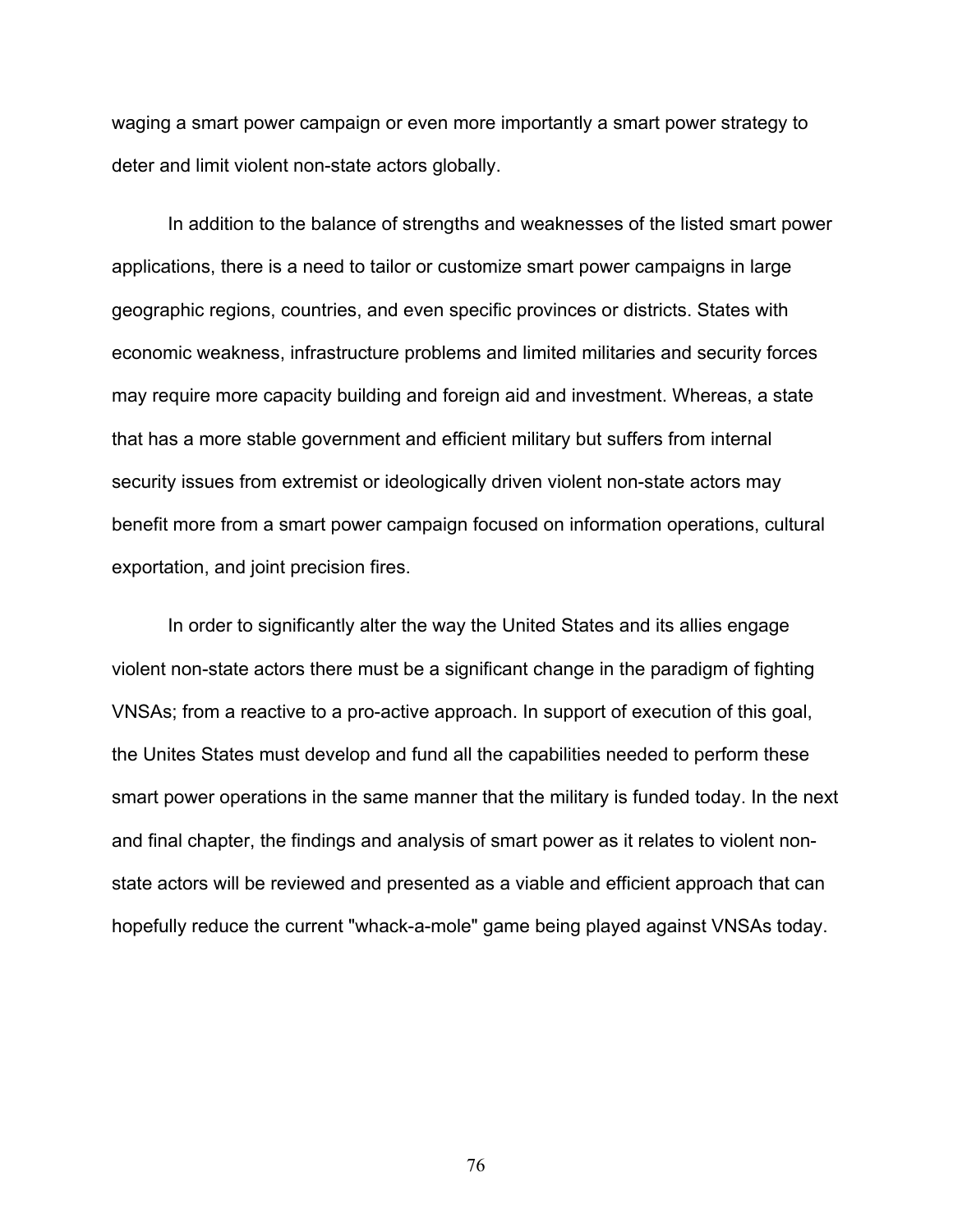#### **Chapter 5: Concluding Discussion and Recommendations**

In August 2016, the U.S. Army Training and Doctrine Command (TRADOC) cohosted an event with Georgetown University called "Mad Scientist 2016: Strategic Security Environment in 2025 and Beyond".<sup>120</sup> In this event series, a multitude of speakers from academia and industry (e.g., DoD outsiders) are brought in to discuss topics ranging from mega cities/dense urban environments to cyber security. The most recent Mad Scientist was focused on the future Operational and Security Environment. There were varying opinions on what the future held or if it could be predicted by a number of experts in future forecasting and quantitative/qualitative analysis. Despite contention over some issues such as global interdependence and technological singularity, there was one area of common agreement: violent non-state actors would continue to persist, and asymmetric threats would only increase in the future. State-onstate conflict is becoming, and will likely remain, the outlier rather than the norm.

Several senior Army officials admitted that in a resource constrained environment, the U.S. military must be prepared to respond to three types of threats: 1) Great power conflict, such as with Russia and China, 2) Grey zone conflict, or operations and actions in an ambiguous manner by state actors, short of war, and 3) violent non-state actors (referred to by the military typically as the counterterrorism (CT)/counterinsurgency (CI) fight). Besides just the U.S. Army or the whole Department

<sup>&</sup>lt;sup>120</sup> Sheftick, Gary. "'Mad Scientists' Consider the Security Environment of 2050." U.S. Army. August 09, 2016. Accessed August 15, 2016.

https://www.army.mil/article/172991/mad\_scientists\_consider\_the\_security\_environment\_of\_2050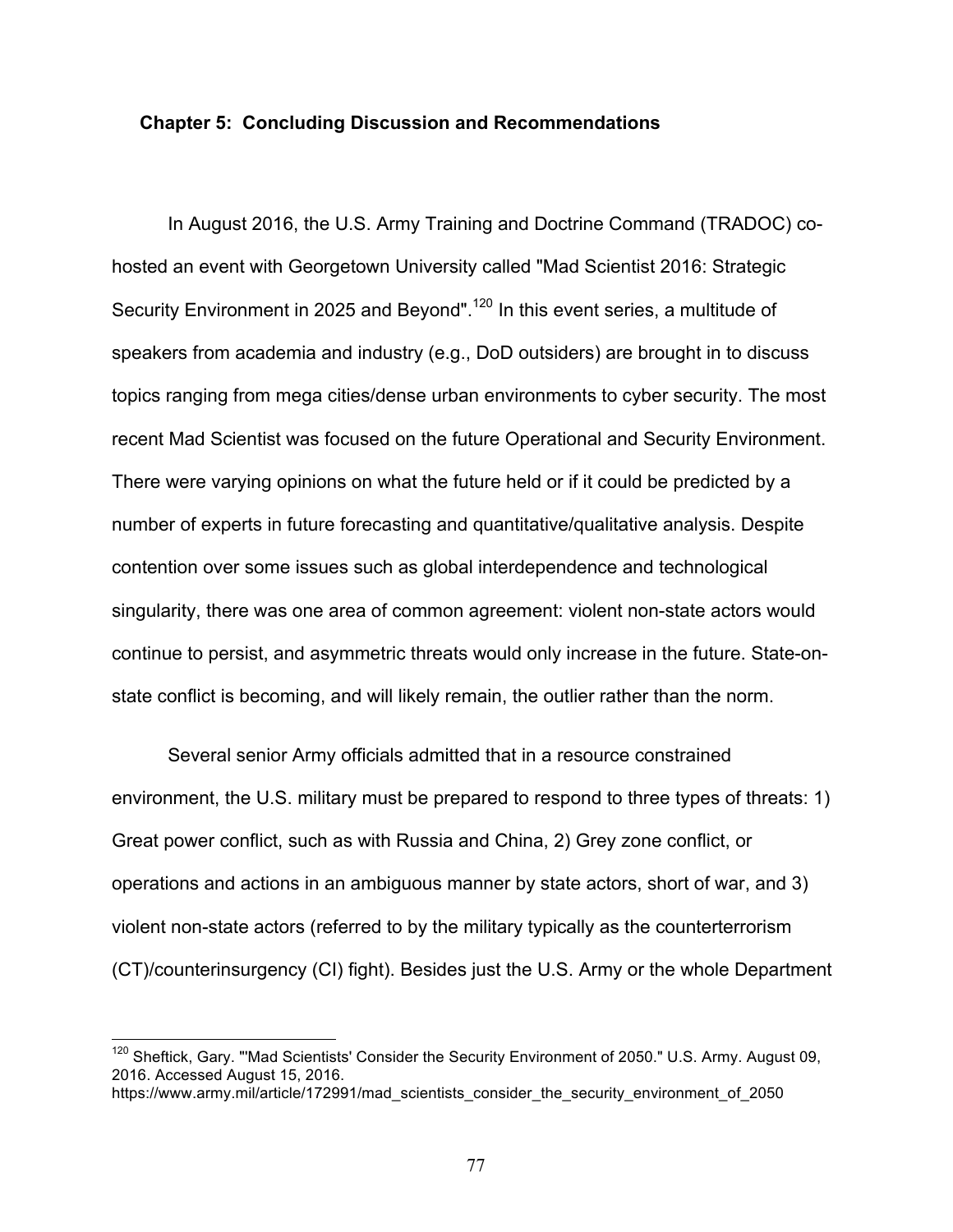of Defense, the entire U.S. government must develop a strategy to deal with the three aforementioned threats without expending copious amounts of blood and capital.<sup>121</sup>

Smart power, as noted in a previous chapter where I discussed historical examples, can be successful against state actors. The question posed in this thesis has been, can it be successful against violent non-state actors? History has not shown much empirical evidence to confirm this. However, there are examples of elements of specific smart power applications having great effect against violent non-state actors. Hard power applications, especially precision-guided munitions strikes, are easy to see as effective against VNSAs provided they don't inflict significant civilian casualties. But smart power applications such as information operations and narrative shaping can have a major impact as seen with the Sunni Awakening in 2007 in Iraq.<sup>122</sup> Coalition building can lead to significant successes such as the French achievement in Mali in 2013. While assisting the central Malian government the French also utilized coalition partner capabilities to ensure mission success.<sup>123</sup>

Building partner capacity (multilateral capacity building) is potentially one of the strongest smart power applications there is. Multilateral capacity building is proactive in nature and can instill resiliency in state actors to deter and limit violent non-state actors before they become out of control problems. Violent non-state actors are only growing in quantity, not shrinking. It is inevitable that states will have to deal with security

<sup>&</sup>lt;sup>121</sup> "Priorities for Our Nation's Army with General Mark A. Milley." Center for Strategic and International Studies. June 23, 2016. Accessed August 14, 2016. https://www.csis.org/events/priorities-our-nationsarmy-general-mark-milley.<br><sup>122</sup> Roggio, Bill. "The Sunni Awakening." The Long War Journal. May 03, 2007. Accessed August 15,

<sup>2016.</sup> http://www.longwarjournal.org/archives/2007/05/the\_sunni\_awakening.php.<br><sup>123</sup> Jeanene Vilmer, Jean-Baptiste, and Olivier Schmitt. "Frogs of War: Explaining the New French Military

Interventionism." War on the Rocks. October 14, 2015. Accessed August 15, 2016.

http://warontherocks.com/2015/10/frogs-of-war-explaining-the-new-french-military-interventionism/.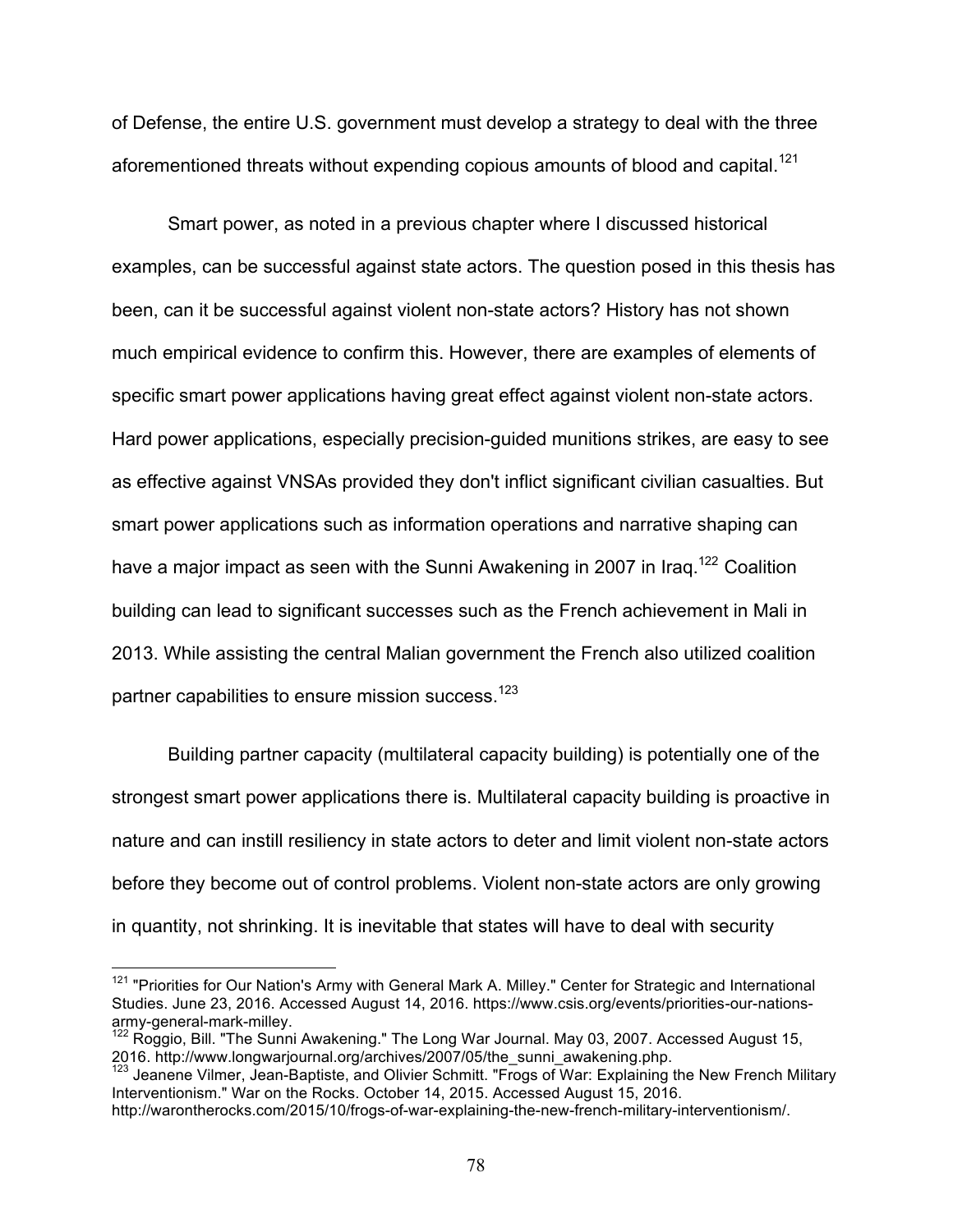concerns from VNSAs. Some of the greatest powers in the world, such as the United States, Russia, Great Britain, France, and India, have been faced with critical security threats from violent non-state actors numerous times in recent years. Due to the inevitable outcome of being faced with such threats, one of the top priorities must be in preparing states to engage proactively with this eventuality. Building capacity and hopefully resiliency is as important, if not more important, than responding to such threats with pure hard power.<sup>124</sup> The U.S. has launched thousands of air and missile strikes in Afghanistan, Iraq, and Yemen; yet those countries remain terrifically unstable.<sup>125</sup> Why? Because these states do not have the capacity to face security problems by themselves or even with limited intervention. Afghanistan is currently attempting to address security dilemmas with a myriad of violent non-state actors, including but not limited to Khorasan Group (al-Qaeda revanchists), the Taliban, Hezb-e Islami Gulbuddin, and the Islamic State group Not inconsequentially, all three of those states are hampered with ridiculous amounts of corruption and incompetence at almost every level of government.<sup>126</sup> Afghanistan is currently attempting to cope with multiple security dilemmas with a myriad of violent non-state actors, including but not limited to Khorasan Group (al-Qaeda revanchists), the Taliban, Hezb-e Islami Gulbuddin (HiG), and the Islamic State group, in addition to external VNSAs including Lashkar-e-Taiiba

<sup>&</sup>lt;sup>124</sup> Marquis, Jefferson P., Jennifer DP Moroney, Justin Beck, Derek Eaton, Scott Hiromoto, David R. Howell, Janet Lewis, Charlotte Lynch, Michael J. Neumann, and Cathryn Quantic Thurston. "Developing an Army Strategy for Building Partner Capacity for Stability Operations." RAND - Arroyo Center. 2010. Accessed August 17, 2016.

http://www.rand.org/content/dam/rand/pubs/monographs/2010/RAND\_MG942.pdf.

<sup>&</sup>lt;sup>125</sup> Cordesman, Anthony. "The Common Lessons of Benghazi, Algeria, Mali, Tunisia, Egypt, Syria, Irag, Yemen, Afghanistan, Pakistan, and the Arab Spring." Center for Strategic and International Studies. January 28, 2013. Accessed August 18, 2016. https://www.csis.org/analysis/common-lessons-benghazialgeria-mali-tunisia-egypt-syria-iraq-yemen-afghanistan-pakistan. <sup>126</sup> Lobe, Jim. "CORRUPTION: Afghanistan, Iraq Near Bottom of Transparency Index." Inter Press

Service. November 17, 2009. Accessed August 23, 2016. http://www.ipsnews.net/2009/11/corruptionafghanistan-iraq-near-bottom-of-transparency-index/.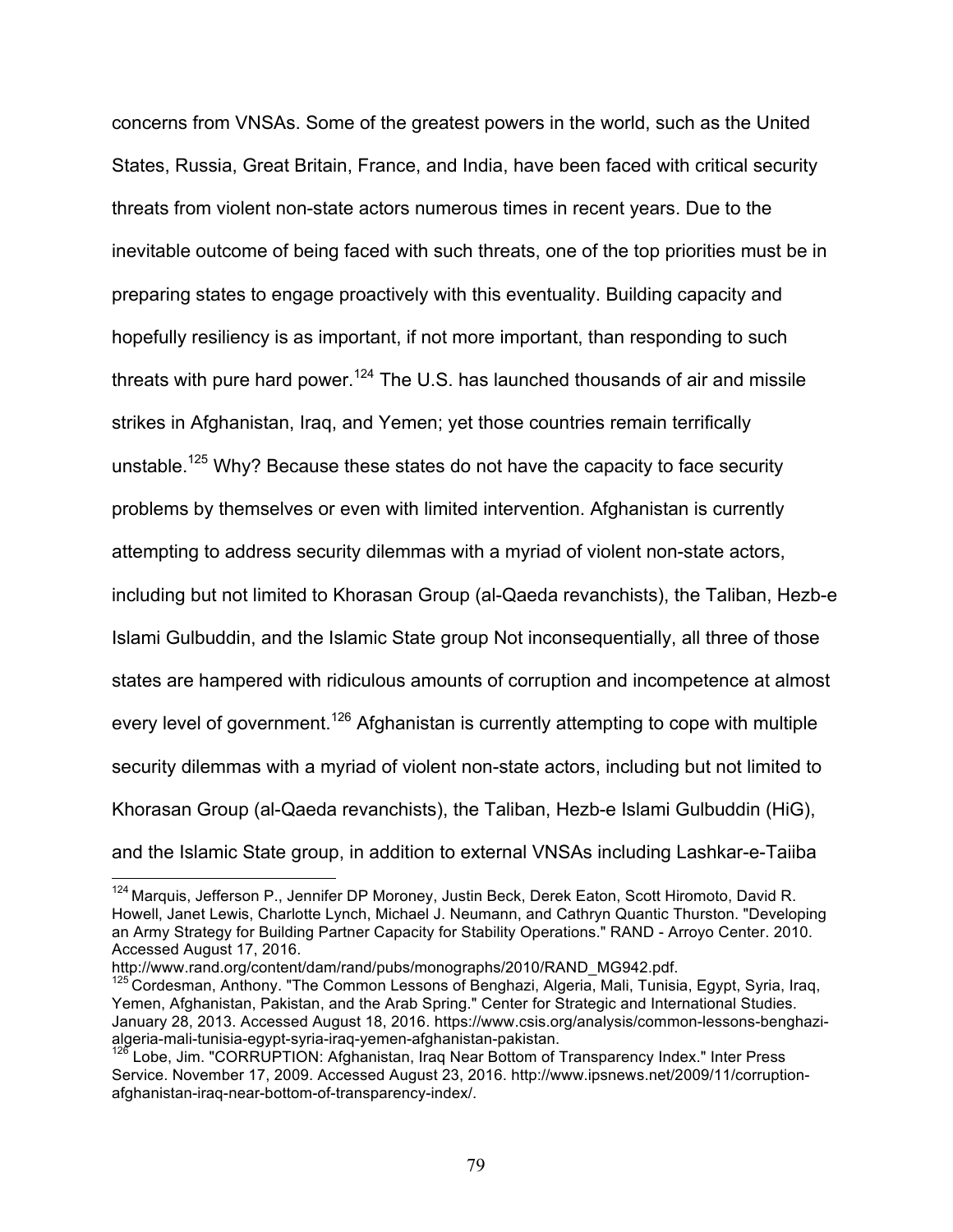(LeT) and Tehrik-i-Taliban Pakistan (TTP). In spite of 15 years of funding and training, Afghan security forces are ill equipped nor willing to take on this murderer's row of VNSAs. Meanwhile the country practically runs on grift and corruption.

Part of building resiliency is not just building up security forces; it also involves helping to provide economic strength and employment. These two factors can help to promote stability and foster an environment that is not as conducive to VNSAs. There are two important considerations regarding foreign aid and investment to improve foreign economic stability and employment rates: 1) A prosperous economy does not in itself eliminate violent non-state actors. Indeed most of the 9/11 attackers were Saudi Arabians from one of the most prosperous countries in the world. However, economic improvement does at least present the possibility of limiting violent non-state actor recruiting to what could be termed the "true believers"127 and 2) Improving economic stability and employment rates in foreign nations is neither easy nor guaranteed. The United States itself struggles at times to improve its own jobless rates and continues to see a shrinking middle class that is growing increasingly concerned with wealth distribution. Investing heavily in foreign countries is a hard sell with an American public that is growing ever more wary of various forms of foreign aid in countries that don't "benefit" the U.S. citizenry, on the surface. Despite these two concerns, foreign aid and investment as a resiliency-building measure is an important potential tool in the smart

<sup>&</sup>lt;sup>127</sup> Byrd, Miemie Wynn. "Combating Terrorism A Socio-Economic Strategy." Joint Force Quarterly, no. 41 (2016): 15-19. 2006. Accessed August 17, 2016. http://www.dtic.mil/dtic/tr/fulltext/u2/a482160.pdf.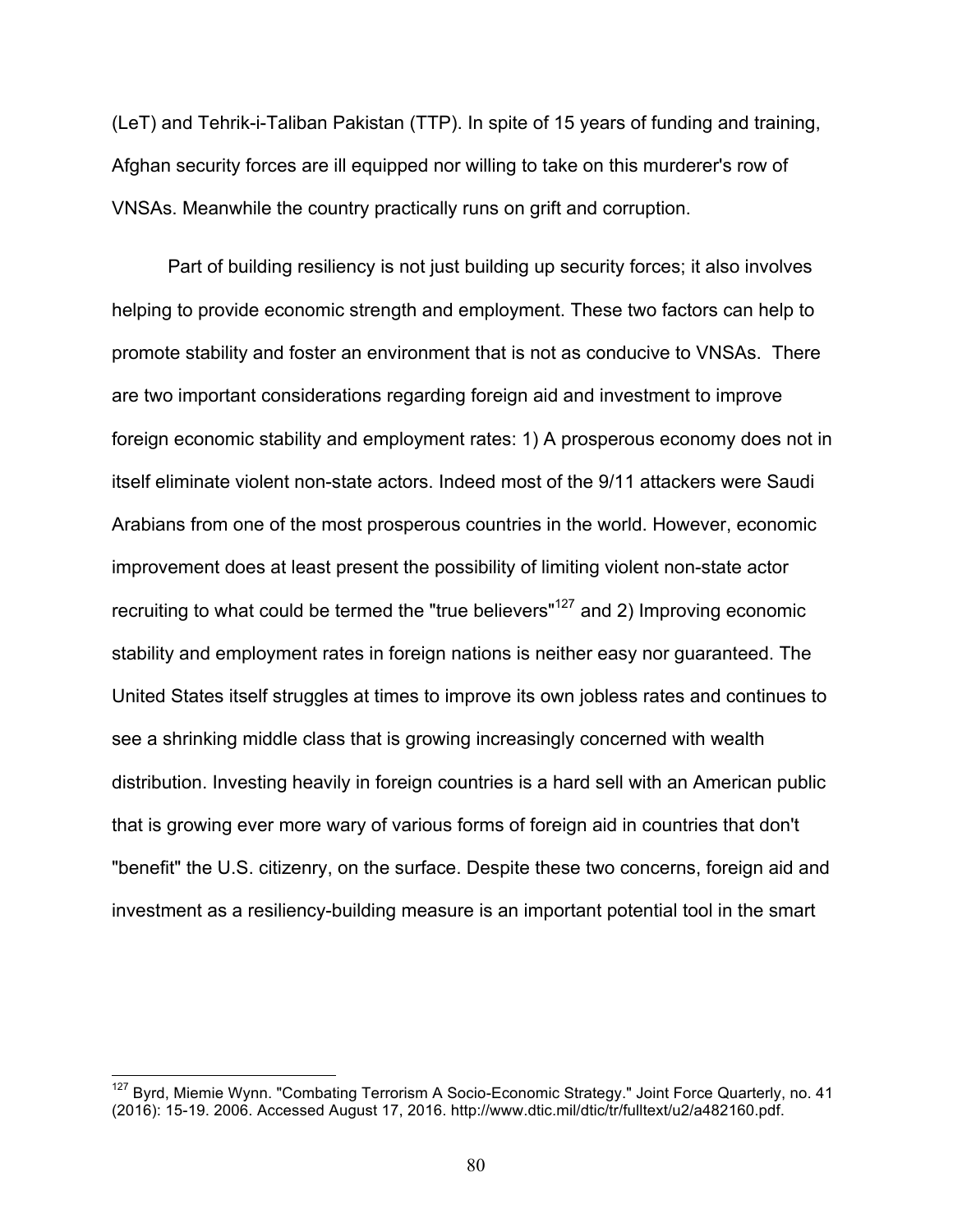power toolbox. Conversely, there is a track record of failed states having overwhelming problems with violent non-state actors.<sup>128</sup>

Smart power is not without its drawbacks. It cannot solve every situation and every global security problem. Inevitably it will have limiteds effect against a violent nonstate actor if applied inappropriately. There are a number of conditions among state actors that will essentially stop smart power in its tracks. These conditions do not mean instant death for smart power but it will be incredibly difficult to succeed in spite of them. The conditions are:

1) No Central Governance. Without a form of central governance there can be no overarching policies, no unifying political force, and autonomous regions will fight for power, legitimacy, and terrain. Somalia is an unfortunate example of this model. Without a functioning central government, the Somalian state has failed time and time again to deter and limit the Islamic Courts Union (ICU)<sup>129</sup>, al-Shabaab, and other violent nonstate actors.<sup>130</sup> The central government doesn't have to be democratic or even incredibly efficient, but it must be legitimate enough to win the support of the population and not alienate itself from the international community.

2) Rampant Corruption. Corruption is detrimental and corroding to any government. Though just as the human condition persists, corruption exists in virtually every government in the world. However, widespread and pervasive corruption is

<sup>&</sup>lt;sup>128</sup> Rotberg, Robert I. "Failed States in a World of Terror." Council on Foreign Relations. August 01, 2002. Accessed August 18, 2016. http://www.cfr.org/fragile-or-failed-states/failed-states-world-terror/p4733.<br><sup>129</sup> "Mapping Militants - Islamic Courts Union." Stanford University. March 30, 2016. Accessed August 18, 2016. http://web.stanford.edu/group/mappingmilitants/cgi-bin/groups/view/107.<br><sup>130</sup> Schifrin, Nick. "Propaganda Is Effective Weapon as Al-Shabab Makes Resurgence." PBS. April 22,

<sup>2016.</sup> Accessed August 19, 2016. http://www.pbs.org/newshour/bb/propaganda-is-effective-weapon-asal-shabab-makes-resurgence/.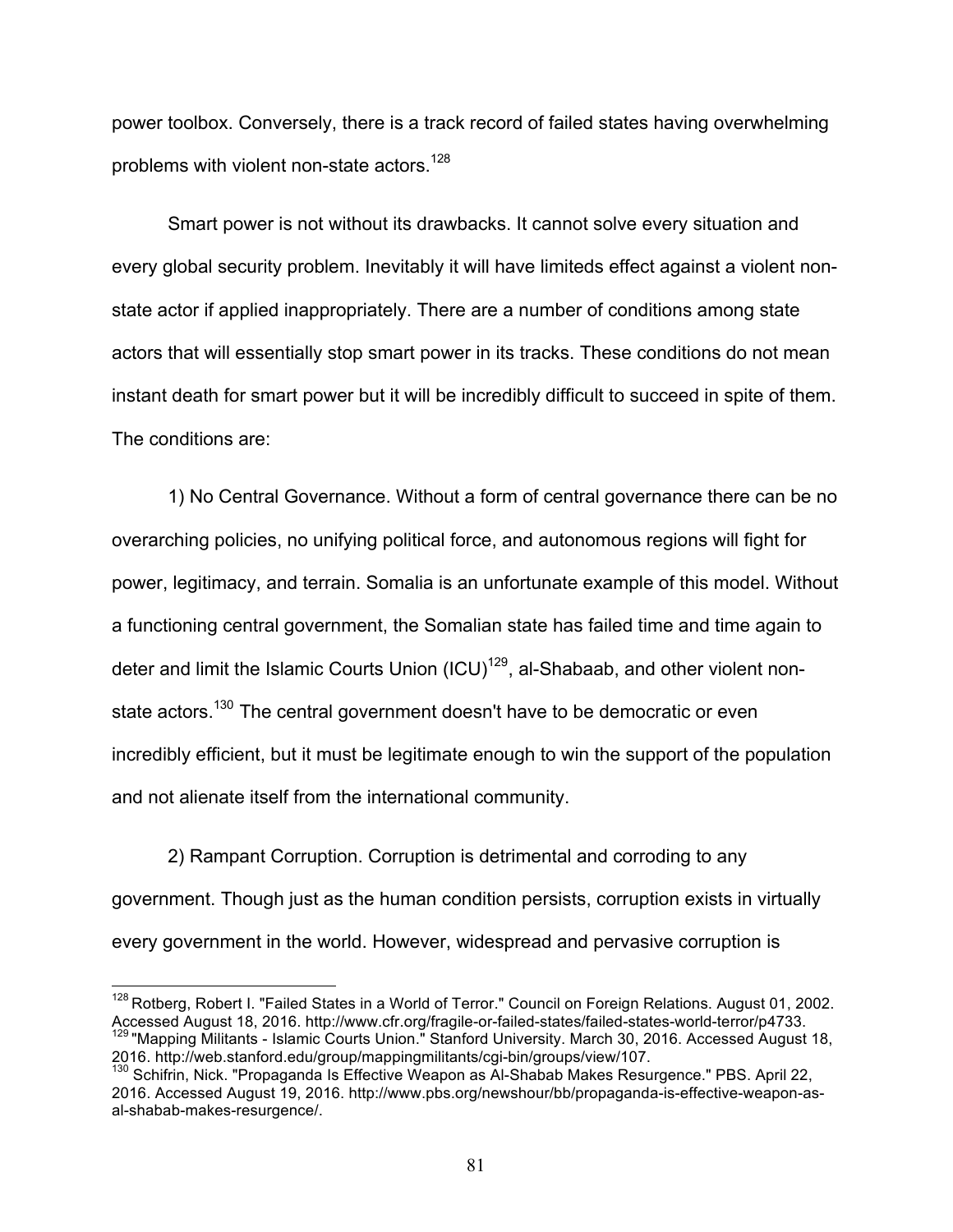poisonous to soft and smart power applications.131 Violent non-state actors are capable of thriving in states rife with corruption due to their ability to buy influence and coerce active or passive support from power players in the state.<sup>132</sup> The Taliban has proved adept at utilizing the prevalent grift and corruption across the country to elude targeting and capture from local national security forces. A state actor need not be free of corruption (which is virtually impossible); however, there must be enough good governance and faith in government to allow for the absorption of aid, assistance, and investment. In a state with rampant corruption, such as Tunisia before the Arab Spring, increased foreign aid can actually worsen an already bad situation.<sup>133</sup>

3) No Semblance of Border Control. Border control is challenging, as the United States itself knows well enough. There is a fine line between preventing mass influxes of potential threats and tightening up a border to the point of being a police state like North Korea. The border between Afghanistan and Pakistan is almost nonexistent at points; especially near the Federally Administered Tribal Areas. This lack of a boundary in crucial areas has allowed Taliban, al-Qaeda, and Islamic State group affiliates to filter across the Afghanistan-Pakistan border countless times.<sup>134</sup> This has allowed violent non-state actors to re-arm and gain sanctuary to figuratively lick their wounds and return to the battle space.

<sup>&</sup>lt;sup>131</sup> Michael, Bryane, Christopher Hartwell, and Bulat Nureev. "Soft Power: A Double-Edged Sword?" BRICS Business Magazine. 2012. Accessed August 19, 2016. http://bricsmagazine.com/en/articles/softpower-a-double-edged-sword.

<sup>&</sup>lt;sup>132</sup> Sewall, Sarah. "Corruption: A 21st-Century Security Challenge." The Foreign Service Journal. June 2016. Accessed October 15, 2016. http://www.afsa.org/corruption-21st-century-security-challenge.<br><sup>133</sup> Srebernik, Dor. "Inequality and Corruption: Drivers of Tunisia's Revolution." Inquiries Journal 6, no. 10

<sup>(2014): 1-2.</sup> Accessed June 22, 2016. http://www.inquiriesjournal.com/articles/924/inequality-andcorruption-drivers-of-tunisias-revolution.

<sup>134 &</sup>quot;Understanding War: Pakistan and Afghanistan." Institute for the Study of War. 2009. Accessed June 24, 2016. http://www.understandingwar.org/pakistan-and-afghanistan.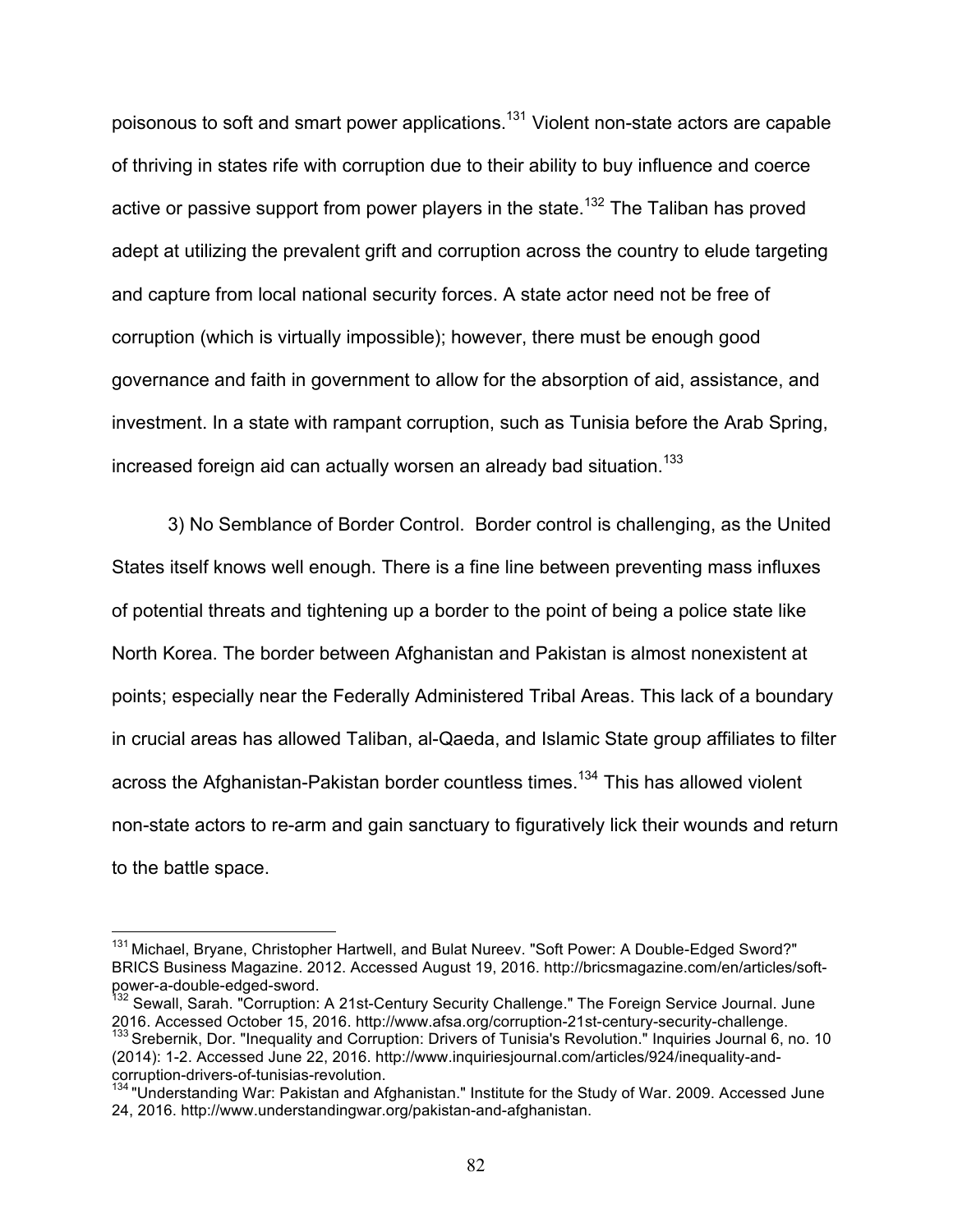It took the United States years to get a handle on foreign insurgent and terrorist groups in Iraq partially because the border between Syria and Iraq was extremely porous and most foreign fighters (especially suicide bombers) were infiltrating Iraq through there.<sup>135</sup> At the time of the Iraqi insurgency's highest activity (during U.S. occupation), al-Qaeda in Iraq was funneling fighters through the border while allegedly conducting meetings in Syria.<sup>136</sup> The regions [or areas] where violent non-state actors find sanctuary doesn't even need to be a willing participant; they just need to have extremely poor border security. The border between Iraq and Syria has become even more blurred during the Syrian Civil War as the Islamic State group established lines of communications (LOCs) from ar-Raqqah, Syria (their headquarters) to Mosul, Iraq.<sup>137</sup> Establishing moderately successful border security is critical to stemming the flow of weapons, money, logistical support, and personnel between states. When General David Petraeus made border security a top priority, the amount of foreign fighters coming into Iraq decreased dramatically.

4) Limited or No U.S. Domestic Support. Not every conflict is going to have the kind of support World War II or the First Gulf War has, especially as the United States populace is war weary following over fifteen years of war with no end in sight. However, there has to be a decent amount of domestic support for smart power to be able to work against violent non-state actors. Several smart power applications, such as foreign aid

<sup>&</sup>lt;sup>135</sup> Yates. Dean, and Sean Maguire. "Foreign Militants Entering Iraq Down 50 Pct: Petraeus." Reuters. February 11, 2008. Accessed July 24, 2016. http://www.reuters.com/article/us-iraq-petraeus-fightersidUSYAT15542120080211.

<sup>&</sup>lt;sup>136</sup> Khan, Azmat. "FRONTLINE: What Is Al Qaeda Doing in Syria?" PBS. February 23, 2012. Accessed June 25, 2016. http://www.pbs.org/wgbh/frontline/article/what-is-al-qaeda-doing-in-syria/.<br><sup>137</sup> Forrest, Caitlin. "ISIS Sanctuary Map: August 19, 2016." Institute for the Study of War. August 19,

<sup>2016.</sup> Accessed August 24, 2016. http://www.understandingwar.org/backgrounder/isis-sanctuary-mapaugust-19-2016.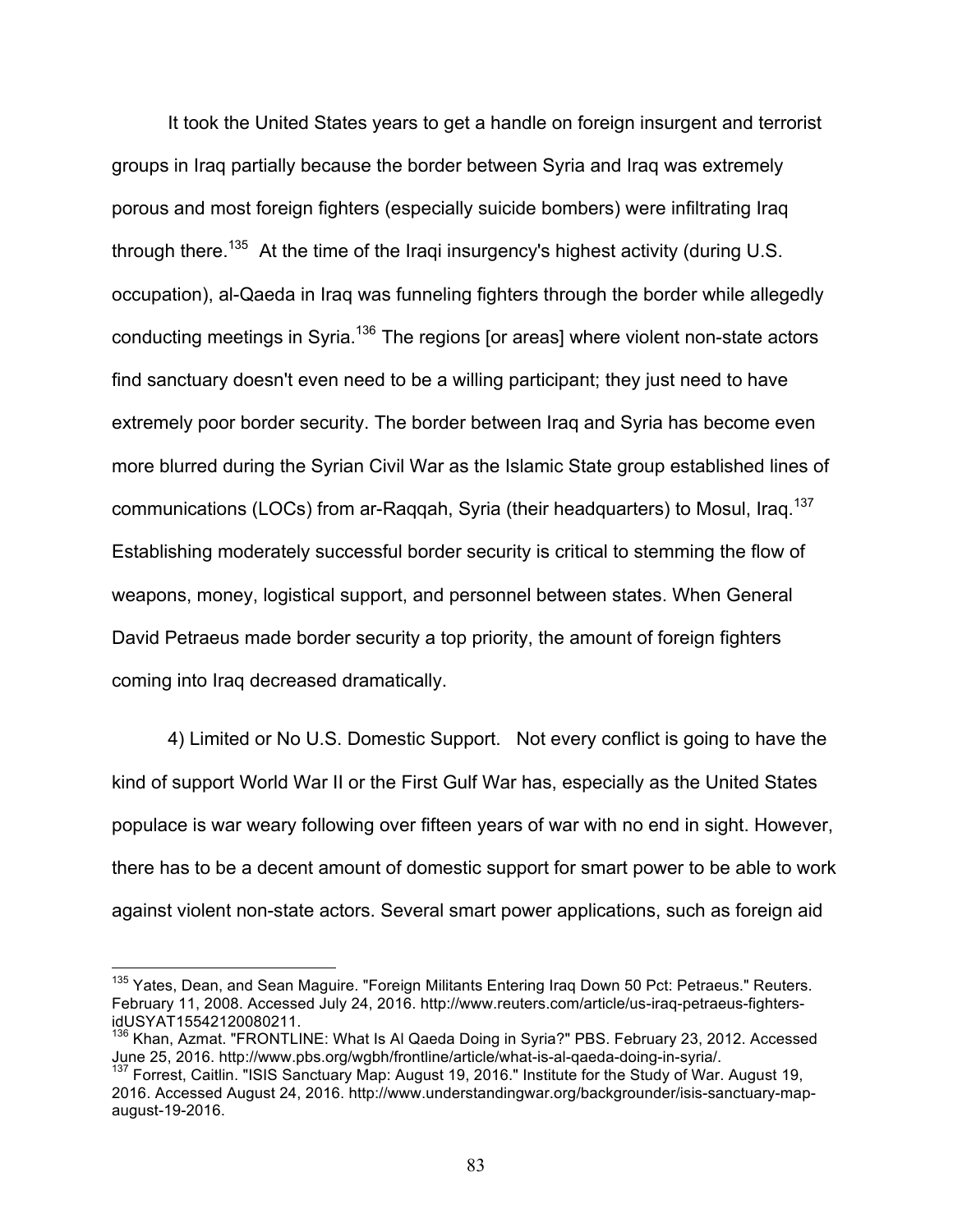and investment and multilateral capacity building, can take years and even in excess of a decade to take hold and cause quantifiable effects.<sup>138</sup> The U.S. population could tire of billions of dollars being spent on smart power applications with seemingly no immediate impact in areas that may not appear to be "hotspots" or represent existential threats. As will be noted in the next section laying out recommendations, in order to win popular support for smart power applications, the United States government will have to win the information war at home as well as abroad.

None of the conditions listed above are absolute harbingers of doom for smart power, in regards to violent non-state actors. However, any combination of these conditions makes success of a smart power campaign aimed at deterring and limiting VNSAs much less likely. Smart power is potentially the most powerful and effective form of power that can be utilized by a state actor but it is still limited in where it can be effectual.

#### *Recommendations*

Based on the research conducted in this thesis as well as the resulting findings and analysis, I will make four recommendations that can help formulate a smart power strategy capable of deterring and limiting violent non-state actors around the world. These recommendations do not represent a complete and comprehensive smart power strategy but will present ideas and concepts towards that end.

<sup>&</sup>lt;sup>138</sup> Silverman, Keseah. "Capacity Building as a Tool for Comprehensive Security." NATO Allied Command Transformation. April 6, 2014. Accessed August 24, 2016. http://www.act.nato.int/article-2014-1-09.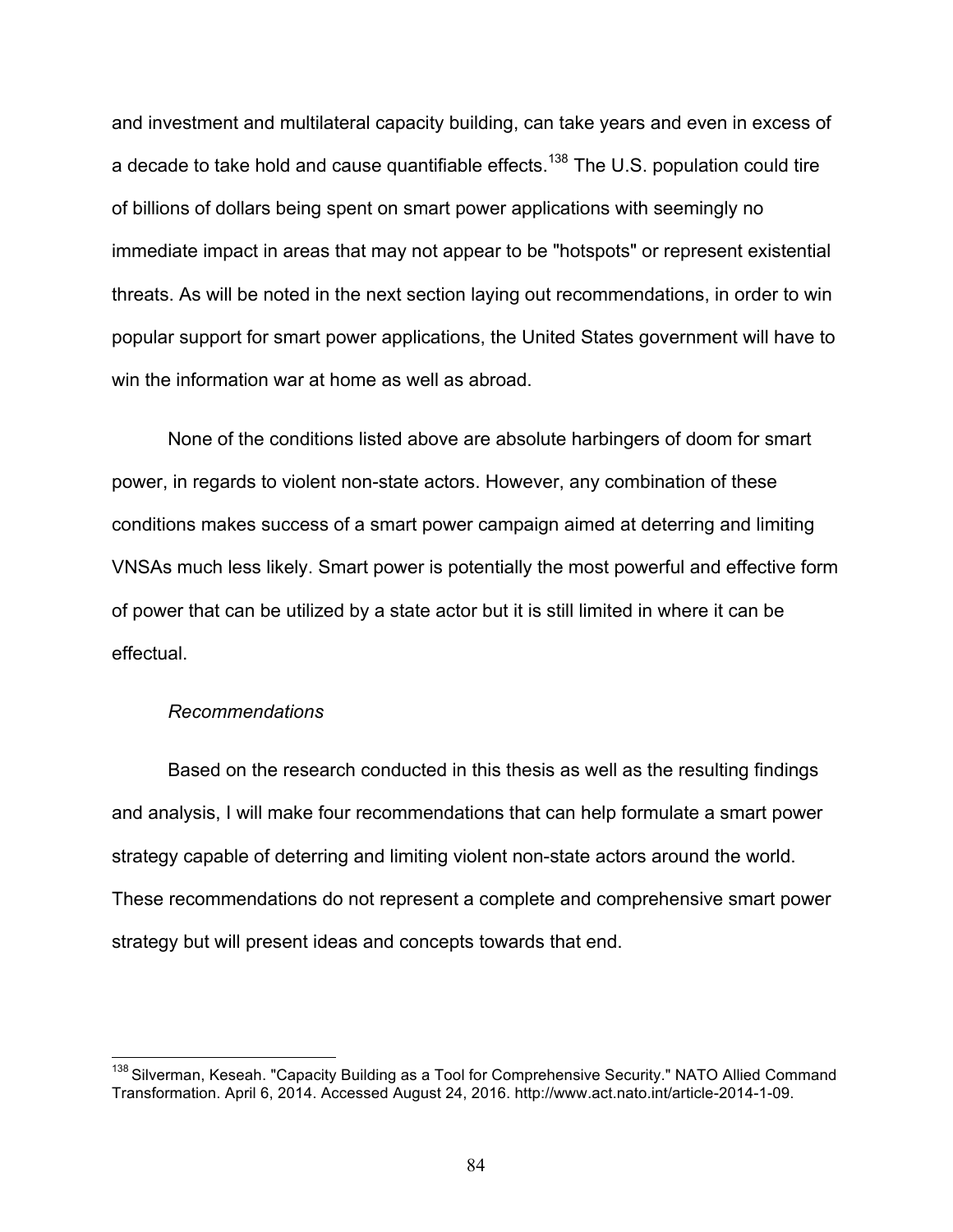## *Recommendation #1: Increase Foreign Aid and Development with an Overhaul to How Money is Spent*

Foreign aid and investment are major smart (and soft) power tools that can foster an environment that is far less fertile for violent non-state actor recruiting and susceptible to information operations.<sup>139</sup> However, foreign aid has to be properly targeted in order to get the most bang for the taxpayers' buck. Foreign aid unfortunately has seemingly more, or at least more publicized, failures than success stories. But there are success stories there; U.S. assistance to South Korea is probably one of the most hope inspiring. Clare Lockhart, coauthor of Fixing Failed States, summarized the U.S. - Korean foreign aid story in *World Affairs Journal* writing, "In the aftermath of the Korean War, South Korea had one of the lowest GDPs on earth, but between 1966 and 1989, it raised its GDP by an average of eight percent per year. Behind this story lies a dedicated effort to foster local capacity and industrial-led growth, backed by a US partnership. In 1966, President Lyndon Johnson agreed with President Park Chung-hee of South Korea to help establish the Korea Institute of Science and Technology (KIST) and assembled a team of leading scientists and technical experts to form and plan the institute. KIST aimed to nurture Korea's own technical and managerial capacity to lay the basis for its economic transformation, rather than remain dependent on foreign management and input for its projects and companies. Korea is now one of a handful of

<sup>&</sup>lt;sup>139</sup> Glassman, James. "Foreign Aid: The Good And Bad." Forbes. April 8, 2011. Accessed August 16, 2016. http://www.forbes.com/sites/jamesglassman/2011/04/08/foreign-aid-the-good-andbad/#5a2cf99311a4.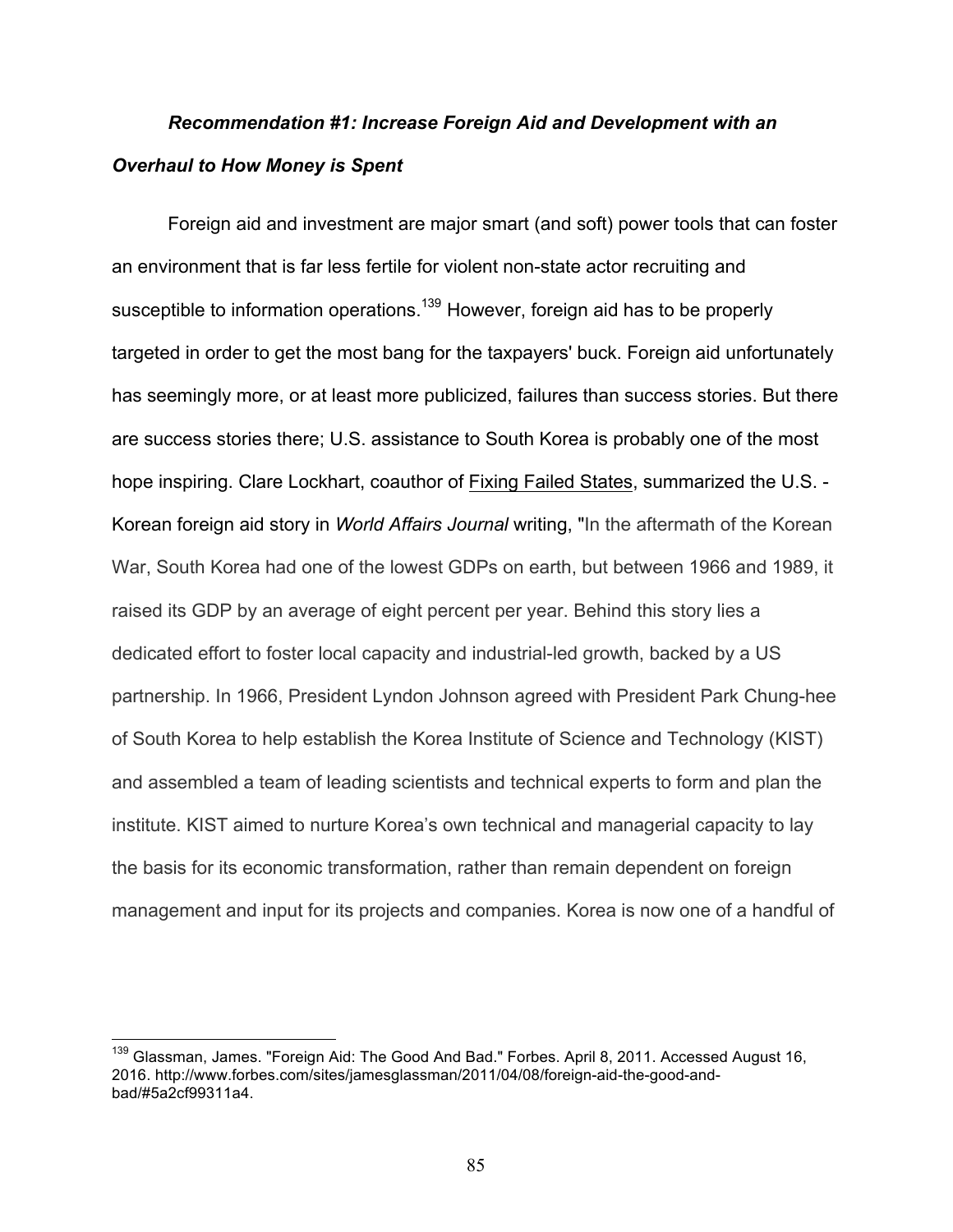nations that combine GDP per capita in excess of \$20,000 with a population of more than fifty million people."<sup>140</sup>

In contrast, the U.S. has poured approximately \$100 billion of nonmilitary foreign aid into Afghanistan and seen little tangible effect. The International Crisis Group noted that, "Despite billions of dollars in aid, state institutions remain fragile and unable to provide good governance, deliver basic services to the majority of the population or guarantee human security."<sup>141</sup> This is the kind of "Money Pit", as award-winning journalist Joel Brinkley characterized it, which can sabotage the potential good done by foreign aid, discourage the U.S. populace from supporting it, and prevent U.S. lawmakers and high level decision makers from pushing forward aid programs.<sup>142</sup>

Foreign aid has the potential to do more than create conditions that are difficult for violent non-state actors to succeed in. Successful foreign aid and investment stories can become a narrative about good will done by the United States that can help repair an image that has been tarnished as unilateral, imperialistic, and aggressive. This smart (and soft) power application can be parlayed into recommendations that follow this one including: information operations, capacity building, and coalition building.

Foreign aid and investment is extremely limited in what it can do if the system isn't "fixed." Throwing money at a country without purposeful planning and careful consideration does not work and may in fact be detrimental, as is evidenced by

<sup>&</sup>lt;sup>140</sup> Lockhart, Clare. "Fixing US Foreign Assistance: Cheaper, Smarter, Stronger." World Affairs Journal. January 2014. Accessed July 19, 2016. http://www.worldaffairsjournal.org/article/fixing-us-foreign-

assistance-cheaper-childrer-cheaper. **Exerciser.** 141 Brinkley, 141 Brinkley, Joel. "Money Pit: The Monstrous Failure of US Aid to Afghanistan." World Affairs Journal. January 2013. Accessed August 5, 2016. http://www.worldaffairsjournal.org/article/money-pit-monstrousfailure-us-aid-afghanistan.<br><sup>142</sup> Ibid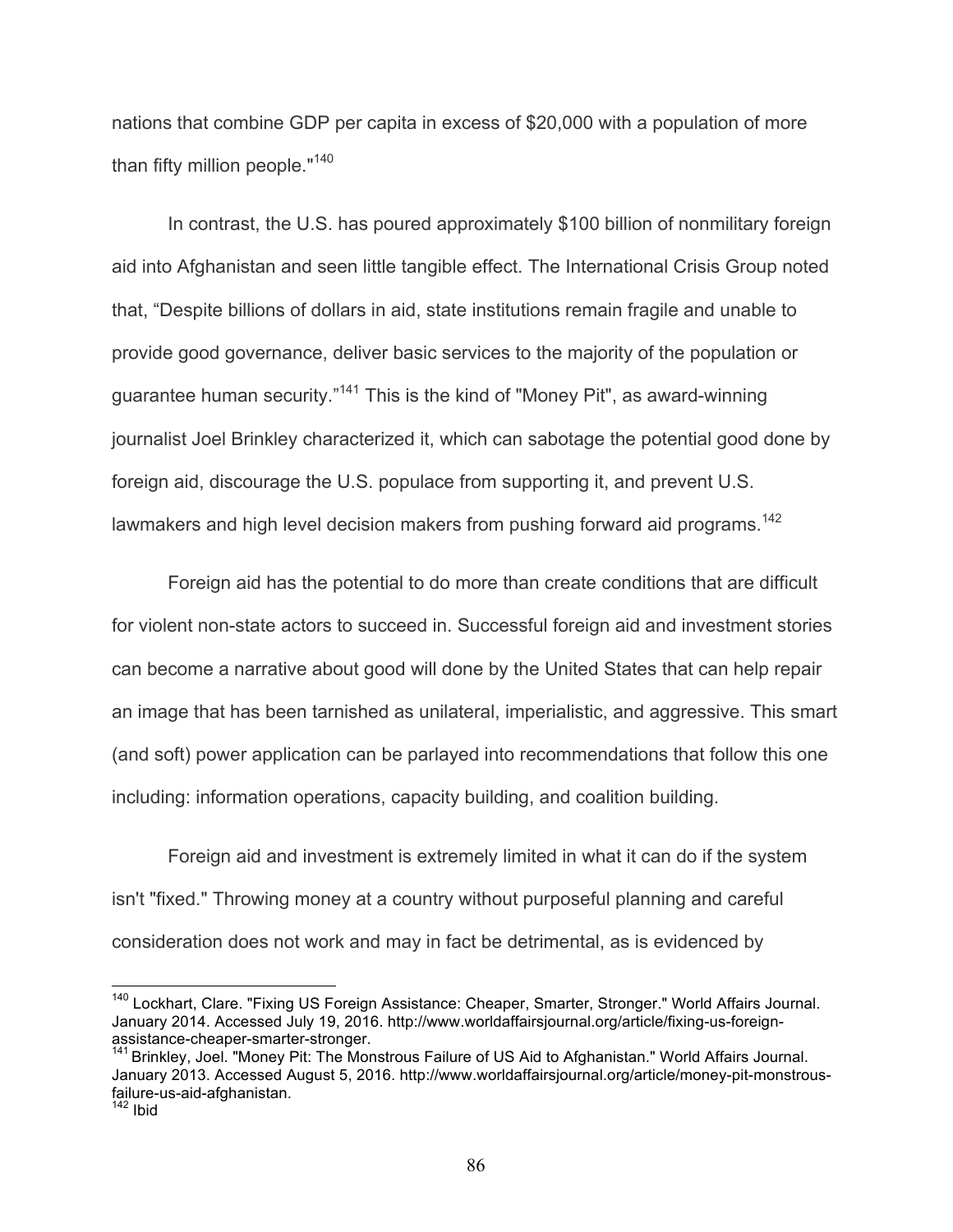Afghanistan, Iraq, Tunisia, and scores of African nations. The U.S. government need not take on foreign aid and investment on its own. Money can be well spent in utilizing non-governmental organizations and private companies to carry out development and aid projects. That being said, the private sector is a double-edged sword. It can be more effective and agile than governmental organizations but conversely can squander money at a rapid pace such as in Haiti following the devastating earthquake there in 2010.<sup>143</sup> Conversely, private industry companies can see serious investment and growth potential in emerging markets such as Indonesia and Nepal, whom also need aid and development.

An entire thesis could be written on how to overhaul the foreign aid and investment methodology utilized by the United States and even its Western allies. In the simplest terms there needs to be long-term thinking about if aid and development are sustainable and if they build resiliency. In order to wage an effective global smart campaign to limit and deter violent non-state actors it will be incumbent upon future Presidents and Congresses to show resolve in increasing and sustaining foreign aid not slashing it based on misinformed or weary public outcry.

## *Recommendation #2: Prioritize and Target Multilateral Capacity Building in*

### *Threat Areas*

Multilateral capacity building has the potential to be extremely rewarding in the long term. However, the United States, even with partners, cannot build capacity in

<sup>&</sup>lt;sup>143</sup> Connor, Tracy, Hannah Rappleye, and Erika Angulo. "What Does Haiti Have to Show for \$13 Billion in Earthquake Aid? - NBC News." NBC News. January 12, 2015. Accessed August 16, 2016. http://www.nbcnews.com/news/investigations/what-does-haiti-have-show-13-billion-earthquake-aidn281661.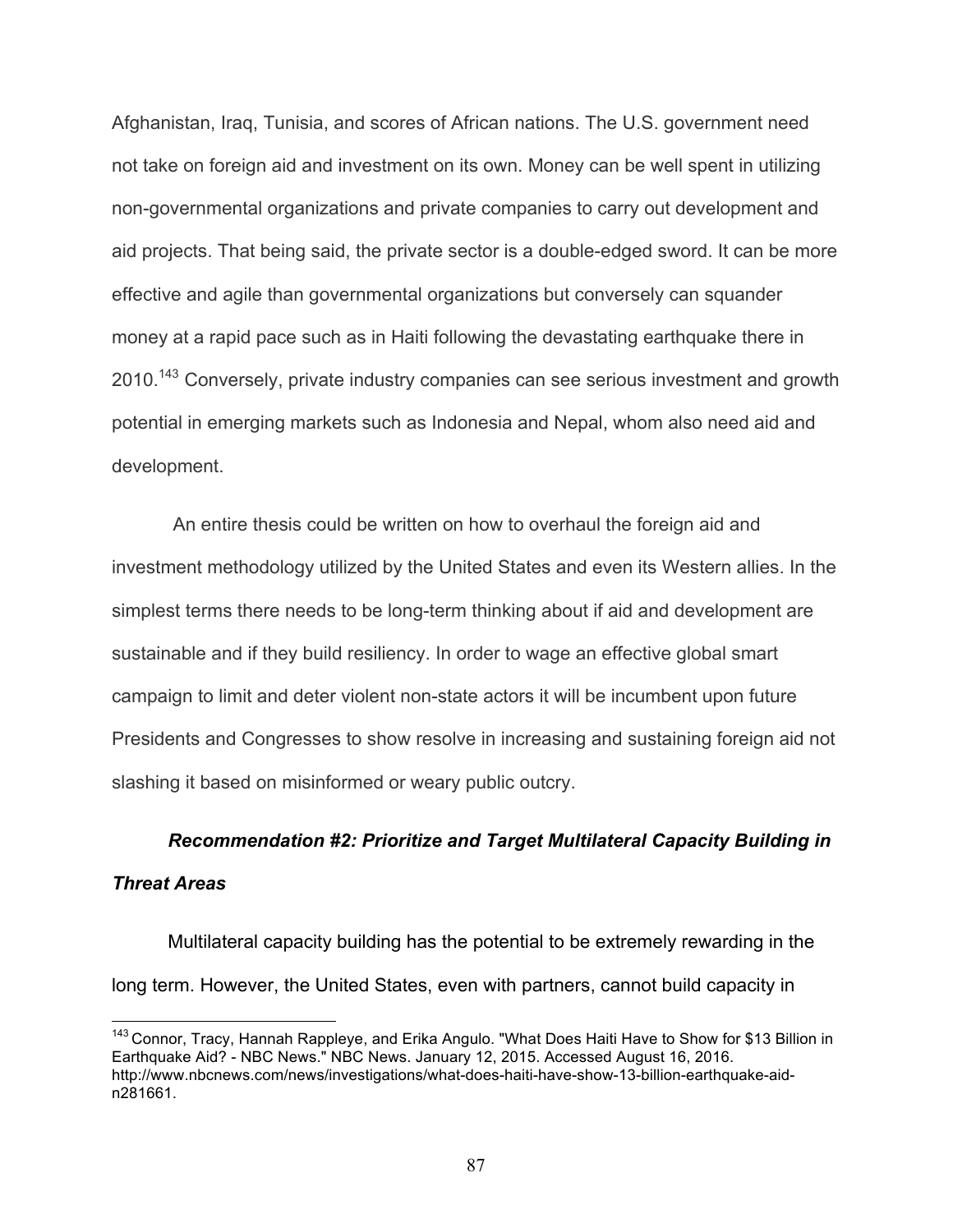every area of the world. The U.S., in its strategic planning, will need to rack and stack priorities about which areas are most important to build capacity in. These will not necessarily be the highest threat areas but rather which states are facing realistic threats but lack the security forces, military, and perhaps even governance to stand up in the face of those threats. Trying to build capacity in problem areas after problems have become out of control is reactive and can only lead to being forced to "play from behind".

Capacity building can be expensive, but the return on investment is state actors capable of deterring and limiting violent non-state actors of their own volition and with their own capabilities rather than expending ludicrous amounts of American blood and treasure down the line. The U.S. investment and capacity building in Western Europe helped prop that side of the continent up as a veritable bulwark against Soviet aggression and expansionist ideas.<sup>144</sup> The same must be done with a myriad of Asian, European, African, and South American partner states in order to counter the threat of violent non-state actors without getting involved in half a dozen conflicts concurrently with a resource-constrained and overextended all-volunteer military force.

# *Recommendation #3: Develop Regional or Sub Regional, Coordinated, Enduring Information Operations Campaigns*

Information operations can shape and influence how state actors, and their actions, are perceived. In its Soviet heyday and in more recent years Russia has become extremely adept at information operations. All of Russia's actions, both overt

<sup>&</sup>lt;sup>144</sup> "The Marshall Plan - "The Europeans Did the Job Themselves." Association for Diplomatic Studies and Training. 2015. Accessed August 24, 2016. http://adst.org/2015/05/the-marshall-plan-the-europeansdid-the-job-themselves/.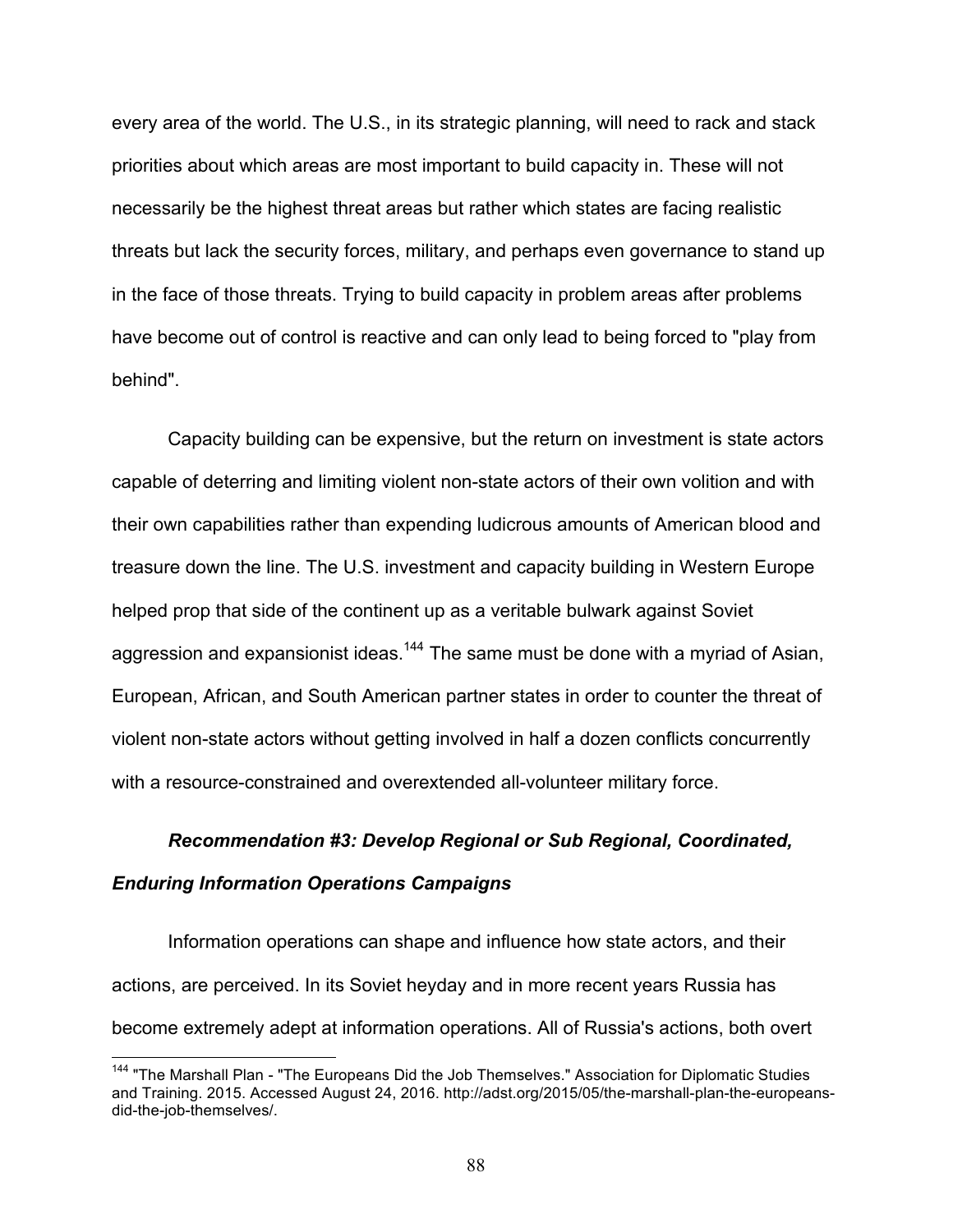and covert, in Crimea, Eastern Ukraine, and Syria are all integrated with its long-term, coordinated information operations campaign.<sup>145</sup> Russian actions abroad, whether belligerent and abrasive or passive and guileful, support or derive ostensible legitimacy from a consistent narrative that guides and shapes the long-term policy goals of the Russian Federation. Virtually all of Russia's foreign policy objectives are explicated in its 2015 National Security Strategy in less than veiled language.<sup>146</sup>

The United States is not Russia. But there are lessons to be learned from the former Soviet Union's employment of information operations. Russia has waged its information war against Ukraine, Crimea, most of Europe, and especially targeted nearby countries with a large percentage of Russian-language speakers. This strategy cannot be directly applied to violent non-state actors, particularly given their varying ideologies, motivations, and constructs. However, the United States can develop targeted information operations campaigns over long periods to shape the information environment to its and its allies' favors. In terms of targeting and tailoring those IO campaigns, they could potentially be divided up into regions or sub regions. Boundaries of the campaigns should not be drawn by state borders but by issues and subjects.

The U.S. has made similar attempts in the past, to "win hearts and minds" but not in the kind of proactive manner that seems necessary in today's world. In the post-9/11 world, the Bush and Obama administrations have attempted to assuage fears across

 $146$  Oliker, Olga. "Unpacking Russia's New National Security Strategy." Center for Strategic and International Studies |. January 7, 2016. Accessed August 16, 2016.

<sup>&</sup>lt;sup>145</sup> Monaghan, Andrew. "Putin's Way of War - The 'War' in Russia's 'Hybrid Warfare'." Strategic Studies Institute. January 2016. Accessed August 16, 2016.<br>http://strategicstudiesinstitute.army.mil/pubs/parameters/issues/Winter 2015-16/9 Monaghan.pdf.

https://www.csis.org/analysis/unpacking-russias-new-national-security-strategy.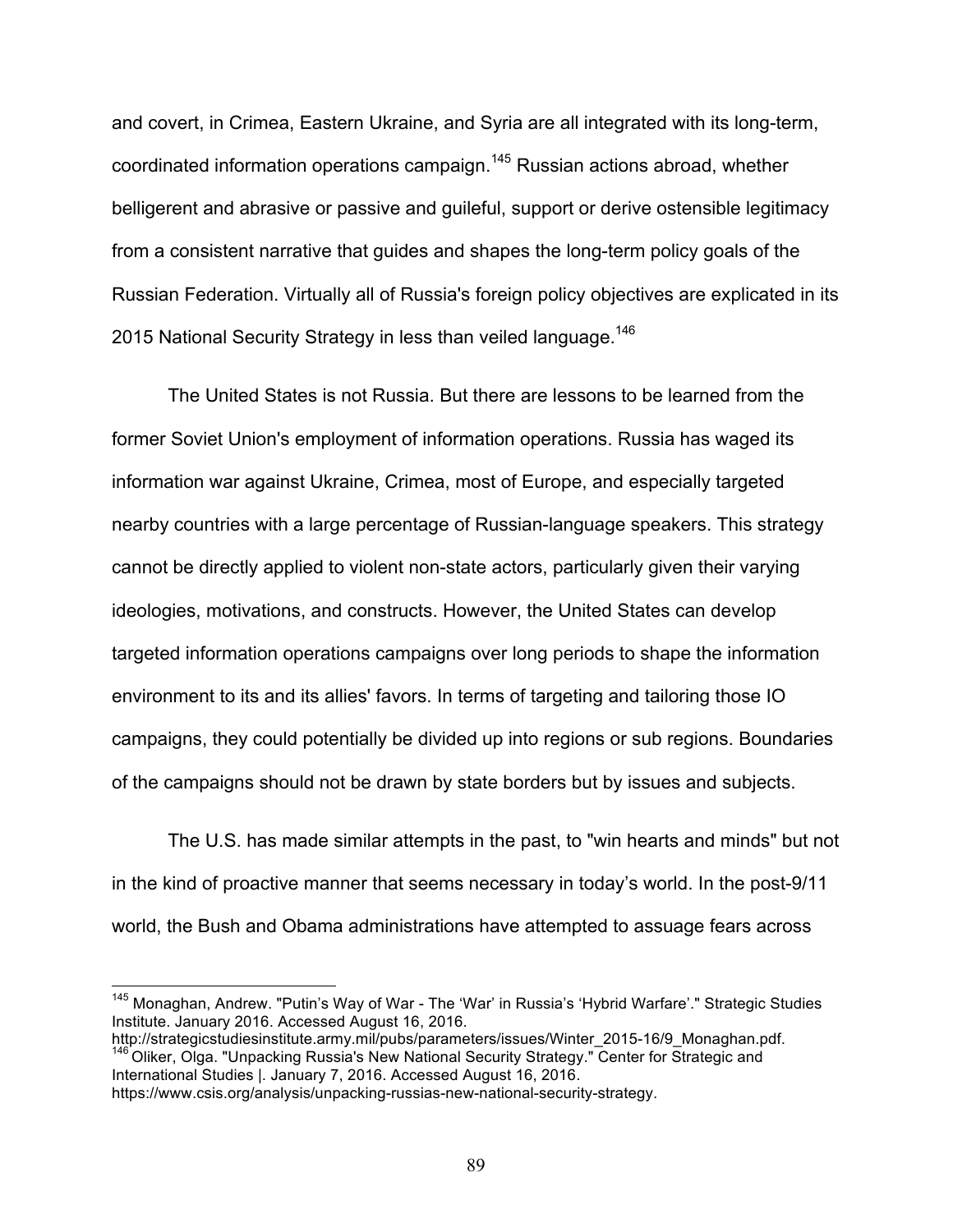the Islamic world about U.S. intentions of crusades against Muslims and their very way of life. But not enough has been done to shape the message of how the U.S. wants the environment of the Muslim world to integrate and mesh with America's vision, outside of the Middle Eastern democracy-obsessed Bush Doctrine. As Christian Whiton notes in his book on smart power, the United States has the option to have some say over what the information environment looks like and how the U.S. itself is perceived; none of the current analyses of how the U.S. is viewed or what its role in the world is are foregone conclusions.147 The United States can and should use information operations campaigns to influence and shape populations and governments to foster environments that can more readily deter and limit violent non-state actors. Persistent information operations can potentially bring about fertile breeding grounds for anti-VNSA sentiment and more cohesion between government, populations, and the United States.

#### *Recommendation # 4: Create a Smart Power Joint Interagency Task Force*

The United States is fairly proficient at creating joint task forces; especially following the 9/11 terrorist attacks. Whether they are effective task forces is another question entirely. The American government is especially adept at creating joint interagency task forces in war zones or in response to conflicts and crises. The Central Intelligence Agency, Federal Bureau of Investigations, Department of Defense, Drug Enforcement Agency, and countless other government agencies have ostensibly cooperated more on various issues over the last 15 years than in all of American history. However, outside of the National Counterterrorism Center and several Joint

<sup>&</sup>lt;sup>147</sup> Whiton, Christian. Smart Power: Between Diplomacy and War. Dulles, VA: Potomac Books, 2013. p. 90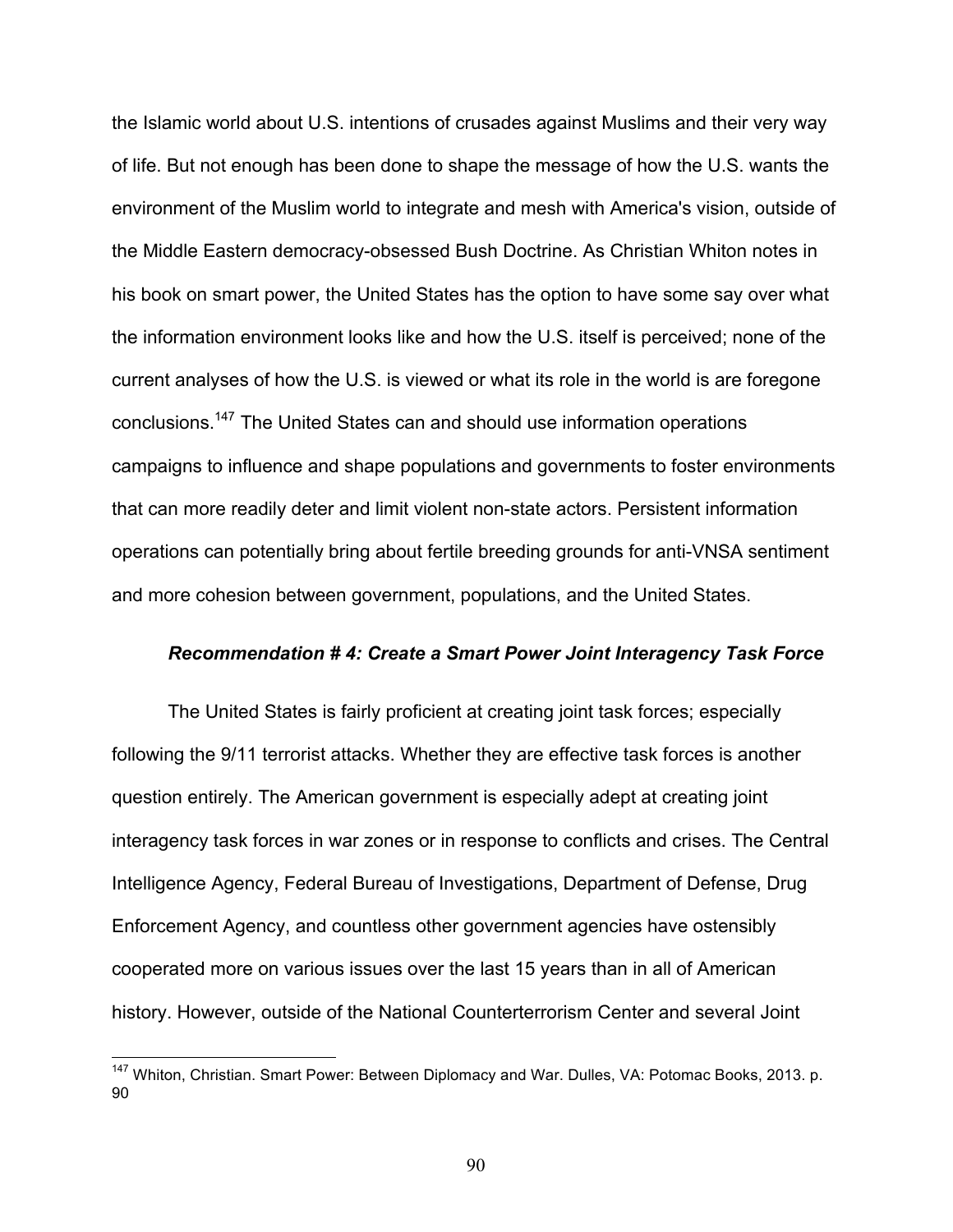Interagency Task Forces (JIATFs) responsible for counterdrug missions, the United States does not coordinate among agencies and apparatuses in peacetime as much as they should. The presence of a unifying force for smart power is nonexistent at this time.

As was mentioned in the information operations recommendation, the Russian Federation does an outstanding job of levying and coordinating their combat operations, information warfare, narratives, and political objectives in a manner that has had incredibly successful results over the last three years. Russia benefits greatly in its campaigning from having an authoritarian government. There can be little question that President Vladimir Putin is the linchpin and final decision maker in Russia. Hence the fact that Russian campaigns are so precise, targeted, and coordinated. Additionally, Russia is not bound to the values and responsibility of a democratic republic. There are, of course, a multitude of problems with authoritarian regimes, not the least of which is the limited freedoms of the people and a lack of openness and transparency. However, Russia figuratively has its ship sailing in one direction while the United States is metaphorically tying lifeboats together in an attempt to fight the current. The U.S. President is beholden to the American public and must work with a Congress, also beholden to the American voter, in order to pass legislation and make plans into reality. An already difficult task is made even more complex considering the party differences and turnover in public offices.

The most important recommendation from this thesis is to establish a Smart Power Joint Interagency Task Force (SPJITF). The SPJITF would not be an immediate cure to all the ails of America's smart power strategy, or lack thereof. This potential task force cannot unilaterally draft and pass legislation or allocate and raise funds on its own.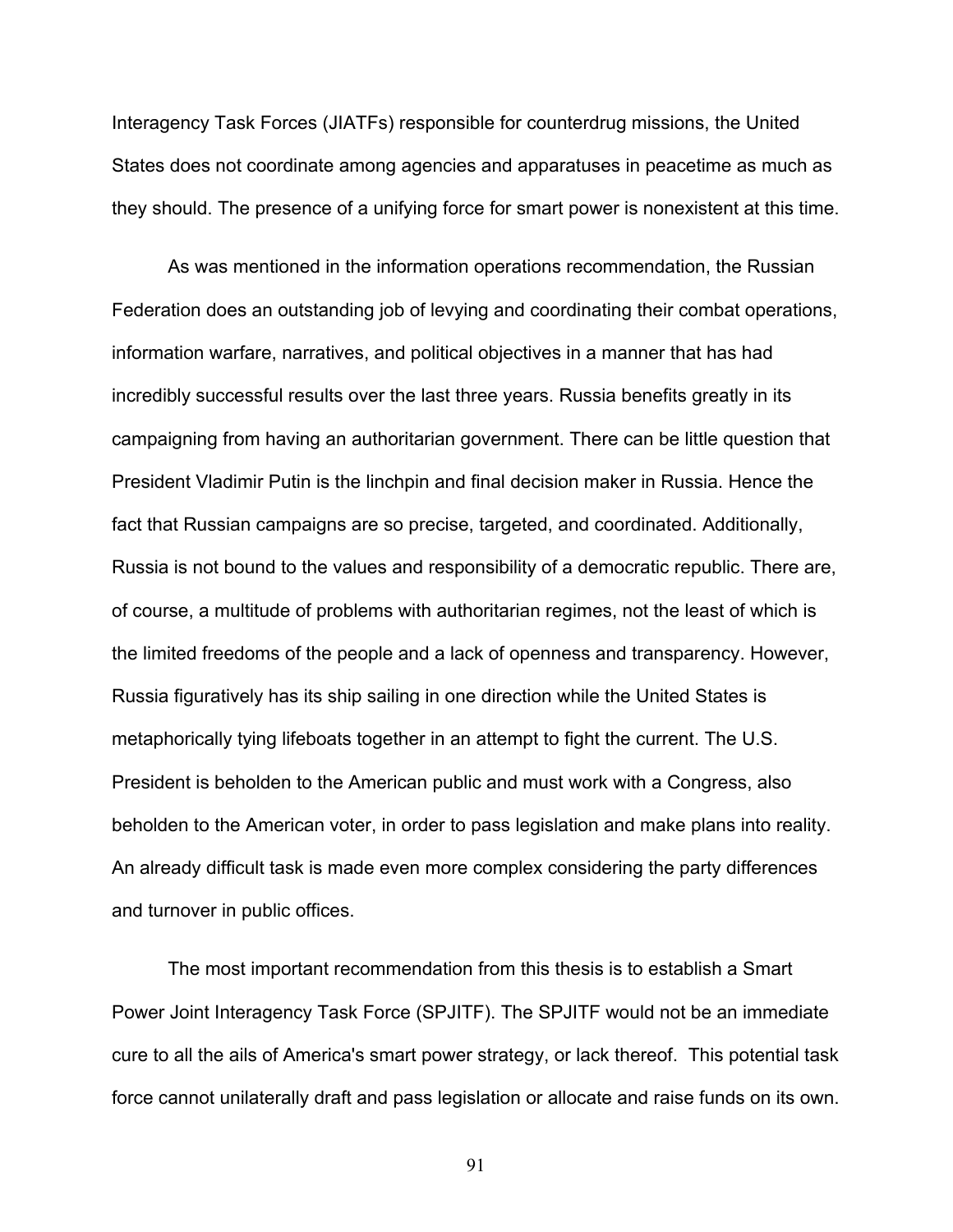But it can bring about true coordination of efforts and guide the U.S. "ship" in one direction to achieve strategic goals through the execution of a coherent smart power strategy. The task force would need to include members from at the very least: the State Department, the Department of Defense, Central Intelligence Agency, the United States Institute of Peace, National Security Agency, U.S. Agency for International Development, National Security Council, National Intelligence Council, National Economic Council, Department of Homeland Security, Department of Justice, foreign investment agencies such as the African Development Foundation, the Inter-American Foundation, the Export-Import Bank of the United States, and the Overseas Private Investment Corporation, and potentially the Peace Corps.

The Smart Power Joint Interagency Task Force can provide the kind of crossagency/organization talk and collaboration that will create a comprehensible, enduring, and effective smart power strategy that can deter and limit violent non-state actors in addition to providing deterrence and a competitive edge against near-peer challengers such as Russia and China. Having stakeholders in the task force from the aforementioned agencies and organizations brings a vested interest from multiple departments of the U.S. government. In order to procure funding and properly plan for a long-term smart power strategy, the task force should set out to establish priorities as well as near (present), mid (5-10 years), and far (10+ years) term requirements. The SPJITF would be a huge step in the right direction for adopting smart power to deal with state and violent non-state actors as well as show U.S. resolve to wield smart power.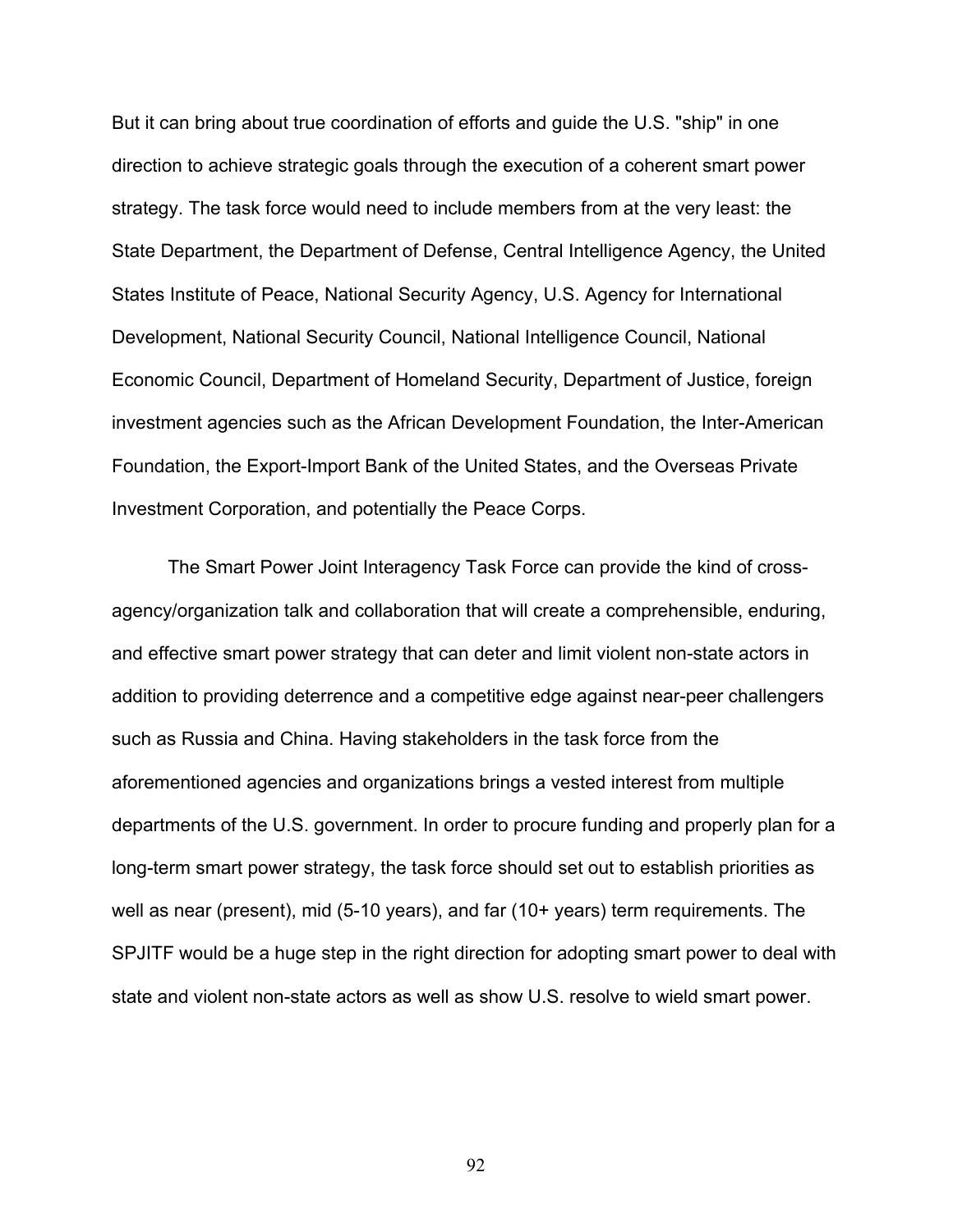#### *Conclusion*

There is a consistent theme among my recommendations: unity. In order to effectively employ a smart power strategy that can have long lasting effects and effectively deter violent non-state actors there must be unity in effort, unity in intention, unity amongst allies, and unity within states. Clear and direct messaging and strategies cannot be produced by disparate and disjointed efforts. The status quo of Washington dysfunction won't change the paradigm through which the U.S. currently sees its role in conflict with violent non-state actors. The status quo means decades upon decades of seemingly endless war, until the United States no longer has the capital or the willpower to keep engaging violent non-state actors in asymmetric conflicts where an incredibly capable and presumably powerful U.S. military its dragged through the mud by an enemy with less might but far more flexibility and adaptability.

The asymmetric threat will not fade in the future but will persist and potentially expand with increased lethal technology exchange among state and violent non-state actors. In 1886, the novelist Rudyard Kipling's poem "Arithmetic of the Frontier" was published in the first edition of Departmental Ditties and Other Verses. A poem written 130 years ago is as prescient today as it was in the 19th Century. The most important stanza from Kipling's poem as it relates to this thesis is:

" A scrimmage in a Border Station-

 A canter down some dark defile Two thousand pounds of education

Drops to a ten-rupee jezail.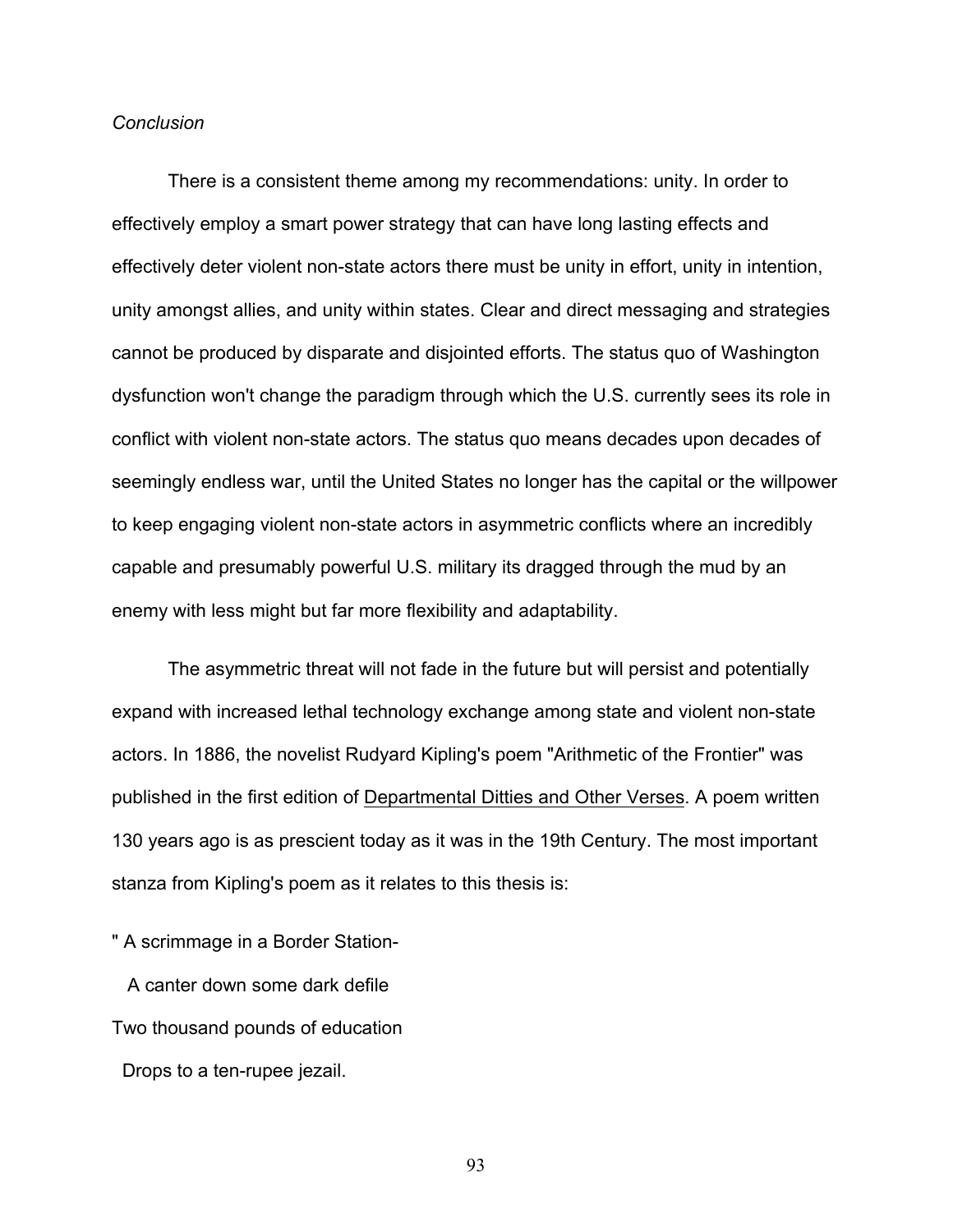The Crammer's boast, the Squadron's pride,

Shot like a rabbit in a ride! "<sup>148</sup>

Kipling was talking about British soldiers, especially highly educated and trained officers, suffering terrible losses near the Afghanistan-Pakistan border or the "frontier." "Two thousand pounds of education drops to a ten-rupee jezail" is a discerning representation of the current and future asymmetric threat. The line is basically saying that a cheap round from a cheap gun kills these officers whom England has invested so much in. Supplant "ten-rupee jezail" with 25-cent 7.62x39mm (the round used in the AK-47) and "two thousand pounds of education" with two years of training and the poem is a description of the fights the U.S. faces today. Ironically, the United States is still embroiled in battling violent non-state actors in the very same area that Kipling was describing over a century ago.

The US must start to shift from being a reactive to pro-active power. Smart power is not a mystic, universal, cure-all Band-Aid, but it's a major step in the right direction. Smart power is not just slapping together some soft power and hard power measures and insincerely calling it a balanced approach. Smart power has to be a unified, coordinated, and carefully developed strategy but still remain flexible and resilient not only in the United States but among its partners as well. It may not have had a major track history of huge, definable victories against VNSAs but just because it hasn't been done doesn't mean it can't be done.

<sup>&</sup>lt;sup>148</sup> Kipling, Rudyard. "Poems - Arithmetic on the Frontier." Kipling Society. Accessed August 17, 2016. http://www.kiplingsociety.co.uk/poems\_arith.htm.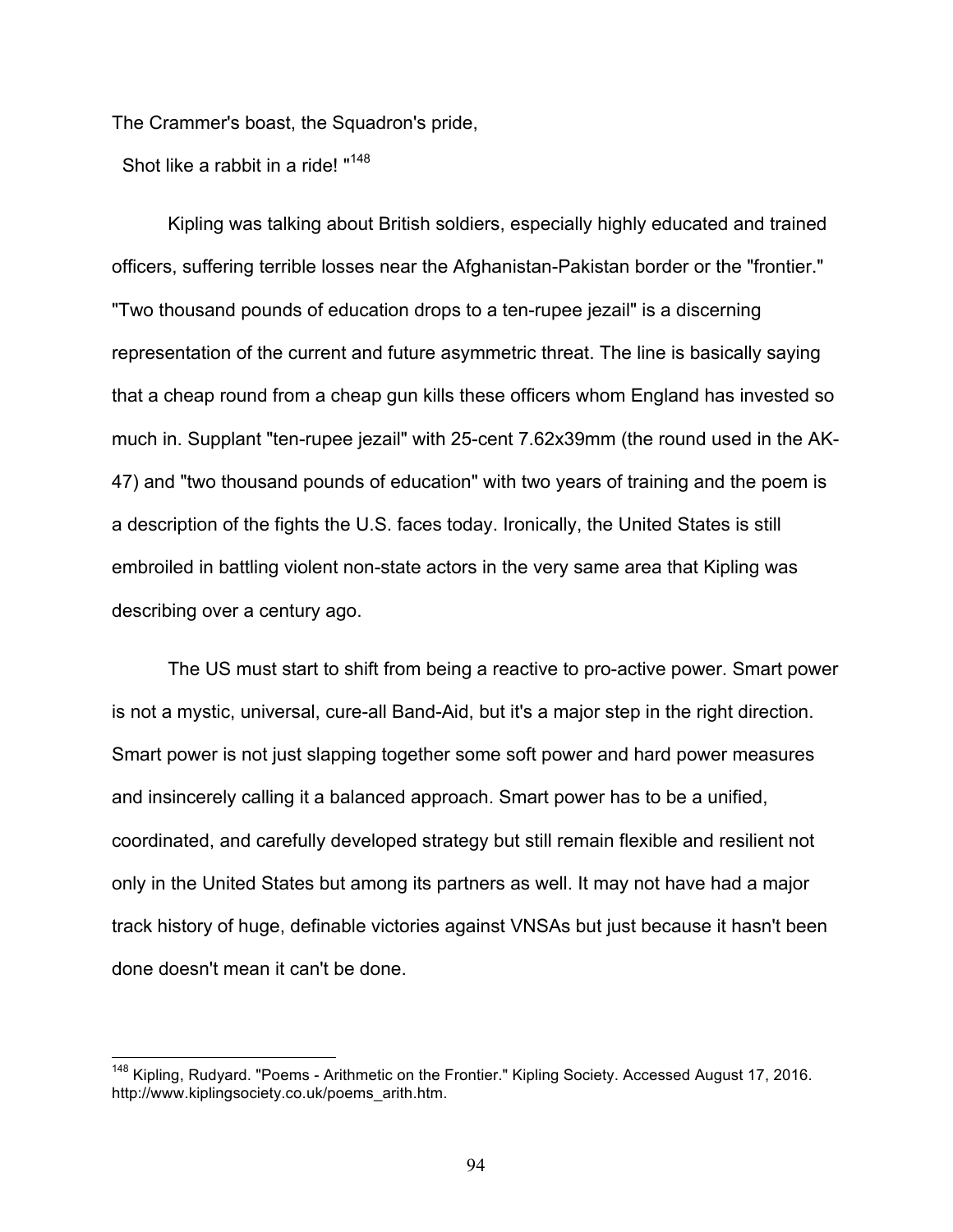Earlier in the thesis it was noted that Libya had been an abject failure. There is no denying there was a number of missteps and, frankly, disasters during what was supposed to be smart power's victorious campaign. However, new developments in Libya show the central government fighting hard to take power back from Islamic State group militants. Through most of 2015, the country appeared to be on the brink of collapse and looked like a developing stronghold for the so-called Islamic State militants. By August 2016, IS militants are on the run, not giving up, but nonetheless on the run. The more recent Libya successes are a direct result of U.S. airstrikes in Libya coupled with multilateral capacity building that is increasing the Libyan government and security forces' capability to deter and limit violent non-state actors.<sup>149</sup> Can smart power prevail in Syria and Iraq? Can it instill order and peace and help to create the conditions for a stable society, perhaps a democracy? This remains to be seen. President Obama has faced harsh criticism for a proclivity not to want to employ U.S. ground forces outside of the Special Forces. However, this strategy has recently been more successful in Libya. Smart power, when employed in the careful manner this thesis outlines, can potentially provide greater resources against both state and nonstate actors prone to violence in difficult security environments. The onus is on the United States political, security, and defense apparatus to give it a chance.

<sup>&</sup>lt;sup>149</sup> Lewis, Aidan. "Libya's Jihadist Challenge to Last beyond Sirte Defeat." Reuters. August 19, 2016. Accessed August 21, 2016. http://www.reuters.com/article/us-libya-security-idUSKCN10U19Q.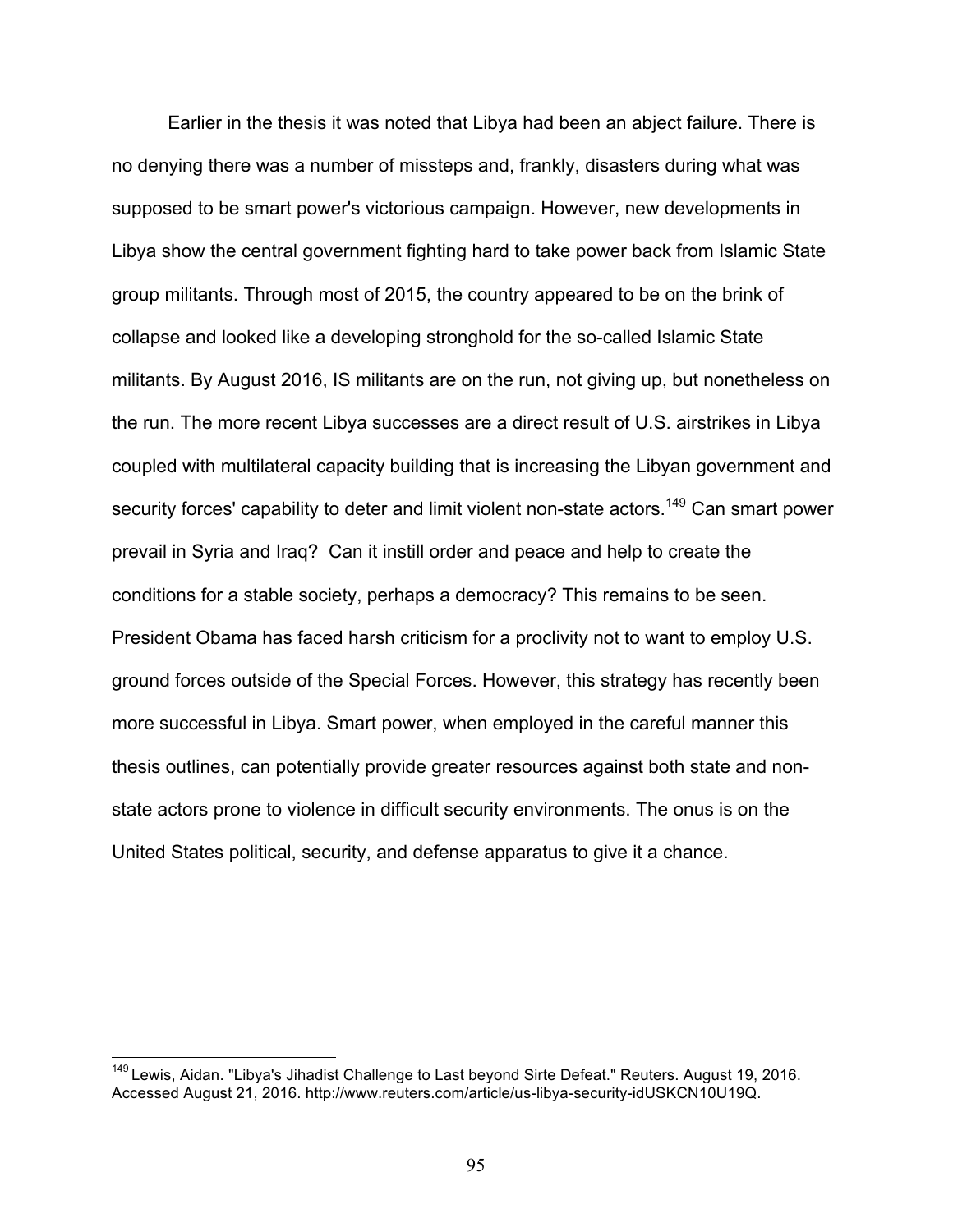## Bibliography

- USGLC. "USGLC Applauds Passage of Electrify Africa Act, Will Empower Millions Across Continent | U.S. Global Leadership Coalition." U.S. Global Leadership Coalition. February 1, 2016. Accessed October 04, 2016. http://www.usglc.org/2016/02/01/usglc-applauds-passage-of-electrify-africa-actwill-empower-millions-across-continent/.
- Abbas, Hassan. "Are Drone Strikes Killing Terrorists or Creating Them?" The Atlantic. March 31, 2013. Accessed April 19, 2016. http://www.theatlantic.com/international/archive/2013/03/are-drone-strikeskilling-terrorists-or-creating-them/274499/.
- Al-Khatteeb, Luay. "How Iraq's Black Market in Oil Funds ISIS." CNN. August 22, 2014. Accessed November 12, 2014. http://edition.cnn.com/2014/08/18/business/alkhatteeb-isis-oil-iraq/.
- Anderson, Gary. "Abu Bakr Al-Baghdadi and the Theory and Practice of Jihad." Small Wars Journal. August 20, 2014. Accessed November 3, 2014. http://smallwarsjournal.com/jrnl/art/abu-bakr-al-baghdadi-and-the-theory-andpractice-of-jihad.
- Anderson, Mark. "UK and International Donors Suspend Tanzania Aid after Corruption Claims." The Guardian. October 13, 2014. Accessed October 04, 2016. https://www.theguardian.com/global-development/2014/oct/13/uk-andinternational-donors-suspend-tanzania-aid-after-corruption-claims.
- Anholt, Simon. "The Good Country About the Good Country Index." The Good Country. January 2015. Accessed April 25, 2016. https://goodcountry.org/index/about-the-index.
- "Arab Uprising: Country by Country Libya." BBC News. December 16, 2013. Accessed May 10, 2016. http://www.bbc.com/news/world-12482311.
- Arasli, Jahangir. "States Vs. Non-State Actors: Asymmetric Conflict And Challenges To Military Transformation." Eurasia Review. March 13, 2011. Accessed November 18, 2014. http://www.eurasiareview.com/13032011-states-vs-non-state-actorsasymmetric-conflict-and-challenges-to-military-transformation/.
- Armitage, Richard, and Joseph Nye. "CSIS Commission on Smart Power: A Smarter, More Secure America." CSIS. November 6, 2007. Accessed February 15, 2016. https://csis-prod.s3.amazonaws.com/s3fspublic/legacy\_files/files/media/csis/pubs/071106\_csissmartpowerreport.pdf.
- Arreguín-Toft, Ivan. "How The Weak Win Wars: A Theory Of Asymmetric Conflict." *International Security* 26, no. 1 (2001): 93-128.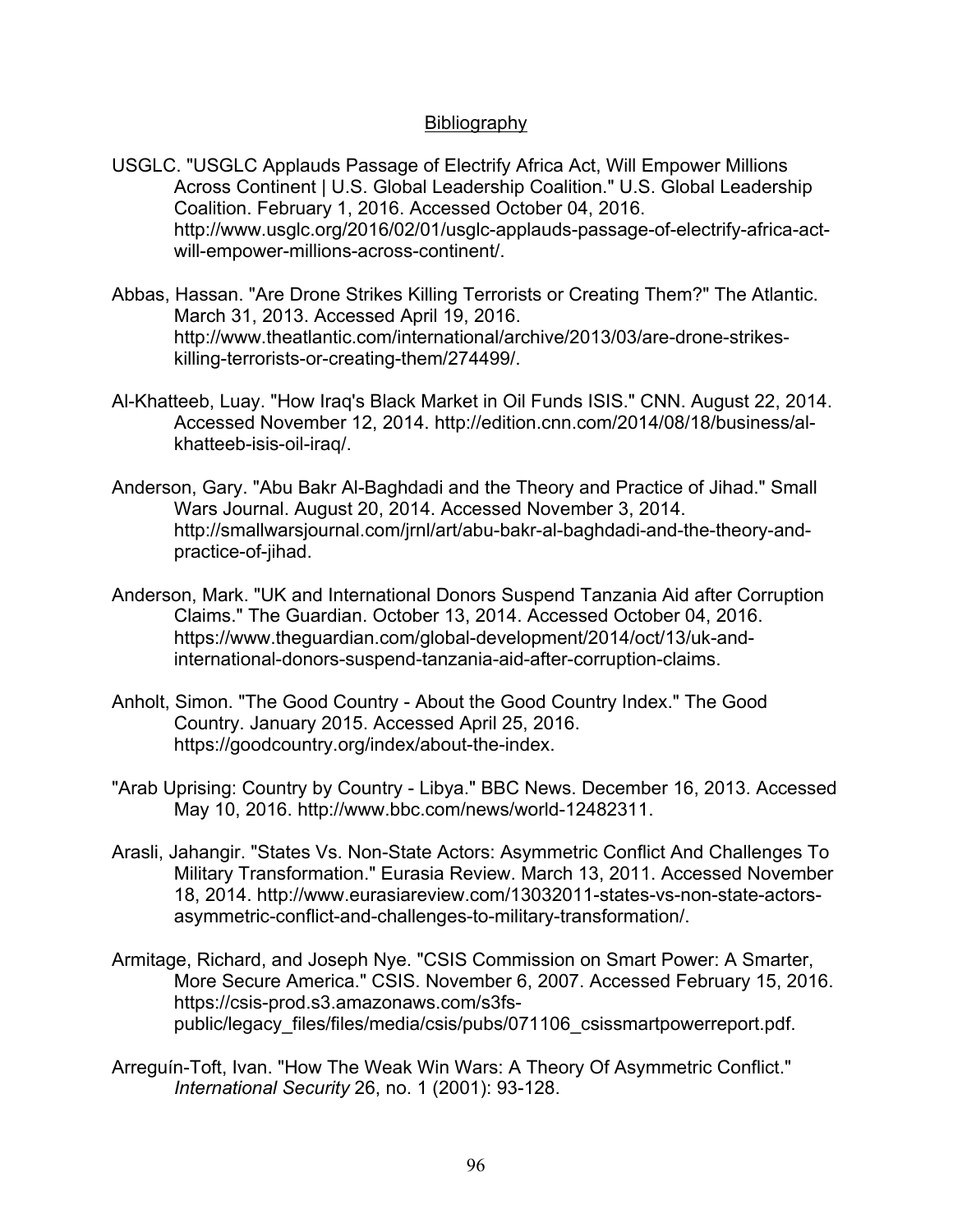- Banks, William C. *New Battlefields/Old Laws: Critical Debates on Asymmetric Warfare.* New York: Columbia University Press, 2011.
- Becker, Jo, and Scott Shane. "In Their Own Words: The Libya Tragedy." The New York Times. February 27, 2016. Accessed May 21, 2016. http://www.nytimes.com/interactive/2016/02/28/us/politics/libyaquotes.html? r=0.
- "Benjamin Franklin." Voices of Freedom. Accessed June 01, 2016. http://www.voicesoffreedom.us/voices/benjaminfranklin/benjaminfranklin4 .htm.
- Boyce, Amanda. "Lights! Food! Action! 3 Development Issues Before Congress in 2016." U.S. Global Leadership Coalition. January 26, 2016. Accessed October 04, 2016. http://www.usglc.org/2016/01/26/lights-food-action-3-developmentissues-before-congress-in-2016/.
- Brinkley, Joel. "Money Pit: The Monstrous Failure of US Aid to Afghanistan." World Affairs Journal. January 2013. Accessed August 5, 2016. http://www.worldaffairsjournal.org/article/money-pit-monstrous-failure-us-aidafghanistan.
- Brooks, Max. *World War Z: An Oral History of the Zombie War*. New York: Crown, 2006.
- Buffaloe, David L. *Defining Asymmetric Warfare*. Arlington, Va.: Institute of Land Warfare, Association of the United States Army, 2006.
- Bunker, Robert J. "Fighting Irregular Fighters: Defeating Violent Nonstate Actors." *U.S. Army War College: Parameters* Vol. 43, no. 4 (2013): 57.
- Byrd, Miemie Wynn. "Combating Terrorism A Socio-Economic Strategy." *Joint Force Quarterly*, no. 41 (2016): 15-19. 2006. Accessed August 17, 2016. http://www.dtic.mil/dtic/tr/fulltext/u2/a482160.pdf.
- Calabresi, Massimo. "Iraq, Afghanistan, Nigeria: The War on Terror Is Over. Long Live the War on Terror." Time. June 16, 2014. Accessed May 22, 2016. http://time.com/2873297/boko-haram-iraq-bergdahl-war-terror/.
- Campbell, Kurt, and Brian Andrews. "Explaining the US 'Pivot' to Asia." Chatham House - The Asia Group. August 2013. Accessed May 22, 2016. https://www.chathamhouse.org/sites/files/chathamhouse/public/Research/Ameri cas/0813pp\_pivottoasia.pdf.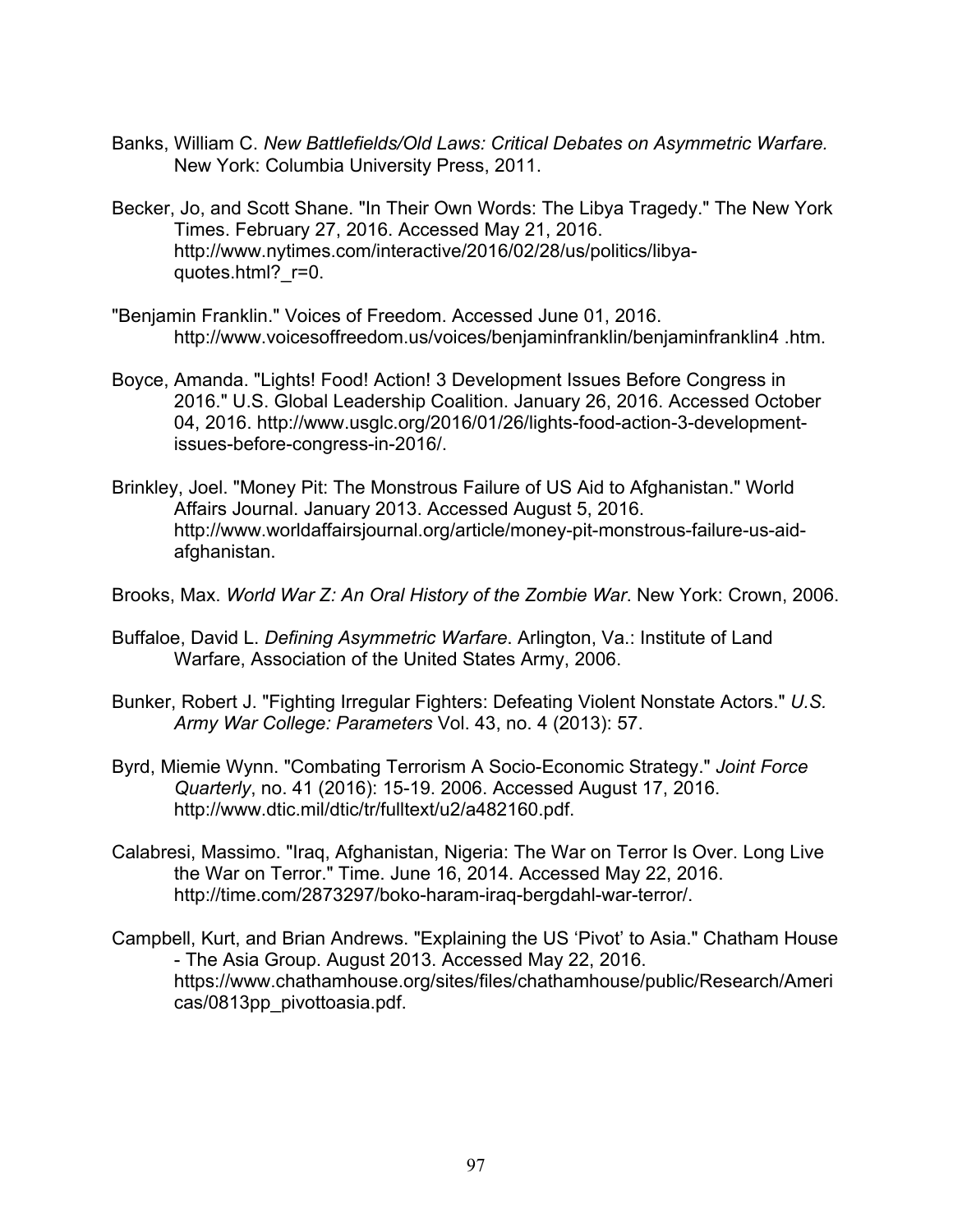- Carroll, Chris. "Pentagon: US Air Force Flying French Troops, Equipment to Mali." Stars and Stripes. January 22, 2013. Accessed August 02, 2016. http://www.stripes.com/news/africa/pentagon-us-air-force-flying-french-troopsequipment-to-mali-1.204831.
- Casey, Nicholas. "Colombia and FARC Reach Deal to End the Americas' Longest War." The New York Times. August 24, 2016. Accessed September 01, 2016. http://www.nytimes.com/2016/08/25/world/americas/colombia-farc-peacedeal.html? r=0.
- Connor, Tracy, Hannah Rappleye, and Erika Angulo. "What Does Haiti Have to Show for \$13 Billion in Earthquake Aid? - NBC News." NBC News. January 12, 2015. Accessed August 16, 2016. http://www.nbcnews.com/news/investigations/whatdoes-haiti-have-show-13-billion-earthquake-aid-n281661.
- Conroy, Scott. "U.S. Sees New Weapon In Iraq: Iranian EFPs." CBS News. February 11, 2007. Accessed April 14, 2016. http://www.cbsnews.com/news/us-seesnew-weapon-in-iraq-iranian-efps/.
- Cordesman, Anthony. "The Common Lessons of Benghazi, Algeria, Mali, Tunisia, Egypt, Syria, Iraq, Yemen, Afghanistan, Pakistan, and the Arab Spring." Center for Strategic and International Studies. January 28, 2013. Accessed August 18, 2016. https://www.csis.org/analysis/common-lessons-benghazi-algeria-malitunisia-egypt-syria-iraq-yemen-afghanistan-pakistan.
- "CSIS Commission on Smart Power: A Smarter, More Secure America." Center for Strategic and International Studies. 2007. Accessed October 15, 2015.
- Elkus, Adam. "The State of the State." War on the Rocks. June 16, 2014. Accessed November 10, 2014. http://warontherocks.com/2014/06/the-state-of-the-state/#\_.
- Faith, Ryan. "Russian Heavy Bombers Are Hammering Syria and It's Practice for Bigger Fights | VICE News." VICE News. November 19, 2005. Accessed April 24, 2016. https://news.vice.com/article/russian-heavy-bombers-are-hammeringsyria-and-its-practice-for-bigger-fights.

Finlan, Alastair. *The Gulf War 1991*. Oxford: Osprey Pub., 2003.

Forrest, Caitlin. "ISIS Sanctuary Map: August 19, 2016." Institute for the Study of War. August 19, 2016. Accessed August 24, 2016. http://www.understandingwar.org/backgrounder/isis-sanctuary-map-august-19- 2016.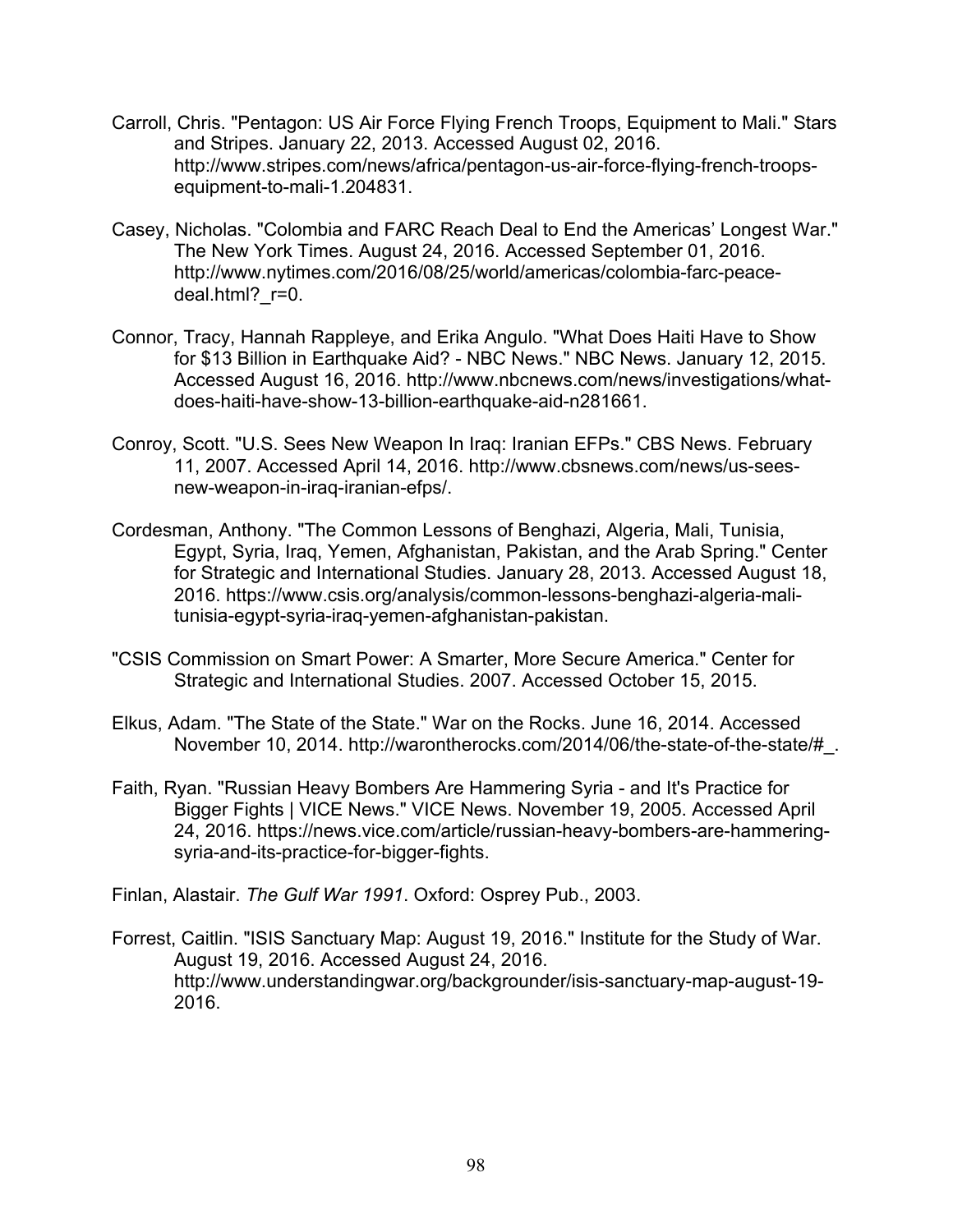- Freedberg, Sydney J., Jr. "Milley: Shrink 'Big Target' HQs As Russia Outguns Us." Breaking Defense. April 7, 2016. Accessed June 01, 2016. http://breakingdefense.com/2016/04/milley-shrink-big-target-hqs-as-russiaoutguns-us/.
- Gaouette, Nicole. "Terror Kills as Many or More in Africa vs Mideast." CNN. May 10, 2016. Accessed June 02, 2016. http://www.cnn.com/2016/05/10/politics/africaterror-isis-boko-haram/.
- Gartenstein-Ross, Daveed. "Terrorism and the Coming Decade." Global Brief. October 19, 2011. Accessed November 9, 2014. http://globalbrief.ca/blog/2011/10/19/terrorism-and-the-coming-decade-offragility/.
- Gartenstein-Ross, Daveed. "The Islamic State's Vulnerability." War on the Rocks. September 17, 2014. Accessed November 19, 2014. http://warontherocks.com/2014/09/the-islamic-states-vulnerability/.
- Glassman, James. "Foreign Aid: The Good And Bad." Forbes. April 8, 2011. Accessed August 16, 2016. http://www.forbes.com/sites/jamesglassman/2011/04/08/foreign-aid-the-goodand-bad/#5a2cf99311a4.
- Glenn, Cameron. "How Is the Air War against ISIS Going?" Newsweek. May 27, 2016. Accessed July 22, 2016. http://www.newsweek.com/how-air-war-against-isisgoing-462555.
- Grady, John. "ISIS Brutality Rooted in an Apocalyptic Vision USNI News." USNI News. September 22, 2015. Accessed March 24, 2016. https://news.usni.org/2015/09/22/isis-brutality-rooted-in-an-apocalyptic-vision.
- Greenemeier, Larry. "GPS and the World's First "Space War"" Scientific American. February 8, 2016. Accessed April 28, 2016. http://www.scientificamerican.com/article/gps-and-the-world-s-first-space-war/.
- "Guide to Key Libyan Militias." BBC News. January 11, 2016. Accessed May 16, 2016. http://www.bbc.com/news/world-middle-east-19744533.
- "Gulf War Facts." CNN.com In-Depth Specials. 2001. Accessed April 28, 2016. https://web.archive.org/web/20080317110507/http://www.cnn.com/SPECIALS/2 001/gulf.war/facts/gulfwar/.
- Heiberg, Marianne, Brendan O'Leary, and John Tirman. *Terror, Insurgency, and the State: Ending Protracted Conflicts*. Philadelphia: University of Pennsylvania Press, 2007.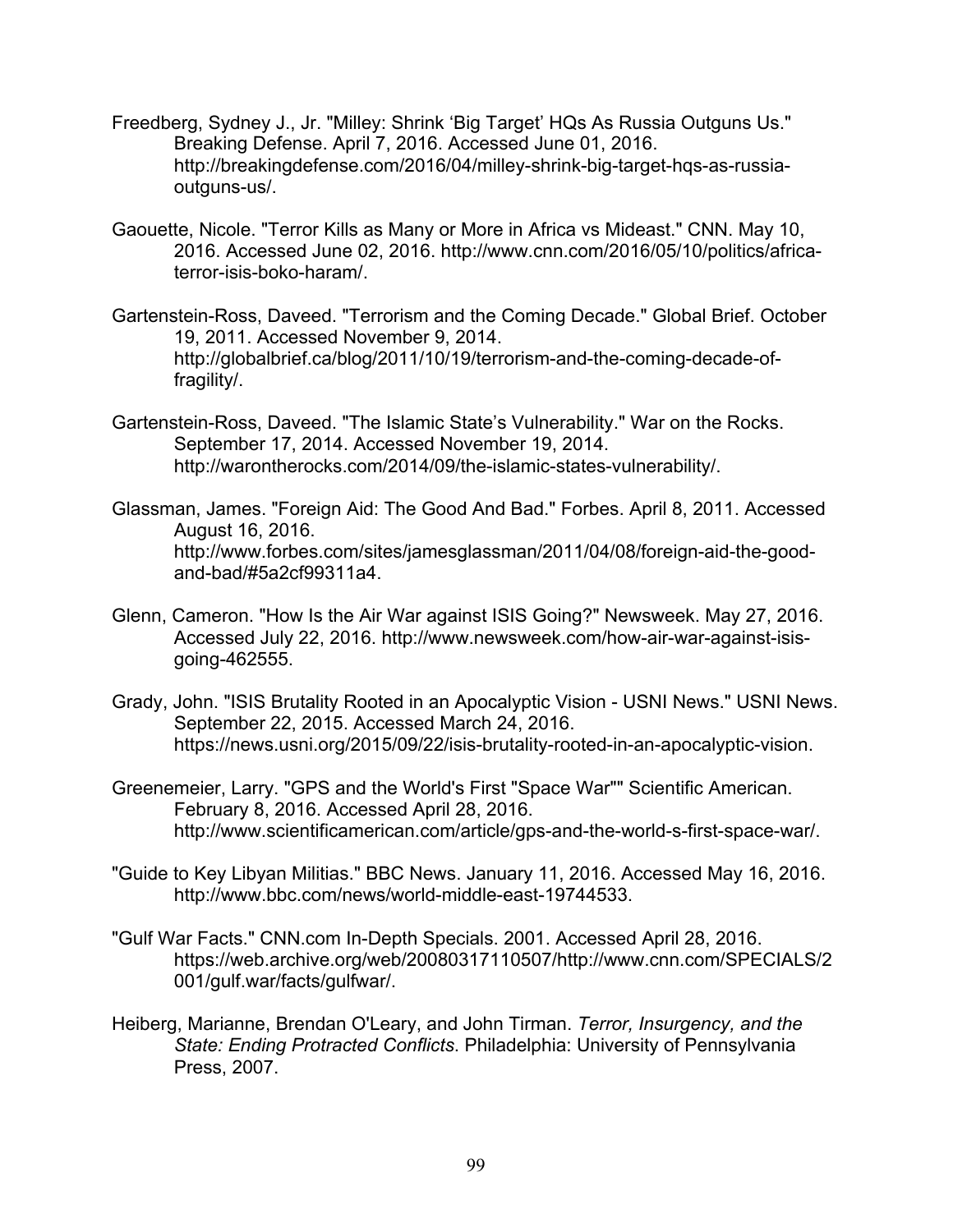- Hoffman, Bruce. *Inside Terrorism (Revised and Enlarged)*. New York: Columbia University Press, 2006.
- Hoffman, Bruce. "Al Qaeda's Uncertain Future." Studies in Conflict & amp; Terrorism 36, no. 8 (2013): 635-53.
- Hoffman, Bruce, and Fernando Reinares. *The Evolution of the Global Terrorist Threat From 9/11 to Osama Bin Laden''s Death.* New York: Columbia University Press, 2014.
- Ibrahim, Azeem. *The Resurgence of Al-Qaeda in Syria and Iraq*. Strategic Studies Institute, 2014.
- "Institute for the Study of War Iraq Updates: ISIS Sanctuary Map: November 20, 2014." Institute for the Study of War. November 20, 2014. Accessed November 21, 2014. http://iswiraq.blogspot.com/2014/11/isis-sanctuary-map-november-20- 2014.html.
- "Interactive: Mali Speaks." Al Jazeera English. January 21, 2013. Accessed August 02, 2016. http://www.aljazeera.com/indepth/interactive/2013/01/201312113451635182.ht ml.
- "Iraqi Violence Killed More than 2,400 People in June UN." UN News Center. July 1, 2014. Accessed November 20, 2014. http://www.un.org/apps/news/story.asp?NewsID=48177#.VHH9YRaCXwy
- "Islamic State's 43 Global Affiliates Interactive World Map." IntelCenter. December 15, 2015. Accessed January 27, 2016. http://intelcenter.com/maps/is-affiliatesmap.html#gs.Woht0RA.
- Iyengar, Rishi. "FARC Splinter Unit Says It Won't Lay Down Arms." Time. July 7, 2016. Accessed September 01, 2016. http://time.com/4396170/colombia-rebels-farcceasefire-agreement/.
- Jeanene Vilmer, Jean-Baptiste, and Olivier Schmitt. "Frogs of War: Explaining the New French Military Interventionism." War on the Rocks. October 14, 2015. Accessed August 15, 2016. http://warontherocks.com/2015/10/frogs-of-war-explaining-thenew-french-military-interventionism/.
- Johnston, Patrick B. "Does Decapitation Work? Assessing the Effectiveness of Leadership Targeting in Counterinsurgency Campaigns." *International Security* 36, no. 4 (2012): 47-79.
- "Joint Publication 3-13: Information Operations." DTIC. November 20, 2014. Accessed July 14, 2016. http://www.dtic.mil/doctrine/new\_pubs/jp3\_13.pdf.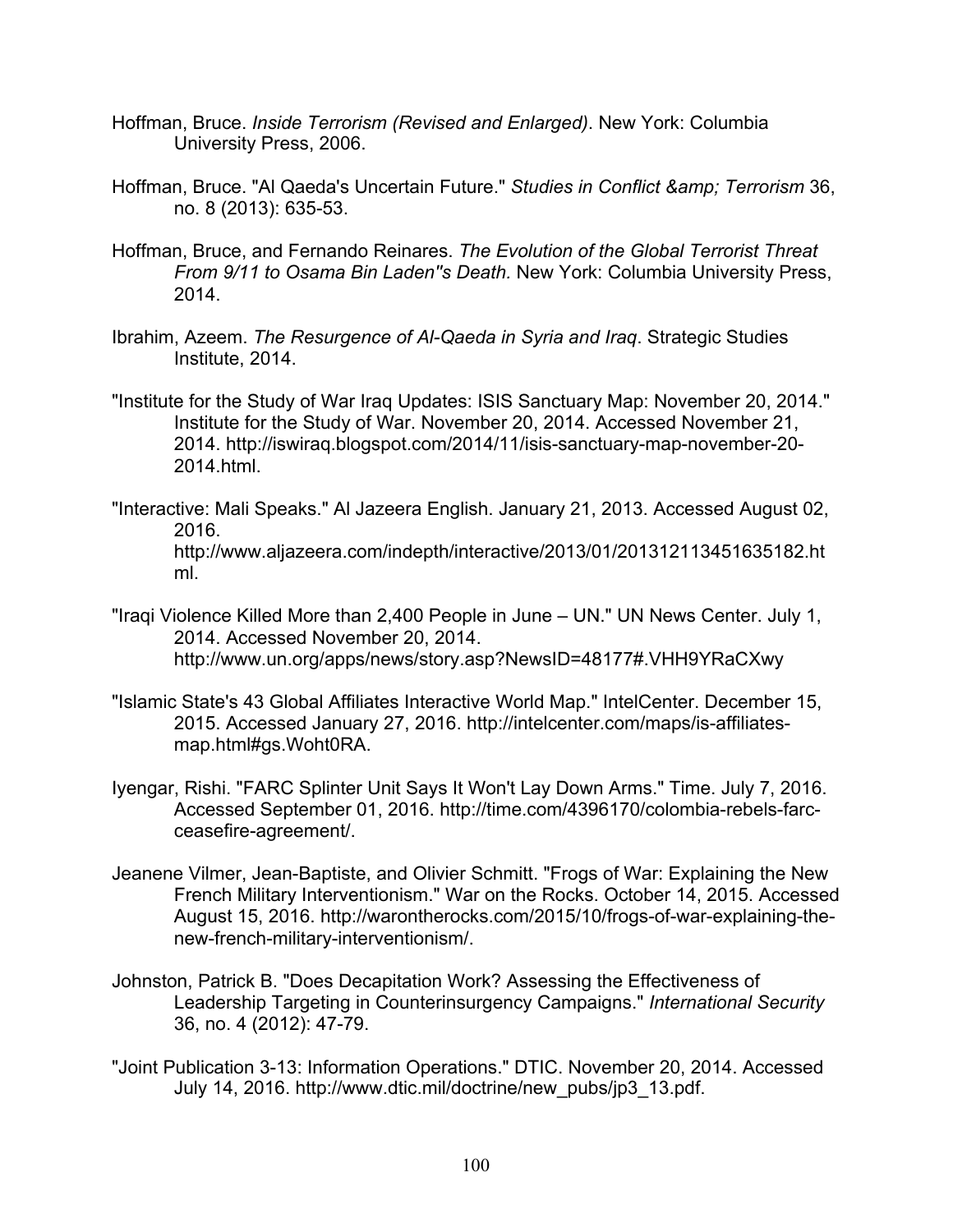- Jordan, Jenna. "Attacking the Leader, Missing the Mark: Why Terrorist Groups Survive Decapitation Strikes." *International Security* 38, no. 4 (2014): 7-38.
- Kafala, Tarik. "Gaddafi's Quixotic and Brutal Rule." BBC News. October 20, 2011. Accessed August 28, 2016. http://www.bbc.com/news/world-africa-12532929.
- Keyes, Charley. "Steep Cost of Military Vehicles Outlined in Army Report." CNN. January 27, 2011. Accessed April 22, 2016. http://www.cnn.com/2011/US/01/27/army.vehicle.costs/.
- Khan, Azmat. "FRONTLINE: What Is Al Qaeda Doing in Syria?" PBS. February 23, 2012. Accessed June 25, 2016. http://www.pbs.org/wgbh/frontline/article/whatis-al-qaeda-doing-in-syria/.
- Kilcullen, Dave. "Two Schools of Classical Counterinsurgency." Small Wars Journal. January 27, 2007. Accessed October 04, 2016. http://smallwarsjournal.com/blog/two-schools-of-classical-counterinsurgency.
- Kilcullen, David. *Counterinsurgency*. Oxford: Oxford University Press, 2010.
- Kipling, Rudyard. "Poems Arithmetic on the Frontier." Kipling Society. Accessed August 17, 2016. http://www.kiplingsociety.co.uk/poems\_arith.htm.

Lamothe, Dan. "U.S. Military Social Media Accounts Apparently Hacked by Islamic State Sympathizers." The Washington Post. January 12, 2015. Accessed July 17, 2016. https://www.washingtonpost.com/news/checkpoint/wp/2015/01/12/centcomtwitter-account-apparently-hacked-by-islamic-state-sympathizers/.

- Lewis, Aidan. "Libya's Jihadist Challenge to Last beyond Sirte Defeat." Reuters. August 19, 2016. Accessed August 21, 2016. http://www.reuters.com/article/us-libyasecurity-idUSKCN10U19Q.
- Lewis, Jessica D. "Iraq Updates: Al Qaeda in Iraq's "Breaking the Walls" Campaign Achieves Its Objectives at Abu Ghraib--2013 Iraq Update #30." Institute for the Study of War. July 28, 2013. Accessed November 23, 2014. http://iswiraq.blogspot.com/2013/07/al-qaeda-in-iraqs-breaking-walls.html.
- Lewis, Jessica D. "AQI'S "SOLDIERS' HARVEST" CAMPAIGN." Institute for the Study of War. October 19, 2013. Accessed November 20, 2014. https://www.understandingwar.org/backgrounder/aqis-soldiers-harvestcampaign.
- Lewis, Jessica D. "The Islamic State: A Counter-Strategy for a Counter-State." *Middle East Security Report*, no. 21 (2014): 10-33.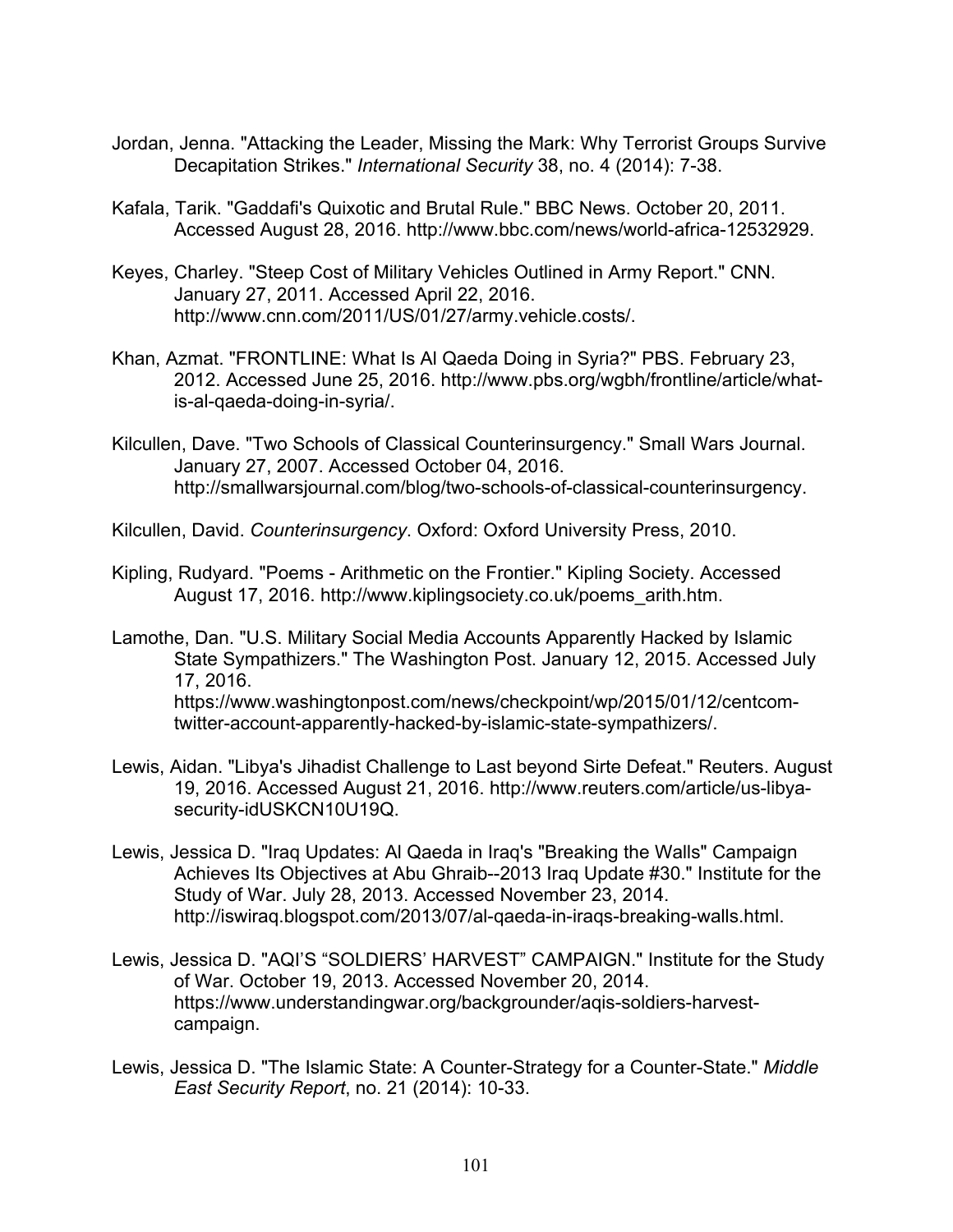- "Libya's Col Muammar Gaddafi Killed, Says NTC." BBC News. October 20, 2011. Accessed May 15, 2016. http://www.bbc.com/news/world-africa-15389550.
- Lobe, Jim. "CORRUPTION: Afghanistan, Iraq Near Bottom of Transparency Index." Inter Press Service. November 17, 2009. Accessed August 23, 2016. http://www.ipsnews.net/2009/11/corruption-afghanistan-iraq-near-bottom-oftransparency-index/.
- Lockhart, Clare. "Fixing US Foreign Assistance: Cheaper, Smarter, Stronger." World Affairs Journal. January 2014. Accessed July 19, 2016. http://www.worldaffairsjournal.org/article/fixing-us-foreign-assistance-cheapersmarter-stronger.
- "Mapping Militants Islamic Courts Union." Stanford University. March 30, 2016. Accessed August 18, 2016. http://web.stanford.edu/group/mappingmilitants/cgibin/groups/view/107.
- Marquis, Jefferson P., Jennifer DP Moroney, Justin Beck, Derek Eaton, Scott Hiromoto, David R. Howell, Janet Lewis, Charlotte Lynch, Michael J. Neumann, and Cathryn Quantic Thurston. "Developing an Army Strategy for Building Partner Capacity for Stability Operations." RAND - Arroyo Center. 2010. Accessed August 17, 2016. http://www.rand.org/content/dam/rand/pubs/monographs/2010/RAND\_MG942.p df.
- McCoy, Terrence. "ISIS Just Stole \$425 Million, Iraqi Governor Says, and Became the 'World's Richest Terrorist Group'." Washington Post. June 12, 2014. Accessed November 23, 2014. http://www.washingtonpost.com/news/morningmix/wp/2014/06/12/isis-just-stole-425-million-and-became-the-worlds-richestterrorist-group/.
- McCoy, Terrence. "How the Islamic State Evolved in an American Prison." Washington Post. November 4, 2014. Accessed March 15, 2016. https://www.washingtonpost.com/news/morning-mix/wp/2014/11/04/how-anamerican-prison-helped-ignite-the-islamic-state/.
- McIntyre, Sophie. "ISIS Claims Responsibility for Major Iraq Prison Break Leaving 62 Inmates and Police Killed." The Independent. May 10, 2015. Accessed March 24, 2016. http://www.independent.co.uk/news/world/middle-east/over-60 slaughtered-in-isis-prison-break-10239113.html.
- Michael, Bryane, Christopher Hartwell, and Bulat Nureev. "Soft Power: A Double-Edged Sword?" BRICS Business Magazine. 2012. Accessed August 19, 2016. http://bricsmagazine.com/en/articles/soft-power-a-double-edged-sword.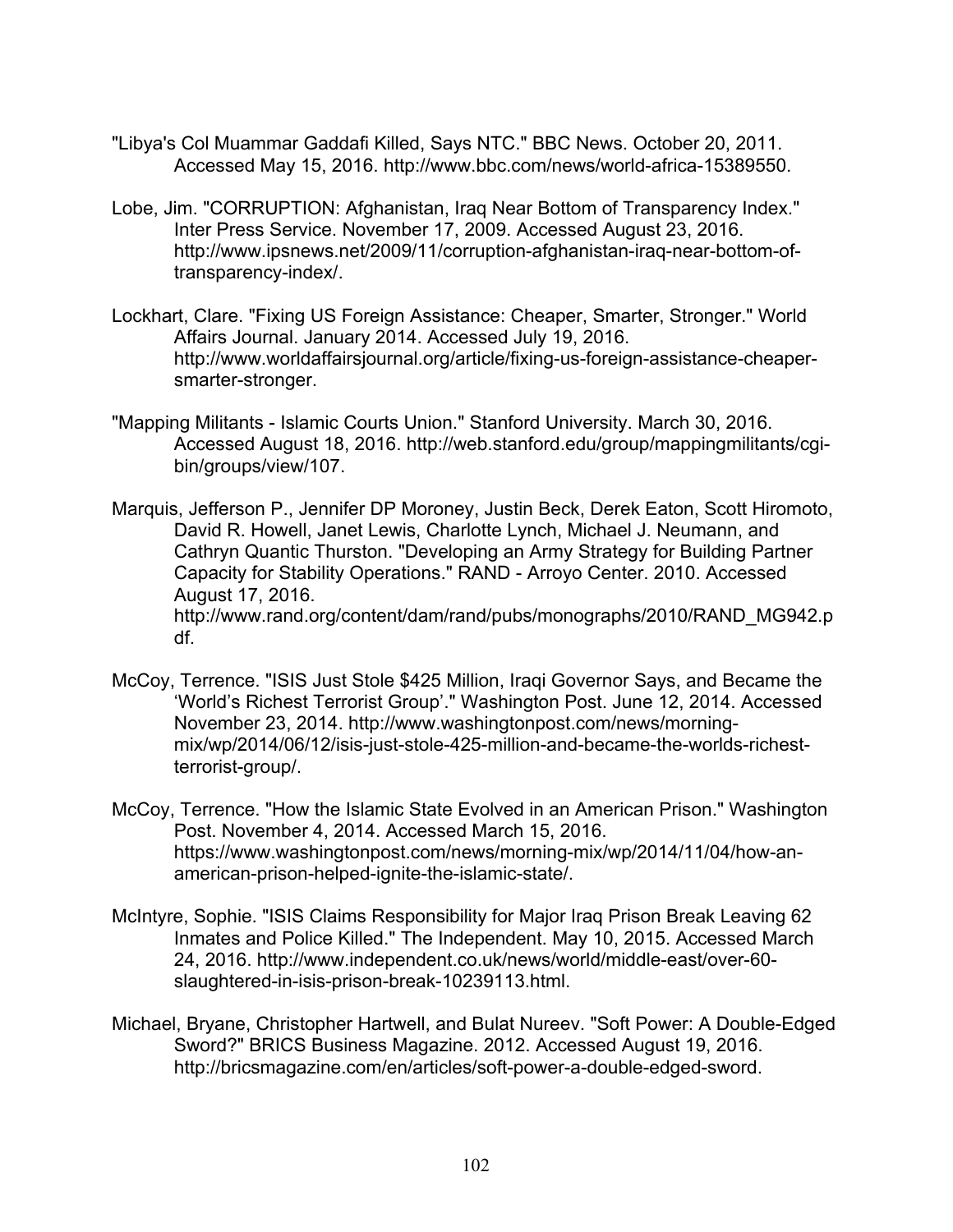- Michaels, Jim. "Analysis: String of Terror Attacks in Europe Likely to Continue." USA Today. July 29, 2016. Accessed August 12, 2016. http://www.usatoday.com/story/news/world/2016/07/26/analysis-string-if-terrorattacks-europe-likely-continue/87578584/.
- Migdal, Joel S. *Shifting Sands: The United States in the Middle East*. New York, NY: Columbia University Press, 2014.
- Monaghan, Andrew. "Putin's Way of War The 'War' in Russia's 'Hybrid Warfare'." Strategic Studies Institute. January 2016. Accessed August 16, 2016. http://strategicstudiesinstitute.army.mil/pubs/parameters/issues/Winter\_2015- 16/9\_Monaghan.pdf.
- Mulaj, Kledja. *Violent Non-State Actors in World Politics*. New York: Columbia University Press, 2010.
- Nebehay, Stephanie, and Ahmed Rasheed. "U.N. Accuses Islamic State of Mass Killings." Reuters. August 25, 2014. Accessed November 19, 2014. http://uk.reuters.com/article/2014/08/25/uk-iraq-securityidUKKBN0GP0L220140825.
- Nye, Joseph S. "Propaganda Isn't the Way: Soft Power." Harvard Belfer Center. January 10, 2003. Accessed April 2, 2016. http://belfercenter.ksg.harvard.edu/publication/1240/propaganda\_isnt\_the\_way.h tml.
- Nye, Joseph S. *Soft Power: The Means to Success in World Politics*. New York: Public Affairs, 2004.
- Nye, Joseph S. *The Future of Power*. New York: PublicAffairs, 2011.
- Oliker, Olga. "Unpacking Russia's New National Security Strategy." Center for Strategic and International Studies |. January 7, 2016. Accessed August 16, 2016. https://www.csis.org/analysis/unpacking-russias-new-national-security-strategy.
- "Operation UNIFIED PROTECTOR Final Mission Stats." NATO. November 02, 2011. Accessed May 14, 2016. http://www.nato.int/nato\_static/assets/pdf/pdf\_2011\_11/20111108\_111107factsheet\_up\_factsfigures\_en.pdf.
- Paul, Christopher, Colin P. Clarke, Beth Grill, Stephanie Young, Jennifer D.P. Moroney, Joe Hogler, and Christine Leah. "What Works Best When Building Partner Capacity and Under What Circumstances?" RAND Corporation. 2013. Accessed August 02, 2016. http://www.rand.org/pubs/monographs/MG1253z1.html.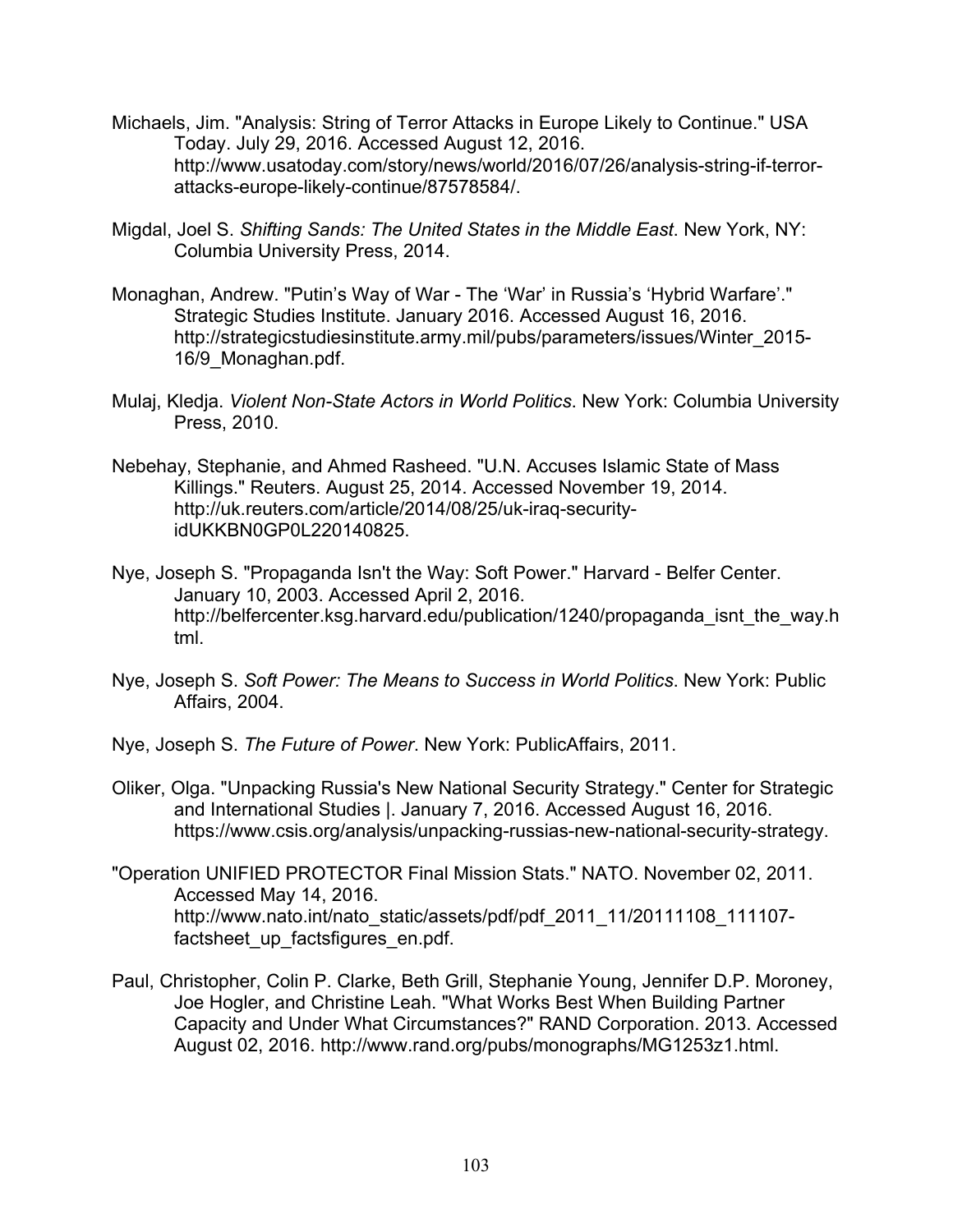- "Priorities for Our Nation's Army with General Mark A. Milley." Center for Strategic and International Studies. June 23, 2016. Accessed August 14, 2016. https://www.csis.org/events/priorities-our-nations-army-general-mark-milley.
- "Profile: Abu Bakr Al-Baghdadi." BBC News. July 5, 2014. Accessed November 23, 2014. http://www.bbc.com/news/world-middle-east-27801676.
- "Resolution 1441 (2002)." United Nations Archives. November 8, 2002. Accessed April 25, 2016. http://www.un.org/Depts/unmovic/documents/1441.pdf.
- "Resolution 1973 (2011)." United Nations Archives. March 17, 2011. Accessed May 11, 2016. http://www.nato.int/nato\_static/assets/pdf/pdf\_2011\_03/20110927\_110311-UNSCR-1973.pdf.
- "Resolution 665." United Nations Archives. August 18, 1990. Accessed April 23, 2016. https://documents-ddsny.un.org/doc/RESOLUTION/GEN/NR0/575/15/IMG/NR057515.pdf?OpenEleme nt.
- Richter, Ruthann. "PEPFAR Has Saved Lives and Not Just from HIV/AIDS, Stanford Study Finds." Scope Blog. May 15, 2012. Accessed July 02, 2016. http://scopeblog.stanford.edu/2012/05/15/pepfar-has-saved-lives-and-not-justfrom-hivaids-stanford-study-finds/.
- Robbins, James. "How West's Limited Intervention Failed Libya." BBC News. February 18, 2015. Accessed May 28, 2016. http://www.bbc.com/news/world-africa-31521282.
- Robertson, Connie. *The Wordsworth Dictionary of Quotations*. Ware: Wordsworth, 1996.
- Roggio, Bill. "The Sunni Awakening." The Long War Journal. May 03, 2007. Accessed August 15, 2016. http://www.longwarjournal.org/archives/2007/05/the\_sunni\_awakening.php.
- Roggio, Bill. "U.S. and Iraqi Forces Kill Al Masri and Baghdadi, Al Qaeda in Iraq's Top Two Leaders." The Long War Journal. April 19, 2010. Accessed November 20, 2014. http://www.longwarjournal.org/archives/2010/04/al\_qaeda\_in\_iraqs\_to.php.
- Rotberg, Robert I. "Failed States in a World of Terror." Council on Foreign Relations. August 01, 2002. Accessed August 18, 2016. http://www.cfr.org/fragile-or-failedstates/failed-states-world-terror/p4733.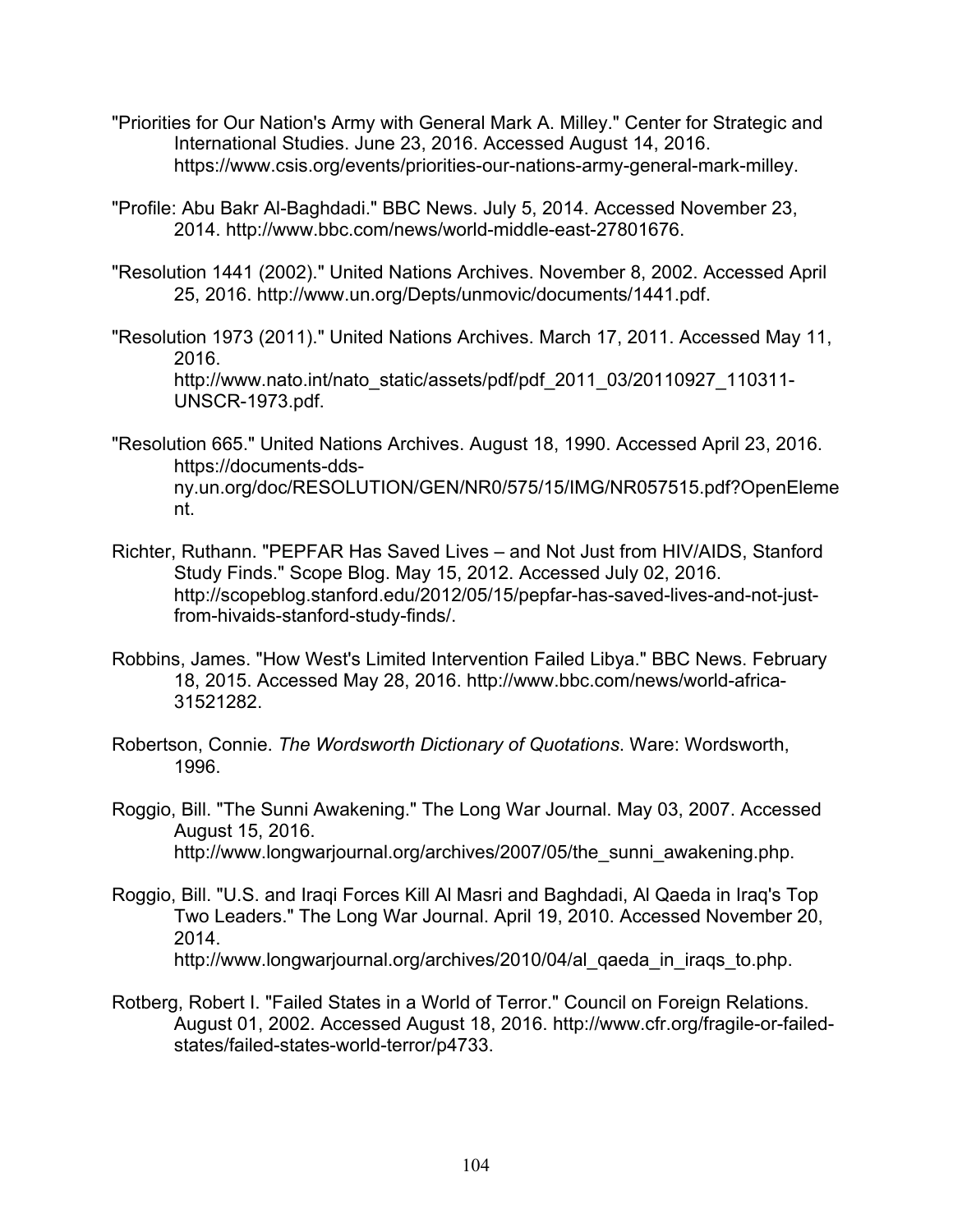- Samuels, David. "A Conversation With Colin Powell." The Atlantic. October 2007. Accessed May 28, 2016. http://www.theatlantic.com/magazine/archive/2007/04/a-conversation-with-colinpowell/305873/.
- Schifrin, Nick. "Propaganda Is Effective Weapon as Al-Shabab Makes Resurgence." PBS. April 22, 2016. Accessed August 19, 2016. http://www.pbs.org/newshour/bb/propaganda-is-effective-weapon-as-al-shababmakes-resurgence/.
- "Security Council Authorizes Deployment of African-Led International Support Mission in Mali for Initial Year-Long Period." UN News Center. December 20, 2012. Accessed August 07, 2016. http://www.un.org/press/en/2012/sc10870.doc.htm.
- "Soft Power Survey 2015/16 Film." Monocle. November 2015. Accessed March 31, 2016. https://monocle.com/film/affairs/soft-power-survey-2015-16/.
- Sewall, Sarah. "Corruption: A 21st-Century Security Challenge." The Foreign Service Journal. June 2016. Accessed October 15, 2016. http://www.afsa.org/corruption-21st-century-security-challenge.
- Shalal, Andrea. "U.S. Army Says It Faces Huge Equipment, Training Risks with Budget Cuts." Reuters. October 13, 2014. Accessed October 04, 2016. http://www.reuters.com/article/us-usa-military-army-idUSKCN0I21V620141013.
- Shaw, Mark, and Fiona Mangan. "Illicit Trafficking and Libya's Transition: Profits and Losses." Peaceworks. 2014. Accessed May 20, 2016. https://www.usip.org/sites/default/files/PW96-Illicit-Trafficking-and-Libyas-Transition.pdf.
- Sheftick, Gary. "'Mad Scientists' Consider the Security Environment of 2050." U.S. Army. August 09, 2016. Accessed August 15, 2016. https://www.army.mil/article/172991/mad scientists consider the security envi ronment of 2050.
- Silverman, Keseah. "Capacity Building as a Tool for Comprehensive Security." NATO Allied Command Transformation. April 6, 2014. Accessed August 24, 2016. http://www.act.nato.int/article-2014-1-09.
- Sly, Liz, and Ahmed Ramadan. "Insurgents Seize Iraqi City of Mosul as Security Forces Flee." Washington Post. June 10, 2014. Accessed November 23, 2014. http://www.washingtonpost.com/world/insurgents-seize-iraqi-city-of-mosul-astroops-flee/2014/06/10/21061e87-8fcd-4ed3-bc94- 0e309af0a674\_story.html?hpid=z1.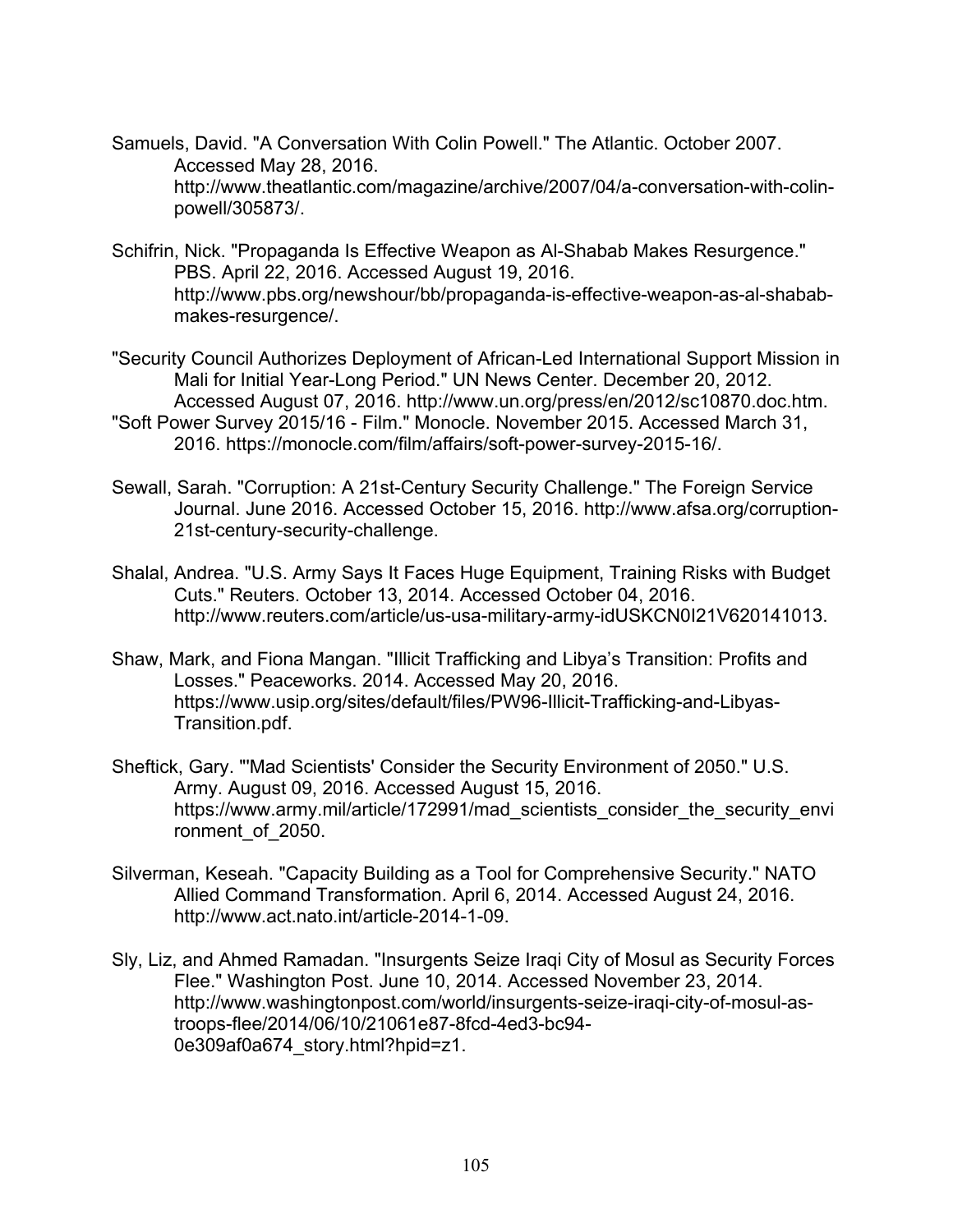- Srebernik, Dor. "Inequality and Corruption: Drivers of Tunisia's Revolution." *Inquiries Journal* 6, no. 10 (2014): 1-2. Accessed June 22, 2016. http://www.inquiriesjournal.com/articles/924/inequality-and-corruption-drivers-oftunisias-revolution.
- "Stalled Peace Talks with Colombia's ELN Mean Energy Infrastructure Attacks and Kidnap Risks to Persist throughout 2016." IHS Jane's Country Risk Daily Report. August 08, 2016. Accessed September 01, 2016. http://www.janes.com/article/62831/stalled-peace-talks-with-colombia-s-elnmean-energy-infrastructure-attacks-and-kidnap-risks-to-persist-throughout-2016.
- Stewart, Megan A. "What's So New about the Islamic State's Governance?" Washington Post. October 7, 2014. Accessed November 2, 2014. http://www.washingtonpost.com/blogs/monkey-cage/wp/2014/10/07/whats-sonew-about-the-islamic-states-governance/.
- Stewart, Scott. "How the Ba'ath Party Influences the Islamic State." Stratfor. August 13, 2015. Accessed March 18, 2016. https://www.stratfor.com/weekly/how-baathparty-influences-islamic-state.
- Straub, James. "Double or Nothing on the Islamic State." Foreign Policy. November 7, 2014. Accessed November 10, 2014. http://www.foreignpolicy.com/articles/2014/11/07/iran\_iraq\_syria\_obama\_strateg y double or nothing.
- "The Marshall Plan "The Europeans Did the Job Themselves." Association for Diplomatic Studies and Training. 2015. Accessed August 24, 2016. http://adst.org/2015/05/the-marshall-plan-the-europeans-did-the-jobthemselves/.
- "The Situation Between Iraq and Kuwait." United Nations Archives. August 18, 1990. Accessed April 22, 2016. https://documents-ddsny.un.org/doc/RESOLUTION/GEN/NR0/575/11/IMG/NR057511.pdf?OpenEleme nt.
- "The Story of Radio Free Europe and Radio Liberty." Hoover Institution. 2001. Accessed June 25, 2016. http://www.hoover.org/sites/default/files/library/docs/story of radio free europe. pdf.
- "The Two Fates of the Islamic State." The Soufan Group. July 15, 2015. Accessed August 22, 2015. http://soufangroup.com/tsg-intelbrief-the-two-fates-of-theislamic-state/.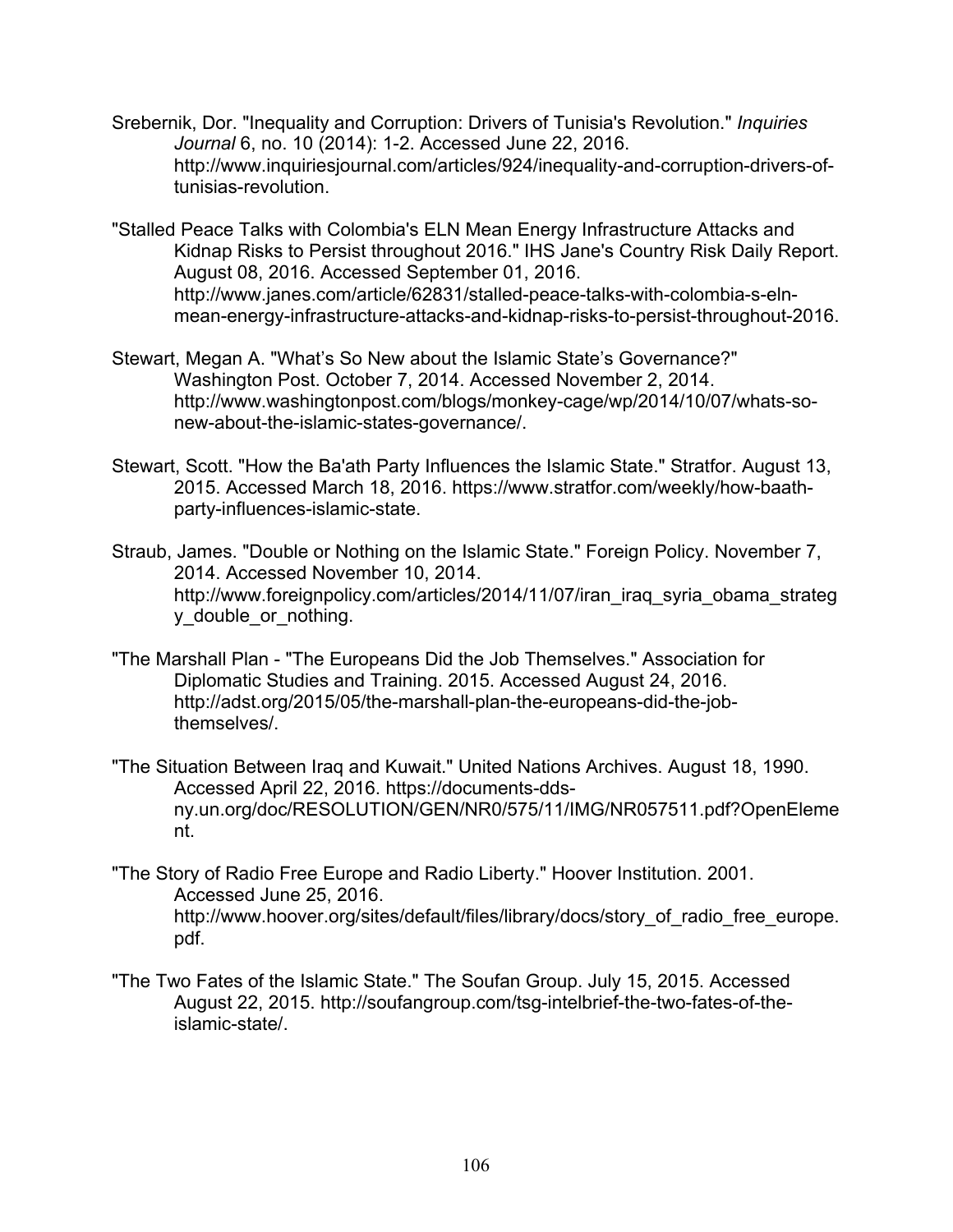- "The World's Most Comprehensive Ranking of Global Soft Power." Portland Soft Power 30 Digital Diplomacy Index. June 14, 2016. Accessed June 30, 2016. http://softpower30.portland-communications.com/.
- Thomas, MAJ Troy S., and MAJ William D. Casebeer. "Violent Non-State Actors: Countering Dynamic Systems." *Strategic Insights* 3, no. 3 (2004): 1-10.
- Thornton, Rod. *Asymmetric Warfare: Threat and Response in the Twenty-First Century*. Cambridge: Polity Press, 2007.
- Tice, Jim. "Army Shrinks to Smallest Level since before World War II." Army Times. May 7, 2016. Accessed October 04, 2016. https://www.armytimes.com/story/military/careers/army/2016/05/07/armyshrinks-smallest-level-since-before-world-war-ii/83875962/.
- Tomlinson, Simon. "From the 'Afghani Robe' to the Suicide Bomber's All-Black Uniform, How ISIS Differentiates between Ranks with Various Outfits ." Daily Mail. September 29, 2015. Accessed May 22, 2016. http://www.dailymail.co.uk/news/article-3253113/From-Afghani-robe-suicidebomber-s-black-uniform-ISIS-differentiates-ranks-various-outfits.html.
- Trotta, Daniel. "Iraq War Costs U.S. More than \$2 Trillion: Study." Reuters. March 14, 2013. Accessed April 29, 2016. http://www.reuters.com/article/us-iraq-waranniversary-idUSBRE92D0PG20130314.
- "Under Secretaries of State for Public Diplomacy and Public Affairs Principal Officers People - Department History - Office of the Historian." U.S. Department of State. 2014. Accessed August 02, 2016. https://history.state.gov/departmenthistory/people/principalofficers/undersecretary-for-public-diplomacy.
- "Understanding War: Pakistan and Afghanistan." Institute for the Study of War. 2009. Accessed June 24, 2016. http://www.understandingwar.org/pakistan-andafghanistan.
- "United Nations Security Council Resolution 660." United Nations Archives. Accessed July 7, 2016. https://documents-ddsny.un.org/doc/RESOLUTION/GEN/NR0/575/10/IMG/NR057510.pdf?OpenEleme nt.
- "War in the Persian Gulf Operations Desert Shield and Desert Storm August 1990– March 1991." U.S. Army: History. May 28, 2010. Accessed April 29, 2016. http://www.history.army.mil/html/books/070/70-117-1/cmh\_70-117-1.pdf.